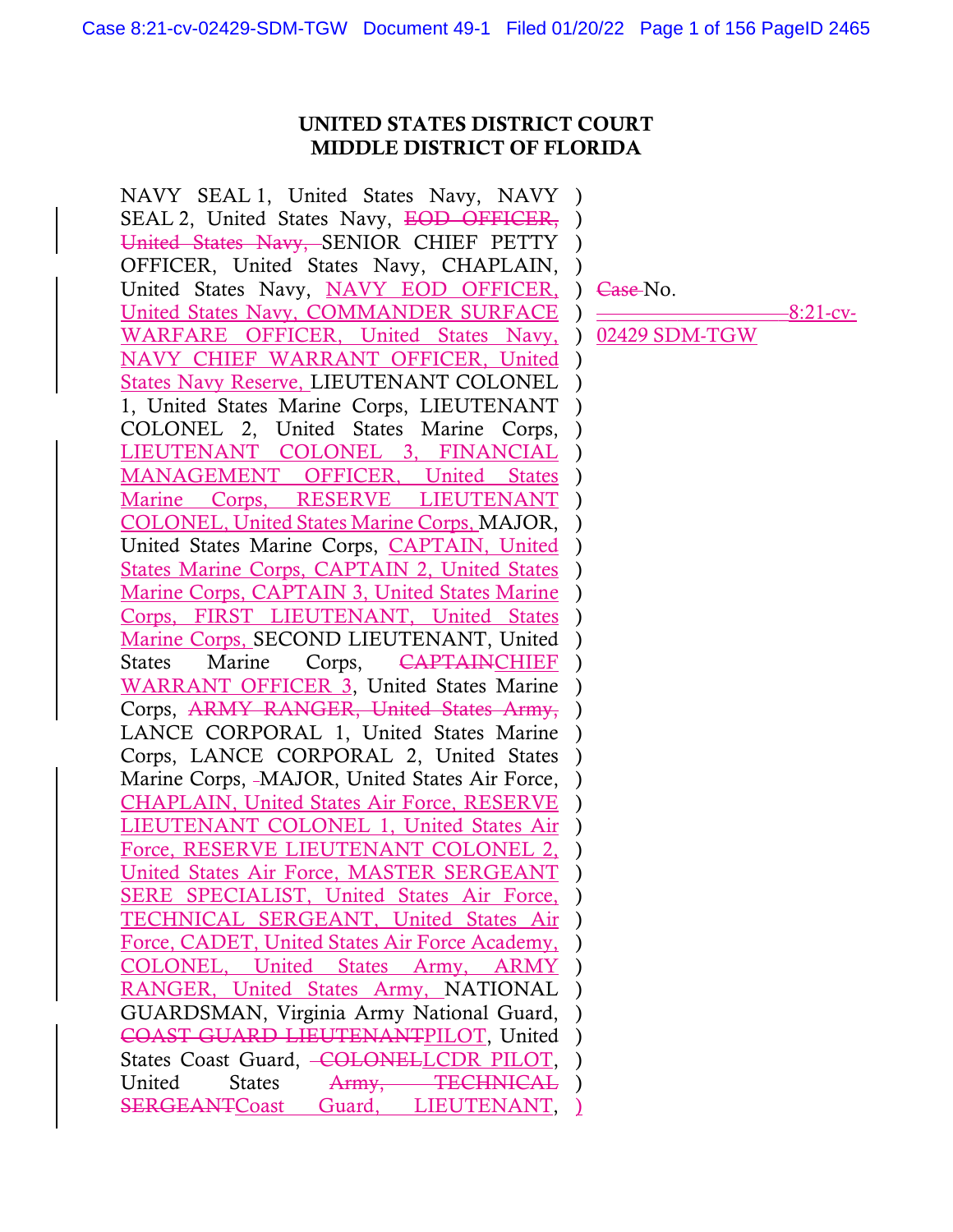$\overline{)}$  $\overline{1}$ )

United States Air Force, DEFENSE DEPARTMENT CONTRACTOR, United StatesCoast Guard, MANAGEMENT AND PROGRAM ANALYST, Citizenship and Immigration Services, Department of DefenseHomeland Security, FEDERAL CIVILIAN ENGINEER CONTRACTOR,BUREAU OF PRISONS EMPLOYEE 1, STATE DEPARTMENT EMPLOYEE 1, and FEDERAL CIVILIAN CONTRACTOR EMPLOYER, FEDERAL NUCLEAR CONTRACTOR EMPLOYEE, DEPARTMENT OF ENERGY CIVILIAN NUCLEAR TECH, for themselves and all others similarly situated, )  $\lambda$  $\lambda$  $\mathcal{L}$  $\lambda$ )  $\lambda$ ) )  $\lambda$  $\mathcal{L}$ )  $\lambda$ ) )  $\mathbf{\Sigma}$ 

Plaintiffs,

v.

JOSEPH R. BIDEN, in his official capacity as President of the United States, LLOYD AUSTIN, in his official capacity as Secretary of the United States Department of Defense, and CHRISTINE WORMUTH, in her official capacity as Secretary of the United States Army, CARLOS DEL TORO, ) in his official capacity as Secretary of the United States Navy, GEN. DAVID H. BERGER, in his official capacity as Commandant of the United ) States Marine Corps, FRANK KENDALL, in his official capacity as Secretary of the United States ) Air Force, ALEJANDRO MAYORKAS, in his official capacity as Secretary of the Department of Homeland Security, ROBIN CARNAHAN, in her official capacity as Administrator of the United States General Services Administration, KIRAN AHUJA, in her official capacity as Director of the United States Office of Personnel Management, LESLEY A. FIELD, in her official capacity as Acting Administrator for Federal Procurement Policy, Office of Management and Budget, and MATHEW C. BLUM, in his official capacity as Chair of the Federal Acquisition Regulatory Council, )  $\lambda$  $\mathcal{L}$ ) ) )  $\lambda$  $\lambda$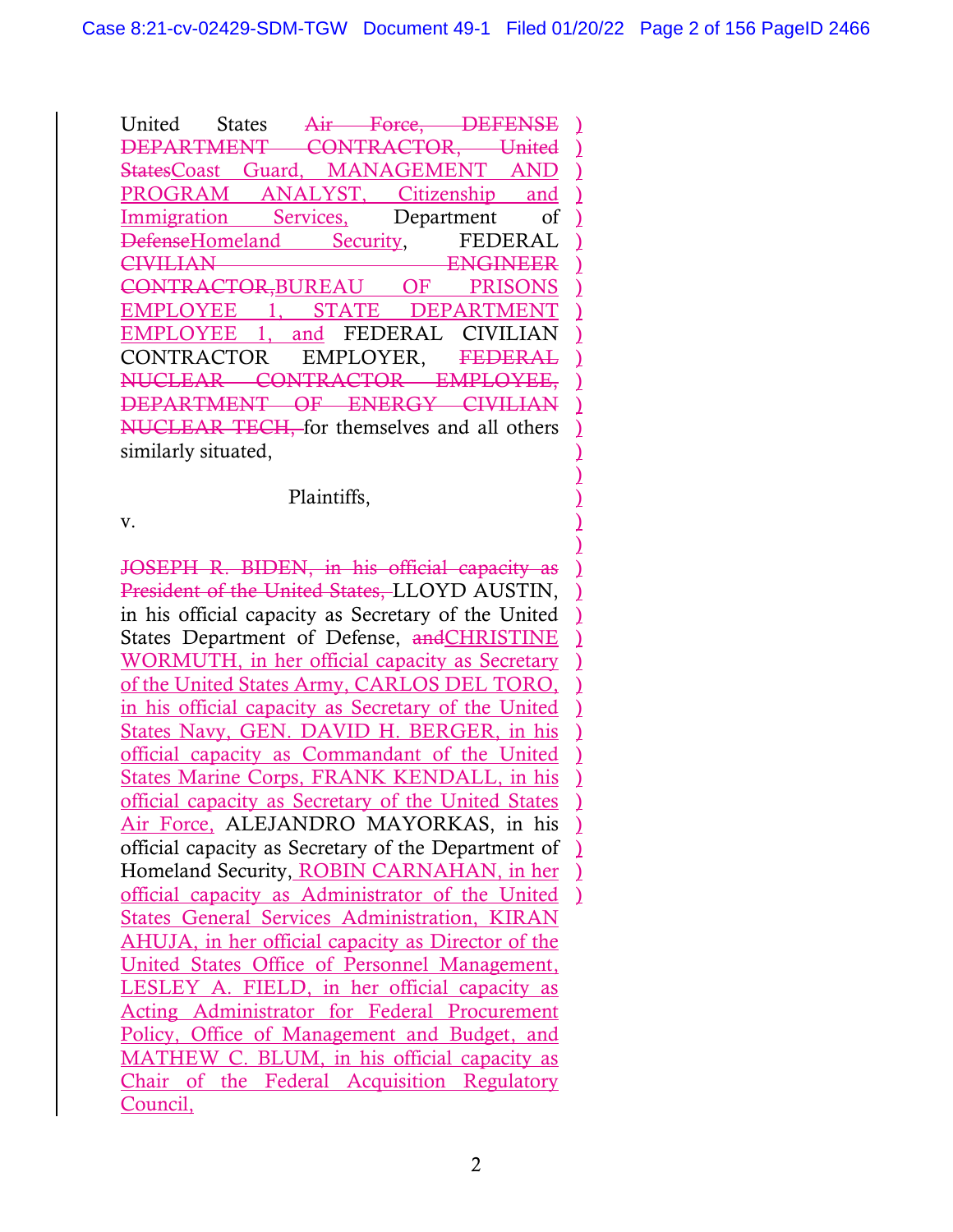Defendants.

# FIRST AMENDED VERIFIED CLASS ACTION COMPLAINT FOR PRELIMINARY AND PERMANENT INJUNCTIVE RELIEF AND DECLARATORY RELIEF

"Our citizens in uniform may not be stripped of basic rights simply because they doffed their civilian clothes. $"$ <sup>1</sup>

For their VERIFIED CLASS ACTION COMPLAINT against Defendants, JOSEPH R. BIDEN, in his official capacity as President of the United States, LLOYD AUSTIN, in his official capacity as Secretary of the United States Department of Defense, and CHRISTINE WORMUTH, in her official capacity as Secretary of the United States Army, CARLOS DEL TORO, in his official capacity as Secretary of the United States Navy, GEN. DAVID H. BERGER, in his official capacity as Commandant of the United States Marine Corps, FRANK KENDALL, in his official capacity as Secretary of the United States Air Force, ALEJANDRO MAYORKAS, in his official capacity as Secretary of the Department of Homeland Security, ROBIN CARNAHAN, in her official capacity as Administrator of the United States General Services Administration, KIRAN AHUJA, in her official capacity as Director of the United States Office of Personnel Management, LESLEY A. FIELD, in her official capacity as Acting Administrator for Federal Procurement, Office of Management and Budget, and MATHEW C. BLUM, in his official capacity as Council Chair of the

<sup>1</sup> *Chappell v. Wallace*, 462 U.S. 296, 304 (1983) (citing E. Warren, *The Bill of Rights and the Military*, 37 N.Y.U. L. Rev. 181, 188 (1962)).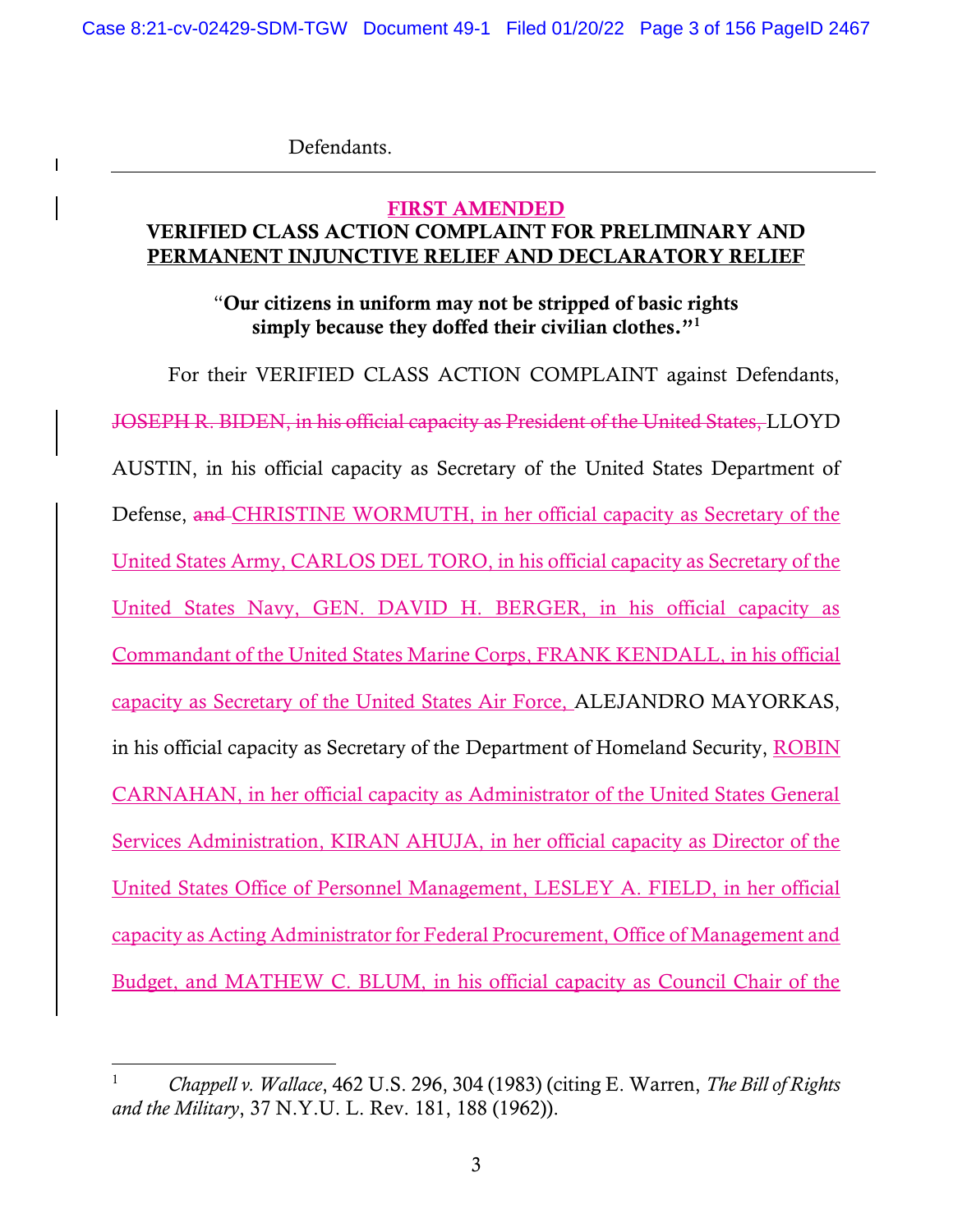Federal Acquisition Regulatory Council, Plaintiffs, NAVY SEAL 1, United States Navy, NAVY SEAL 2, United States Navy, NAVY EOD OFFICER, United States Navy, SENIOR CHIEF PETTY OFFICER, United States Navy, CHAPLAIN, United States Navy, NAVY EOD OFFICER, United States Navy, NAVY COMMANDER SURFACE WARFARE OFFICER, United States Navy, NAVY CHIEF WARRANT OFFICER, United States Navy Reserve, LIEUTENANT COLONEL 1, United States Marine Corps, LIEUTENANT COLONEL 2, United States Marine Corps, SECOND-LIEUTENANT COLONEL 3, FINANCIAL MANAGEMENT OFFICER, United States Marine Corps, RESERVE LIEUTENANT COLONEL, United States Marine Corps, MAJOR, United States Marine Corps, CAPTAIN, United States Marine Corps, ARMY RANGER, United States Army, CAPTAIN 2, United States Marine Corps, CAPTAIN 3, United States Marine Corps, FIRST LIEUTENANT, United States Marine Corps, SECOND LIEUTENANT, United States Marine Corps, CHIEF WARRANT OFFICER 3, United States Marine Corps, LANCE CORPORAL 1, United States Marine Corps, LANCE CORPORAL 2, United States Marine Corps, MAJOR, UNITED STATES AIR FORCE, United States Air Force, CHAPLAIN, United States Air Force, RESERVE LIEUTENANT COLONEL 1, United States Air Force, RESERVE LIEUTENANT COLONEL 2, United States Air Force, MASTER SERGEANT SERE SPECIALIST, United States Air Force, TECHNICAL SERGEANT, United States Air Force, CADET, United States Air Force Academy, COLONEL, United States Army, ARMY RANGER, United States Army, NATIONAL GUARDSMAN,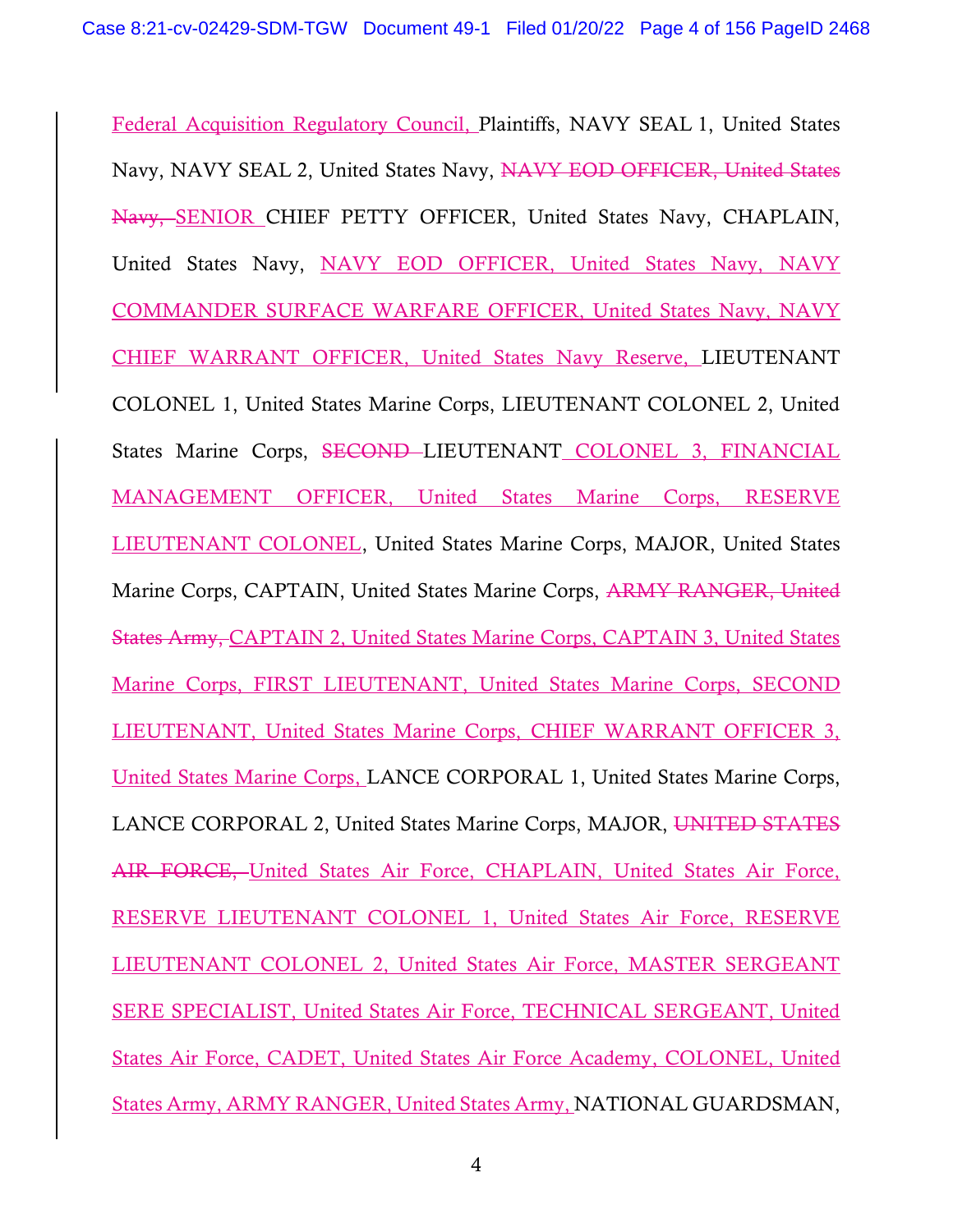Virginia Army National Guard, **LIEUTENANTPILOT**, United States Coast Guard, COLONELLCDR PILOT, United States Army, TECHNICAL SERGEANTCoast Guard, LIEUTENANT, United States Air Force, DEFENSE DEPARTMENT CONTRACTOR, United StatesCoast Guard, MANAGEMENT AND PROGRAM ANALYST, Citizenship and Immigration Services, Department of DefenseHomeland Security, FEDERAL CIVILIAN ENGINEER CONTRACTOR, BUREAU OF PRISONS EMPLOYEE 1, STATE DEPARTMENT EMPLOYEE 1, and FEDERAL CIVILIAN CONTRACTOR EMPLOYER, FEDERAL NUCLEAR CONTRACTOR EMPLOYEE, DEPARTMENT OF ENERGY CIVILIAN NUCLEAR TECH, for for themselves and all others similarly situated, (collectively "Plaintiffs"), on behalf of themselves and all others similarly situated, allege and aver as follows:

# URGENCIES JUSTIFYING EMERGENCY RELIEF

# "The Executive Order mandating vaccinations for all federal employees has provided clear direction. . . . Frankly, if you are not vaccinated, you will not work for the U.S. Navy."<sup>2</sup>

1. Plaintiffs are United States Armed Forces servicemembers, federal civilian employees, and federal civilian contractors who face a deadline under the Federal COVID-19 Vaccine Mandate to receive a COVID-19 vaccine that violates their sincerely held religious beliefs, and have been refused any religious exemption or

<sup>&</sup>lt;sup>2</sup> Vice Admiral William Galinis, Commander, Naval Sea Systems Command (NAVSEA), *ALL HANDS NOTE (10/14/2021) COMNAVSEA Vaccination Message* (Oct. 14, 2021) (warning entire command, comprising more than 85,000 civilian and military personnel).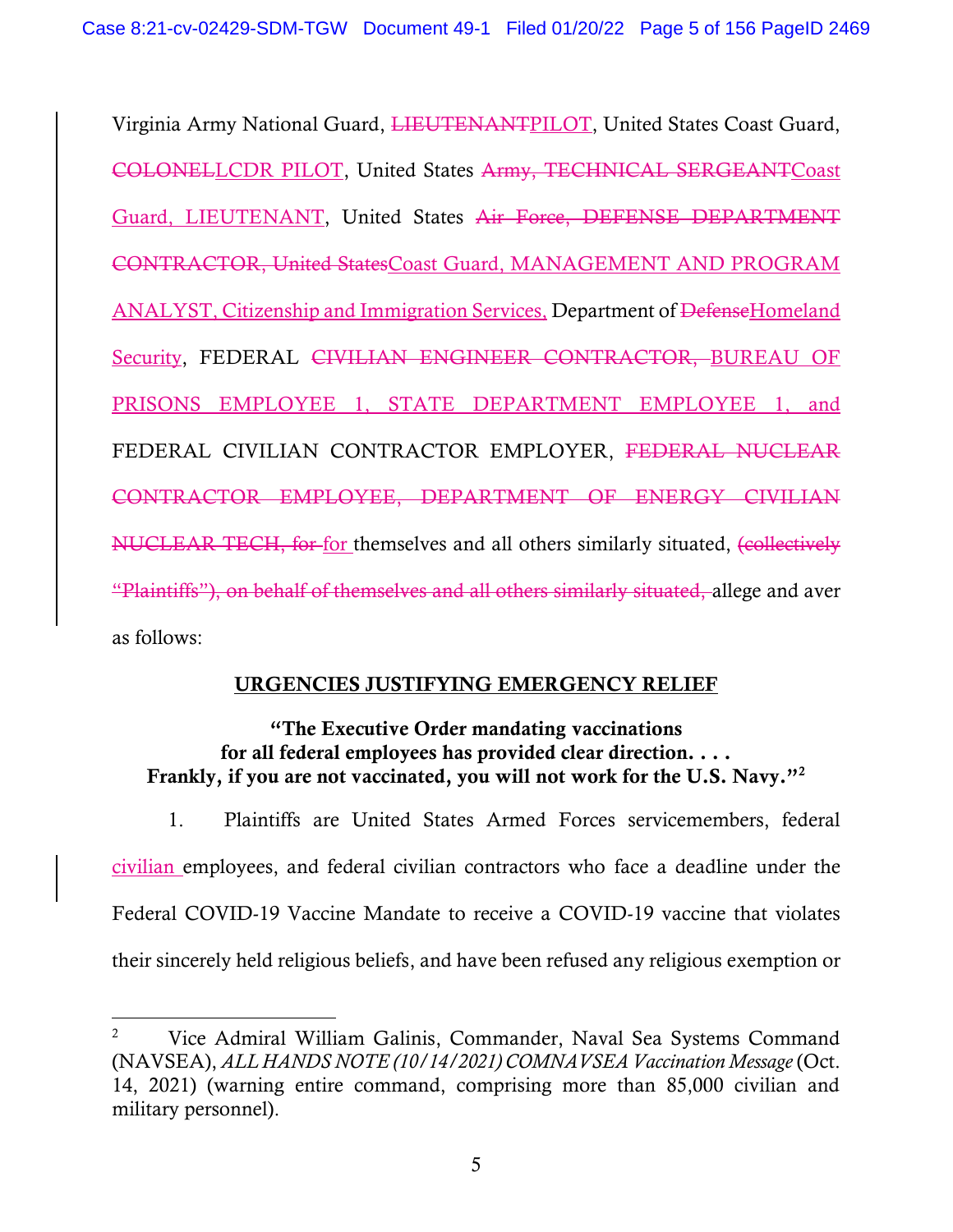accommodation. United States Navy and United States Marine Corps servicemembers havehad until November 28, 2021 to become fully vaccinated. United States Army and United States Air Force servicemembers havehad until December 15. United States Coast Guard servicemembers havehad until November 22. And civilian federal employees and contractors havehad until November 22. These are the terminalAll of these dates after which discipline will unquestionably be imposed, but the effective due date for the one dose Johnson and Johnson (J&J) shot is earlier, and earlier still for the first of two Pfizer or Moderna shots. Missing the earlier due dates will necessarily result in discipline at the terminal dates. Moreover, the pressure and abuse are intensehave passed, and disciplinary actions have already commenced for some. Relief is needed now to prevent these military heroes, federal employees, and federal contractors from facing punishments including dishonorable discharge, court martial, other life-altering disciplinary procedures, and termination.

2. "Greater love hath no man than this, that a man lay down his life for his friends." *John* 15:13 (KJV). Servicemember Plaintiffs have all agreed, voluntarily and sacrificially, to devote their entire lives by this axiomatic truth, regardless of the cost to them personally or to their families who likewise sacrifice in defense of this Nation. They all have sworn an oath to protect and defend the Constitution of the United States, to sacrificially lay down their lives for their fellow citizens against enemies both foreign and domestic, and to preserve for our progeny the heritage and treasure passed down to them by Veterans of old. And, for that ultimate sacrifice in defense of the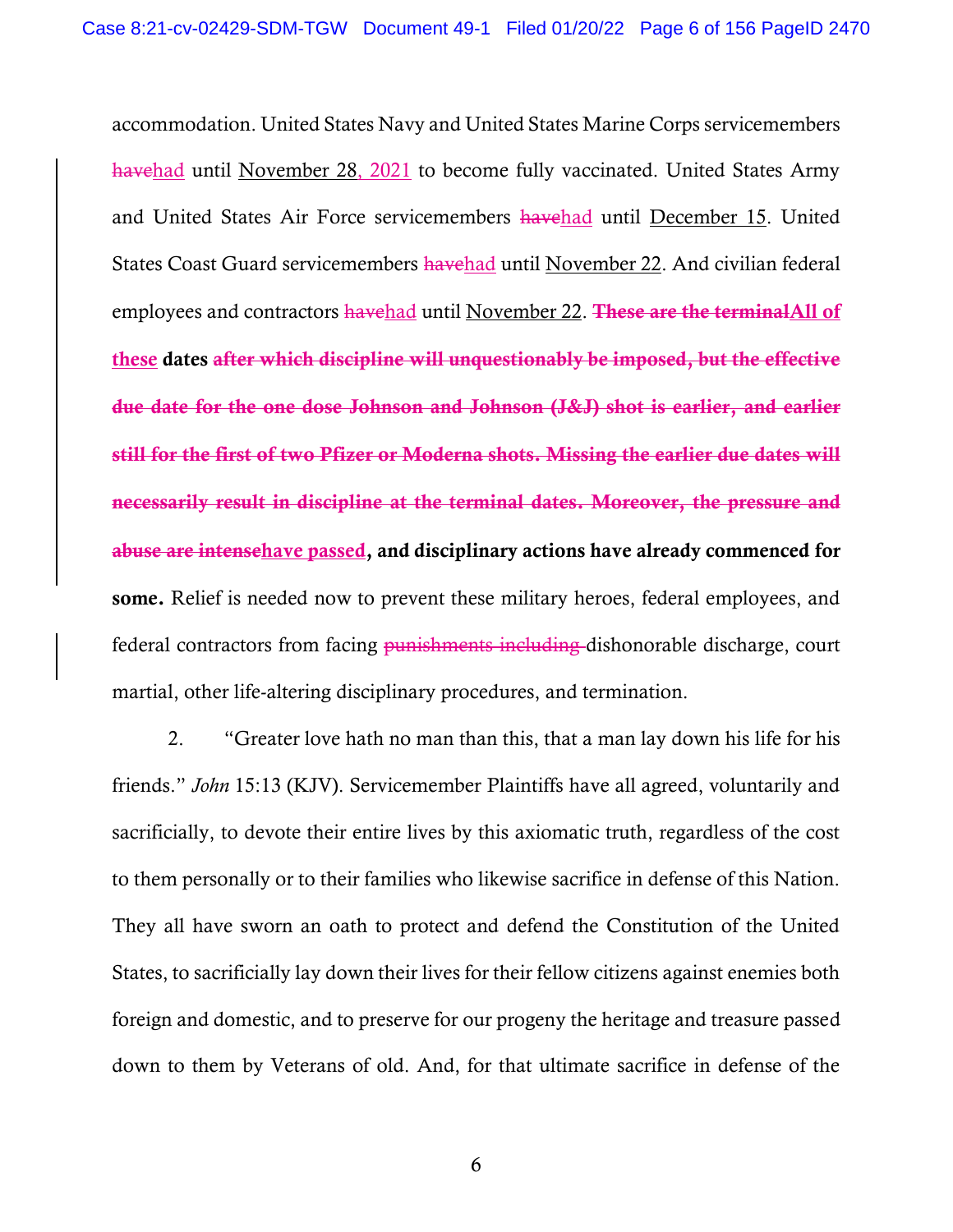Constitution and our freedoms, Defendants are threatening these military heroes with dishonorable discharge for even requesting a religious exemption from the COVID-19 shots. Dishonorable discharge is worse than criminal conviction for these servicemembers because it is a badge of disgrace that follows them for the rest of their lives. *Having sacrificed everything to defend America and its citizenry—and while carrying the images and sounds of war with them throughout their lives—America, the "land of the free and the home of the brave," would betray them with the worst punishment of dishonorable discharge. And for what cause? Simply because they seek an accommodation from the COVID-19 shots on account of their sincerely held religious beliefs*.

3. The deadlines for servicemember Plaintiffs to receive the COVID-19 shots are fast approaching in October and November.have passed. *No servicemembers should be forced to choose between dishonorable discharge by the Nation they love or sinning against God by violating their sincere religious beliefs (which, by the way, can be easily accommodated)*. ThisThe Court must protect the rights of these military heroes and remove from the Republic the stain of government coercion of conscience.

4. As the Supreme Court has long affirmed, the heroes of the United States Armed Forces do not shed their constitutional rights at the moment of their sacrificial oath. Indeed, "[t]his Court has never held, nor do we now hold, that military personnel are barred from all redress in civilian courts for constitutional wrongs suffered in the course of military service." *Chappell v. Wallace*, 462 U.S. 296, 304 (1983).

7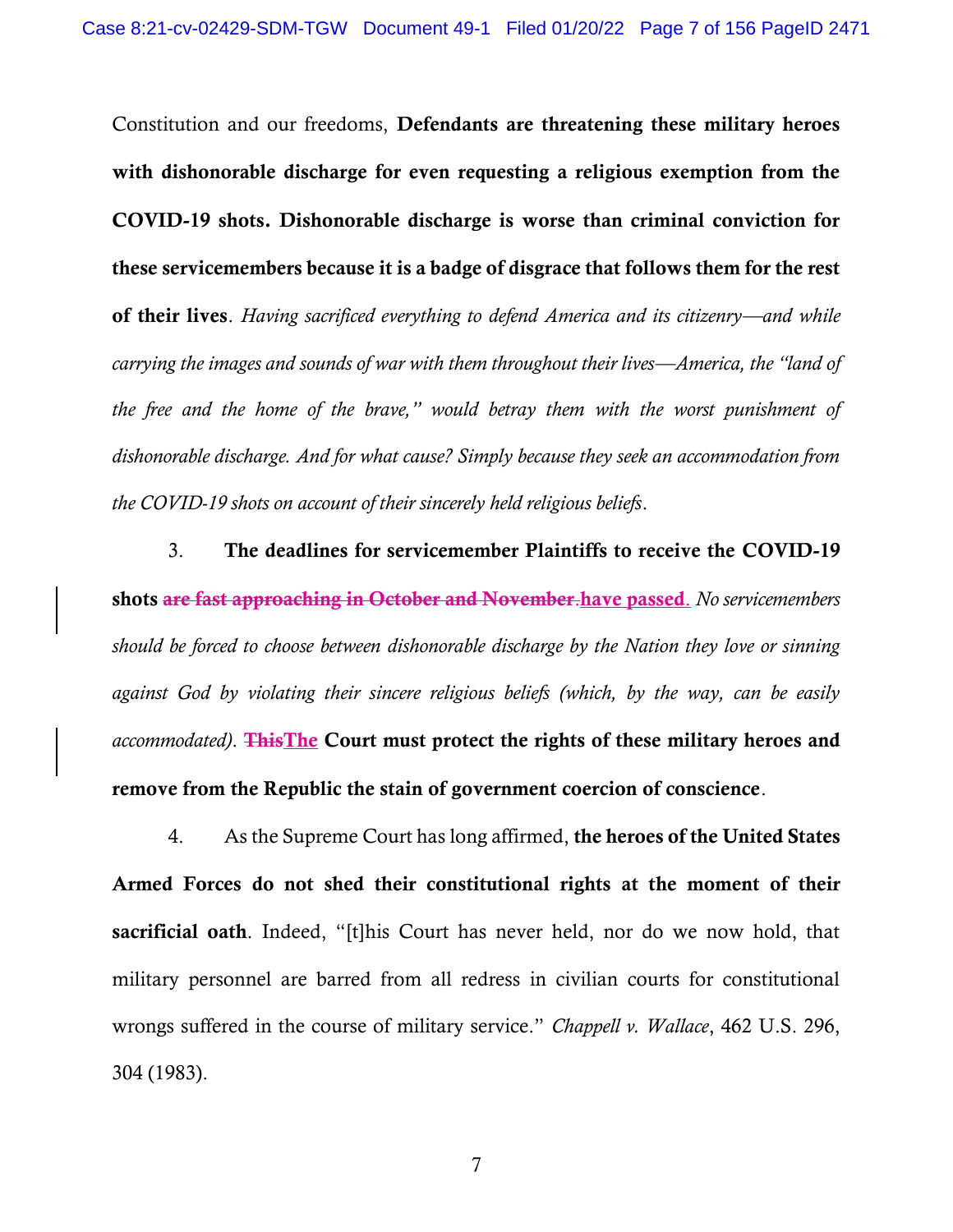5. Moreover, while servicemembers certainly have duties and responsibilities "without counterpart in civilian life," *Schlesinger v. Councilman*, 420 U.S. 738, 757 (1975), the Constitution still provides them with the same blanket of constitutional protection that their dedicated service and sacrifice provide to the average civilian. For to turn the same Constitution that United States Armed Forces members protect and defend into a weapon against them would be a travesty unknown to the Nation's founding charter and eclipse any dereliction of duty heretofore seen in the great experiment of America. Indeed, as Justice Brennan noted,

> Military (or national) security is a weighty interest, not least of all because national survival is an indispensable condition of national liberties. But the concept of military necessity is seductively broad, and has a dangerous plasticity. Because they invariably have the visage of overriding importance, there is always a temptation to invoke security "necessities" to justify an encroachment upon civil liberties. For that reason, the military-security argument must be approached with a healthy skepticism: its very gravity counsels that courts be cautious when military necessity is invoked by the Government to justify a trespass on First Amendment rights.

*Brown v. Glines*, 444 U.S. 348, 369 (1980) (Brennan, J., dissenting) (emphasis added)

(citation omitted).

6. As he continued,

To be sure, generals and admirals, not federal judges, are expert about military needs. But it is equally true that judges, not military officers, possess the competence and authority to interpret and apply the First Amendment. Moreover, in the context of this case, the expertise of military officials is, to a great degree, tainted by the natural self-interest that inevitably influences their exercise of the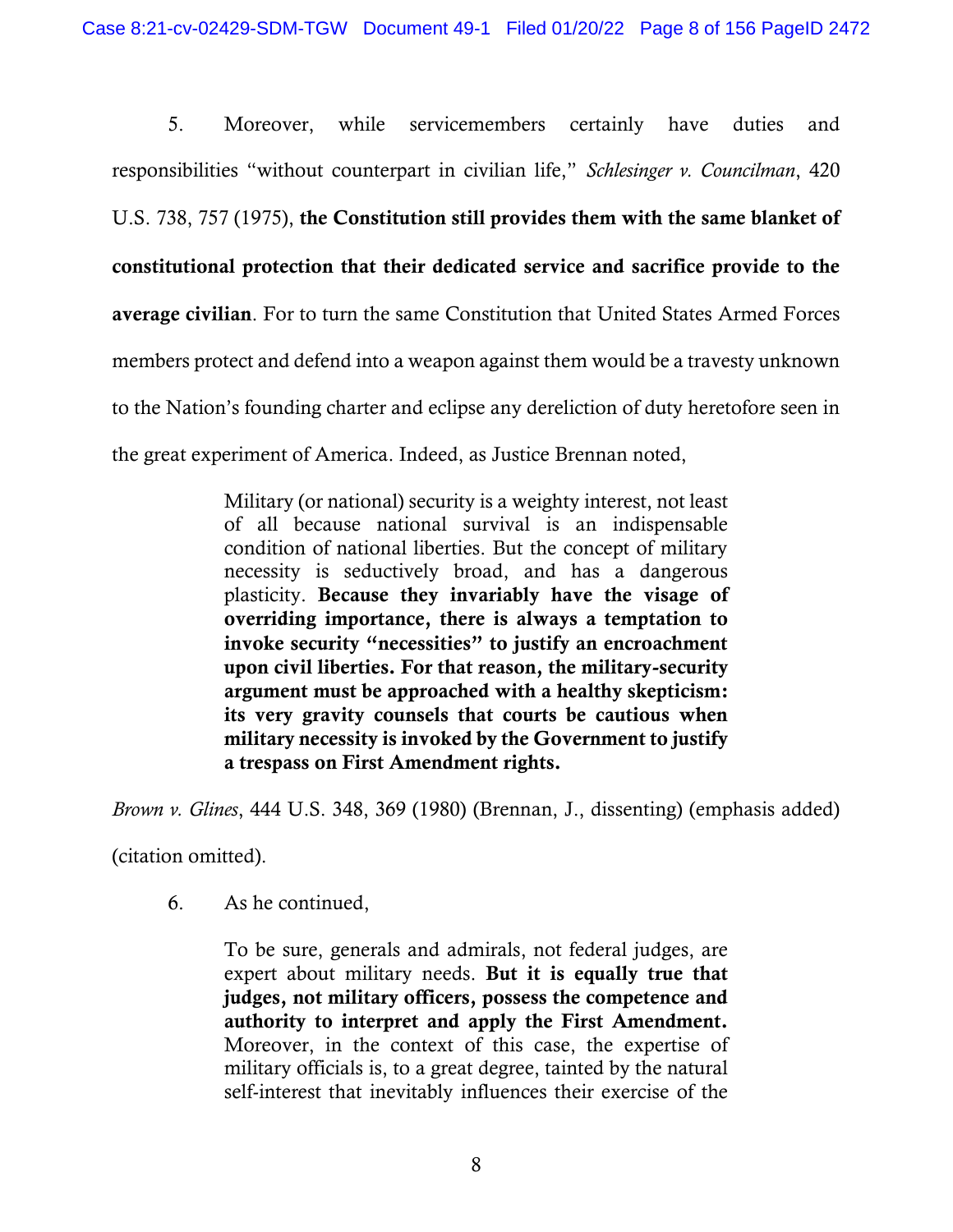power to control expression. Partiality must be expected when government authorities censor the views of subordinates, especially if those views are critical of the censors. Larger, but vaguely defined, interests in discipline or military efficiency may all too easily become identified with officials' personal or bureaucratic preferences. This Court abdicates its responsibility to safeguard free expression when it reflexively bows before the shibboleth of military necessity.

*Id.* at 370.

7. Servicemembers who protect the constitutional freedoms cherished in this Nation can also invoke those same constitutional protections for breaches of their own liberties, despite military service. Here, Defendants have made it clear that they think servicemember Plaintiffs' sacrificial act of swearing an oath to protect the Nation and support and defend the Constitution is accompanied by the sacrificial surrender of those same constitutional protections they defend. The Constitution opposes such callous indifference to sacrificial service, and so, too, should thisthe Court. Indeed, "military life do[es] not, of course, render entirely nugatory in the military context the guarantees of the First Amendment." *Goldman v. Weinberger*, 475 U.S. 503, 507 (1986). *See also Crawford v. Cushman*, 531 F.2d 1114, 1120 (2d Cir. 1976) ("[T]he military is subject to the Bill of Rights and its constitutional implications." (emphasis added)). Put simply, "although First Amendment rights . . . may be 'less' for a soldier than a civilian, they are by no means lost to him." *Anderson v. Laird*, 466 F.2d 283, 295 (D.C. Cir. 1972). "Individual freedom may not be sacrificed to military interests to the point that constitutional rights are abolished." *Id.* (emphasis added).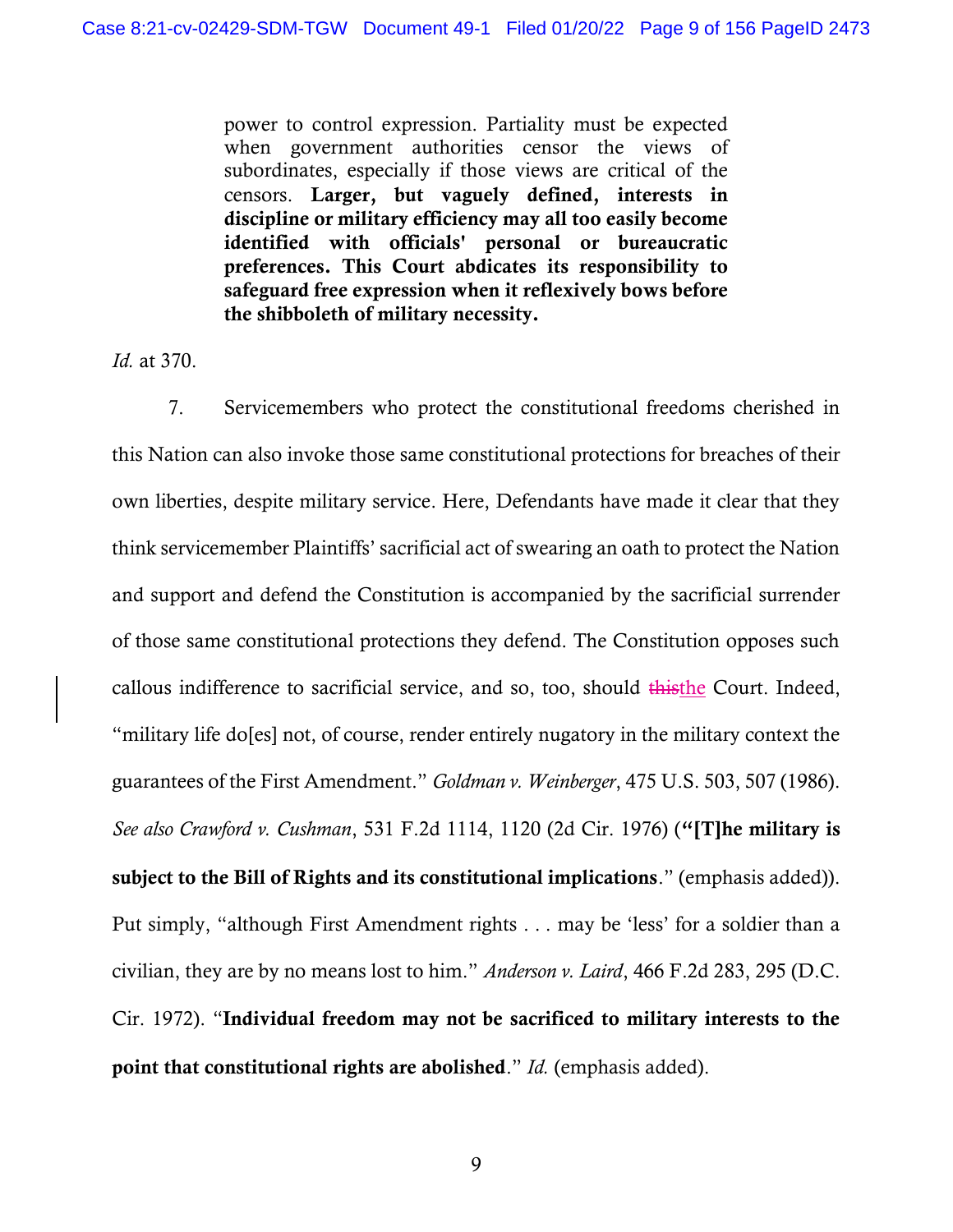8. Servicemember Plaintiffs and all those dedicated members of the United States Armed Forces voluntarily and sacrificially answered their Nation's call to defend the freedoms we enjoy. Yet, Defendants are demanding that these brave military members sacrifice their constitutional rights which they risk their lives to defend. Indeed, "[i]t is a basic tenet of our legal system that a government agency is not at liberty to ignore its own laws and that agency action in contravention of applicable statutes and regulations is unlawful. The military departments enjoy no immunity from this proscription." *Dilley v. Alexander*, 603 F.2d 914, 920 (D.C. Cir. 1979) (emphasis added) (citation omitted). For without question, when critical constitutional rights are at issue, "the Supreme Court [has] heard numerous constitutional challenges to military policies." *Singh v. Carter*, 168 F. Supp. 3d 216, 225 (D.D.C. 2016) (cleaned up).

9. As the Supreme Court held just lastbarely a year ago, "even in a pandemic, the Constitution cannot be put away and forgotten." *Roman Catholic Diocese of Brooklyn v. Cuomo*, 141 S. Ct. 63, 68 (20212020) (emphasis added). When we have demanded so much of our Soldiers, Sailors, Airmen, and Marines, we owe them nothing less than the full measure of our own devotion and commitment to constitutional principles. Anything less would be desecrating the sacrifices these heroes have made for untold numbers of people when the call of duty demanded it, and would trample upon the graves of so many who made the ultimate sacrifice before them.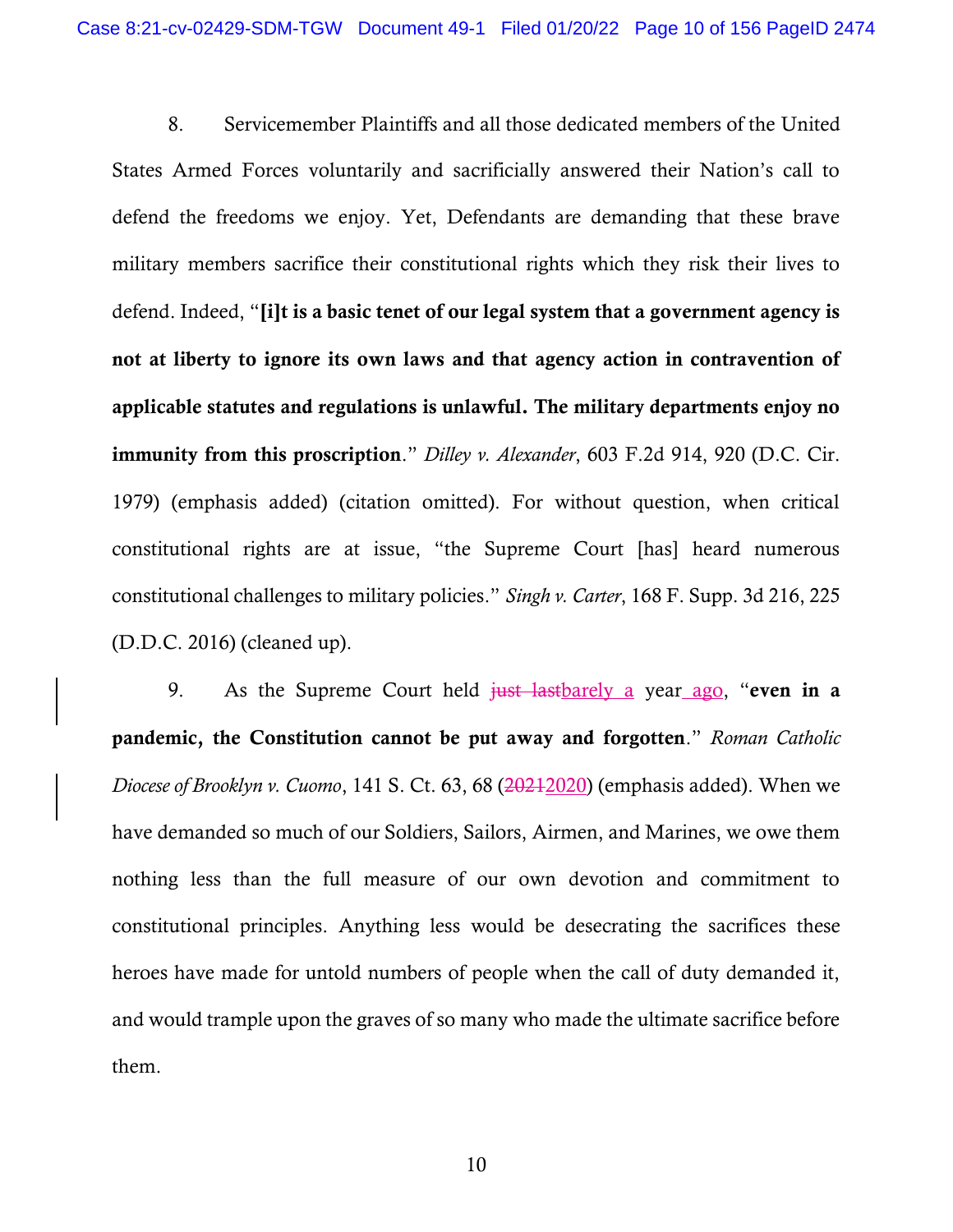10. When the great American experiment was commenced, our Founders ordained and established the Constitution—including all of the rights it recognized and enshrined—"in Order to form a more perfect Union, establish Justice, insure domestic Tranquility, provide for the common defence, promote the general Welfare, and secure the Blessings of Liberty to ourselves and our Posterity." U.S. Const. Pmbl. (emphasis added). To this very day, "we continue to strive toward '[that] more perfect union.'" *Smith v. City of New Smyrna Beach*, No. 6:11–cv–1110–Orl–37KRS, 2013 WL 5230659, at \*1 (M.D. Fla. Sept. 16, 2013). That work is not easy, and sometimes it requires the intervention of the judiciary to set the guardrails for the protection of the Republic's liberties.

11. Recognizing that times of crisis would arise, that such times might lead governments to seek to repress precious freedoms, and that the Republic's survival depended upon defeating such repressive instincts, the genius of our founding document is that it placed explicit protections into the text of the Bill of Rights. And, importantly, "[o]ur Bill of Rights placed our survival on firmer ground—that of freedom, not repression." *Konigsberg v. State Bar of California*, 366 U.S. 36, 79 (1961) (Black, J., dissenting).

12. During times of national crisis, the very times when we call upon the United States Armed Forces heroes most, "the fog of public excitement obscures the ancient landmarks set up in our Bill of Rights." *American Communist Ass'n, C.I.O. v. Douds*, 339 U.S. 382, 453 (1950) (Black, J., dissenting). But, where the fog of public excitement is at its apex, "the more imperative is the need to preserve inviolate the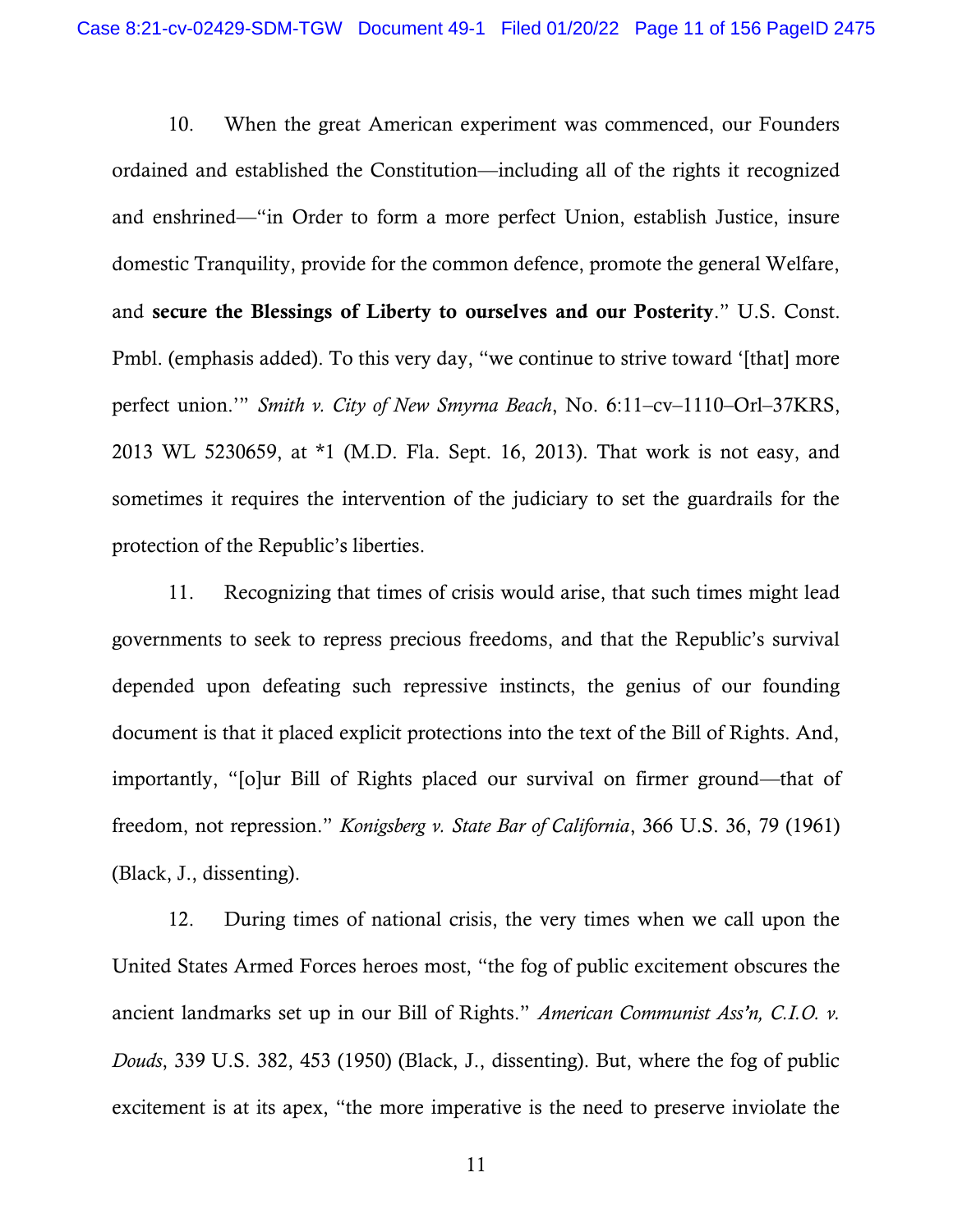constitutional rights of [the First Amendment]." *De Jonge v. Oregon*, 299 U.S. 353, 365 (1937). Without doubt, "[t]herein lies the security of the Republic, the very foundation of constitutional government." *Id.*

13. Indeed, "[t]imes of crisis take the truest measure of our commitment to constitutional values. Constitutional values are only as strong as our willingness to reaffirm them when they seem most costly to bear." *Hartness v. Bush*, 919 F.2d 170, 181 (D.C. Cir. 1990) (Edwards, J., dissenting) (emphasis added). Our willingness to reaffirm our staunch commitment to our fundamental freedoms is imperative to the very survival of the American experiment. Servicemember Plaintiffs have demonstrated their staunch commitment, and it is time that we honor ours. "History reveals that the initial steps in the erosion of individual rights are usually excused on the basis of an 'emergency' or threat to the public. But the ultimate strength of our constitutional guarantees lies in the unhesitating application in times of crisis and tranquility alike." *United States v. Bell*, 464 F.2d 667, 676 (2d Cir. 1972) (Mansfield, J., concurring) (emphasis added). For, "[i]f the provisions of the Constitution be not upheld when they pinch as well as when they comfort, they may as well be discarded." *Home Bldg. & Loan Ass'n v. Blaisdell*, 290 U.S. 398, 483 (1934) (Sutherland, J., dissenting) (emphasis added).

14. Plaintiffs have demonstrated their commitments to the United States Constitution and the Nation's future comfort, security, and prosperity. **ThisThe Court** should demand that the Nation return the favor. Telling Plaintiffs they must accept

12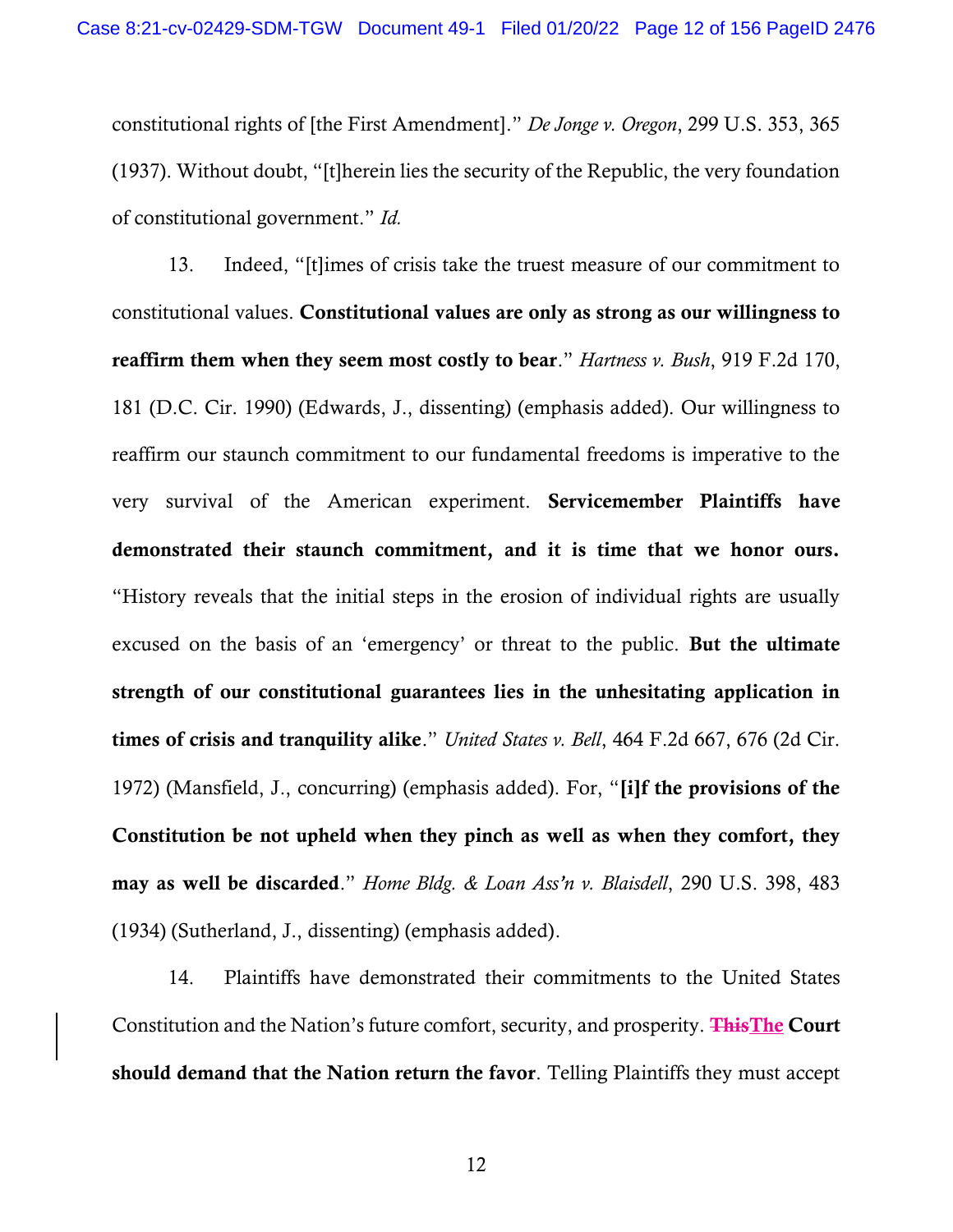or receive a shot they oppose according to their sincerely held religious beliefs, or face court martial, dishonorable discharge, and other life altering disciplinary measures, disgraces the sacrifices these heroes have made.

15. Indeed, "Our nation asks the men and women in our military to serve, suffer, and sacrifice. But we do not ask them to lay aside their citizenry and give up the very rights they have sworn to protect." *U.S. Navy Seals v. Biden*, No. 4:21-cv-1236- O, 2022 WL 34443, at \*1 (N.D. Tex. Jan. 3, 2022) (granting preliminary injunction).

16. "The Navy provides a religious accommodation process, but by all accounts, it is theater. The Navy has not granted a religious exemption to any vaccine in recent memory. It merely rubber stamps each denial." *Id.* (emphasis added).

17. The same is true of every other branch. While there have been many requests, Defendants have granted a grand total of 2 religious exemptions, and even that number is questionable. Indeed, one of the Marines whose request for a religious exemption was granted has been reported to have been on terminal leave and was thus already in the process of separating from service. *See* Jessica Chasmar & Peter Hasson*, Marines' claim of granting 2 religious COVID-19 vaccine exemptions leads to more questions*, FoxNews (Jan. 18, 2022), www.foxnews.com/politics/marines-claim-2-religious-COVID-19-vaccine-exemptions. The other purportedly granted religious exemption was for an individual who was also already transitioning out of the Marine Corps and was already within 180 days of completing his service. *See id.*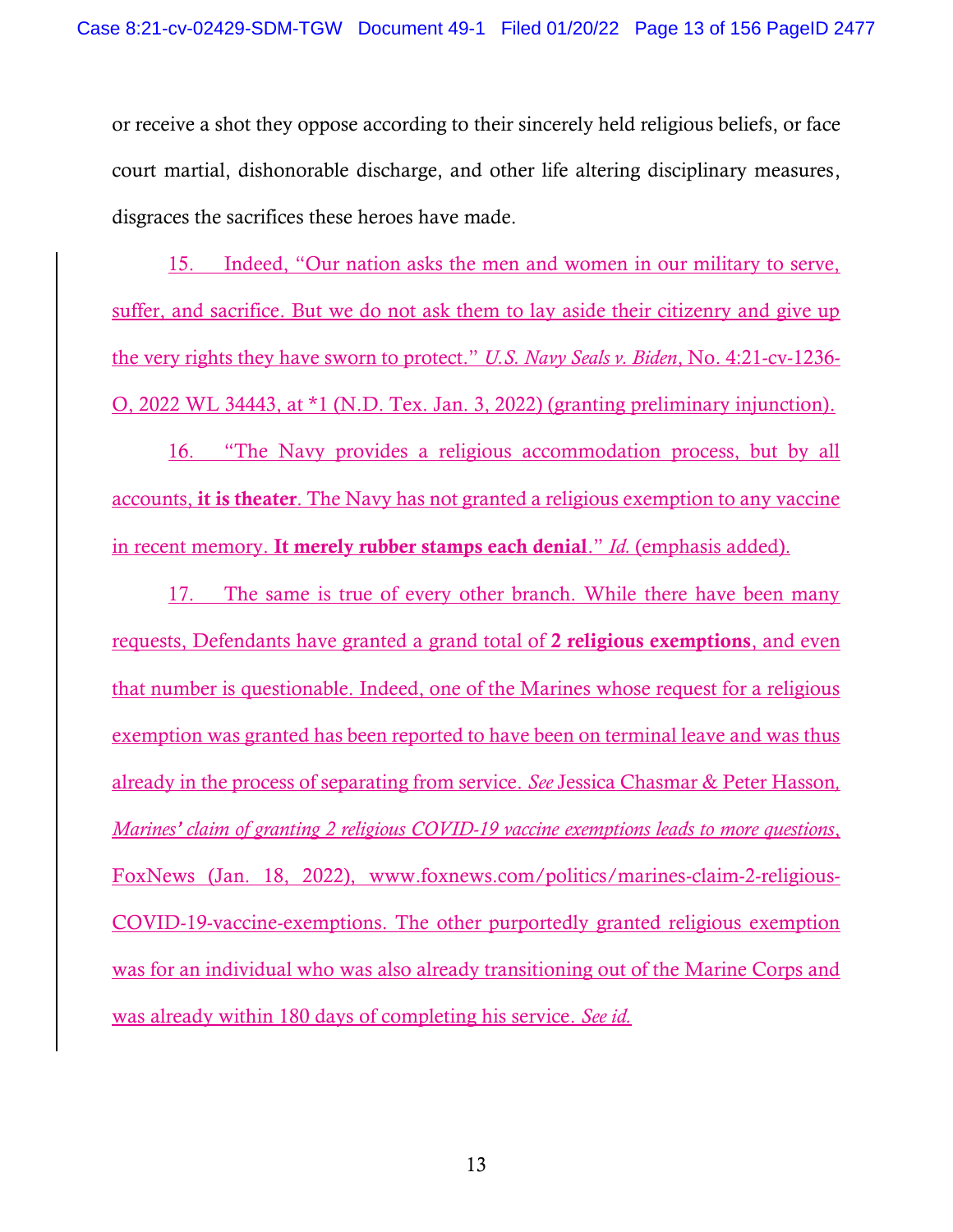18. The United States Army has received 2,064 requests for religious exemption from the vaccine mandate and has granted none. The Army has denied 122 requests, 115 of which included a chaplain's determination that the applicant's beliefs are sincere. (*See* Doc. 47-2, ¶¶ 8–9.)

19. The United States Army has granted 2,658 requests for medical exemption, both permanent and temporary. (Doc. 47-2, ¶¶ 13–14.)

20. The United States Navy had received 3,711 requests for religious exemption and has granted none. The Navy has denied 3,484 requests and has 1,008 appeals pending. No appeal has been adjudicated. (Doc. 47-3 at 7.)

21. The Navy has granted 311 requests for medical exemption, both permanent and temporary. (Doc. 47-3 at 7.)

22. The United States Marine Corps has received 3,192 requests for religious exemption and has denied 3,080 requests—all of which after a determination of sincerity. The Marine Corps claims it has granted 2 appeals from religious exemption denials, but also states that it has adjudicated a total of 81 appeals and has denied all 81 appeals. (Doc. 47-4 at 6.)

23. The Marine Corps has granted 436 requests for medical exemption, both permanent and temporary. (Doc. 47-4 at 6.)

24. The United States Air Force has received 10,973 requests for religious exemption and has granted none. It has denied 2,387 requests, and 311 appeals. (Doc. 47-5 at 6.)

14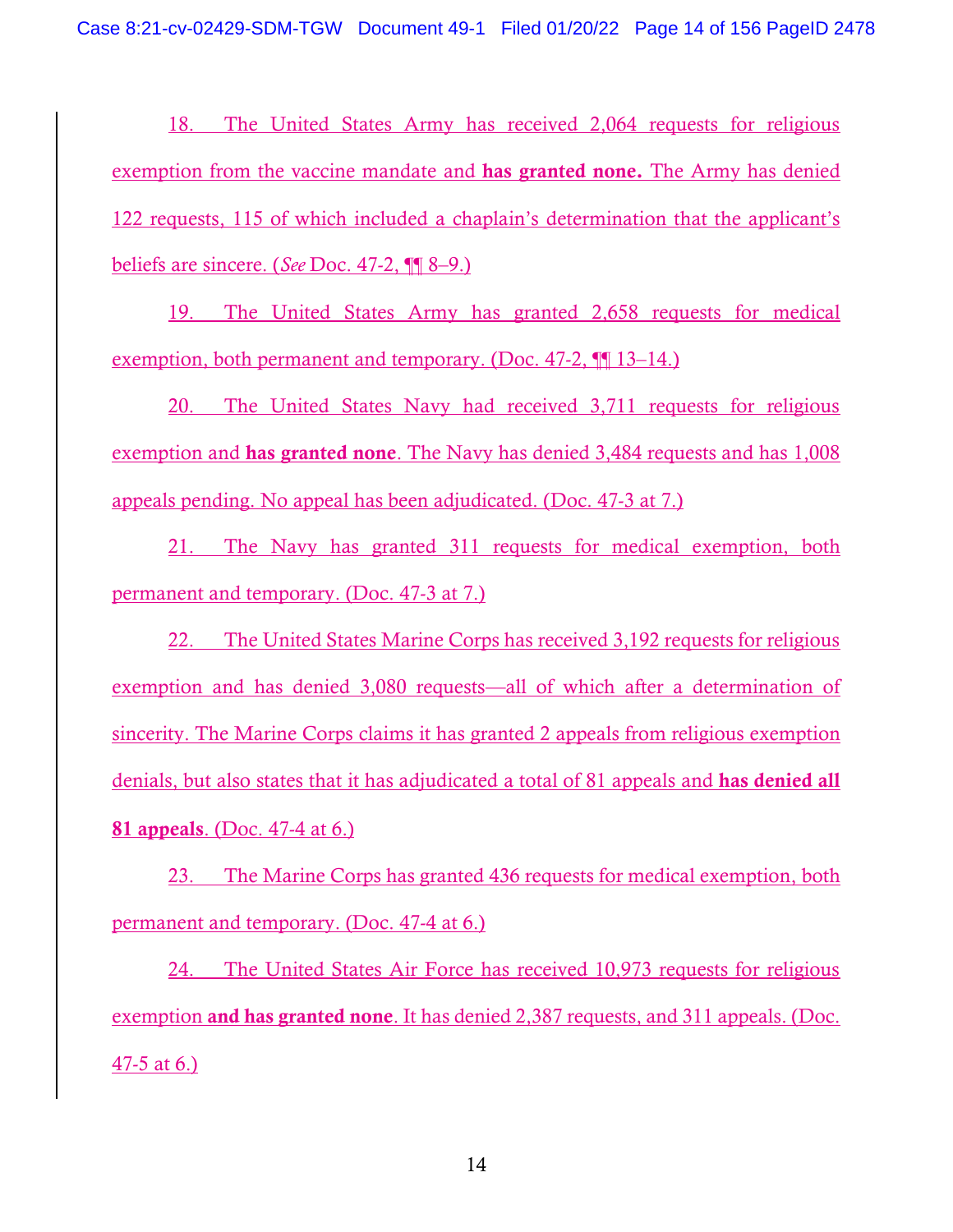25. The Air Force has granted 1,723 medical exemptions. (Doc. 47-5 at 6.)

26. The United States Coast Guard has received 1,303 requests for religious exemption and has granted none. The Coast Guard has denied 226 requests, all of which after a determination that the applicant's religious beliefs are sincere.

27. As the Court recognized in its Order (Doc. 40) on Plaintiffs' preliminary injunction motion over a month ago, Defendants had received 16,643 requests for religious exemption and "had granted none" at that time. (Doc. 40 at 1.)

28. The Court noted, it is "quite plausible that each branch's procedure for requesting a religious exemption is a ruse that will result inevitably in the undifferentiated (and therefore unlawful under RFRA) denial of each service member's request." (Doc. 40 at 33.)

29. The Court's foresight proves true in hindsight, as Defendants have still failed to grant religious exemptions. What was a ruse at the commencement of this action is still a ruse today.

15.30. Defendants' vaccine mandate, ostensibly responding to a public health crisis, has created a national emergency of much greater magnitude. The mandate attacks the military from *within* by removing brave servicemembers from defending the Nation by land, air, and sea, and from *without* by eliminating the dedicated civilian defense contractors and employees providing everything from boots and uniforms, to cyber security, to the world's most advanced stealth fighter jet—the F-35 Raptor solely because these protectors of our constitutional freedoms requested accommodation of their sincerely held religious beliefs under the same Constitution.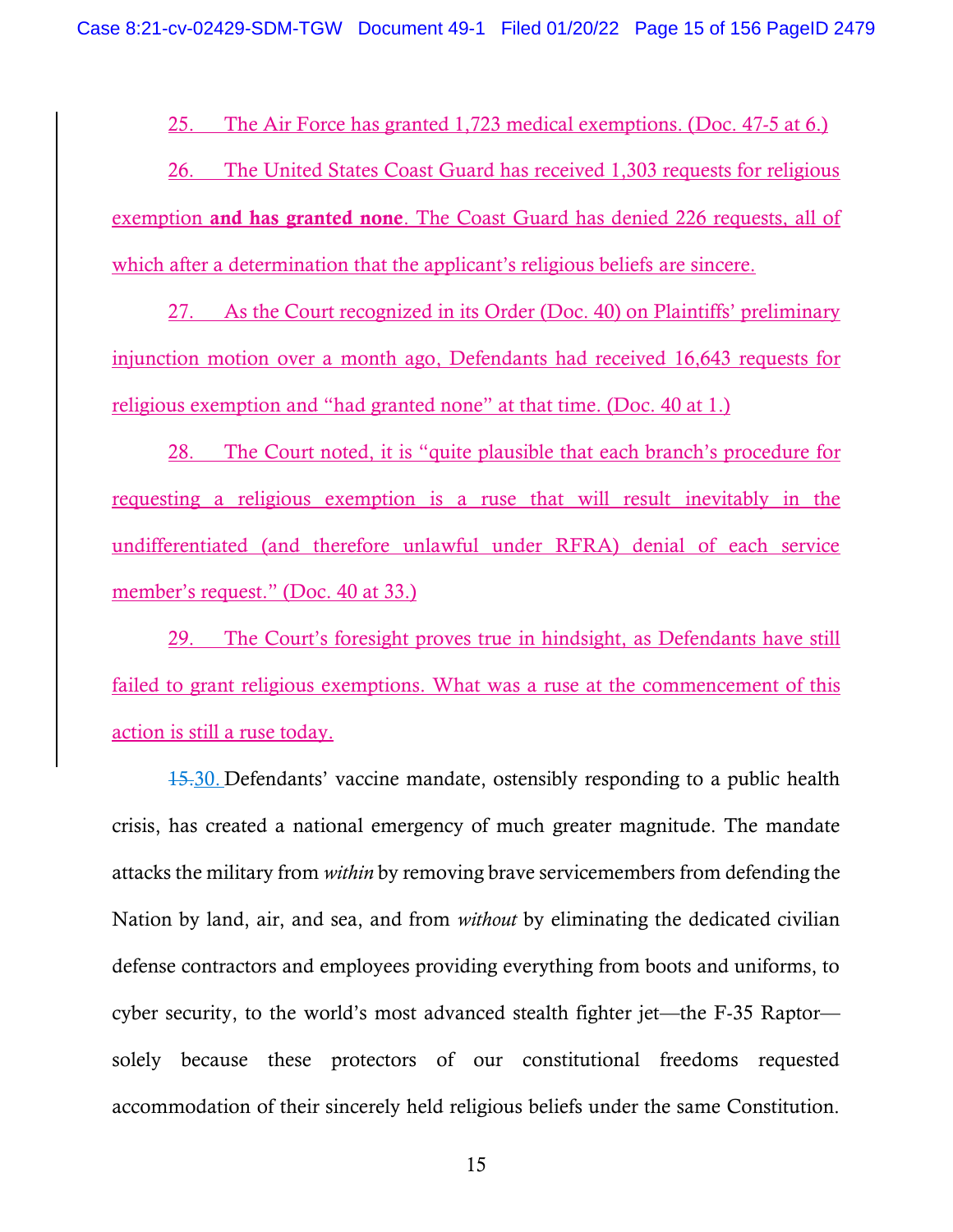The crisis created by Defendants' mandates, applied to two million federal employees, is unnecessary and completely avoidable, but nonetheless imminent and real.

16.31. A TROAn injunction is needed now to prevent the immediate and irreparable injury to Plaintiffs imposed by these unlawful COVID-19 mandates.

#### PARTIES

17.32. Plaintiff NAVY SEAL 1, United States Navy, is a citizen of the State of California and a Navy Seal currently stationed at a United States Naval facility in California. NAVY SEAL 1 has requested an exemption and accommodation of his sincerely held religious objections to the Secretary's mandate that all United States Armed Forces personnel accept and receive one of the COVID-19 vaccines as a condition of remaining in their sworn posts. NAVY SEAL 1's request for a religious exemption and accommodation was denied, and he was immediately removed from his position in the United States Navy. Special Operations Chief NAVY SEAL 1 enlisted in the Navy in 2009 and wanted to serve his country to the best of his ability. NAVY SEAL 1 sought to and became a Navy SEAL. He received training from 2009 starting and finishing BUD/S (Basic Underwater Demolition/SEAL) and SQT (SEAL Qualification Training) with class 278. He deployed to Afghanistan from December 2011 to September 2012, and received a Navy and Marine Corps Commendation Medal with a combat "V" (valor) for his actions during deployment, along with a combat action ribbon. NAVY SEAL 1's second tour was to the Philippines in support of Operation Enduring Freedom, working under Joint Special Operations Task Force (JSOTF), and receiving an Army Commendation medal. For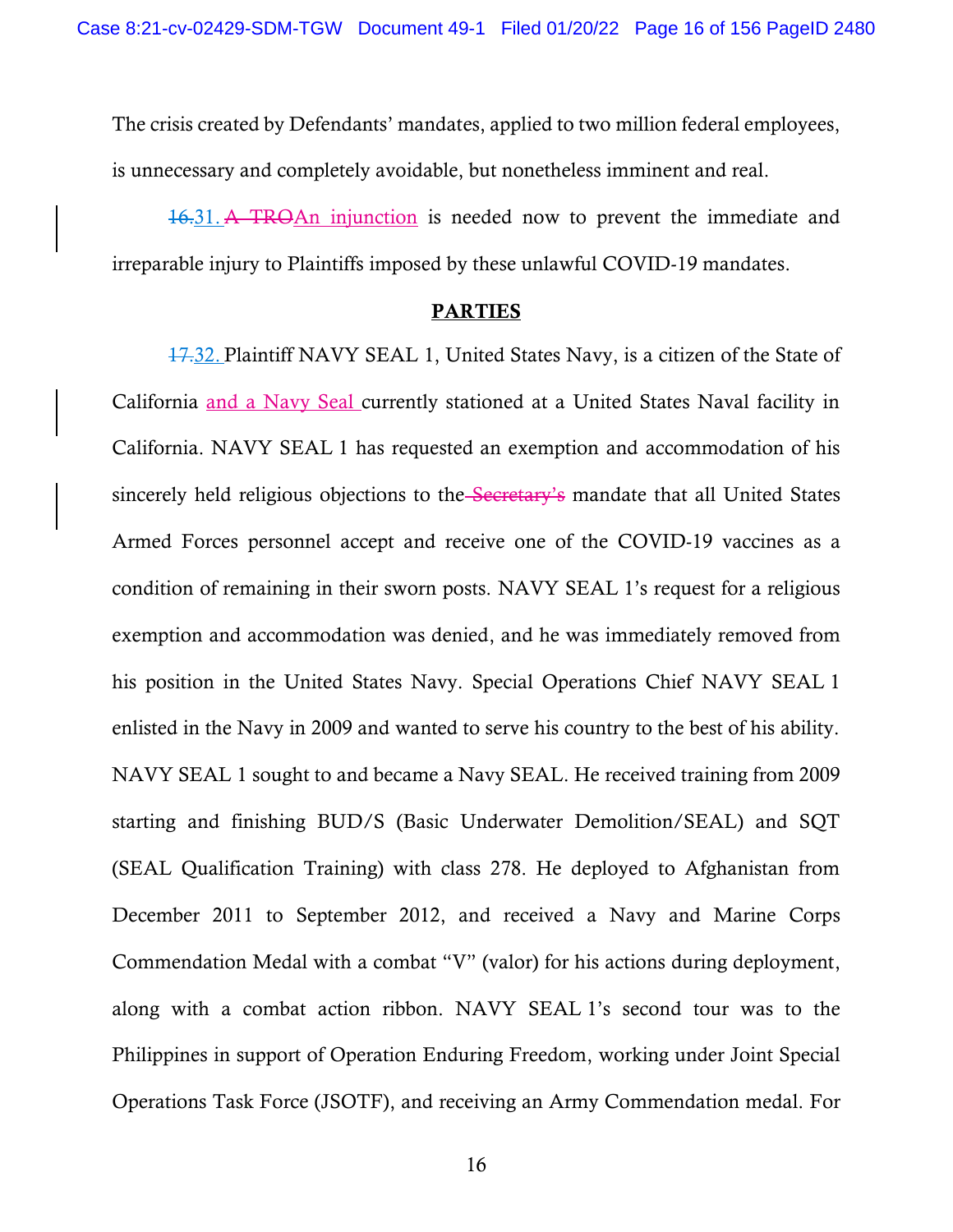his third tour, which was outside of his usual deployment cycle and thus 100% voluntary, NAVY SEAL 1 volunteered to augment SEAL Team Seven during the height of the Mosul, Iraq clearance from February to April 2017. During NAVY SEAL 1's fourth tour, in Iraq from August 2017 to March 2018, NAVY SEAL 1 was the acting assault lead, putting him in charge of a platoon level force to execute the tactical direction of the platoon chief, and he earned a Navy and Marine Corps Achievement Medal and a Navy and Marine Corps Commendation Medal with a "C" (Combat). His most recent tour was to the United Arab Emirates (UAE) from March to September 2020. For his leadership setting up, organizing, and executing a large joint close air support (CAS) and combat search and rescue (CSAR) exercise, NAVY SEAL 1 received a Navy and Marine Corps Commendation Medal. This robust exercise included units from 5 different countries and over 15 assets. NAVY SEAL 1 also received awards for his time spent at training commands. His first tour was at TRADET-1 as the SOUC (Special Operations Urban Combat) Lead Petty Officer from December 2014 to June 2016. He received a Navy and Marine Corps Achievement Award for his efforts there. -His second training command tour was as the Lead Chief Petty Officer of the Navy's only Joint Close Air Support school. For his efforts in synchronizing joint assets and providing mission critical qualification training for creating Joint Terminal Attack Controllers (JTAC) he received a Navy and Marine Corps Commendation Award.

18.33. Plaintiff NAVY SEAL 2, United States Navy, is a citizen of the State of Texas and is a Navy Seal stationed in the State of Florida. NAVY SEAL 2 has served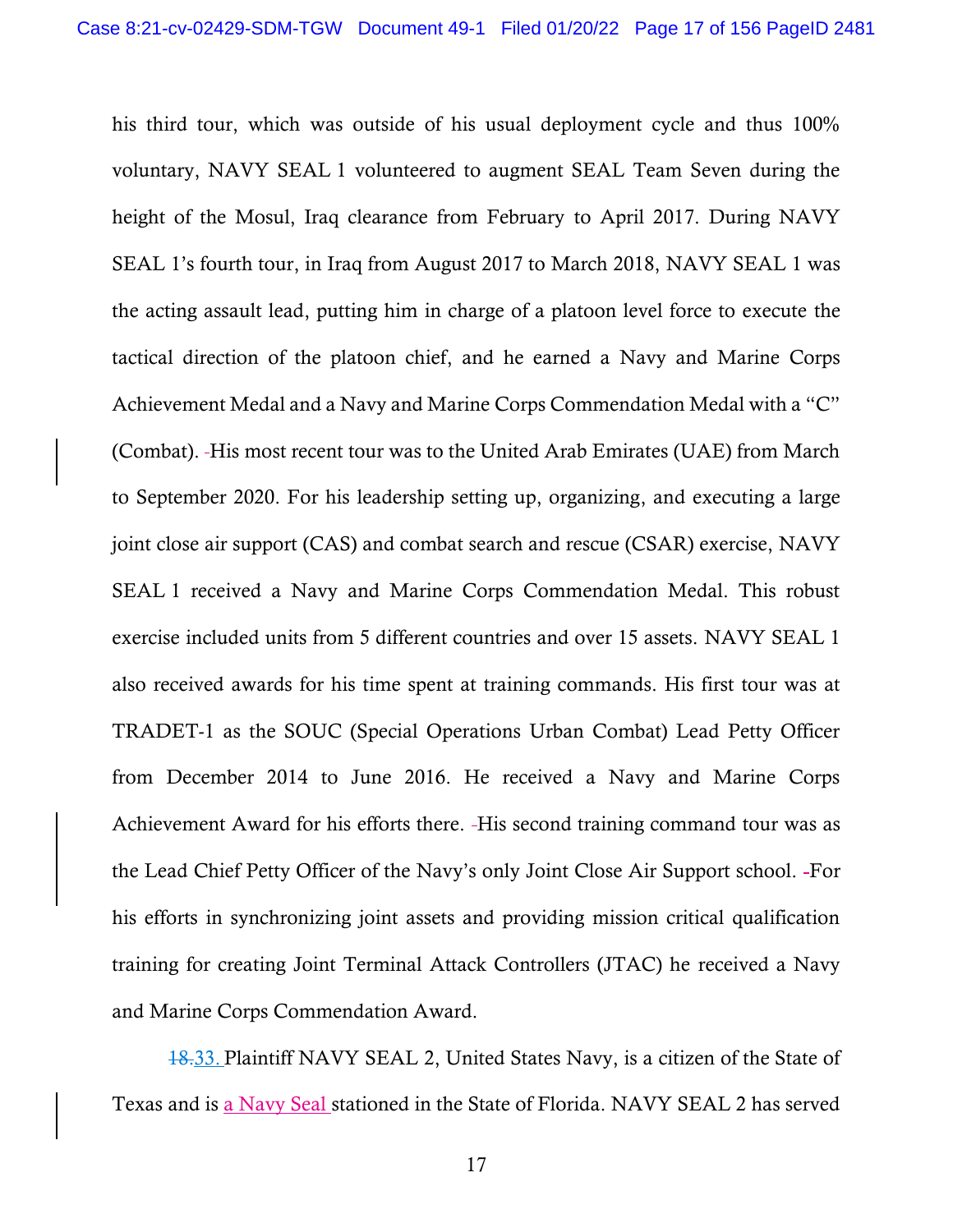his country honorably and sacrificially for 19 years. NAVY SEAL 2 submitted a request for a religious accommodation and exemption from the United States Navy. NAVY SEAL 2's request for a religious exemption and accommodation detailed NAVY SEAL 2's religious beliefs and practices that compel him to abstain receiving any of the currently available COVID-19 vaccines. NAVY SEAL 2's request for a religious accommodation was supported by a letter from a religious leader, which demonstrated the sincerity of NAVY SEAL 2's personal beliefs. NAVY SEAL 2's commander noted that NAVY SEAL 2's religious beliefs were sincere and strongly held, but recommended that his request be disapproved, citing readiness, despite NAVY SEAL 2's currently working in a non-deployable staff position. NAVY SEAL 2's request for an accommodation has been forwarded to the Chief of Naval Personnel who is responsible for making the final determination. -NAVY SEAL 2 faces potential court martial, dishonorable discharge, and other life-altering disciplinary measures for merely requesting an accommodation for his sincerely held religious beliefs.

19. Plaintiff NAVY EXPLOSIVE ORDNANCE DISPOSAL OFFICER ("NAVY EOD OFFICER"), United States Navy, is a citizen of the State of Florida currently stationed at a United States Naval facility in the State of Hawaii. NAVY EOD OFFICER has requested an exemption and accommodation of his sincerely held religious objections to the Secretary's mandate that all United States Armed Forces personnel accept and receive one of the COVID 19 vaccines as a condition of remaining in their sworn posts. After NAVY EOD OFFICER's request for a religious exemption and accommodation, he was immediately placed in a "Not Physically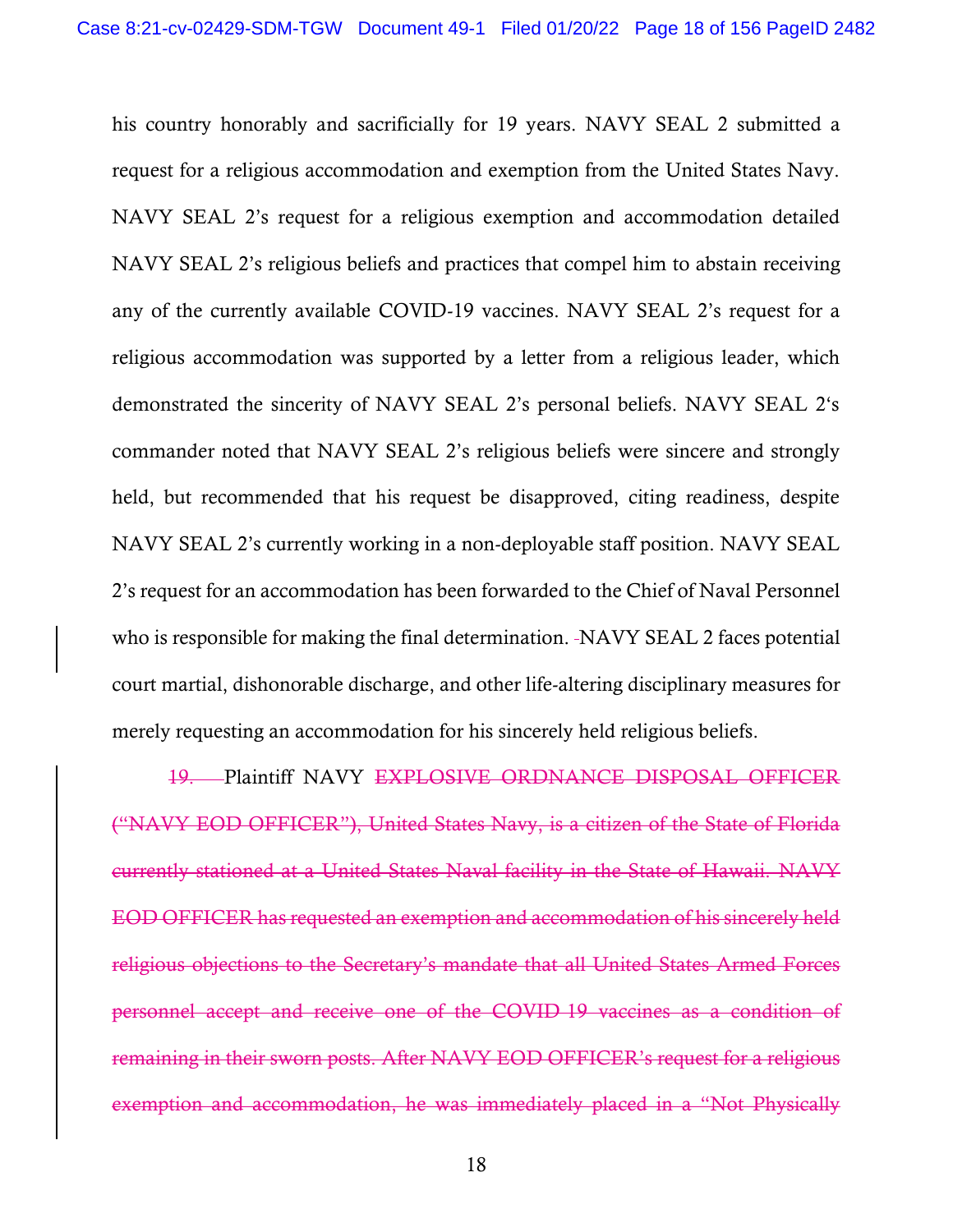Qualified" ("NPQ") status. If his religious exemption and accommodation request is not granted, he will not be allowed to deploy in January, thus removing him from his position at that time. NAVY EOD OFFICER has admirably and honorably served in the United States Navy for over 19 years, initially becoming an enlisted Navy salvage diver, following which he became an officer specializing in Explosive Ordnance Disposal (EOD). NAVY EOD OFFICER submitted a request for a religious accommodation and exemption from the United States Navy. NAVY EOD OFFICER articulated to his command that he has and exercises sincerely held religious beliefs that compel him to abstain from receiving any of the currently available COVID 19 vaccines. NAVY EOD OFFICER's request for a religious exemption and accommodation has not been approved, and he faces potential court martial, dishonorable discharge, and other life altering disciplinary measures for merely requesting an accommodation of his sincerely held religious beliefs.

34. NAVY SENIOR CHIEF PETTY OFFICER, United States Navy, is a 17-year Active Duty Senior Chief Petty Officer stationed with the Marines. His career is marked with service primarily within Special Operations Units, with eight (8) deployments, high performance marks, and nine (9) personal awards. He holds a bachelors from George Washington University in Clinical Health Sciences, and four (4) years of military medical, CBRN and advanced medical training with a focus on operational medicine in the deployed setting. NAVY SENIOR CHIEF PETTY OFFICER obtained his Sub-Investigator Certification in 2017 from the FDA, so he could conduct informed consent of EUA Freeze Dried Plasma (FDP) product, track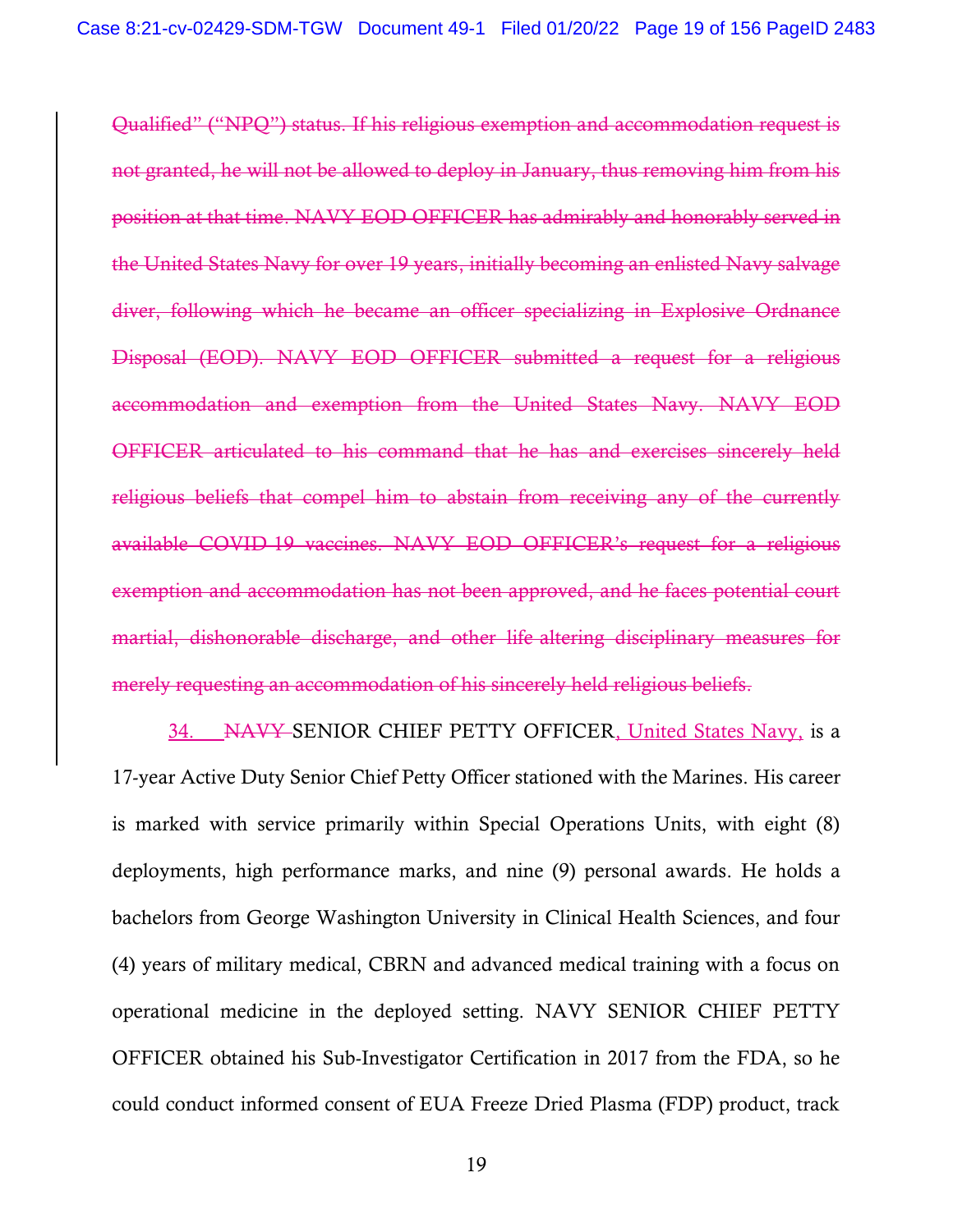its use and report back up the chain of command to the FDA. As part of this informed consent, NAVY SENIOR CHIEF PETTY OFFICER was required to conduct an hour-long brief briefing to all eligible personnel of the risks, benefits, and right to refusal of the EUA product. The program placed heavy emphasis on the impropriety of coercive tactics to obtain "consent." Impeccable documentation was required, all personnel had to be afforded consent, and all consents had to be legible, contain addresses, and contain witnessed signatures, with formatting and dates matching. Audits were regularly conducted so any improper documentation that failed to meet this stringent standard was returned and required to be immediately resubmitted. In contrast, NAVY SENIOR CHIEF PETTY OFFICER's experience with the COVID-19 vaccine has been completely the opposite, having observed coercion, public shaming,- improper documentation, vaccine stacking, and an overall cavalier attitude towards new technology that does not have any long term data.

20.35. In Summer 2021, NAVY SENIOR CHIEF PETTY OFFICER was infected with SARS-CoV-2 and recovered within two weeks, and now has serological evidence of natural immunity that many experts believe to be consistent with or even superior to thea COVID-19 vaccine, and which is recognized by Navy regulation as a basis for exemption from immunization. NAVY SENIOR CHIEF PETTY OFFICER has submitted a religious exemption request to the COVID-19 vaccine, on the basis of the leading of the Holy Spirit, and his Christian religious beliefs, including beliefs that the body is the temple of the Holy Spirit, and the COVID-19 vaccine's close connection to abortion. As of January 20, 2022, the Navy has had 58 days to act upon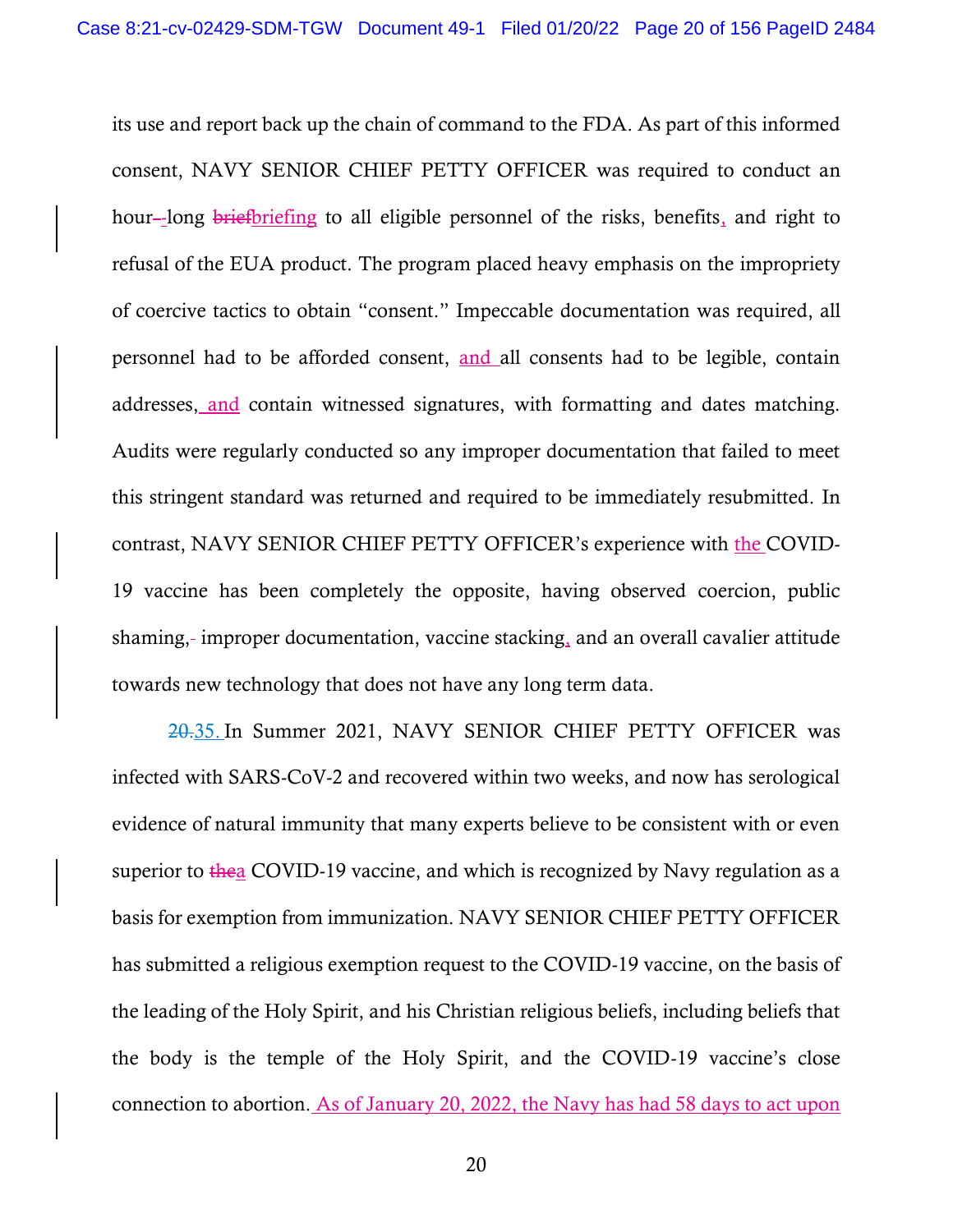NAVY SENIOR CHIEF PETTY OFFICER's religious exemption request, but has not. Conversely, the Navy has approved a temporary medical waiver for him through Fall 2022, and has not removed him from leadership or other responsibilities as a result of being unvaccinated under a medical waiver.

21. Plaintiff NAVY CHAPLAIN is a Chaplain in the United States Navy, with *everapproximately* 18 years' honorable service. NAVY CHAPLAIN has personally observed the effect the mandatory COVID vaccination orders have had on mental health and readiness of multiple Sailors, in the course of his recent deployment with a Carrier Strike Group.

22. Based on his own sincerely-held Christian religious beliefs, NAVY CHAPLAIN has submitted a religious exemption request for an accommodation from the COVID shot mandates. NAVY CHAPLAIN believes accepting any of the approved COVID vaccines would be an act of irreverence toward God and would be an attempt to alter the embodied image of God within individuals, and therefore a sin contrary to historic Judeo-Christian tradition and his Christian faith.

23.36. NAVY CHAPLAIN's commander has provided a negative recommendation for NAVY CHAPLAIN's religious accommodation request. If his request is not approved, NAVY CHAPLAIN fears being forced to choose between his career of service to fellow Sailors, which he loves, and his faith in God and God's commands.

37. Plaintiff, LIEUTENANT COLONEL 1 NAVY EOD OFFICER, United States Marine CorpsNavy, is a citizen of the State of TexasFlorida is an

21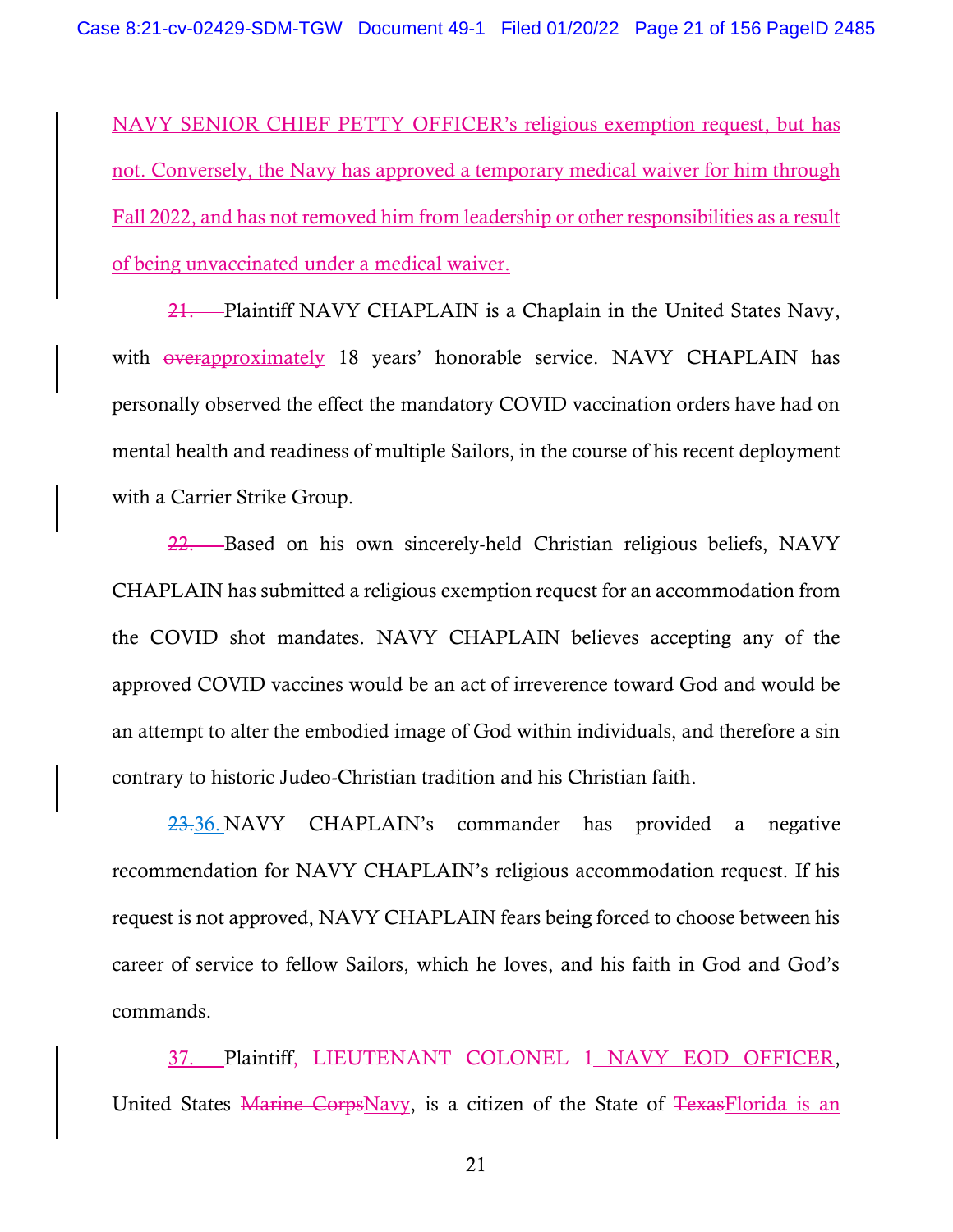Explosive Ordnance Disposal (EOD) officer in the United States Navy, currently stationed at a United States military facility in the State of Arizona. LIEUTENANT COLONEL 1Hawaii. NAVY EOD OFFICER has requested an exemption and accommodation forof his sincerely held religious objections to the Secretary's mandate that all United States MilitaryArmed Forces personnel accept and receive one of the COVID -19 vaccines as a condition of remaining in their sworn posts. LIEUTENANT COLONEL 1'sNAVY EOD OFFICER's request for a religious exemption and accommodation is processingwas denied, and adjudication ofhe was immediately removed from his position in the United States Navy. NAVY EOD OFFICER has admirably and honorably served in the United States Navy for over 19 years, initially becoming an enlisted Navy salvage diver, following which he became an officer specializing in EOD. NAVY EOD OFFICER submitted a request for a religious accommodation and exemption from the United States Navy. NAVY EOD OFFICER articulated to his command that he has and exercises sincerely held religious beliefs that compel him to abstain from receiving any of the currently available COVID-19 vaccines. NAVY EOD OFFICER's request for a religious exemption and accommodation was denied. He timely appealed the denial on December 8, 2021. Upon denial of his appeal, NAVY EOD OFFICER faces potential court martial, dishonorable discharge, and other life-altering disciplinary measures for merely requesting an accommodation of his sincerely held religious beliefs.

38. Plaintiff COMMANDER SURFACE WARFARE OFFICER, United States Navy ("NAVY COMMANDER SURFACE WARFARE OFFICER"), is a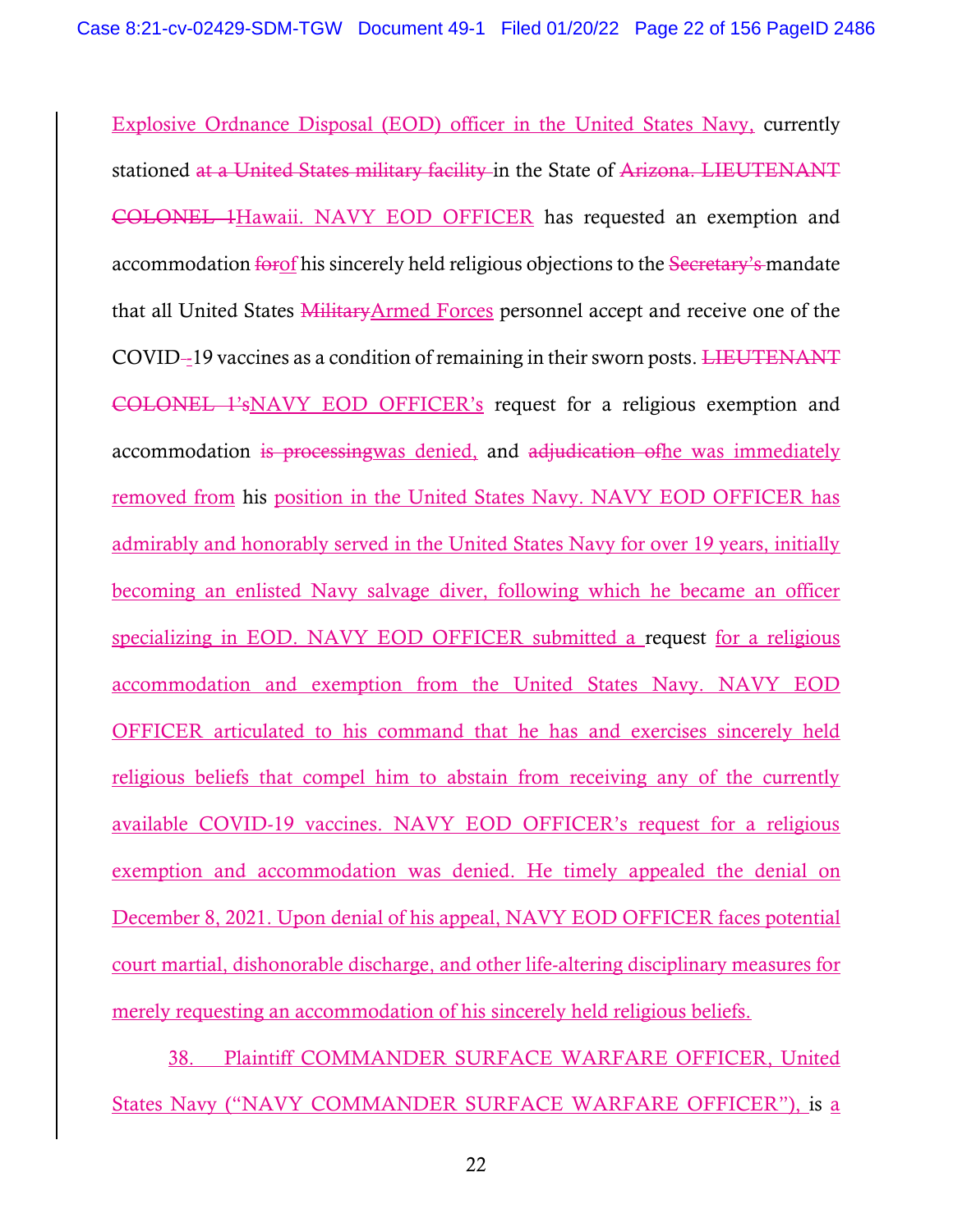Surface Warfare Officer in the United States Navy. He is the Commanding Officer of a guided missile destroyer. He joined the Navy after completing university in 2004. NAVY COMMANDER SURFACE WARFARE OFFICER pursued a commission because he wanted to serve his country. NAVY COMMANDER SURFACE WARFARE OFFICER took an oath to uphold the Constitution. NAVY COMMANDER SURFACE WARFARE OFFICER is proud to defend freedom and our republican form of government. NAVY COMMANDER SURFACE WARFARE OFFICER now has nearly 18 years in the service. He submitted his original Religious Accommodation Request (RAR) on September 13, 2021. The Chief of Naval Personnel denied his request on October 22, and his direct supervisor presented the denial to him on October 26. NAVY COMMANDER SURFACE WARFARE OFFICER subsequently submitted his appeal on November 3. Additionally, he (as the Commanding Officer of his unit) positively endorsed 16 of the 17 religious accommodation requests from his command, but all were disapproved by the Navy. Even though he specifically stated that he could accommodate the requests of these 16 Sailors, the Navy deemed NAVY COMMANDER SURFACE WARFARE OFFICER's endorsement insufficient. The denial of religious accommodation letter he received is identical to the denial letters received by all 16 Sailors in his command who submitted similar requests (1 is still pending.). Each of the service members under his command submitted distinct, personal accounts of his or her religious practices and the method by which receipt of the COVID-19 vaccine would violate those belief. The form-like denial letter from the Chief of Naval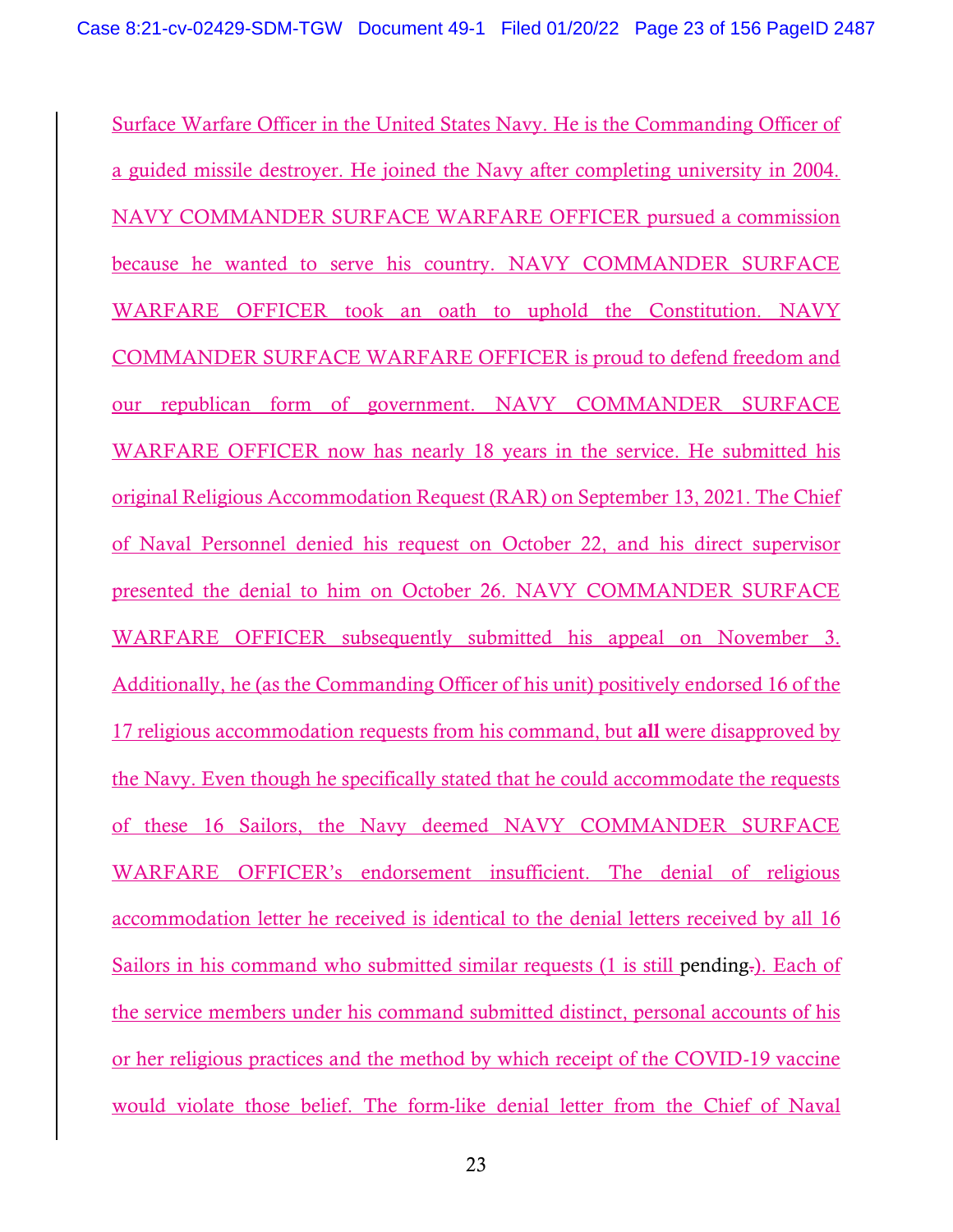Personnel demonstrates a blanket denial of religious accommodations regardless of individually articulated factors. Blanket denial of religious accommodations violates military service member religious liberties and the right to case-by-case consideration and review as specified in DOD Instruction 1300.17.

39. Plaintiff NAVY CHIEF WARRANT OFFICER, United States Navy Reserve, is a citizen of the State of Florida, a Chief Warrant Officer 2 in the United States Navy Reserve, and a civilian employee of a federal contractor for the United States Department of Defense. NAVY CHIEF WARRANT OFFICER enlisted in the Navy Reserve's Non-Prior Service and Advance Pay Grade (APG) programs in November 2003. After completing basic training in August 2004, NAVY CHIEF WARRANT OFFICER was assigned to NR SECGRU Minneapolis from 2004 to 2010. From January to December 2008, NAVY CHIEF WARRANT OFFICER was mobilized in support of Operation Iraqi Freedom as part of a Joint Task Force stationed in Balad, Iraq. Following his mobilization, NAVY CHIEF WARRANT OFFICER returned to NR NIOC Texas-Minneapolis and was advanced to Chief Petty Officer in September 2009. NAVY CHIEF WARRANT OFFICER's military leadership assignments include Operations Department Leading Chief Petty Officer at NR NIOC Minneapolis, Senior Enlisted Leader and then Senior Chief Petty Officer in 2015 at NR NIOC Georgia-Orlando, Senior Enlisted Leader at NR Office of Naval Intelligence, and Senior Enlisted Leader NR at NIOC Georgia – Pensacola. Following his tour at NR NIOC Georgia – Pensacola, he was commissioned as a Chief Warrant Officer 2 in 2019. Following his commissioning, he affiliated with NR C10FNIOCGA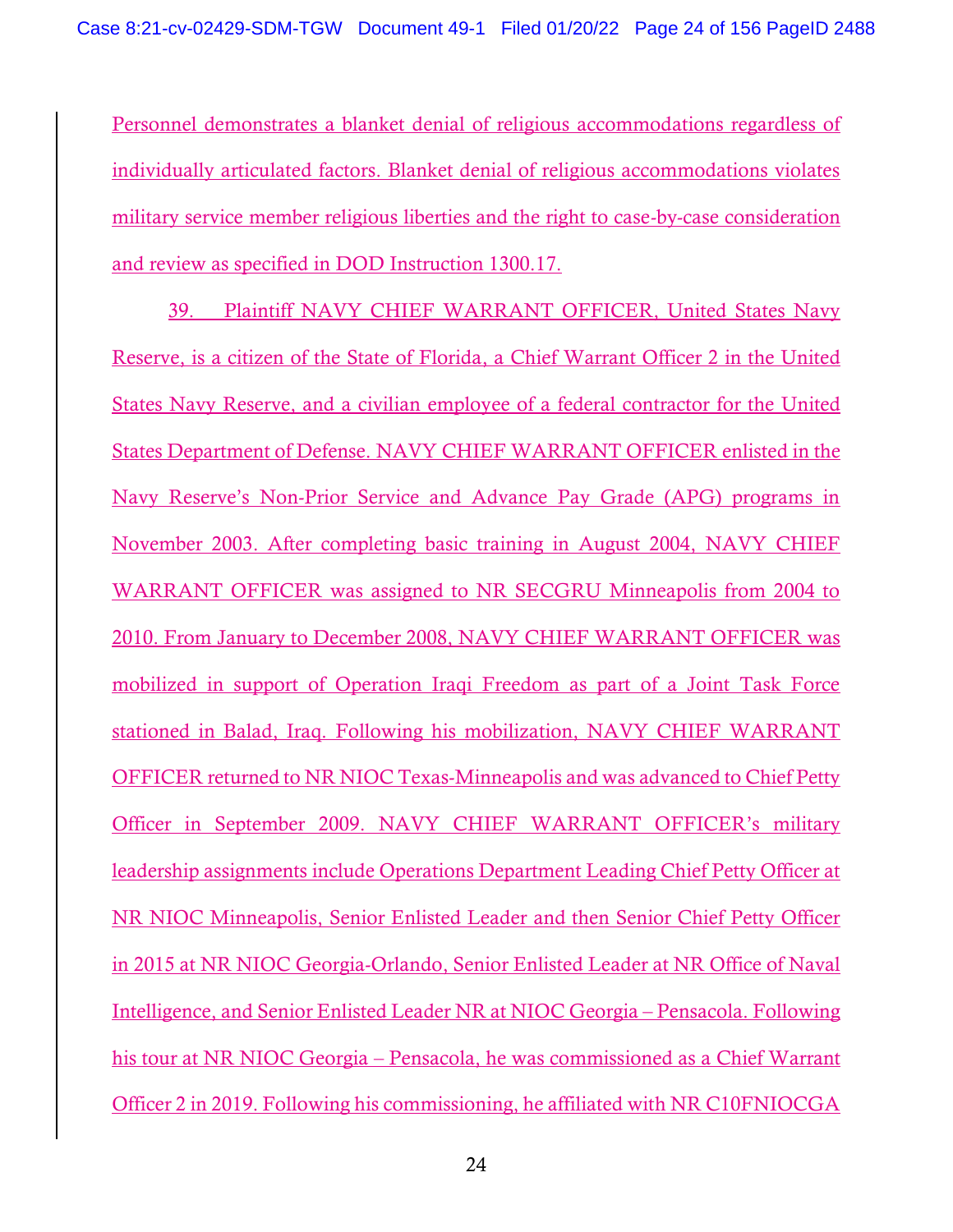ORL and was given active duty orders supporting US Special Operations Command J24. In addition to his reserve duties, in his civilian career, NAVY CHIEF WARRANT OFFICER is an analyst for a federal defense contractor in the Office of the Undersecretary of Defense for Intelligence and Security based in Washington, D.C. NAVY CHIEF WARRANT OFFICER submitted a request to his Naval command for a religious accommodation and exemption from the vaccine mandate based on his sincerely held religious objections to receiving one of the COVID-19 vaccines because of their connection to aborted fetal cell lines. NAVY CHIEF WARRANT OFFICER's request was supported by a Chaplain's recommendation and his supervisor's recommendation. NAVY CHIEF WARRANT OFFICER has not received a response to his request for a religious accommodation but has been informed that it is not likely to be granted. Meanwhile, NAVY CHIEF WARRANT OFFICER's active duty orders expired, returning him to reserve status, and he was advised by his command that he cannot be given further active duty orders, though otherwise qualified, due to his pending religious accommodation request. Although NAVY CHIEF WARRANT OFFICER's federal contractor employer granted the religious exemption request he submitted to the employer, he is on an extended leave of absence from the employer due to his recent Naval active duty orders, leaving NAVY CHIEF WARRANT OFFICER with only his intermittent (one weekend per month) Navy Reserve employment.

24.40. Plaintiff LIEUTENANT COLONEL 1, United States Marine Corps, is a citizen of the State of Texas and a Marine Corps Lieutenant Colonel currently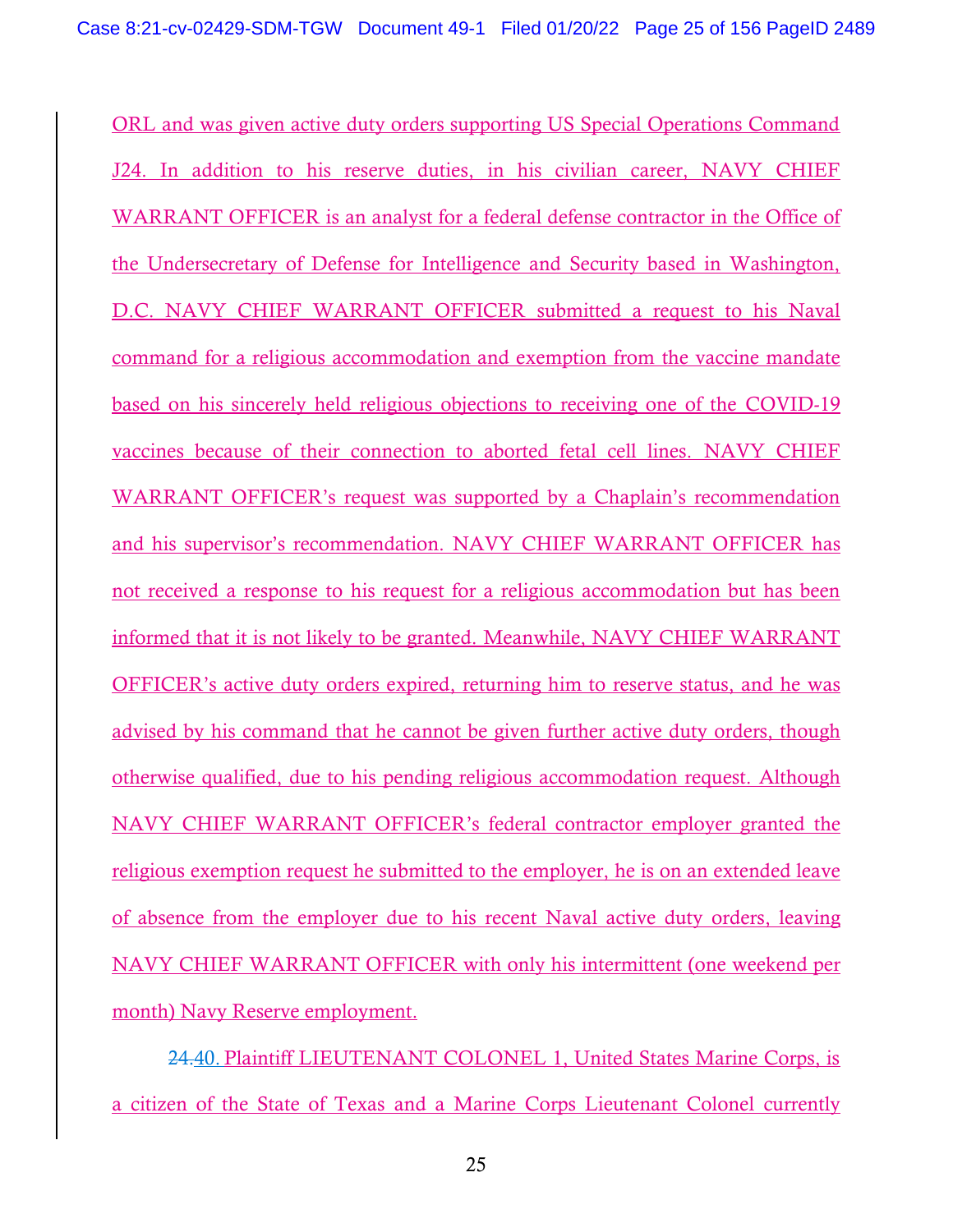stationed at a United States military facility in the State of Arizona. LIEUTENANT COLONEL 1 is currently an officer and a pilot in the Marine Corps. He has more than 18 years' exemplary service in the Marine Corps and wishes to continue serving his country for many more. LIEUTENANT COLONEL 1's duties include service as a senior officer and pilot with his unit. LIEUTENANT COLONEL 1 has served the United States on five combat tours and deployments, including one combat deployment in support of Operation Iraqi Freedom (OIF) and two combat deployments in Operation Enduring Freedom (OEF – Afghanistan). LIEUTENANT COLONEL 1 has also served as a TopGun graduate, F/A-18 pilot and instructor, Forward Air Controller (ground-based position calling in air strikes in support of Marine infantry), and in many other billets. Close Air Support and Forward Air Control involves responsibility for dropping ordnance (bombs), firing rockets, and aerial gunnery on enemy targets in close proximity to Marine infantry. An error in judgment or calculation can result in the deaths of Americans and allies in who are in close proximity to the enemy. LIEUTENANT COLONEL 1's skill at both has saved countless American lives and has destroyed America's enemies. LIEUTENANT COLONEL 1, United States Marine Corps, submitted a request for a religious accommodation and exemption from the United States Marine Corps. LIEUTENANT COLONEL 1 articulated to his command that he has and exercises sincerely held religious beliefs that compel him to abstain from receiving any of the currently available COVID-19 vaccines. LIEUTENANT COLONEL 1 met with his unit's Chaplain, who reviewed his request for a religious exemption and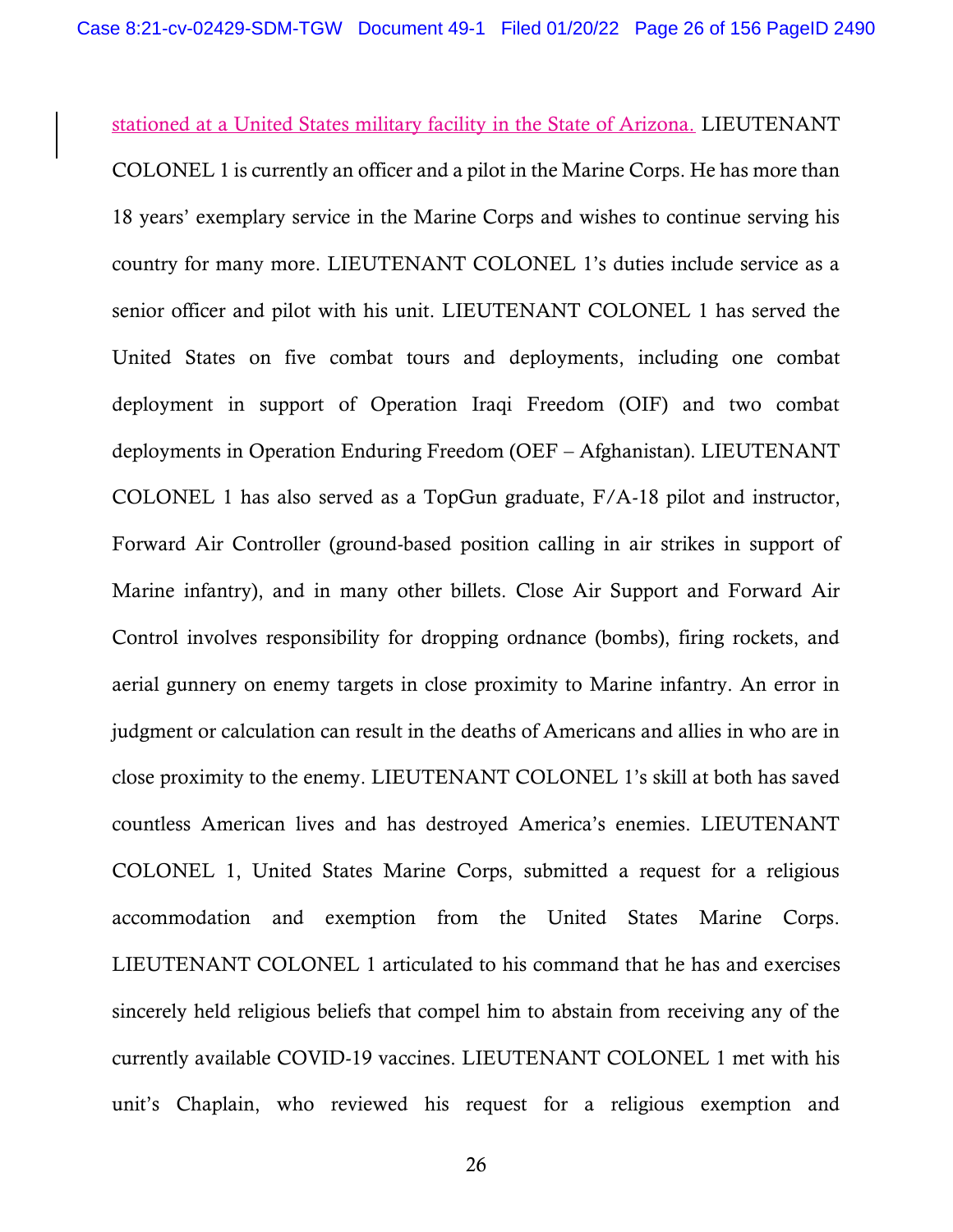accommodation and who found that LIEUTENANT COLONEL 1's request was made from a position of "absolute sincerity." LIEUTENANT COLONEL 1's request for a religious exemption and accommodation has not been approved, and heOn December 22, 2021, the Marine Corps denied LIEUTENANT COLONEL 1's religious exemption request by typical form letter. He timely appealed the denial on January 12, 2022. Prior to his timely appeal, however, on January 4, 2022, the Marine Corps removed LIEUTENANT COLONEL 1 him from his position as Executive Officer of his squadron. Upon denial of his appeal, LIEUTENANT COLONEL 1 faces potential court martial, dishonorable discharge, and other life-altering disciplinary measures for merely requesting an accommodation for his sincerely held religious beliefs.

25.41. Plaintiff LIEUTENANT COLONEL 2, United States Marine Corps, is a FY 22 Command Selected Logistics Officer in the Marine Corps and a native of Queens, NYNew York. She enlisted in the Marine Corps in June of 1997 and served as an Administrative Clerk after completing the Unit Diary Clerks Course in the top ten percent of the class. She served in the reserves and volunteered for active duty following the attacks on September 11th. In 2003, LIEUTENANT COLONEL 2 wanted to be a role model for other women and completed Officer Candidate School where she received her commission as a Second Lieutenant in the Marine Corps. As a Company Grade Officer, she served in several leadership roles including duties as a Platoon Commander in garrison and during Operation Iraqi Freedom. She also served as a Series Commander at Marine Corps Recruit Training, Parris Island and staff jobs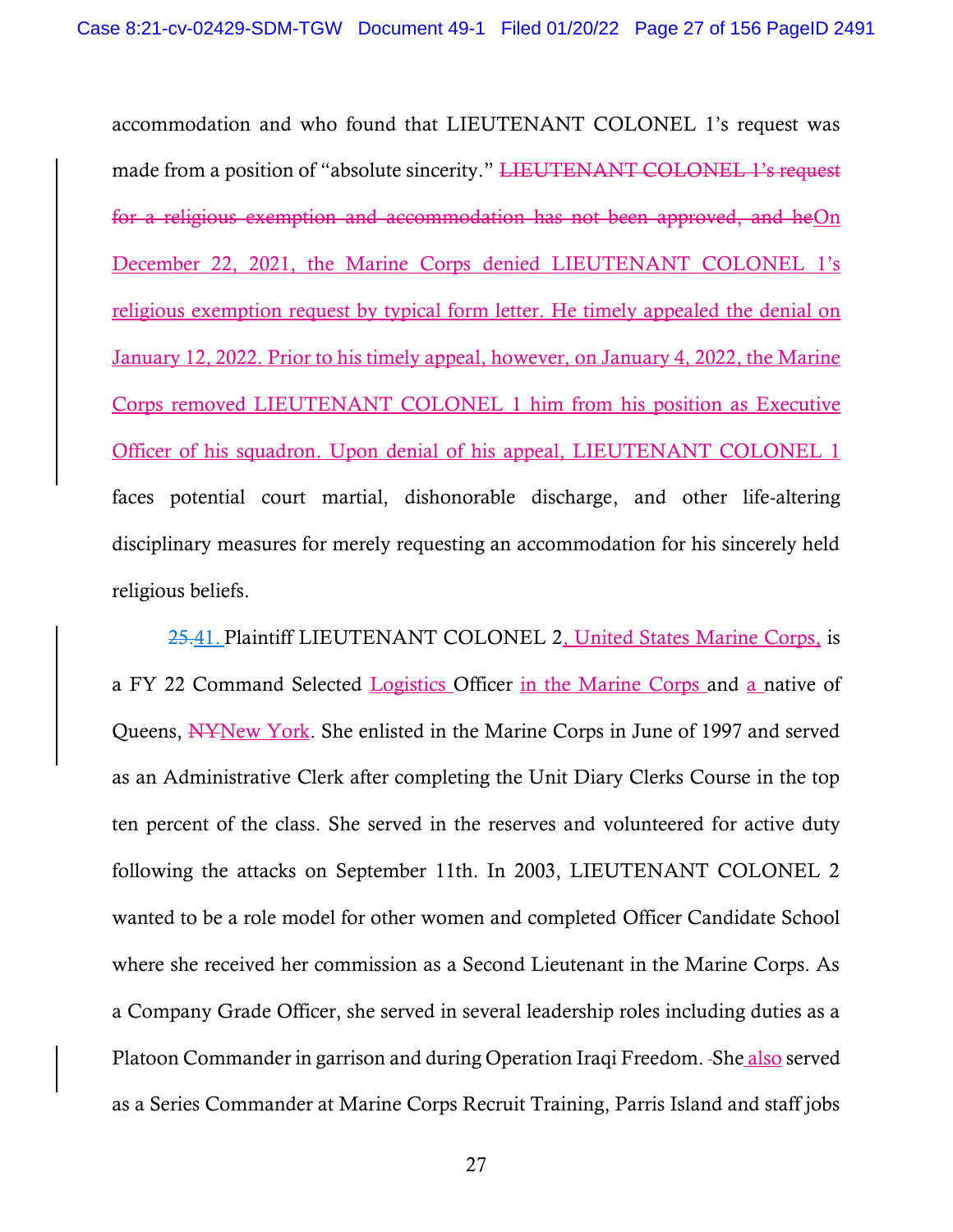at several O5 level commands. She also deployed as a staff officer in support of Operation Enduring Freedom (Afghanistan). As a Field Grade Officer, she was selected and served as a Department of Defense Legislative Fellow and helped conductto Congressman Joe Wilson (R-SC). She also served as the Legislative Assistant to the Marine Corps Force Innovation Office conducting research to integrate women into ground combat arms jobs. Later, she was selected After serving as the Logistics Policy and Capabilities Division Operations Officer for Command and Staff College whereDeputy Commandant, Installations and Logistic she earned her Master's Degree through the Advanced Studies Program <del>As a field grade officer</del>at Command and Staff College. Next, she held billetsserved as- a Company Commander, Battalion Executive Officerofficer for 2d Maintenance Battalion, and G4 Operations Officer She also servedat U.S. Marine Corps Forces Special Operations Command (she later assumed an additional role as her unit's the Diversity and Inclusion Officer.). LIEUTENANT COLONEL 2 is currently pending a second modification to her permanent change of station orders to NAVCENT, Bahrain because she submitted a religious accommodation package-although she was administratively and medically cleared to execute her orders. LIEUTENANT COLONEL 2 has had an exemplary career. However, like many others, her. Like many others, active duty LIEUTENANT COLONEL 2's faith journey has several blemishes that she does not typically discuss unless she is moved by the Holy Spirit to share personal aspects of her life story to help someone in need. One of the concerns that contributes to her decision not to receive the COVID 19 shot is because of her strong opposition to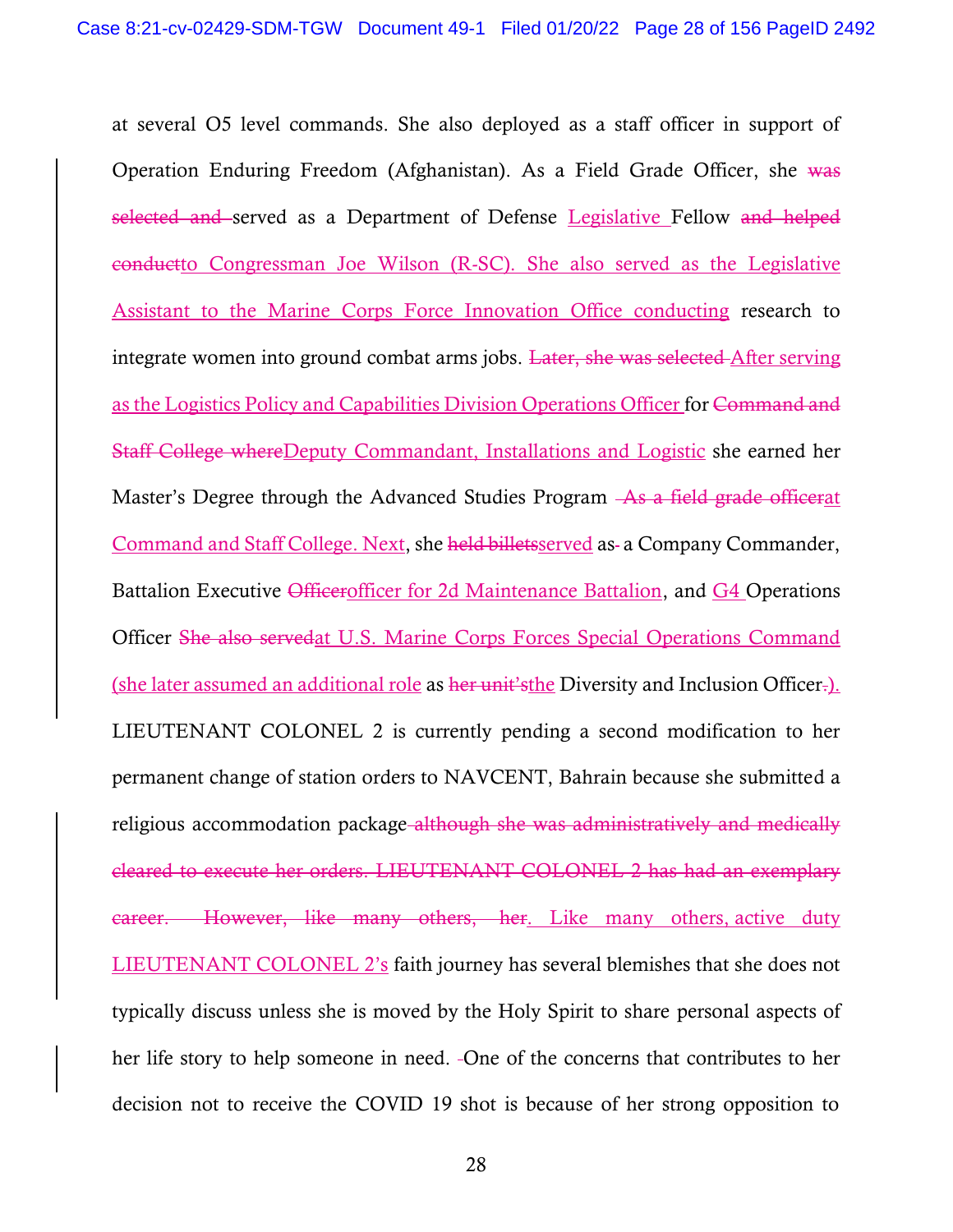abortion and how God forgave and healed her from her own abortion. Specifically, in 1995, active duty LIEUTENANT COLONEL 2 became pregnant after being raped. The anger and humiliation of the sexual assault led her to have an abortion which made her even more ashamed. In fact, after her abortion, LIEUTENANT COLONEL 2 felt like a murderer, and punished herself because she felt unworthy. This behavior only stopped after her husband caught her punishing herself, and helped her realize that God had truly forgiven her for the abortion. The COVID shot mandate, given the use of aborted fetal cell lines in testing and development, places LIEUTENANT COLONEL 2 in the position of reliving her rape and subsequent abortion, by being forcibly injected with a product tested on or made with aborted fetal cells, or being dismissed from the service she loves. LIEUTENANT COLONEL 2's religious accommodation request has been denied, and she has timely appealed. Upon denial of her appeal, LIEUTENANT COLONEL 2 will face immediate consequences including involuntary separation.

42. Plaintiff LIEUTENANT COLONEL 3, FINANCIAL MANAGEMENT OFFICER, United States Marine Corps, ("USMC Financial Management Officer") served honorably for over two decades in the critical billet of Financial Management Officer, one of twelve (12) such Lieutenant Colonels in the Marine Corps. During his deployment to Afghanistan, he was nominated for and later received the Assistant Secretary of the Navy Financial Management and Comptroller Budgeting Award by the Assistant Secretary of the Navy (Comptroller) as the Comptroller of the Year. Because of his background and multiple advanced degrees,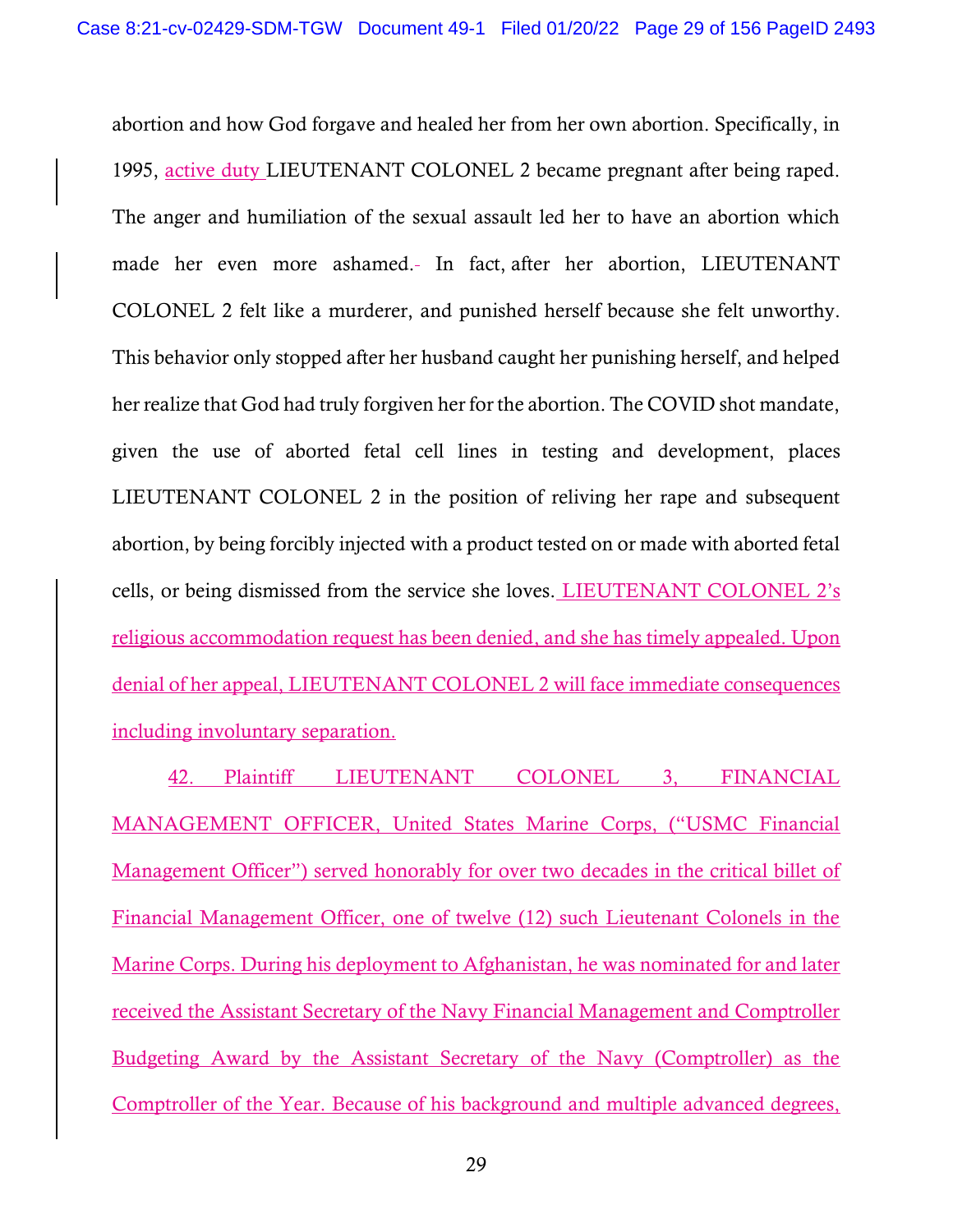the Marine Corps considers him a Subject Matter Expert (SME) in his field of finance. He has worked at the highest levels of Headquarters Marine Corps inside the Pentagon, overseeing the development of a multibillion-dollar budget, and has personally briefed the Marine Corps Resource Oversight Counsel (essentially the Marine Corps' Board of Directors). He currently serves on the principal staff for a 3 star General whose area of responsibility covers two-thirds of the Marine Corps' operating forces, including virtually all of the Marines in the Pacific region. If he is forced out due to his sincerely held religious beliefs, his local command will have a vacancy in a critical billet for which there are currently no replacements available, and its ripple effect will be felt throughout the entire Marine Corps. This will exacerbate the current shortage of Colonels and Lieutenant Colonels in the field, and with only one Finance Marine selected for Colonel on this year's most recent promotion board, it will be at least 2 years before the Marine Corps can make another one, not accounting for pending or inevitable Colonel retirements in his field. USMC Financial Management Officer requested a religious accommodation on August 23, 2021 to exempt him from the COVID shot directive. His request was denied on September 22. On October 1, he requested a ten (10) business day extension to file his appeal, and was permitted to submit his appeal to the Commandant of the Marine Corps on October 21. He received a final denial of his appeal from the Assistant Commandant of the Marine Corps (ACMC) on December 14. The first denial used identical language to others he has seen (minus the names, dates, and a few typos that were later corrected in subsequent form letters). The denial did not address issues he raised in his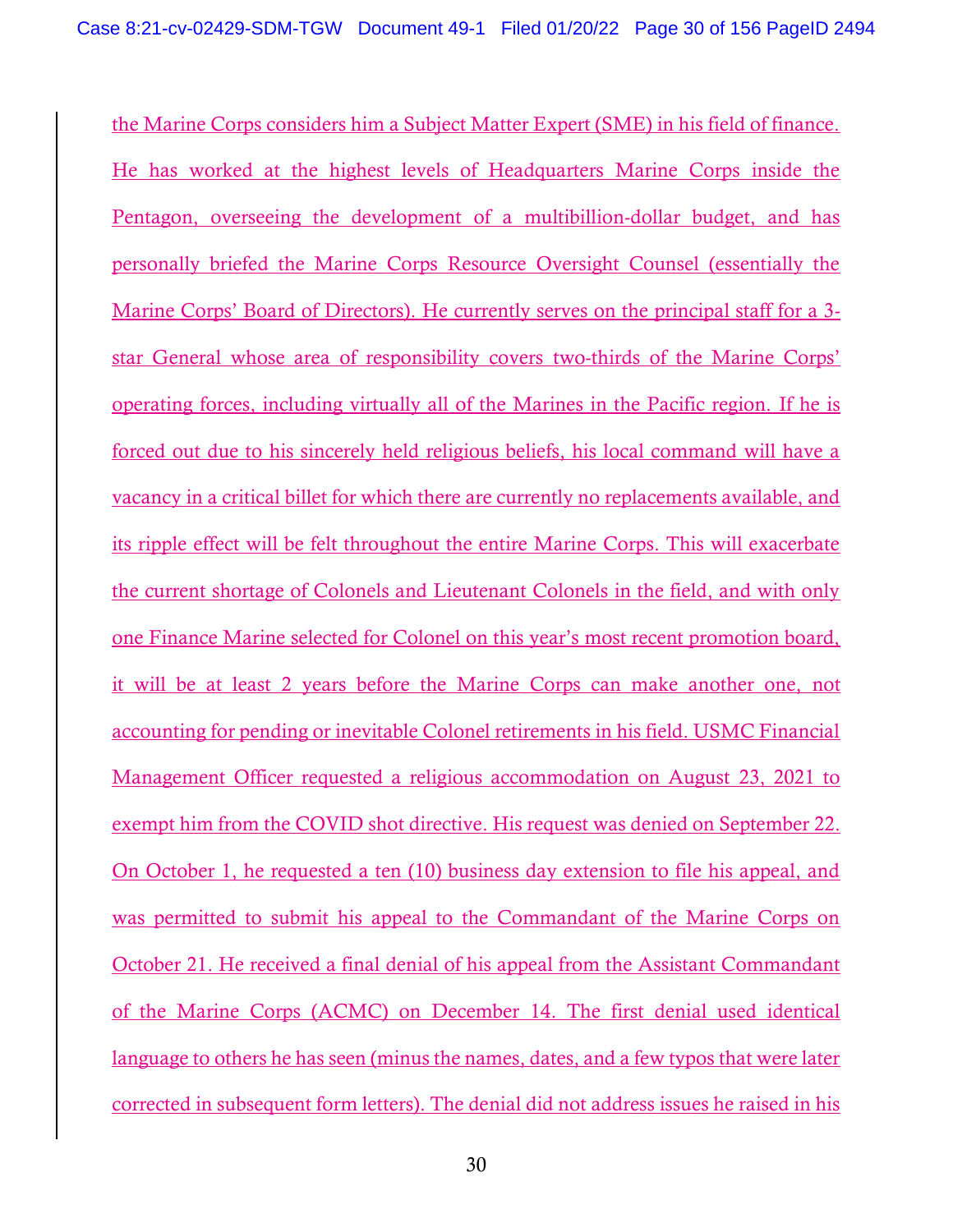request and did not meet the required burden to prove the vaccine is the least restrictive means of furthering a compelling government interest. His initial request was rubberstamp denied without giving it the due consideration that is required. His final appeal denial contained information that is factually questionable and disingenuous at best, and deeply condescending and disrespectful at worst. It summarily dismissed his sincerely held religious beliefs. Now, the process to separate him has begun.

43. Plaintiff RESERVE LIEUTENANT COLONEL, United States Marine Corps, is a lieutenant colonel in the United States Marine Corps Reserves (USMCR). She is a cradle Catholic who swore an oath to support and defend the United States Constitution at the age of 17 when she entered the United States Naval Academy. With each promotion during her time in service, she has re-affirmed that oath. Her grandfather was a World War II veteran who landed in Normandy on D-Day and who inspired RESERVE LIEUTENANT COLONEL to pursue an appointment to the Naval Academy. She was a recruited Division 1 athlete and chose the Naval Academy so she would be immersed in the military culture with like-minded patriots with whom she would establish a bond that would extend beyond their time in Annapolis. RESERVE LIEUTENANT COLONEL was a senior at the Naval Academy on September 11, 2001. RESERVE LIEUTENANT COLONEL service selected the United States Marine Corps because she was called to its traditions and challenges, and she wanted to serve with some of the most inspirational officers and senior enlisted leaders who had influenced her while at the Naval Academy. On September 3, 2021, and in accordance with Marine Corps Order 1730.9, RESERVE LIEUTENANT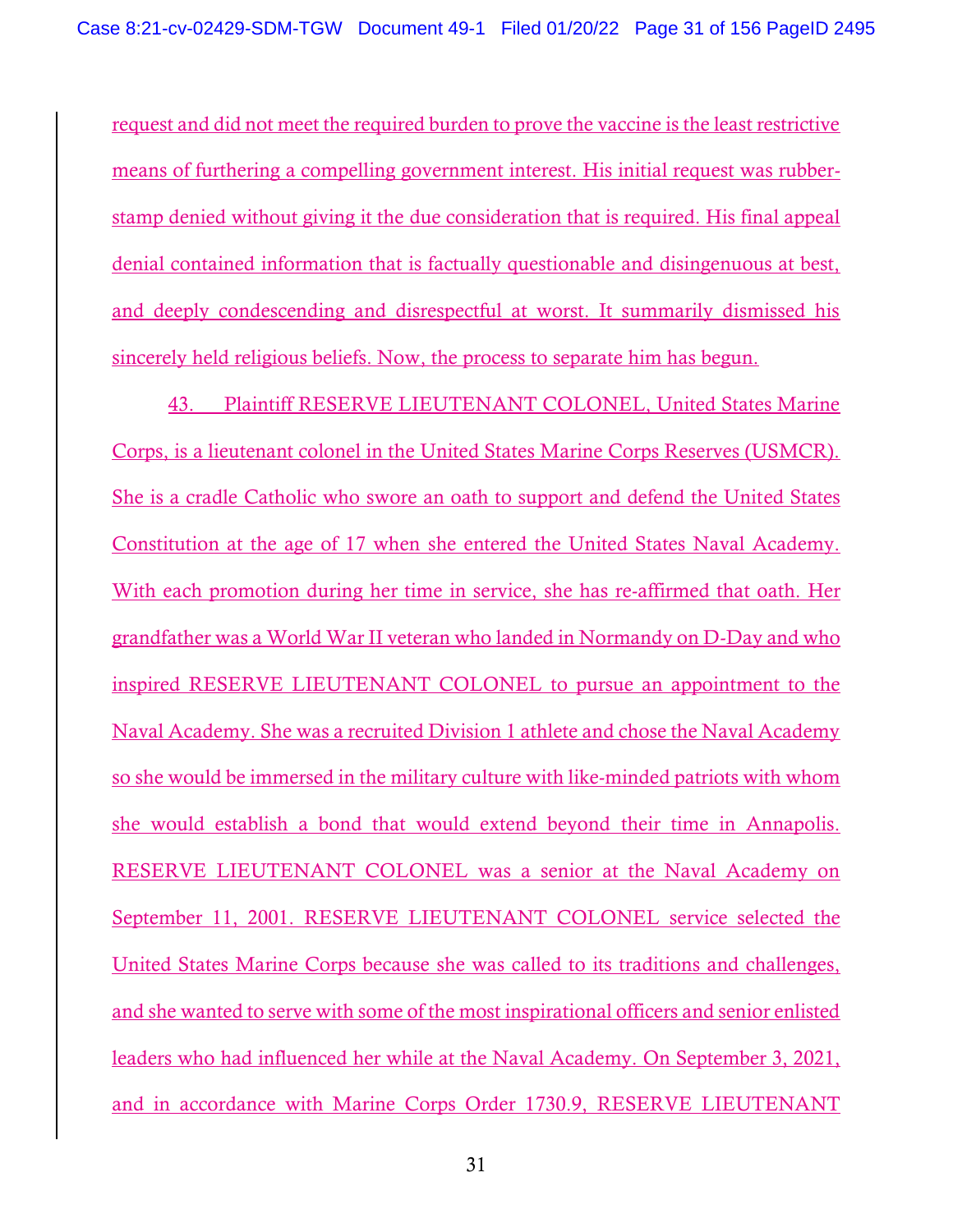COLONEL submitted a request for religious accommodation (RA) from the COVID-19 shot mandate to the Deputy Commandant, Manpower and Reserve Affairs (D/C, M&RA), a three-star general, based on RESERVE LIEUTENANT COLONEL's sincerely held Catholic religious beliefs that all life is sacred from conception to natural death. Her RA request included a letter from her parish priest among other required documents. On October 1, RESERVE LIEUTENANT COLONEL received a denial of her RA request from D/C, M&RA, Lt. Gen. David Ottignon, USMC, stating that COVID-19 vaccination was the "least restrictive means of furthering the government's compelling interest." The letter provided her the opportunity to appeal to the Commandant of the Marine Corps (CMC), and on October 13, 2021, RESERVE LIEUTENANT COLONEL did appeal the denial to the CMC. On December 10, 2021, General Eric M. Smith, Assistant Commandant of the Marine Corps (ACMC) denied the appeal, giving as a reason that "the COVID-19 vaccination requirement does not substantially burden your sincerely held religious belief because fetal stem cells are neither used in the manufacture of the Pfizer COVID-19 vaccines nor are they present in the vaccine itself." This statement is in direct contradiction to the Archbishop letter of October 12, 2021. The Marine Corps on December 23, 2021, offered RESERVE LIEUTENANT COLONEL the "choice" of "voluntarily" dropping to "Inactive Ready Reserve" status, or facing administrative separation. Now, she is not able to work for the Marine Corps, losing income and service years toward retirement, because she cannot take vaccine in direct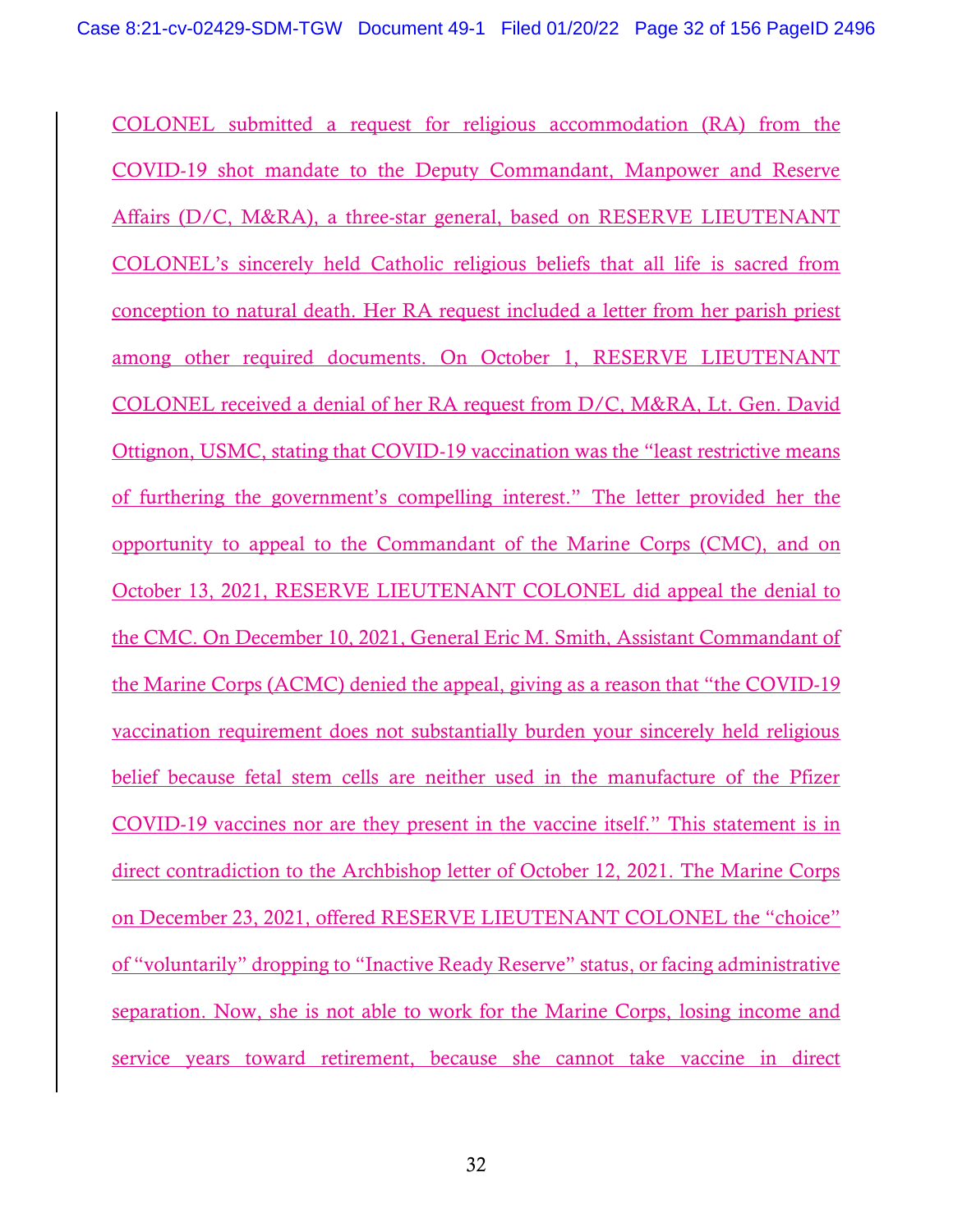contradiction to her sincerely held religious beliefs and was trying to avoid defying a direct order.

26.44. Plaintiff MAJOR, United States Marine Corps ("USMC MAJOR") is stationed in North Carolina. He is a patriotic American who believes that Jesus Christ is the virgin-born, incarnate Deity:-the King over all kings and the LORD of all lords, Whose shed blood is the sole hope for human redemption from sin and eternal judgment, Whose death and resurrection testify to His preeminence over all creation, and at Whose name alone every knee shall bow.Desiring to serve his country, and follow God's leading for his life, USMC MAJOR took the oath of conditional enlistment in 20042003 and was commissioned a second lieutenant upon completion of the Officer Candidate Course in August 2005. After graduating from The Basic School, he attended the Military Police Officer Basic Course, and spent his first tour of duty in Okinawa, Japan, where he served as Officer in Charge (OIC) for two districts, including an Air Station, off-base jurisdiction areas, and three military camps.— He also performed duties as the Antiterrorism and Force Protection officer for two multinational exercises in Korea.–USMC MAJOR then deployed to Iraq, where as a platoon commander and convoy commander he led Marines across Al Anbar and Diyala Provinces. Thereafter, as a Provost Marshal's Office Operations Officer, he directed law enforcement operations at the Marine Corps' largest training base for several years; went to Headquarters United States Marine Corps and worked as a staff officer in the Pentagon for several more. USMC MAJOR received additional specialized training and deployed a second time to Iraq, advising and assisting Iraqi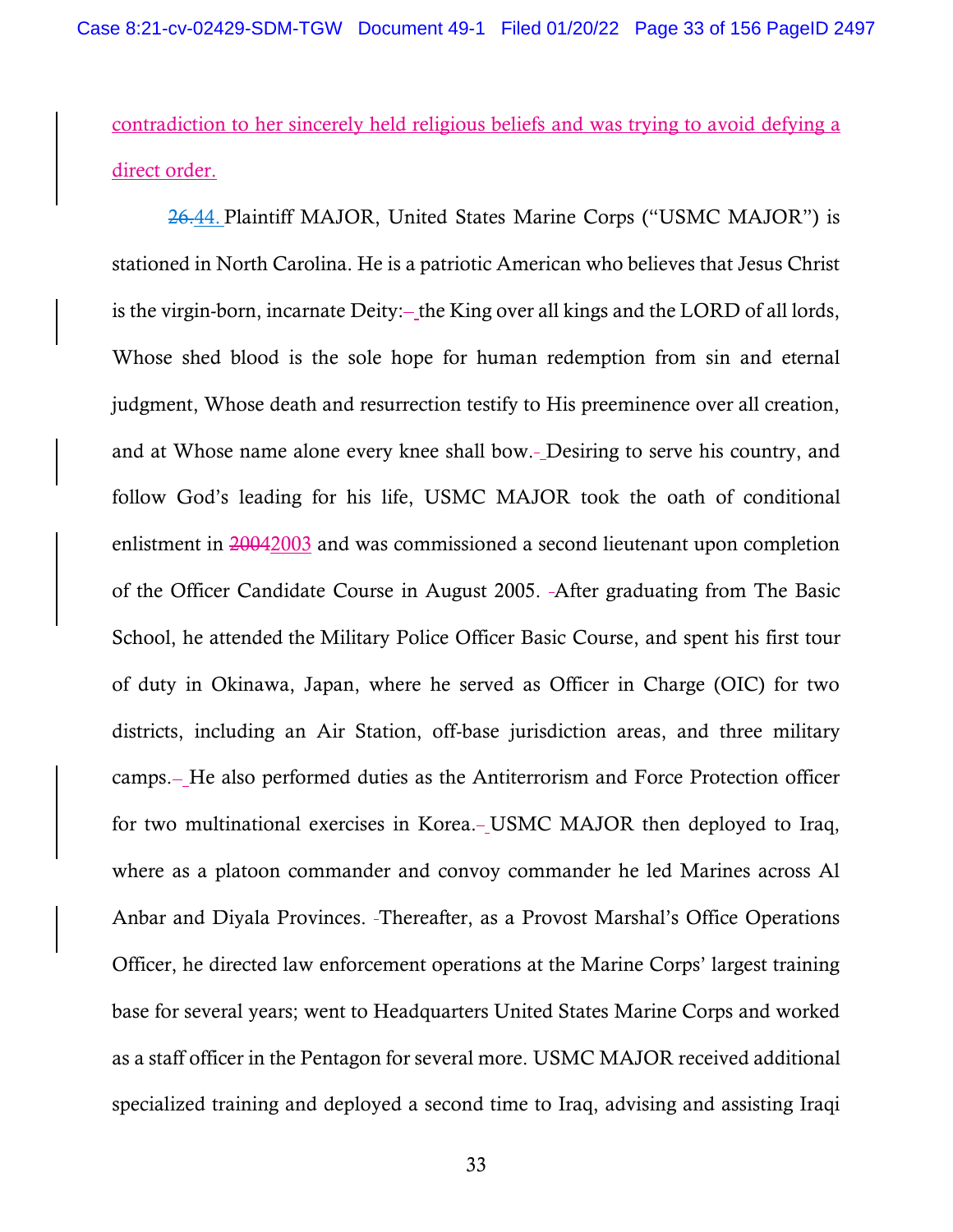Security Forces in counterpropaganda efforts to defeat ISIS terrorists. - Subsequently, he commanded Headquarters Company in a Law Enforcement Battalion; served as Force Protection Officer for a Marine Logistics Group (Forward) in Norway; and deployed to Afghanistan as an advisor to several military, police, and governmental organizations. USMC MAJORhasMAJOR submitted a religious exemption request to, and the COVID shot mandates. HeMarine Corps denied it on October 26, 2021. USMC MAJOR timely appealed the denial on November 10, 2021. Upon denial of his appeal, which could come at any time, the Marine Corps will begin the separation process. USMC MAJOR desires to continue serving in the Marine Corps, consistent with his deep personal faith in the Bible as the Word of God, and consistent with his conscience and the personal leading of Jesus Christ regarding what he admits into his body (which is the temple of the Holy Spirit). These require him to reject any involvement with the destruction of innocent human life as exemplified by the use of human fetal cell lines derived from abortions.

45. Plaintiff CAPTAIN, United States Marine Corps, is a citizen of the State of South Carolina and a patriotic American whose faith is Islam. Desiring to serve his country, he enlisted in the United States Marine Corps in 2014, graduating from recruit training in March 2015. After serving with a Law Enforcement Battalion and earning his undergraduate degree, he was selected for Officer Candidate School, and commissioned as a second lieutenant in 2016. After graduating from The Basic School, he attended the Military Police Basic Officer Course, with his first duty assignment at a Marine Corps Law Enforcement Battalion as a Platoon Commander. He attended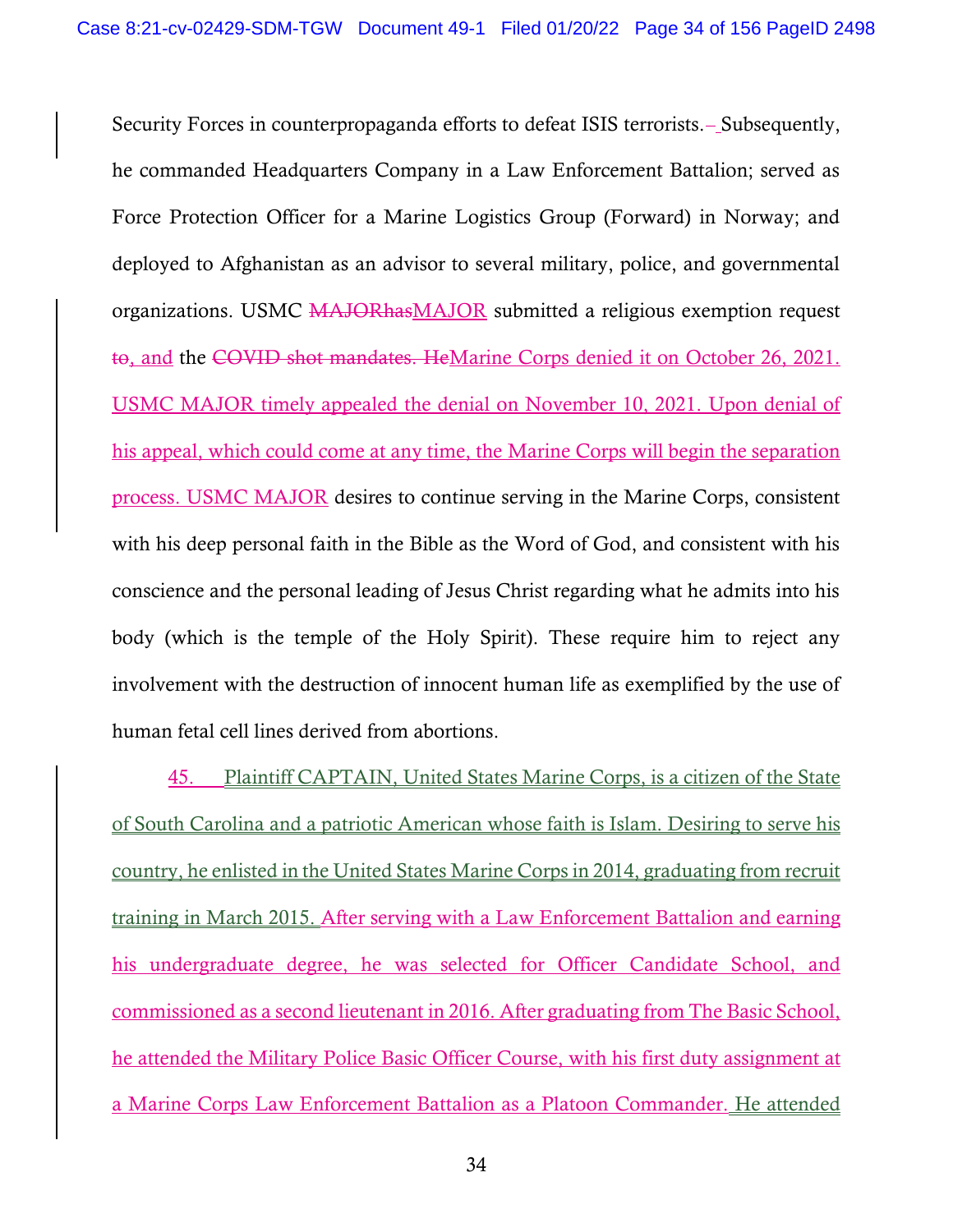courses in Norway and commanded a Military Police Integrated Company during a NATO Exercise. He has been deployed in several locations, including Africa. CAPTAIN desires to continue serving in the Marine Corps, consistent with his Islamic religious beliefs that require him to abstain from participation in that which is *haram* forbidden—including the destruction and commoditization of innocent human life as exemplified by the use of human fetal cell lines derived from abortions. CAPTAIN desires to exercise "complete reliance on God" rather than in what he believes to be morally tainted COVID shots. The Marine Corps denied CAPTAIN's religious accommodation request on October 27, 2021, which denial he timely appealed on November 11, 2021. Upon denial of his appeal, the Marine Corps will begin the separation process.

46. Plaintiff, CAPTAIN 2, United States Marine Corps is a captain in the United States Marine Corps. He loves America and wanted to serve and protect his fellow citizens in giving back to the Country that God has blessed, which has blessed his family. He comes from a rich line of those who have served their Country in the military, selflessly, since World War I. He enlisted in the Marine Corps in December of 2011 and graduated from the Recruit Training Depot in San Diego March of 2012 as the most physically fit recruit, winning the Iron Man award. He was the honor graduate for the bulk fuel course at the quartermaster schoolhouse and was meritoriously promoted to the rank of Corporal prior to being selected to go to Officer Candidate School (OCS). He subsequently attended and graduated from OCS and The Basic School (TBS) for officers, where he learned about leading Marines as an infantry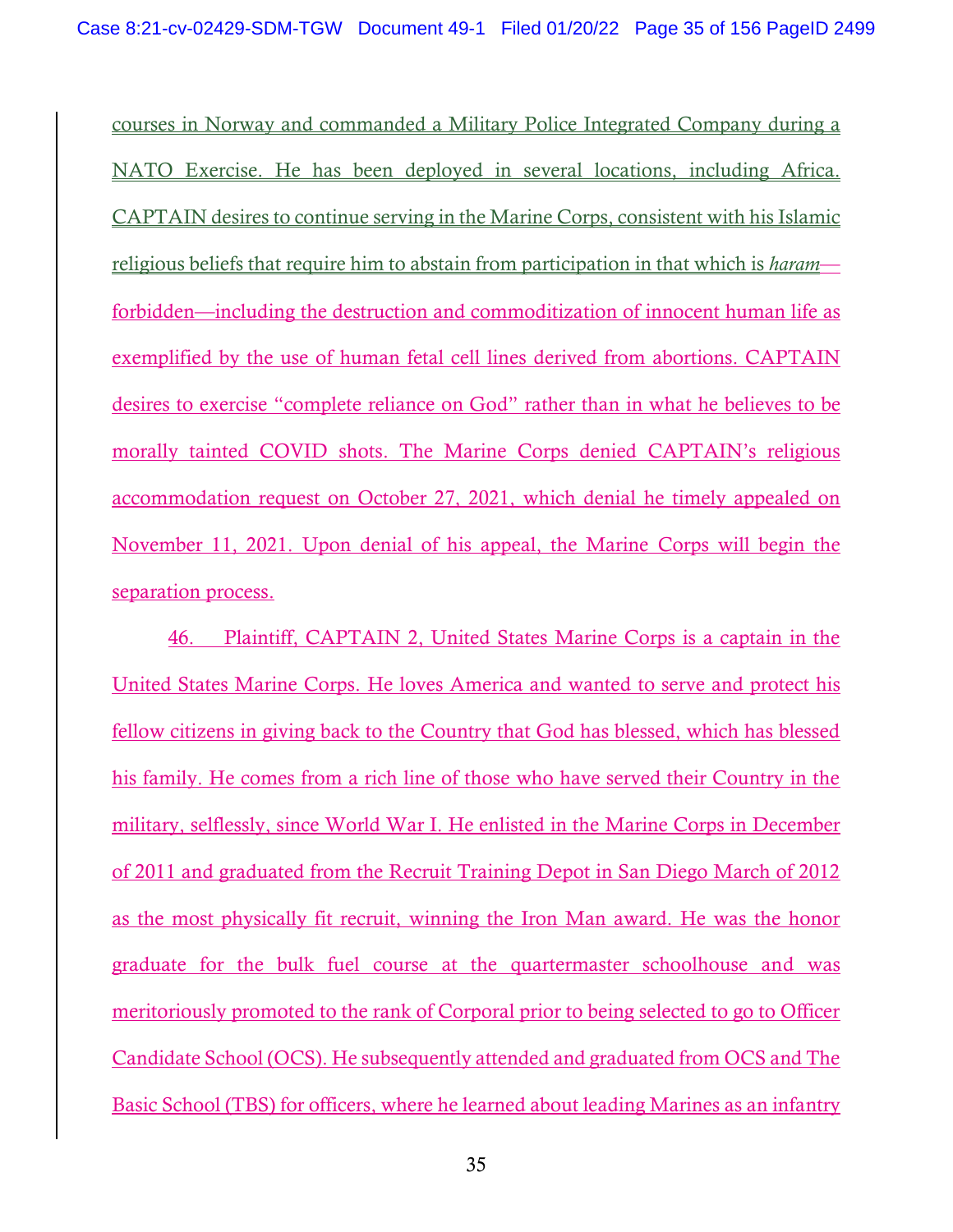officer. His current responsibility with the Marine Corps is a command and control (C2) officer (COMMO) 0602. His job is critical to mission success because it is a vital warfighting function. CAPTAIN 2 enables the commander to effectively C2 his or her units on the battlefield. Without C2, there is no feedback mechanism from the units on the ground regarding new developments to adapt to the situation and no method for commanders to issue orders to the units (division, regiment, battalion, company) under their charge. He has also been trained as a 0603 Marine Air Ground Task Force (MAGTF) Communications Planner and has received training within the information domain, the newest warfighting function for both the Marine Corps and joint services. He is currently enrolled at the Marine Corps Expeditionary Warfare School (EWS). As one of the top ten percent of captains, CAPTAIN 2 was hand-selected by the Marine Corps to attend the resident course. The school focuses on educating and training company grade officers, to prepare them mentally, morally, and physically, for billets of increased leadership responsibility across the Fleet Marine Force and the Joint Force. The training provided by EWS emphasizes the warfighting capabilities of a MAGTF operating within a complex and distributed naval expeditionary environment. By meeting the challenges of the future through a Professional Military Education (PME) program, the Marine Corps is ensuring its leaders are the best prepared of any military organization in the world. In his career, he has served stateside and overseas. CAPTAIN 2 has now honorably served approximately ten years for the United States Marine Corps, both as active duty and in the reserve. CAPTAIN 2 never thought he would be placed in the position of conflict between his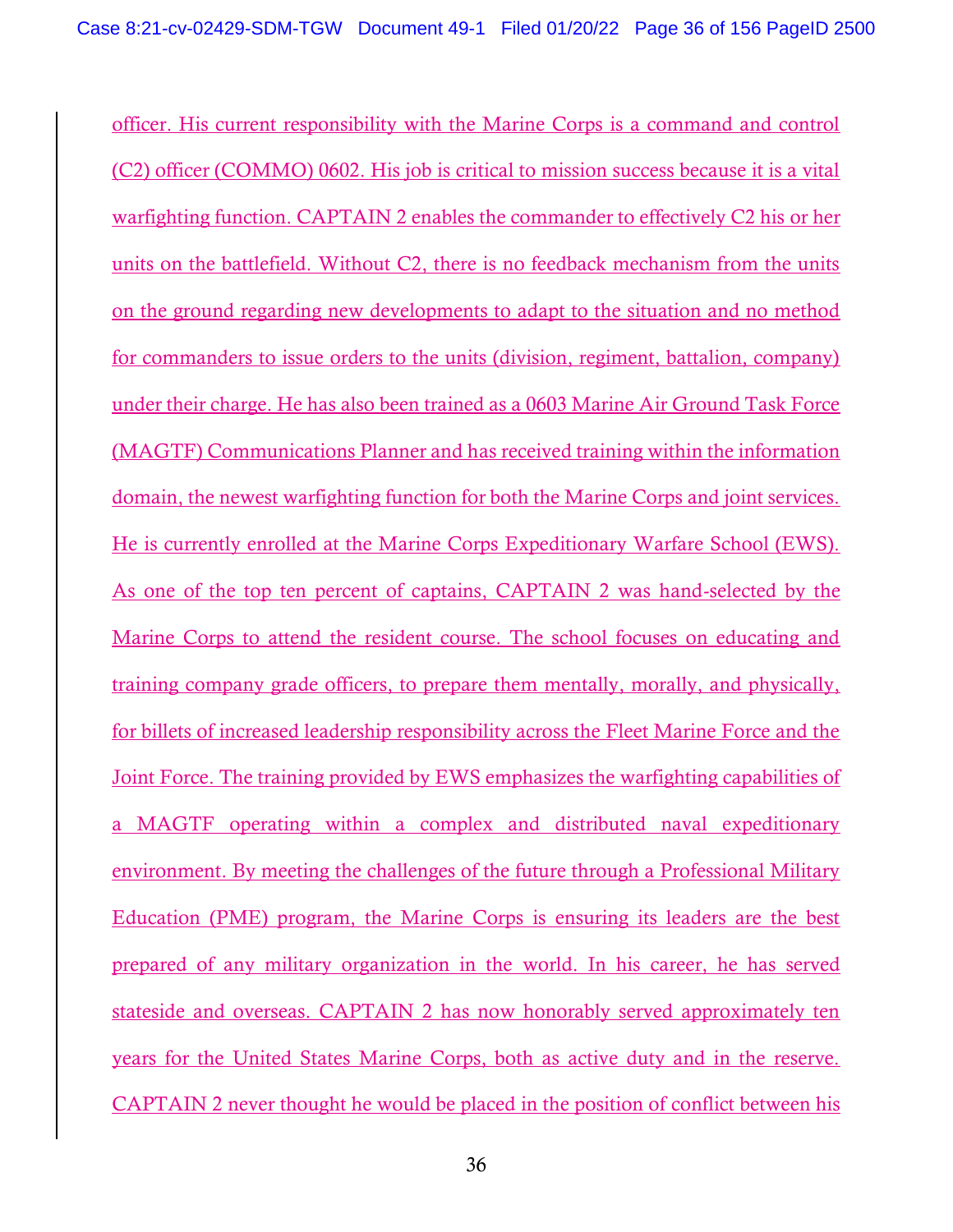faith and a military order and have to decide whether to remain true to what God wants him to do or be kicked out of the service. CAPTAIN 2 submitted his Religious Accommodation (RA) waiver request on September 15, 2021. When he received an initial denial on September 30, he timely appealed on October 7. The denial did not address his specific request. He found out later that other Marines had received the same exact rubber stamp denial letter in response to their RAs. To date, no RA within CAPTAIN 2's personal knowledge has been approved. He learned that the Religious Accommodation Review Board unanimously voted that he was sincere in his faith, but the Board still denied CAPTAIN 2's request. After he submitted his appeal, he received a final denial on December 7. He is awaiting the order to get the COVID shots at any time, and if he does not comply within 10 calendar days, CAPTAIN 2 will be subjected to discipline and the process will begin to kick him out of the Marine Corps.

47. Plaintiff, CAPTAIN 3, United States Marine Corps, is a Captain in the United States Marine Corps. Shortly after turning 18, in June of 2009, he enlisted in the Marine Corps through the Delayed Entry Program (DEP). While in the DEP prior to going to boot camp, he was awarded the Naval Reserve Officer Training Corps (NROTC) Scholarship to the Virginia Military Institute (VMI). Upon graduating VMI with a degree in international studies, he was commissioned as an active duty Marine officer in May of 2014. Following The Basic School (TBS), CAPTAIN 3 was assigned the military occupational specialty (MOS) of Military Police (MP). While at the Military Police Basic Officer Leadership Course (MPBOLC), he was awarded the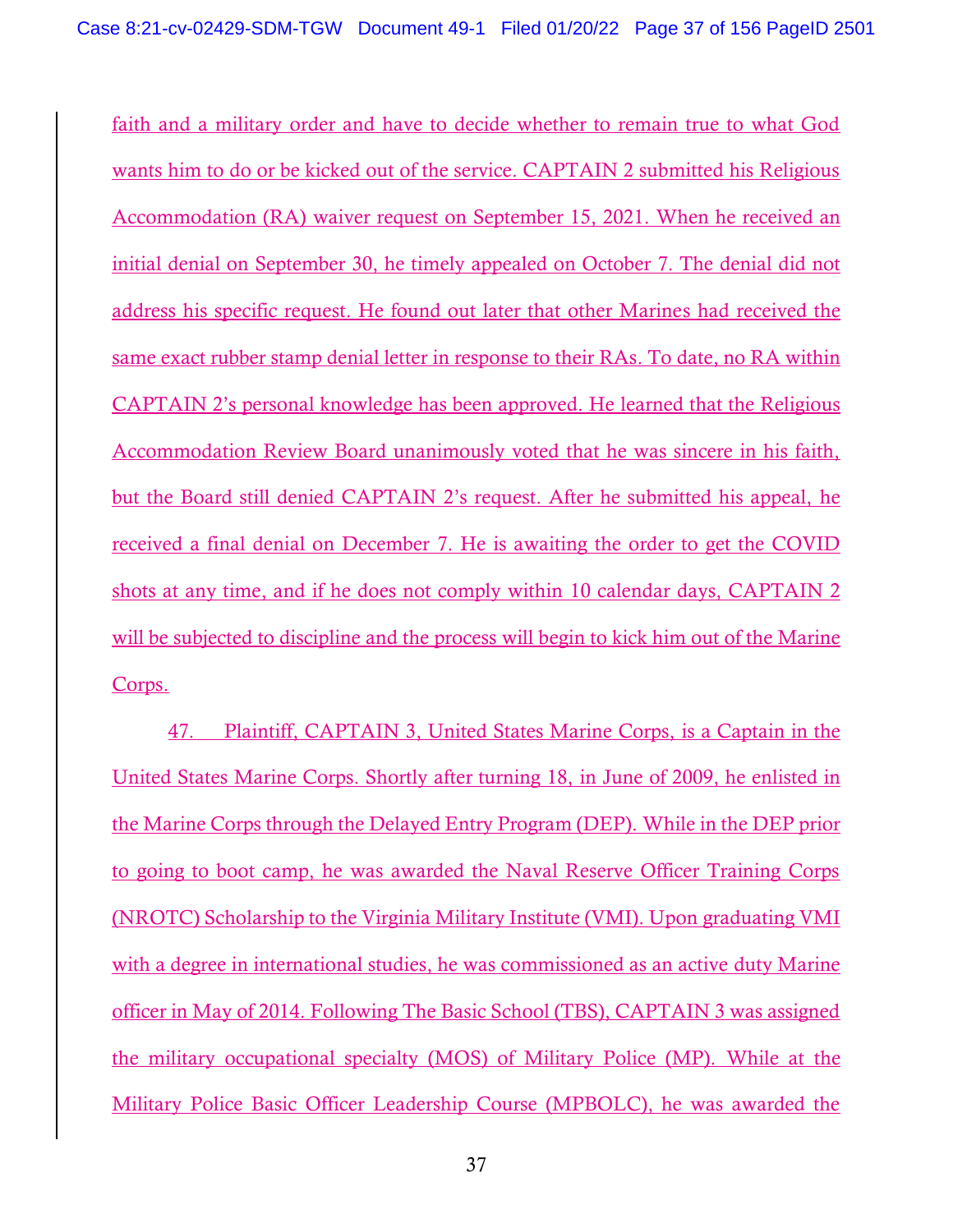leadership award by the faculty and earned a gold medal for the German Armed Forces Proficiency Badge. He served approximately two years and ten months overseas while stationed on Okinawa, Japan and later completed a successful recruiting tour on the east coast. While in the fleet, he became an instructor of nonlethal weapons and tactics (INWIC), as well as an instructor of combat water survival (MCIWS). His job as an MP officer (5803 MOS designation) is of vital importance to the overall mission readiness of the Marine Corps. Force Protection—one of the seven warfighting functions according to US military doctrine—plays an integral role in the military's ability to protect the nation and our interests abroad. MP's are included in every branch of service and have throughout their history provided essential capabilities, especially during times of war. He is a devout Christian who stands firmly in his beliefs in Jesus Christ and the Bible. CAPTAIN 3 submitted a Religious Accommodation (RA) waiver request on September 10, 2021. The Deputy Commandant for Manpower and Reserve Affairs denied the RA on October 1. The denial was identical to nearly every other RA denial across the Navy and Marine Corps. CAPTAIN 3 submitted his appeal package to the Commandant of the Marine Corps on October 13, fulfilling all procedural guidelines and timelines, and proposing numerous viable accommodations of his religious convictions that would achieve the same end state of protection against the virus backed by 20 citations of clinical studies and research materials. The appeal was denied on December 7, 2021, without providing a single source or citation backing the claims that the vaccine is the most efficient means of protection against the COVID-19 virus. On December 13, 2021,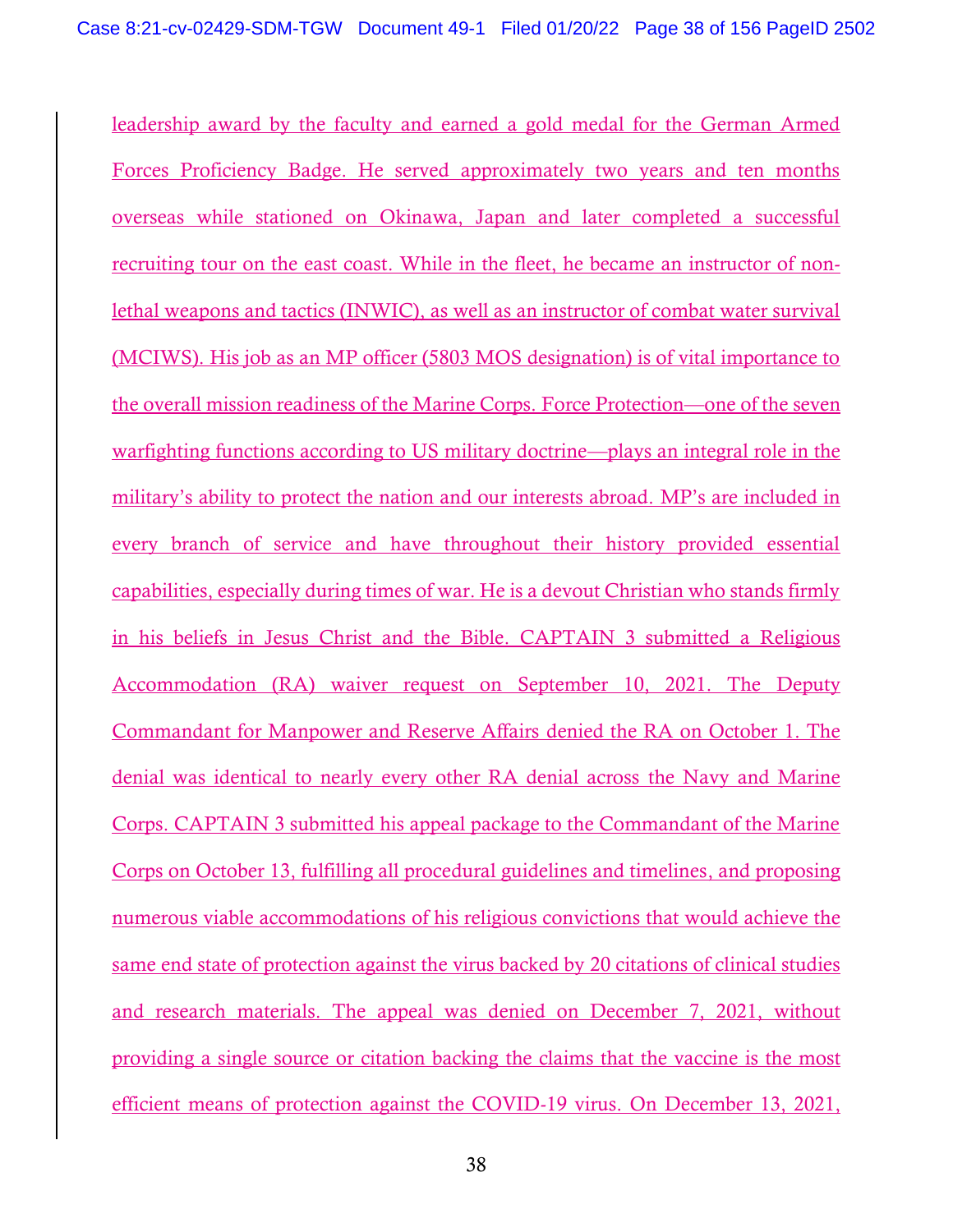Brigadier General Field, Commanding General of Education Command, ordered CAPTAIN 3 to take the vaccine within 10 days or face an administrative separation. CAPTAIN 3 had to sign an acknowledgement of the order. Because of his faith, CAPTAIN 3 was unable to get the vaccine, and the Marine Corps considers him in violation of the order. On January 14, 2022, the Marine Corps charged CAPTAIN 3 with an Article 92 UCMJ violation, starting the administrative process to separate CAPTAIN 3 from the Marine Corps, which is currently proceeding as fast as the Marine Corps can prosecute it.

48. Plaintiff, FIRST LIEUTENANT, United States Marine Corps, is a Supply Officer (SUPO) with the First Marine Expeditionary Force (MEF). His job is critical to mission success because it focuses on maintaining the battle tempo and winning battles via supply chain and logistic functions. His role at the Supply Management Unit (SMU) provides for the demands of consumable repair parts to maintain readiness of equipment stateside and abroad. As a SUPO, he keeps track of a multimillion-dollar account and the fiscal obligations of I MEF. His section works in coordination with Marines of the General Account section to communicate how much money is available to replenish stocks within the SMU to support the MEF's missions. Since the start of COVID, all of the units with which FIRST LIEUTENANT has been associated have been fully mission capable. FIRST LIEUTENANT received an initial denial of his Religious Accommodation (RA) request on September 30, 2021, and timely appealed on October 7. The denial did not address his specific request, and he found out later that other Marine had received the same exact rubber stamp denial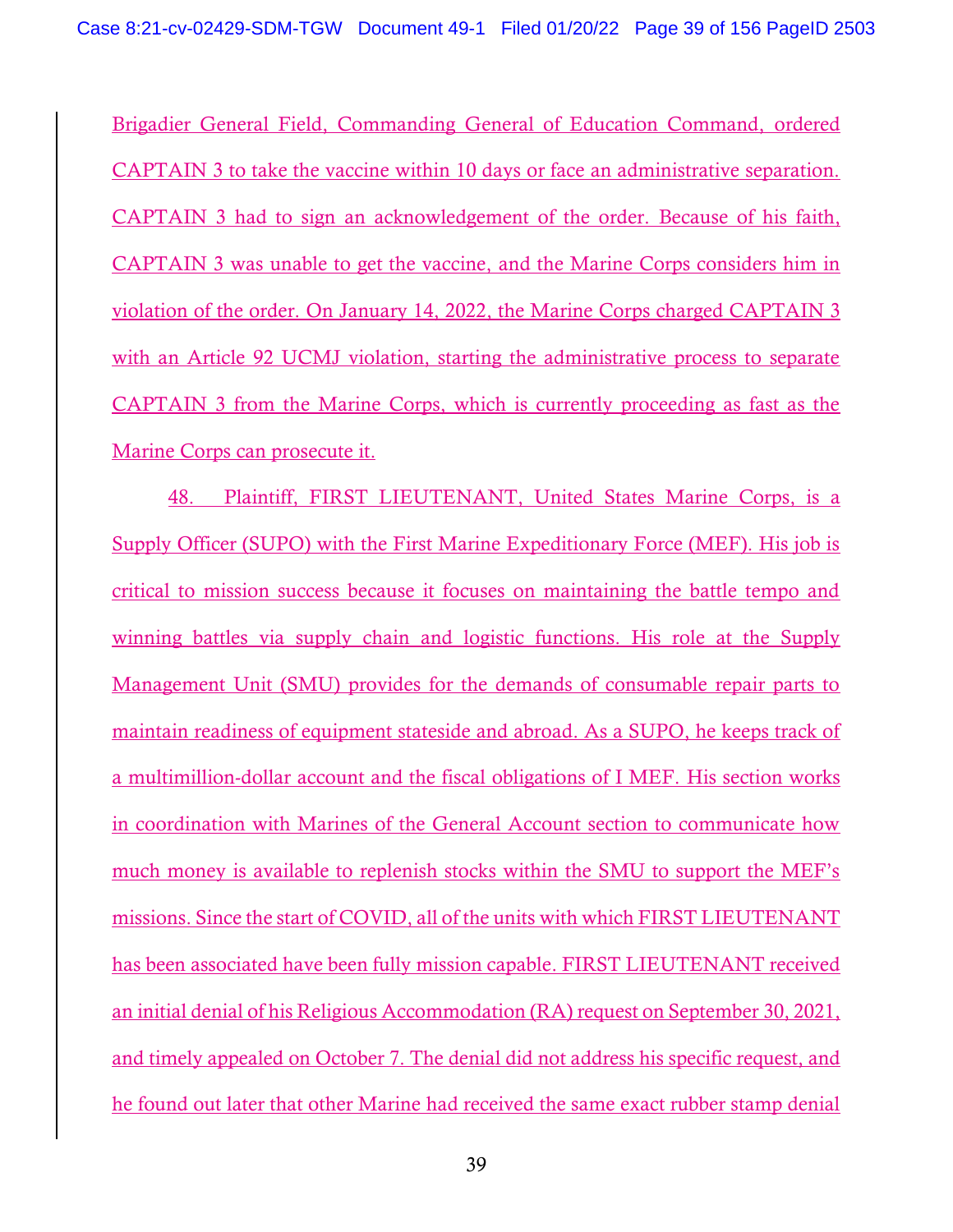letter in response to their RAs. To this date, no RA within his personal knowledge has been approved in the USMC. He has since found out that the Religious Accommodation Review Board unanimously voted that he was sincere in his faith, but the Board still denied his request for accommodation. FIRST LIEUTENANT received a final denial of his RA request on December 27, 2021, and consequences have already occurred. He received the order to get the COVID shots on December 28, stating that if he did not comply within 2 calendar days, he would be subjected to discipline, and the process will begin to kick him out of the Marine Corps. On December 30, 2021 FIRST LIEUTENANT was required to sign a Form 3005 written counseling, stating he was in violation of Article 92—failure to obey a lawful order by not receiving the COVID shot. There was no mention of his RA request or appeal on this form, which will go into his personnel file. A Form 3005 came on January 5, 2022, relieving him of his duties for cause. He attended a "Transition Readiness Seminar" on January 10, 2022 and is working on his final physical paperwork to fulfill the requirements for out-processing under an administrative separation. While FIRST LIEUTENANT is being out-processed because he has not received a COVID vaccination, more than 100 "fully vaccinated" members of his unit were required to quarantine in January 2022.

27.49. Plaintiff SECOND LIEUTENANT, United States Marine Corps, is a citizen of the State of Alabama who graduated from the United States Naval Academy (USNA) in 2021 and is now currently at The Basic School (TBS). Prior to the Naval Academy, he attended Marion Military Institute (MMI) for two years. His six years of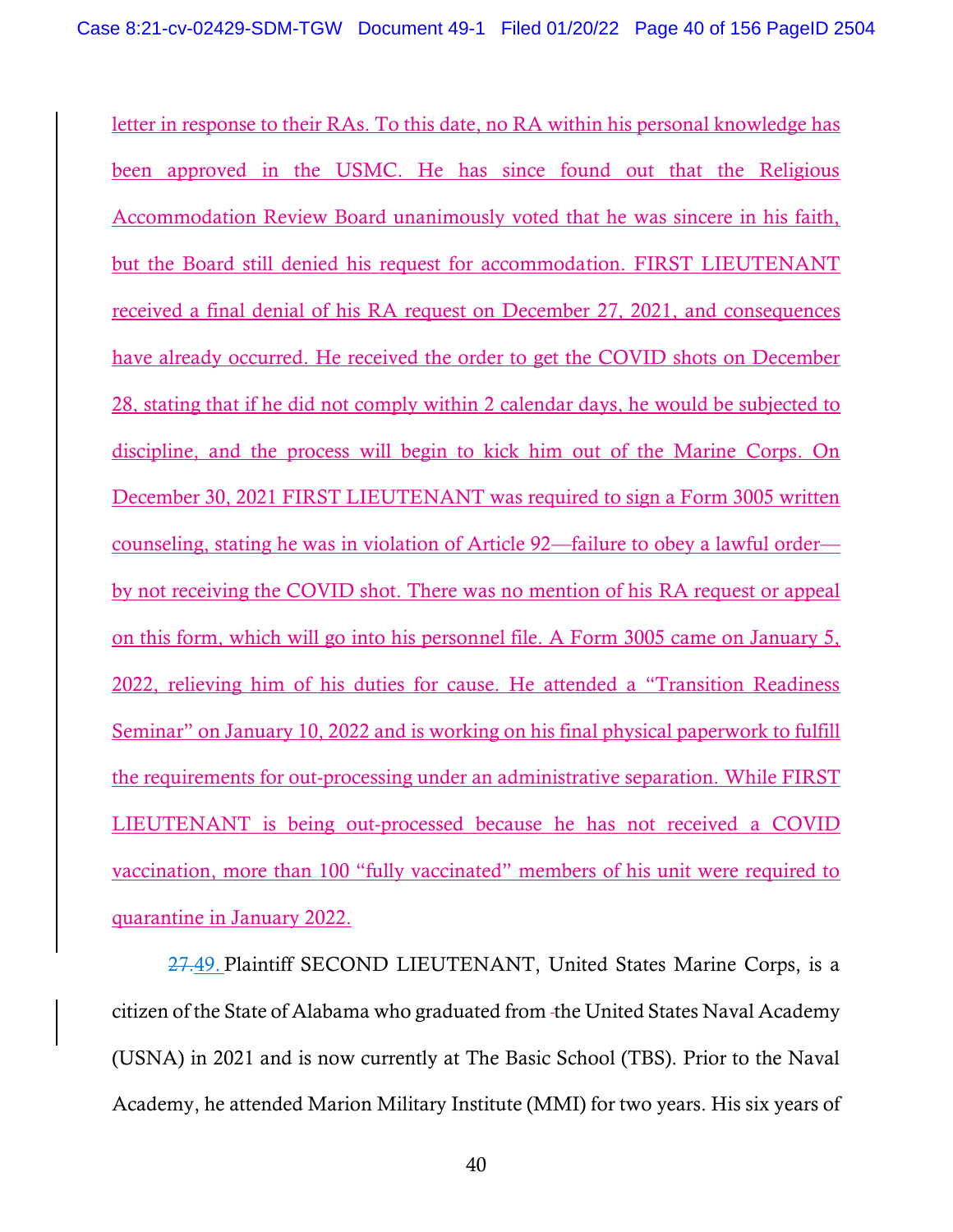military college were deliberate, as he has spared no expense in preparing himself to serve as the caliber of leader that United States Marines deserve. He has maintained a flawless conduct record throughout his time in college and in service, as he believes setting such an example is paramount. He has sought out every opportunity for leadership positions requiring ironclad integrity and a dedication to the Profession of Arms, including the MMI Cadet Honor Board and USNA Brigade of Midshipman Honor Investigation System. His professional education and mentorship has focused extensively on the nuances of military law, good order and discipline, the concept of "immediate obedience to orders," and the invaluable obligation that a commissioned officer holds to honor his or her Oath of Office. He is well known by his peers to be exceptionally disciplined in his conduct and dedicated to his Oath of Office, even in facing the potential loss of his livelihood and lifelong dream of serving and leading Marines. SECOND LIEUTENANT submitted a request for a religious accommodation from the COVID shot mandate, on multiple grounds, including his sincerely-held religious belief "that, first and foremost, a Christian's body is the Temple of the Holy Spirit and should be protected from deliberate or reckless injury or violation," and second, that "deceit pursuant to personnel compliance and/or financial gain, is morally objectionable before God." Upon submitting his religious exemption request, he was immediately removed from his training company, and placed in Mike Company, a non-training company reserved for 2nd Lieutenants who are either injured and unable to complete training, or are pending punitive legal action, while his religious accommodation request is routed up his Chain of Command for a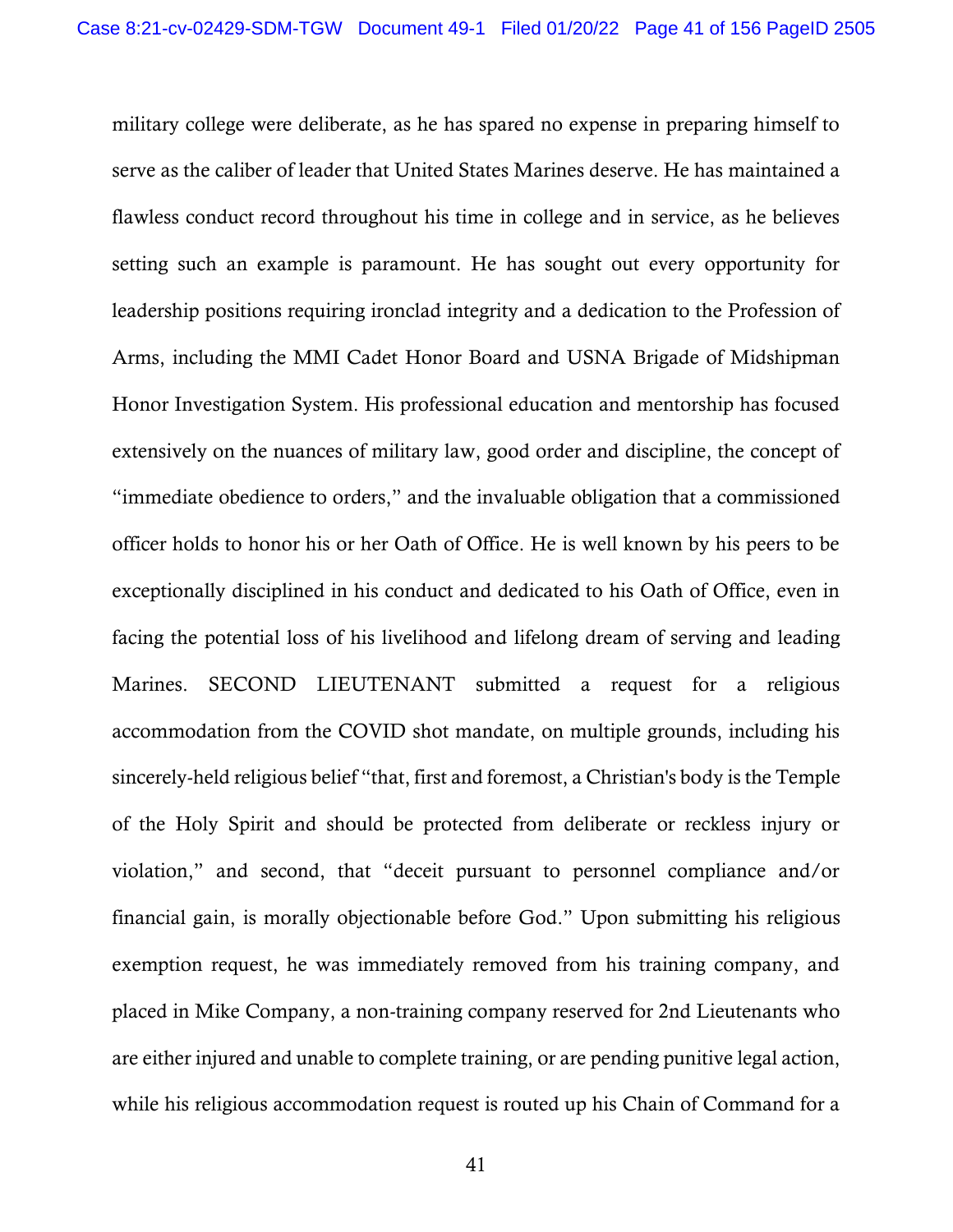final decision from the Deputy Commandant of the Marine Corps. SECOND LIEUTENANT should have been kept in his training company while his request was pending, as he has not violated any DoD or Marine Corps orders in doing so, and is administratively exempt from all pertinent orders for the duration of time awaiting a final decision. His placement in Mike Company and removal from active training does not protect the force from COVID, as SECOND LIEUTENANT is required to provide administrative and labor assistance to the command, in support of his colleagues in the field and elsewhere. He is required to physically interact with his peers in all current Basic Officer Course classes in the execution of his support role duties. In other words, he remains active around base, working to help his former colleagues graduate from training, while his own training has been placed on hold indefinitely despite no legal or administrative misconduct. This is punitive and an improper response to a religious exemption request. SECOND LIEUTENANT deeply desires to continue training for service to the Nation in the United States Marine Corps, without the profound conflict between his religious beliefs and the COVID shot directives, and without discrimination. As of January 20, 2022, SECOND LIEUTENANT remains out of the training cycle because of his fidelity to his religious beliefs, despite the outstanding personal and professional reviews from his command, and has continued, daily full contact responsibilities in the support program for the same training cycle from which he was removed.

50. Plaintiff CHIEF WARRANT OFFICER 3, United States Marine Corps, is a Christian who swore an oath to support and defend the United States Constitution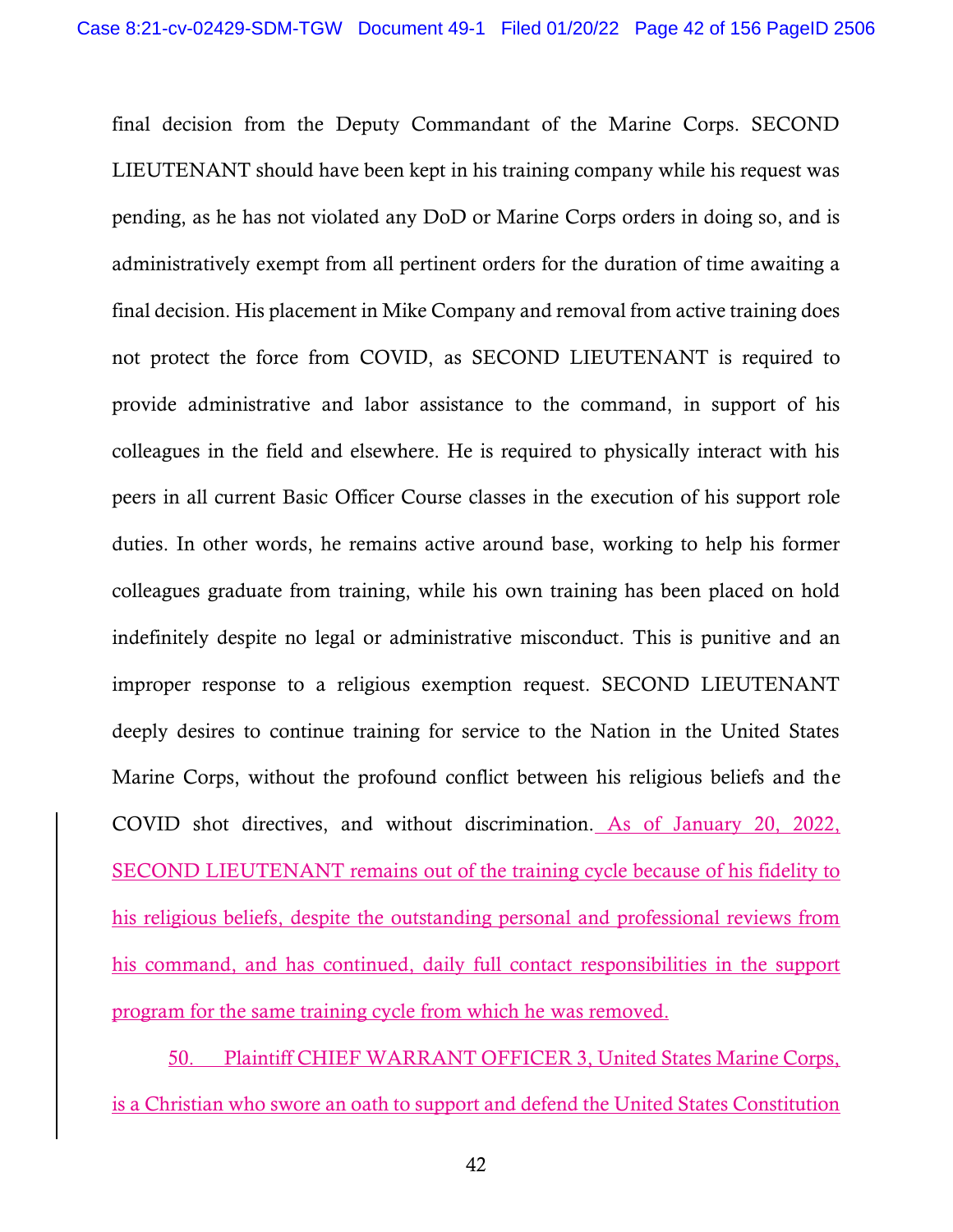at the age of 20 when he entered the United States Marine Corps. With each reenlistment during his time in service, he has reaffirmed that oath, which he has committed to memory because of its importance. CHIEF WARRANT OFFICER 3 has served in Naval Aviation for nearly two decades where he has deployed on 9 separate occasions, with several being in support of Operation Iraqi Freedom and Operation Enduring Freedom. He has spent more than 6 years of his 20 years of service away from his family and loved ones in service to his Nation. Despite COVID-19's impact on our Nation beginning in March of 2020, his command has been able to accomplish its mission. He received the prestigious Advanced Aircraft Maintenance Officer Course during Weapons Tactics Instructor training over several weeks in Yuma, Arizona without interruption under the COVID protocols in place at the time. After this course, he received an additional MOS making his knowledge and experience essential to combat command as it applies to Marine Corps Aviation abilities. On August 17, 2021, he submitted a Religious Accommodation (RA) request to the Deputy Commandant, Manpower and Reserve Affairs (D/C, M&RA), based on his sincere religious beliefs. It was denied on September 22. He later discovered that the denial letter was virtually identical to other RA denials, without consideration for the uniqueness of his request. He timely appealed on October 2, 2021, and his appeal received its final denial on November 24. CHIEF WARRANT OFFICER 3 was given a January 7, 2022 deadline for being fully vaccinated, despite his religious beliefs. His faith did not allow him to receive a COVID vaccination Now, nothing stands between him and immediate punitive consequences, except the Court's intervention.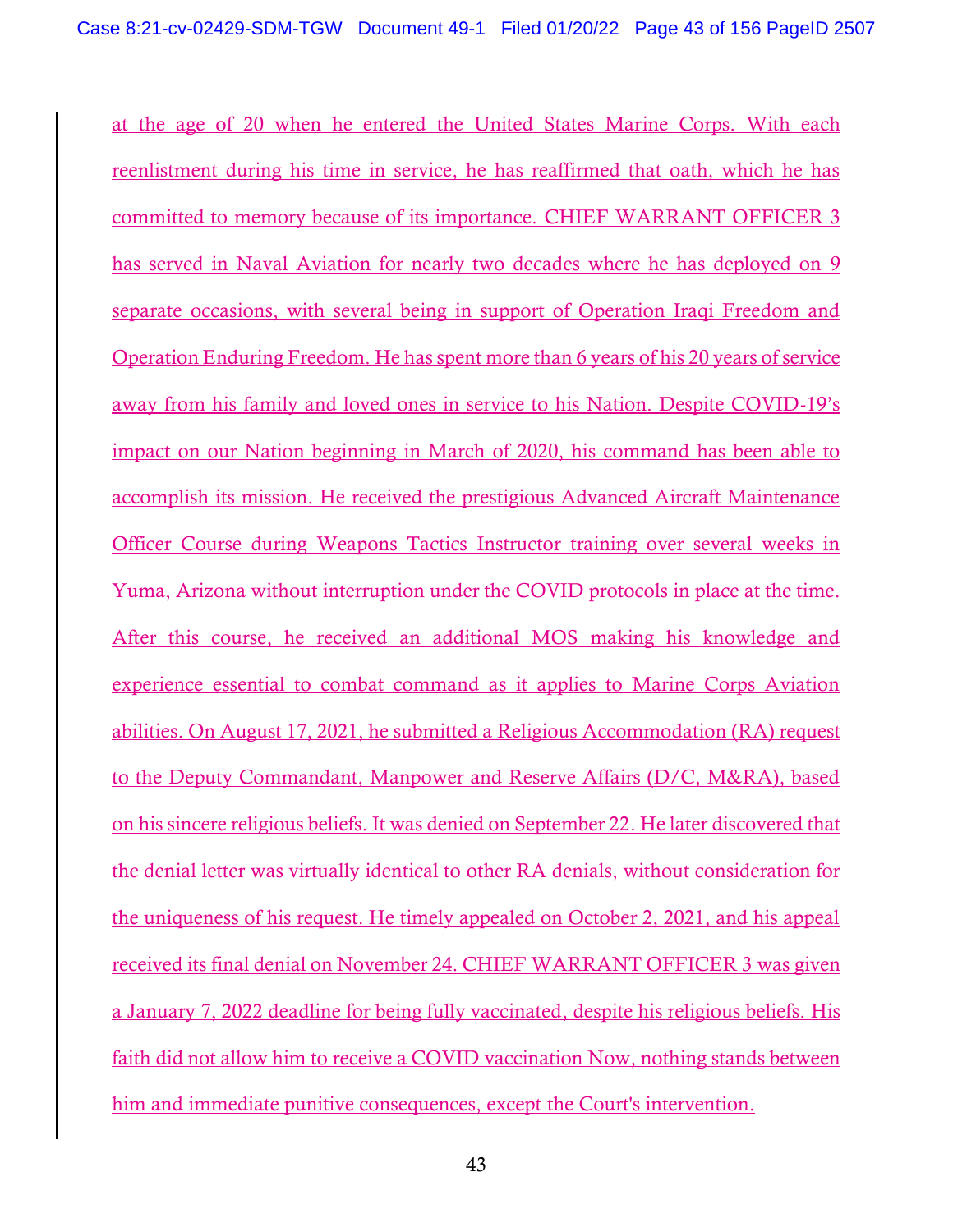28. Plaintiff CAPTAIN, United States Marine Corps, is a citizen of the State of South Carolina and a patriotic American whose faith is Islam. Desiring to serve his country, he enlisted in the United States Marine Corps in 2014, graduating from recruit training in March 2015. After serving with a Law Enforcement Battalion and earning his undergraduate degree, he was selected for Officer Candidate School, and commissioned as a second lieutenant in 2016. After graduating from The Basic School, he attended the Military Police Basic Officer Course, with his first duty assignment at a Marine Corps Law Enforcement Battalion as a Platoon Commander. He attended courses in Norway and commanded a Military Police Integrated Company during a NATO Exercise. He has been deployed in several locations, including Africa. CAPTAIN desires to continue serving in the Marine Corps, consistent with his Islamic religious beliefs that require him to abstain from participation in that which is *haram* forbidden including the destruction and commoditization of innocent human life as exemplified by the use of human fetal cell lines derived from abortions. CAPTAIN desires to exercise "complete reliance on God" rather than in what he believes to be morally tainted COVID shots.

29.1. Plaintiff ARMY RANGER, United States Army, ARMY RANGER, United States Army, is a citizen of the State of Missouri currently stationed at a United States military facility in the State of Washington. ARMY RANGER has requested an exemption and accommodation for his sincerely held religious objections to the Secretary's mandate that all United States Military personnel accept and receive one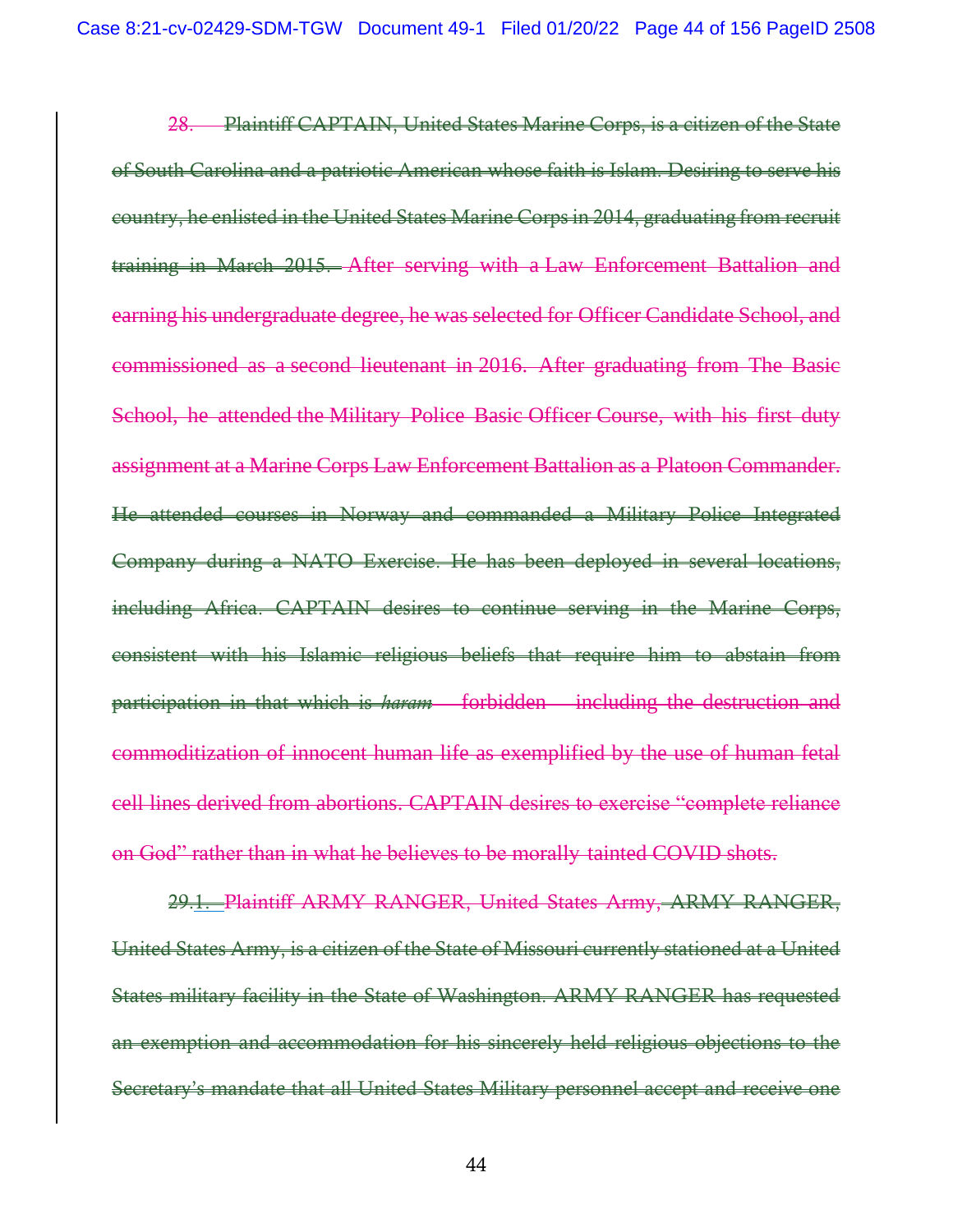of the COVID 19 vaccines as a condition of remaining in their sworn posts. ARMY RANGER has submitted a request for a religious exemption and accommodation, but he has been told by a superior the superior is concerned that the request will "put a target on him" as he is one of two men in the company who have requested a religious exemption from getting the COVID shot. Nonetheless, this superior supports his request for a religious exemption. ARMY RANGER entered active duty in 2015 as an Infantryman (11B). He was selected for Ranger Assessment Selection Program (RASP) in 2015, and graduated Ranger School in 2017, earning his Ranger Tab. He has deployed twice in support of Operation Freedom Sentinel. He is committed to serving the Nation and desires to continue, so long as he is not forced to violate his own religious beliefs and what he believes God requires of him.

30.51. Plaintiff LANCE CORPORAL 1, United States Marine Corps, is a citizen of the State of California currently stationed at a United States Marine Corps facility in California. LANCE CORPORAL 1 has requested an exemption and accommodation of his sincerely held religious objections to the Secretary's mandate that all United States Armed Forces personnel accept and receive one of the COVID 19 vaccines as a condition of remaining in their sworn posts. LANCE CORPORAL 1's request for a religious exemption and accommodation was denied. LANCE CORPORAL 1 is currently serving in the United States Marine Corps in the 1st Radio Battalion, I Marine Expeditionary Force Information Group with the I Marine Expeditionary Force. LANCE CORPORAL 1 was raised in a Christian home where his father always told him that he had the choice of going to college or joining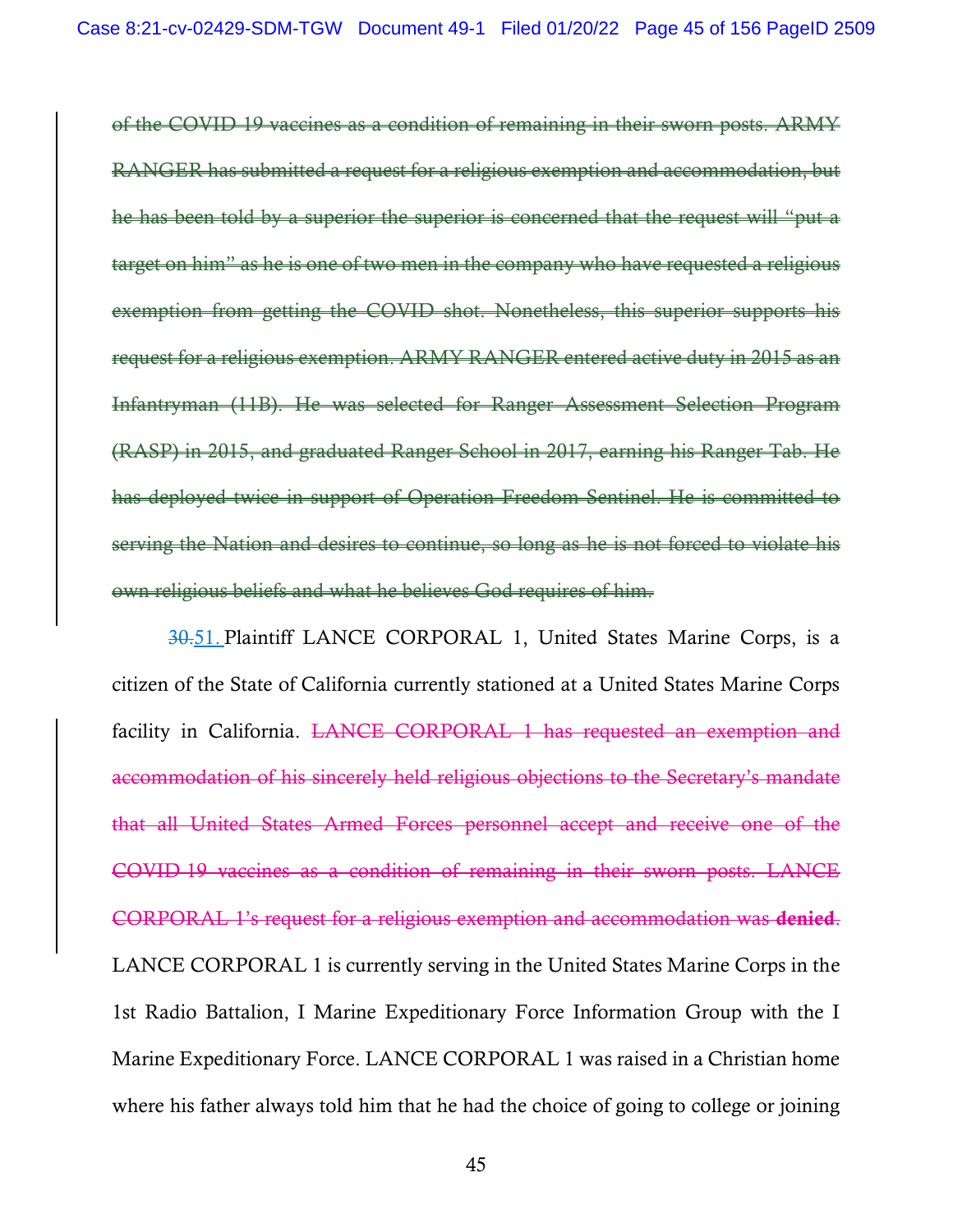the military. Once he decided to join the military, LANCE CORPORAL 1 instantly chose the Marines because he believed they are the best of the bunch. LANCE CORPORAL 1 started dedicating his life to physical fitness to prepare for the difficult journey he chose. LANCE CORPORAL 1 has discovered a talent and passion for Electrical Maintenance, and intends to pursue it as a civilian career post-military. LANCE CORPORAL 1 signed a 5-year contract, and he plans on serving his country for 5 years. LANCE CORPORAL 1 submitted a request for religious exemption request from the United States Marine Corps. LANCE CORPORAL 1's request for a religious accommodation and exemption articulatedvaccine mandate, articulating to his command that he has and exercises sincerely held religious beliefs that compel him to abstain from receiving any of the currently available COVID-19 vaccines. LANCE CORPORAL 1's request for a religious exemption and accommodation has not been approved, and heThe Marine Corps denied the request on November 9, 2021, and LANCE CORPORAL 1 timely appealed the denial. Upon denial of his appeal, LANCE CORPORAL 1 faces potential court martial, dishonorable discharge, and other life-altering disciplinary measures for merely requesting an accommodation of his sincerely held religious beliefs.

31.52. Plaintiff LANCE CORPORAL 2 is a citizen of the Commonwealth of Virginia, currently stationed in North Carolina. LANCE CORPORAL 2 joined the Marine Corps in 2018 out of a desire to serve his Country. He graduated Boot Camp, Marine Corps Combat Training, and MOS School, and became a Combat Engineer. LANCE CORPORAL 2 has a strong faith in God and his Son Jesus Christ. He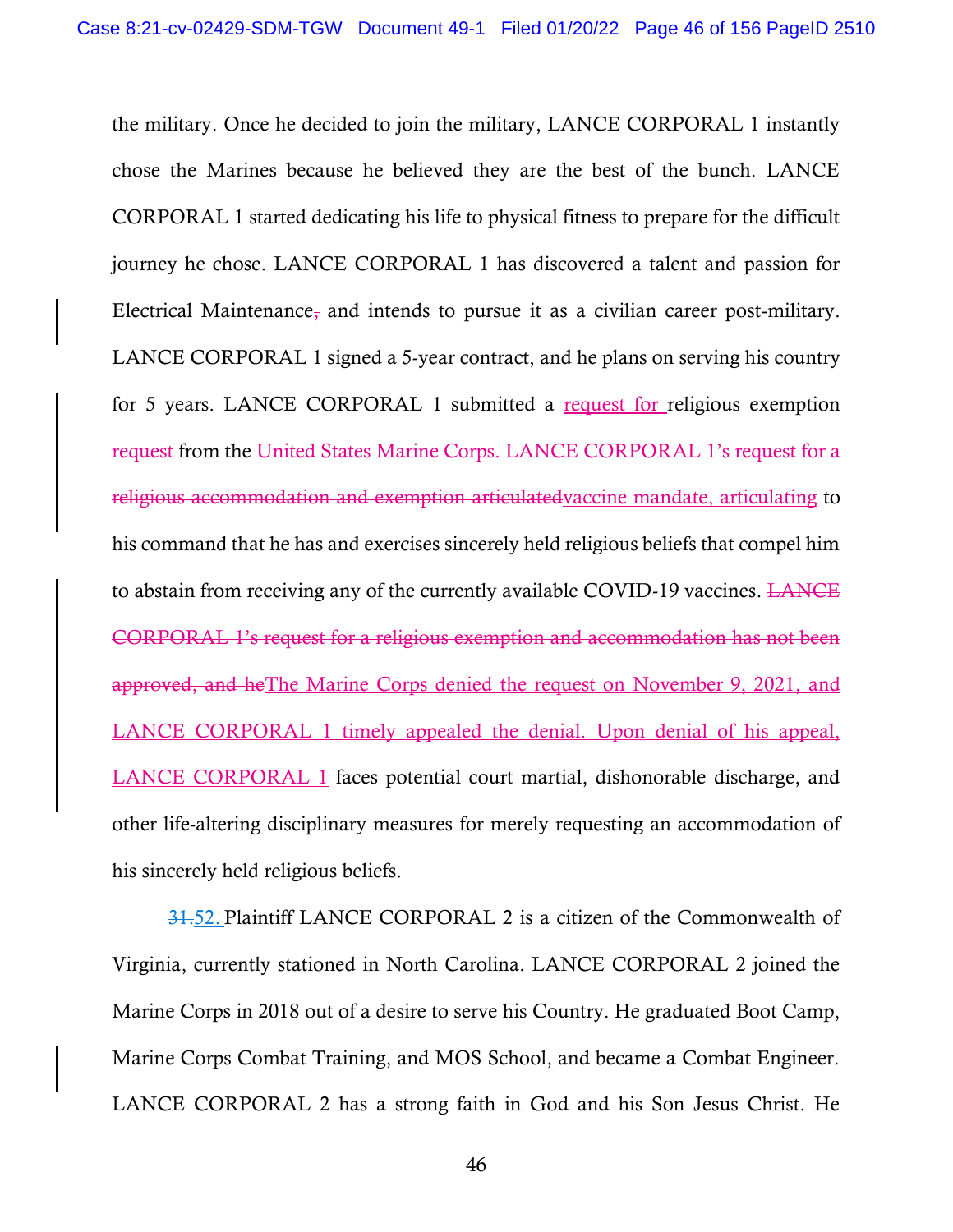submitted a religious exemption request to the COVID shot orders based on his sincere Christian religious beliefs. He feels the strong conviction of God's Holy Spirit upon his heart that he must not get the COVID shot, and that if he were to get the COVID shot, it would be sin as a violation of the Holy Spirit's leading and direction, and also that it would be sinful complicity in the murder of innocent unborn humans. He believes that all people, born and unborn, are created in God's image, and that life should be respected. He believes it is disrespectful to innocent human life to be associated with or take into his body products derived from abortion. Lance Corporal 2 has been told by several non-commissioned officers that "it is unlikely your religious exemption request will be approved," and that "they're just going to deny them all." If these superiors are correct, he faces involuntary administrative separation at best, and at worst, dishonorable discharge and other life-altering punishment. LANCE CORPORAL 2's Religious Accommodation (RA) request was denied on December 7, 2021, and he appealed the denial on December 18. On or about December 21, LANCE CORPORAL 2 received a phone call from a mental health counselor. The counselor called him to check on his mental health in the wake of the suicide of LANCE CORPORAL 2's platoon mate, because the platoon mate was "being Administratively Separated for refusing the COVID vaccine." LANCE CORPORAL 2 expects his appeal and his RA to be denied and remains resolute in his trust in God, but is deeply grieved over the suicide of his friend.

32.53. Plaintiff MAJOR, UNITED STATES AIR FORCE (("AIR FORCE MAJOR),", is an officer in the U.S. Air Force with over 18 years of honorable active-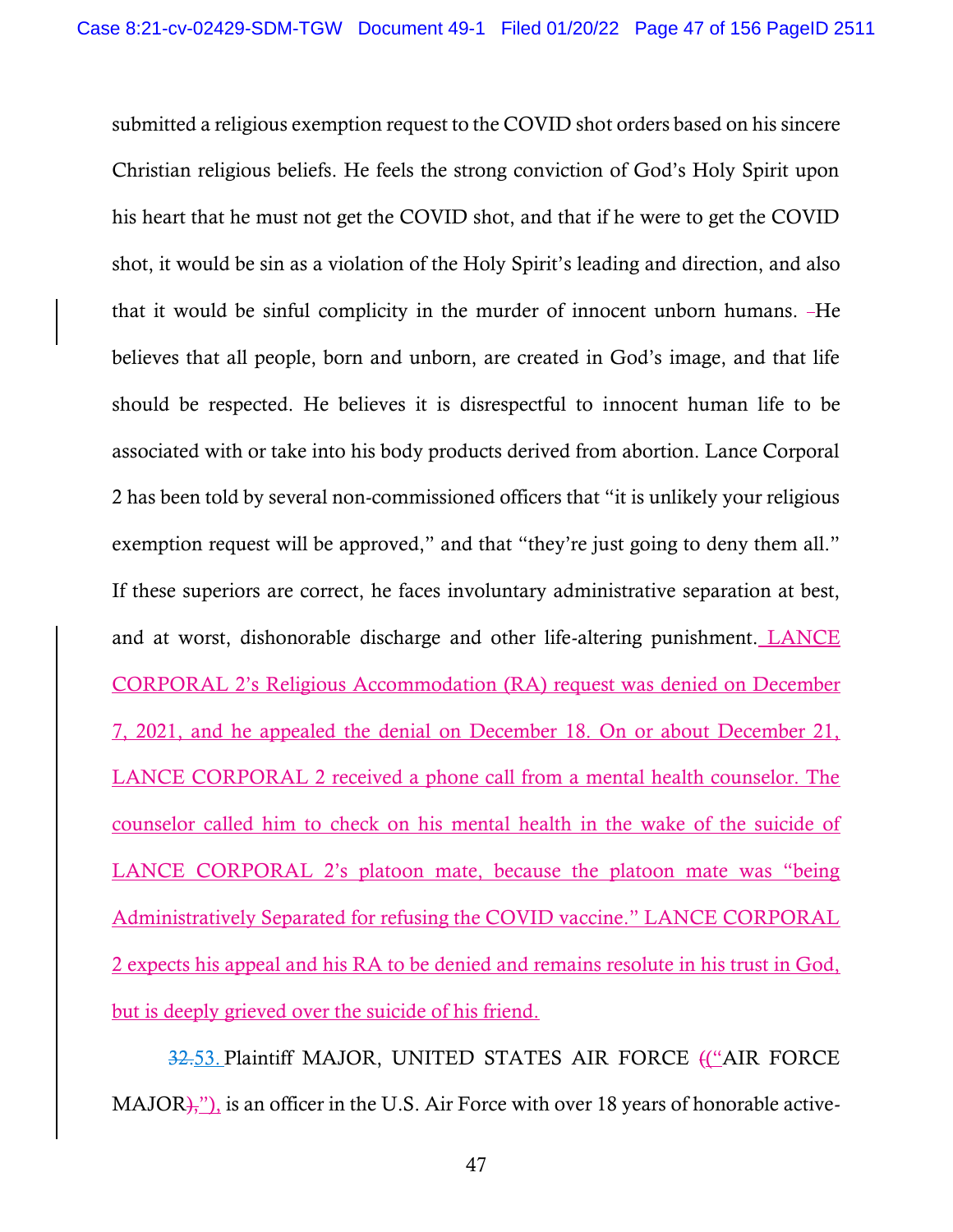duty service, and holds a Master of Science degree from an accredited Christian university... As a teenage Christian missionary to Mexico, he developed a strong appreciation for the blessings of his home in America and the legacy of Christian values that sets our nation apart. With this love of God and his Christian American legacy, he answered the call on his life to serve the Nation in the Air Force. He was sworn in as a lieutenant by his grandfather, a retired Colonel. AIR FORCE MAJOR went on to fly many life-saving combat missions in Iraq, Africa, and Afghanistan. including aeromedical evacuation out of Iraq, delivering water well machinery to rural Africa, and performing close air support airstrikes in Afghanistan from the Special Operations AC-130 Spectre Gunship. The hell of war struck AIR FORCE MAJOR very deeply through the loss of friendly forces' lives, the suicide of fellow airmen, as well as the deaths of innocent civilians. During one tragic mission, while defending forces surrounded by heavy enemy gunfire, AIR FORCE MAJOR suffered a deadly loss in the gunfight.inadvertently shot and killed a small child. In his profound devastation, AIR FORCE MAJOR called on Jesus' help to carry him through the night of continued danger to the special operations team. In subsequent years, his faith journey out of the depths of that pain and pains from other combat missionsemotional pains has led him to assist in several Christian ministries. He supervised weekly youth church services, Christian summer camp, counseled at a Christian charity relief centerthe Matthew 25 Hope Center, and travelled on leave to Ethiopia to help establish a care point for an internationalthe Children's poverty relief center.HopeChest. AIR FORCE MAJOR's life ministry now includes three of his own children. Having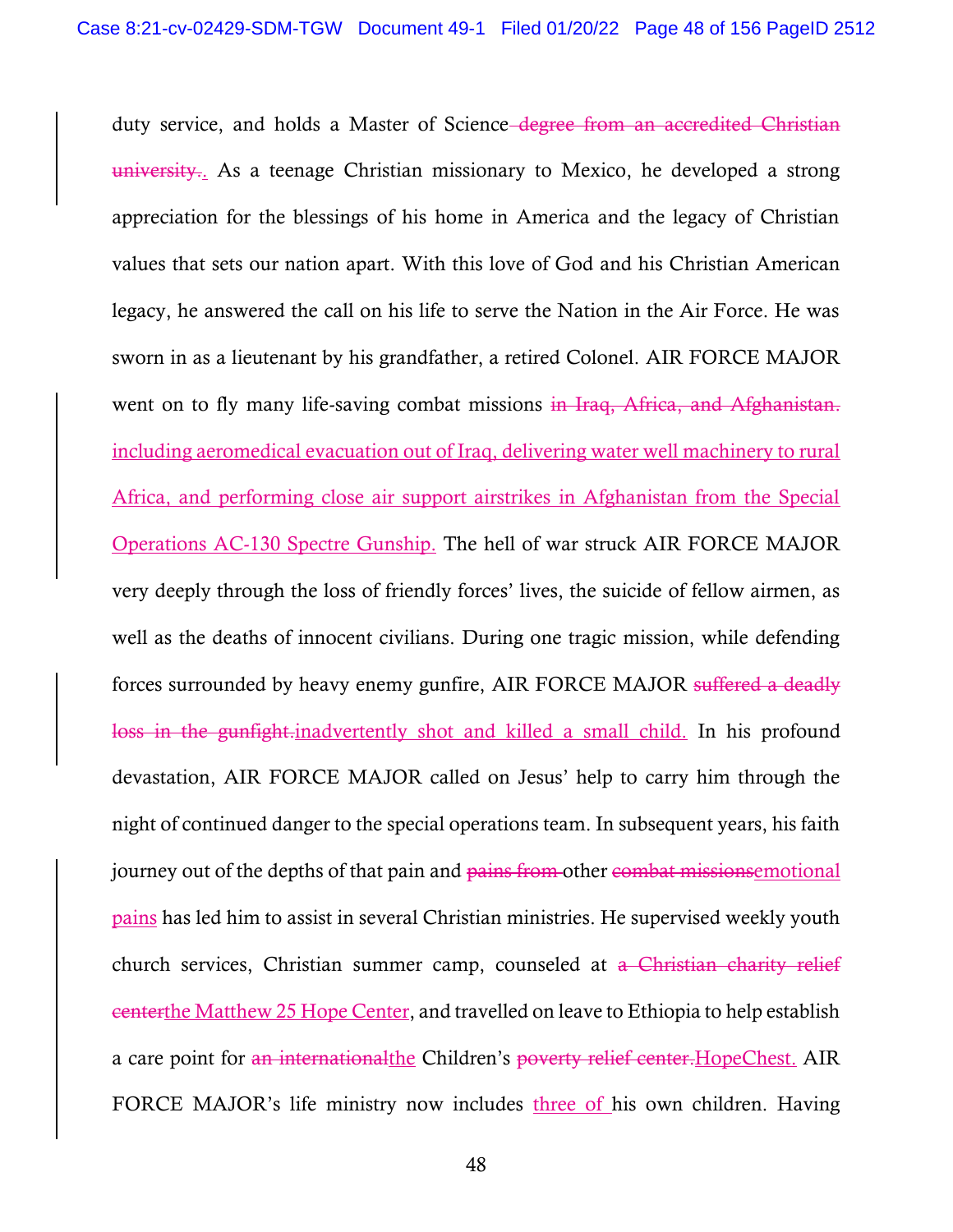recently learned of the use of human abortion derived fetal cell lines in the development, production, or selection and testing of COVID vaccines, AIR FORCE MAJOR's religious convictions conflict with DoD orders that he partake of them. AIR FORCE MAJOR follows God's written direction from Scripture, and knows that he must abstainMAJOR's abstinence from the use of vaccines derived from aborted fetal cell lines. is not merely a symbolic protest, but a practical abstention against the unbiblical demand and financial incentives for future abortions. Per Proverbs 6:16-17, he has a strong conviction that God will judge "the "Lord<sup>['</sup>s hate for]... hands that shed innocent blood" and he cannot align himself with such deeds, is a central part of his doctrinally-common Christian convictions. He believes respect for innocent human life is what differentiatesfinds these values differentiate America from horrific perpetrators of human rights abusesthe likes of ISIS, the Nazis, and the CCP. AIR FORCE MAJOR's values reflect the best roots of the culture of the Nation and genocidereflect the kind of conviction that wins wars.

54. Plaintiff CHAPLAIN, United States Air Force ("AIR FORCE CHAPLAIN"), joined the Arizona Air National Guard (AZ ANG) in February 2008, and the active-duty Air Force in September 2012. He joined the Chaplain Corps because he loves God and loves America and wanted to serve both by supporting and defending the Constitution. Being a USAF chaplain has been a great highlight of his life, and he has been honored to be invited into some of life's most sacred moments for great Americans from all branches of our Armed Forces. CHAPLAIN has now honorably served as a USAF chaplain approximately fourteen years. During his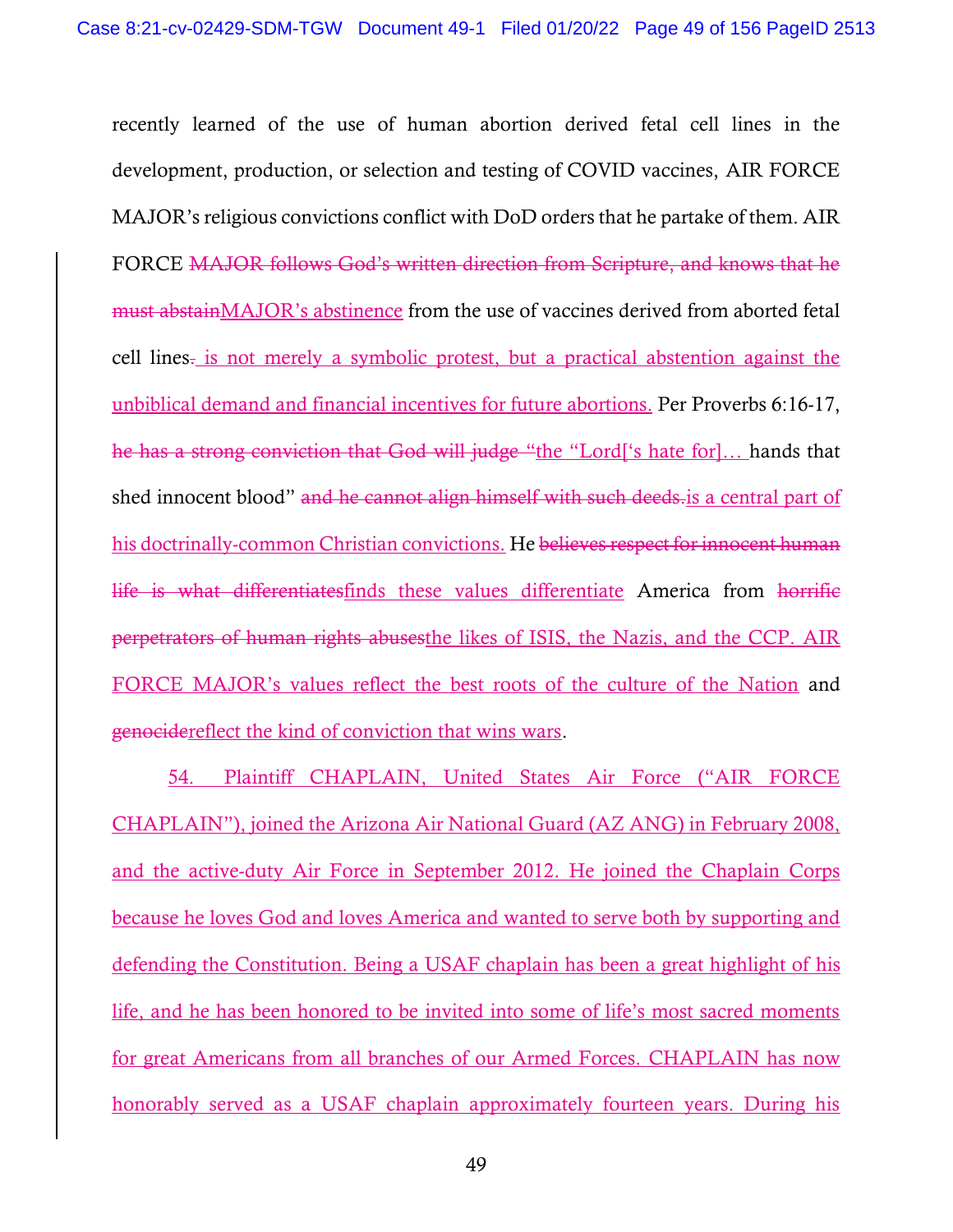service with the AZ ANG in 2010, he was mobilized in support of the Southwest Border Mission, Operation Copper Cactus, serving as chaplain for the Arizona National Guard and Air National Guard members serving along the Arizona/Mexico border. In the USAF he has deployed to: Afghanistan (2014) in support of Operation Enduring Freedom; Turkey (2017) in support of Operation Inherent Resolve; and an undisclosed location in Southwest Asia (2020) in support of Operation Inherent Resolve. He spent three years stationed overseas during which time he supported Theater Security Packages across Europe in support of Operation Atlantic Resolve. CHAPLAIN submitted a 4-page RAR on September 17, 2021 outlining his religious objections to mandatory COVID-19 vaccination. After his RAR was denied, CHAPLAIN timely submitted an 18-page appeal on November 16, expounding further on his religious convictions, which flow out of a Christian worldview developed over forty years. Since 1980 he has been in church virtually weekly. He completed 21 years of Christian education at the elementary, secondary, collegiate, masters and doctoral levels and has been in professional religious work for the past 23 years, including 14 years as a USAF chaplain. CHAPLAIN received notice of the final denial of his RAR on December 3, 2021 and was ordered to provide proof of receiving a COVID shot by December 13. CHAPLAIN has never experienced the kind of singling out that has accompanied the Religious Accommodation Request (RAR) process and the hostility directed at him by his chain of command because of his submission of an RAR. Chaplain submitted his RAR in good faith, and the USAF has not followed its own procedures in denying his request. As of December 13, 2021, the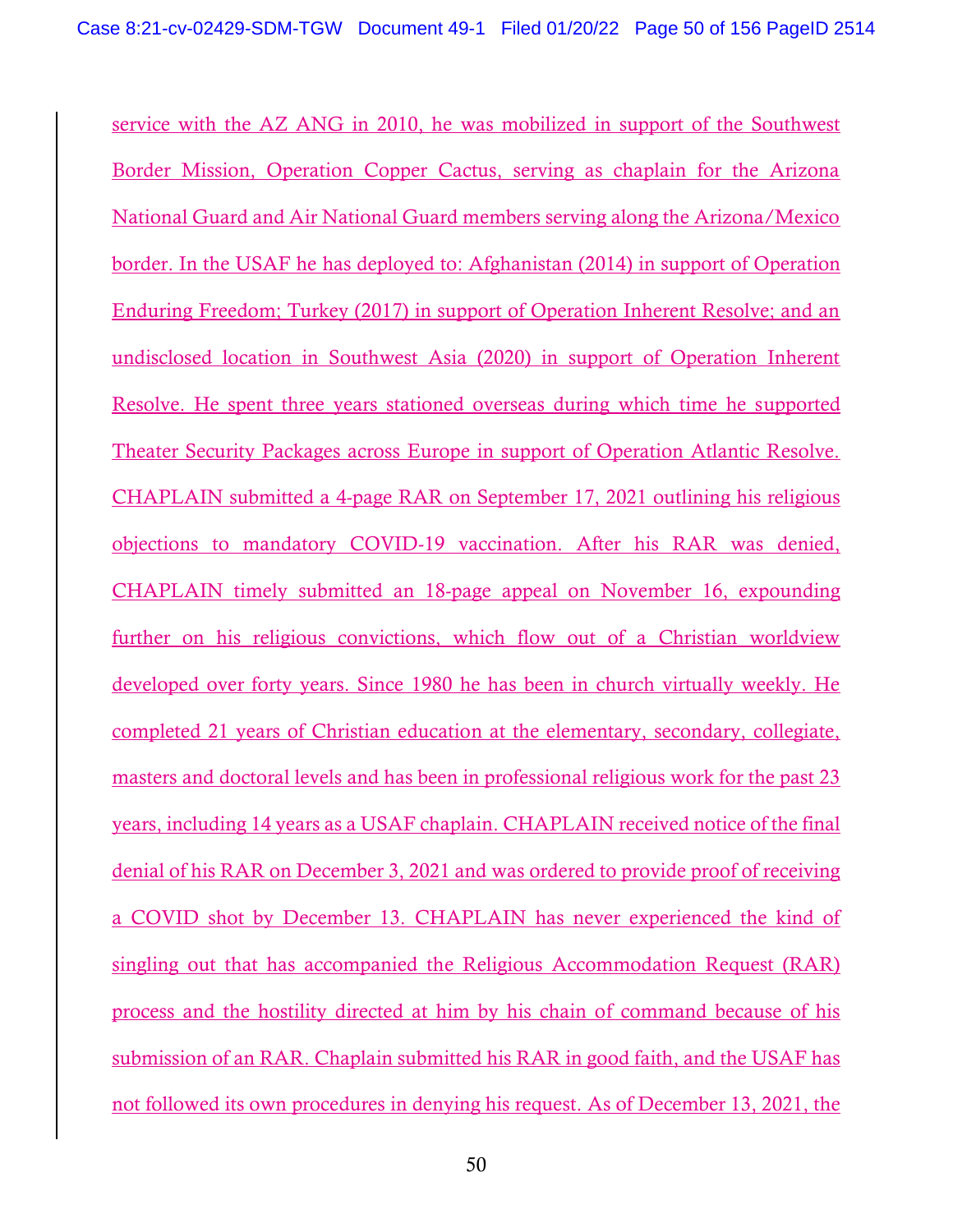Air Force has begun the process to punish CHAPLAIN and perhaps discharge him for remaining true to his beliefs.

55. Plaintiff RESERVE LIEUTENANT COLONEL 1, United States Air Force ("AIR FORCE RESERVE LIEUTENANT COLONEL 1"), is a pilot in the United States Air Force (USAF) Reserve currently serving as a subject matter expert in C-5M Super Galaxy, and Readiness and Training for Air Force Reserve Command (AFRC) at Fourth Air Force (4AF) under the Director of Air Operations and Planning. She has served for over 19 years in the Air Force Reserve. RESERVE LIEUTENANT COLONEL 1 submitted her Religious Accommodation Request (RAR) on October 3, 2021 and received the initial denial of her request on October 27. She timely submitted an appeal, and received a final denial on December 7, 2021, which ordered her to (a) take the vaccine, (b) submit retirement request if eligible or (c) refuse vaccine in writing within 3 days of receiving the denial. The denial memo went on to say that refusal of the vaccine would result in termination by removal from Ready Reserve service. The 3-day timeline that was provided is contrary to the 5-day guidance set forth by the Secretary of the Air Force. On January 5, 2022, RESERVE LIEUTENANT COLONEL 1 received a 30-day medical exemption for an allergy to a substance in the COVID-19 vaccine, but later that same day, the medical exemption was revoked by the Air Force, "because [she] likely was not allergic;" because the Air Force "could not accept documentation from a 'community' allergist;" and because she "had already refused the vaccine" because of her lack of vaccination as of December 7, 2021, the date of her appeal denial, which the Air Force now considers the date of her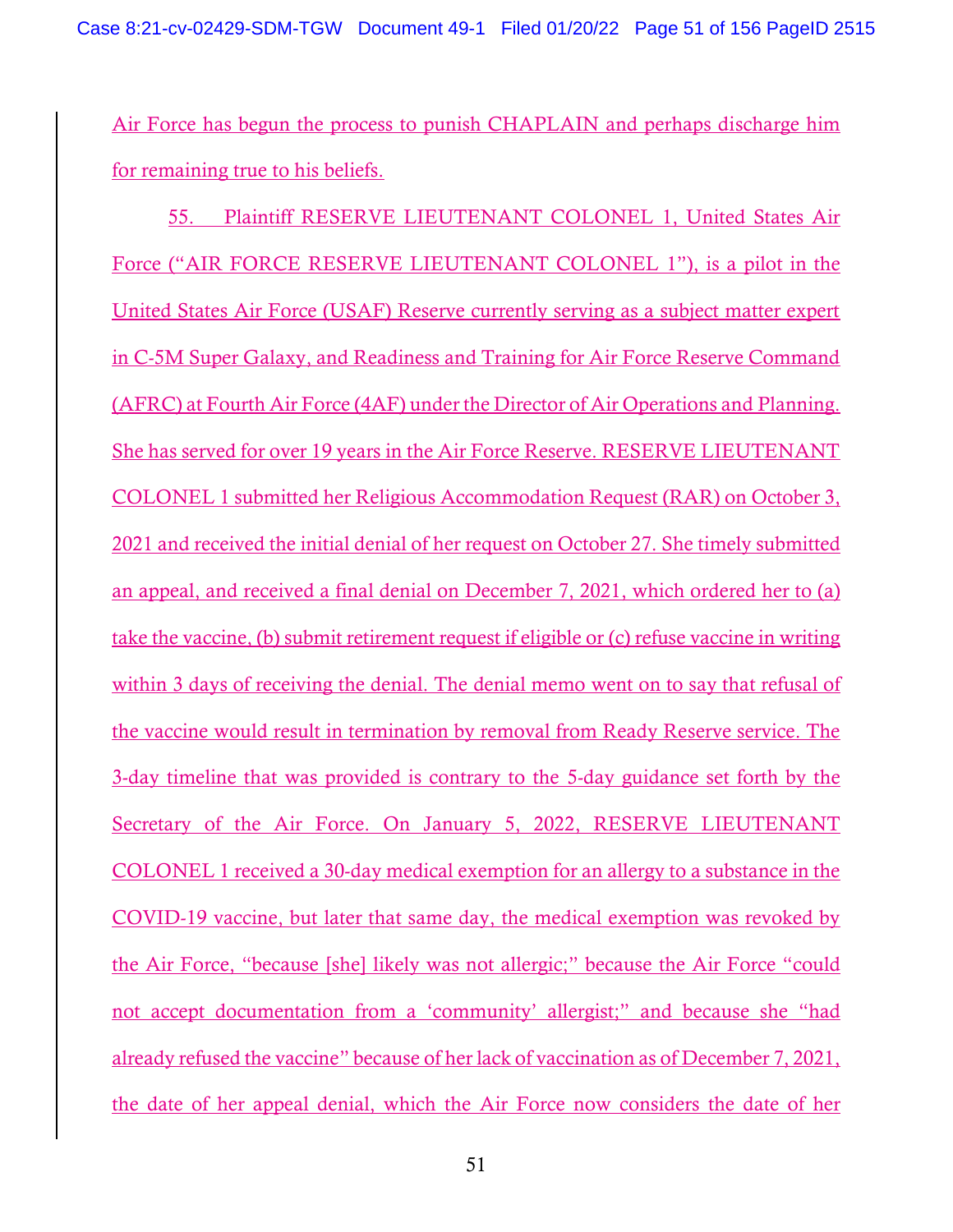"refusal." On January 6, 2022, RESERVE LIEUTENANT COLONEL 1 received a Letter of Reprimand and notice that her commanding general has initiated the process to involuntarily transfer her to the Inactive Ready Reserve, depriving the taxpayers of her service to her Country, and depriving her of a living. RESERVE LIEUTENANT COLONEL 1 now faces immediate and irreparable consequences of having to choose between accepting the vaccine in violation of her religious beliefs or violating a direct order and being separated.

56. Plaintiff RESERVE LIEUTENANT COLONEL 2, United States Air Force ("AIR FORCE RESERVE LIEUTENANT COLONEL 2"), is a pilot in the United States Air Force Reserve currently managing Program Flight Training (PFT) for aerial refueling tankers (KC-135's, KC-10's, KC-46's), heavy transports (C-17's, C-5's) and tactical airlifts (C-130's). He joined the Air National Guard and graduated from the Academy of Military Science in 2001. He joined the Air Force Reserve in 2015 and currently serves at the HQ for Air Force Reserve Command. He has now honorably served approximately 14 years, 2 months in the Air National Guard, and 6 years, 9 months in the Air Force Reserve. RESERVE LIEUTENANT COLONEL 2 submitted his Religious Accommodation Request (RAR) on October 7, 2021. (E-mails from a higher-level Air Force Reserve General demanded that all RARs be turned in by October 15, 2021—13 days prior to the October 28 deadline in the written order to receive the vaccine). RESERVE LIEUTENANT COLONEL 2's General nonrecommended the RAR, falsely stating he had received RESERVE LIEUTENANT COLONEL 2's "division chief's counseling and endorsement" to non-recommend the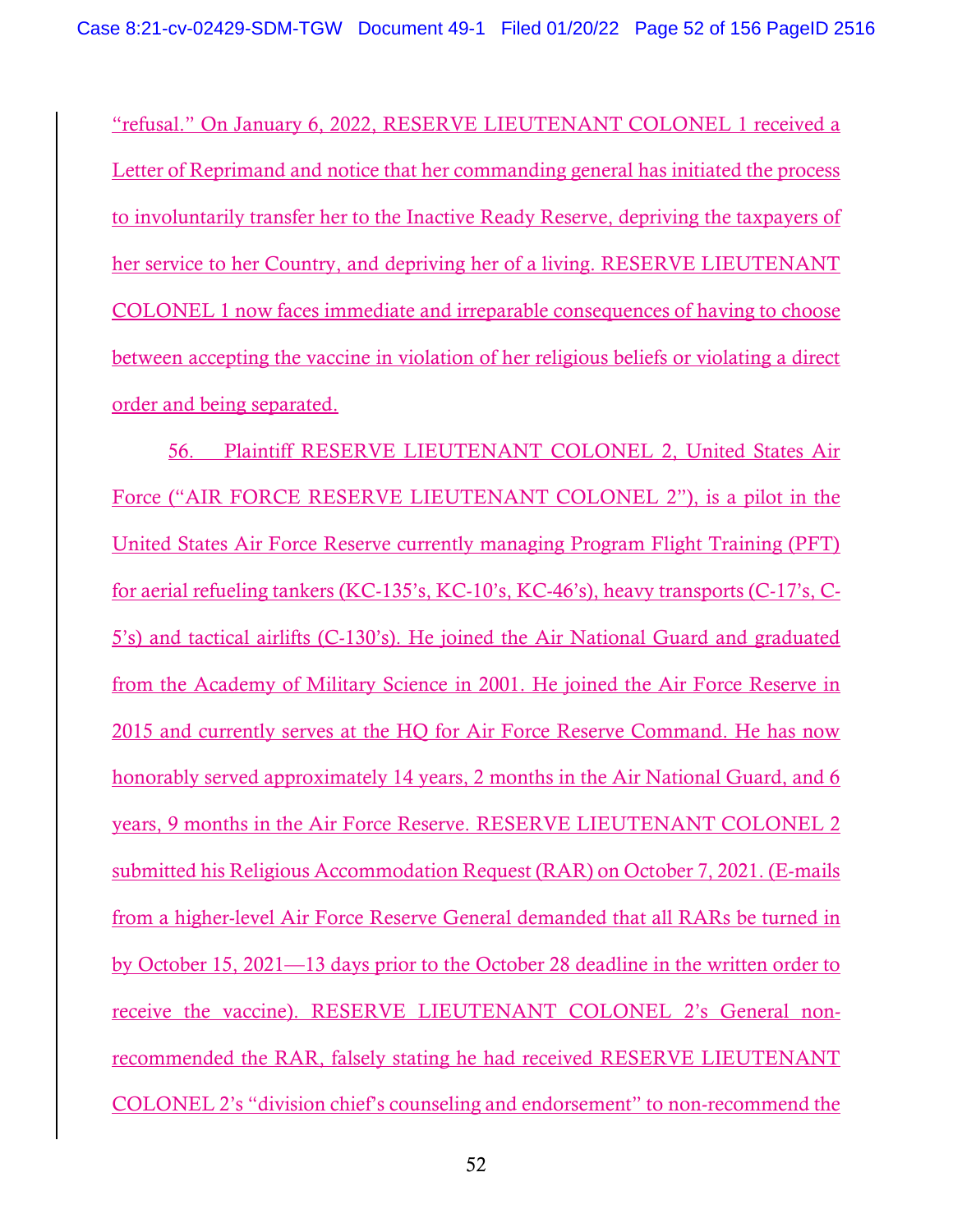RAR. After receiving the initial denial of his RAR on October 28, 2021, RESERVE LIEUTENANT COLONEL 2 timely appealed the denial, noting the many inconsistencies and false statements in his commander's non-recommendation of the initial RAR and in the denial. RESERVE LIEUTENANT COLONEL 2 received a final denial on December 9, 2021, which ordered him to provide proof of receiving the first COVID shot by December 14. RESERVE LIEUTENANT COLONEL 2's faith prohibited him from getting a COVID shot. He is expecting at any time a Letter of Reprimand and notice of his commander's intent to transfer him to the Inactive Ready Reserve for violating a direct order. If RESERVE LIEUTENANT COLONEL 2 is administratively separated, he will lose not only his military position, but will also lose his civilian technician job because it is dependent upon him retaining military employment. As of January 20, 2022, there are a number of "fully-vaccinated" coworkers who are out sick with COVID-19 or teleworking. RESERVE LIEUTENANT COLONEL 2 is one of few workers continuing in-person work at this time, despite being unvaccinated, and he remains healthy in part due to his naturallyacquired COVID immunity.

57. Plaintiff MASTER SERGEANT SERE SPECIALIST, United States Air Force ("AIR FORCE MSgt SERE SPECIALIST"), has been entrusted with the lives and training of new aircrew and special operators as an instructor at the Air Force Basic Survival School. He instructs personnel in Survival, Evasion, Resistance and Escape (SERE). His current responsibility with the Air Force is as the Superintendent, Wing SERE Operations, as an Air Force Special Operations Command (AFSOC)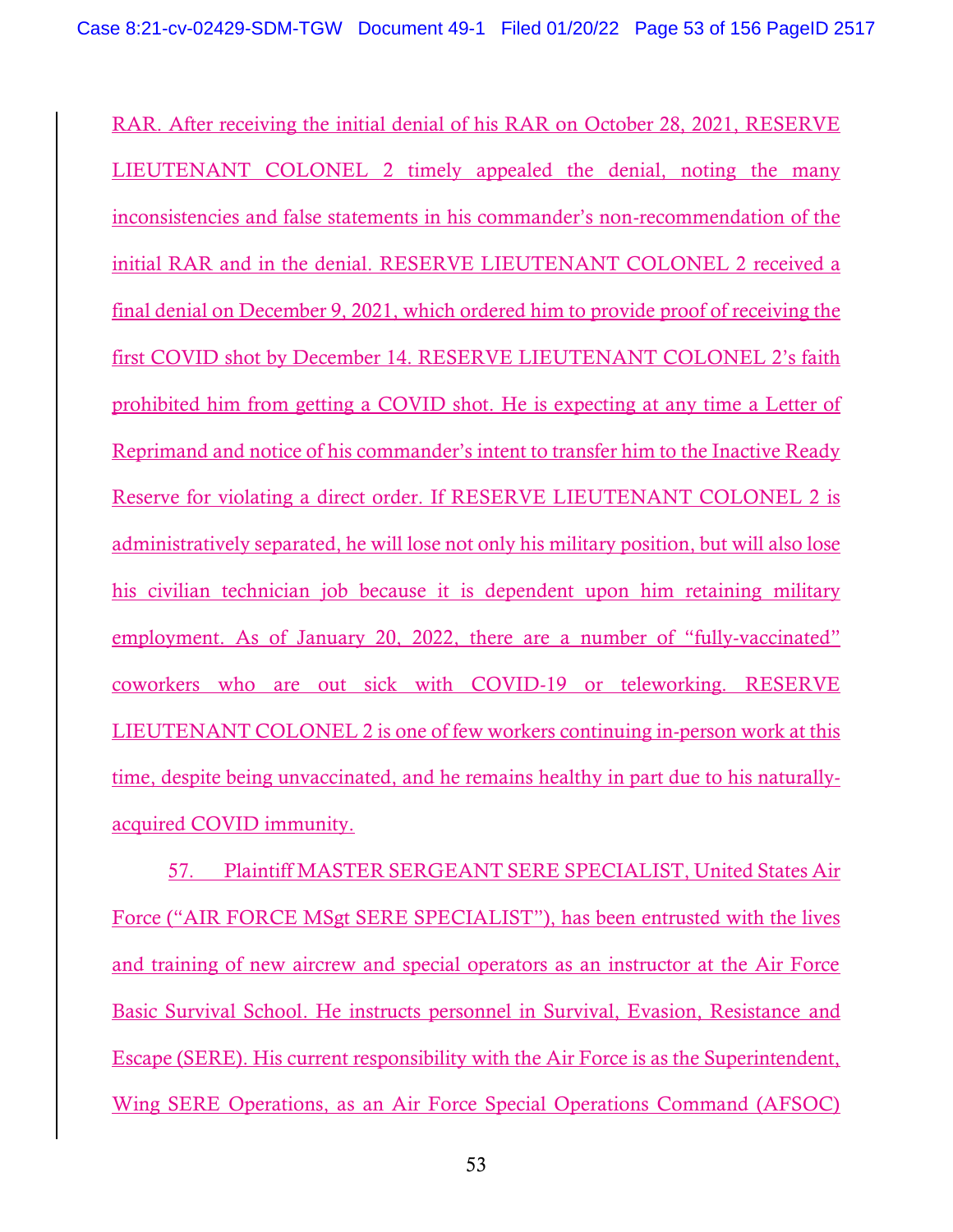SERE Specialist (J1T071), where he is charged with leading six SERE Specialists in the training and preparation of 2,500 AFSOC personnel and deployment in support of United States Special Operations Command (USSOCOM) Personnel Recovery (PR) operations. His job is critical to mission success because it is a vital warfighting function. Before operations can be conducted, Personnel Recovery considerations have to be addressed and plans put into place. AIR FORCE MSgt SERE SPECIALIST advises the commander on SERE and Personnel Recovery matters in preparation to support contingency operations across the globe in any environmental conditions, directs missions in support of Personnel Recovery operations for the commander's units on the battlefield, and conducts Personnel Recovery battlefield preparation. Without SERE training, military personnel who become isolated in enemy territory would be at significantly higher risk of death or capture. Without Personnel Recovery contingency plans, American warfighters, particularly those in the Special Operations and Aviation communities, would be placed at increased physical and psychological risk. There are fewer than 600 Air Force SERE Specialists across the Department of Defense (DoD) due to the demanding training and requirements necessary to carry out the mission. Air Force SERE Specialists are the only DoD personnel trained, equipped, organized, and tasked to report, locate, support, and reintegrate any and all DoD personnel who experience an isolating event, such as being shot down or cut off behind enemy lines. As an experienced and highly trained Senior Non-Commissioned Officer (SNCO), AIR FORCE MSgt SERE SPECIALIST has served in joint and coalition environments, to include Chief of Operations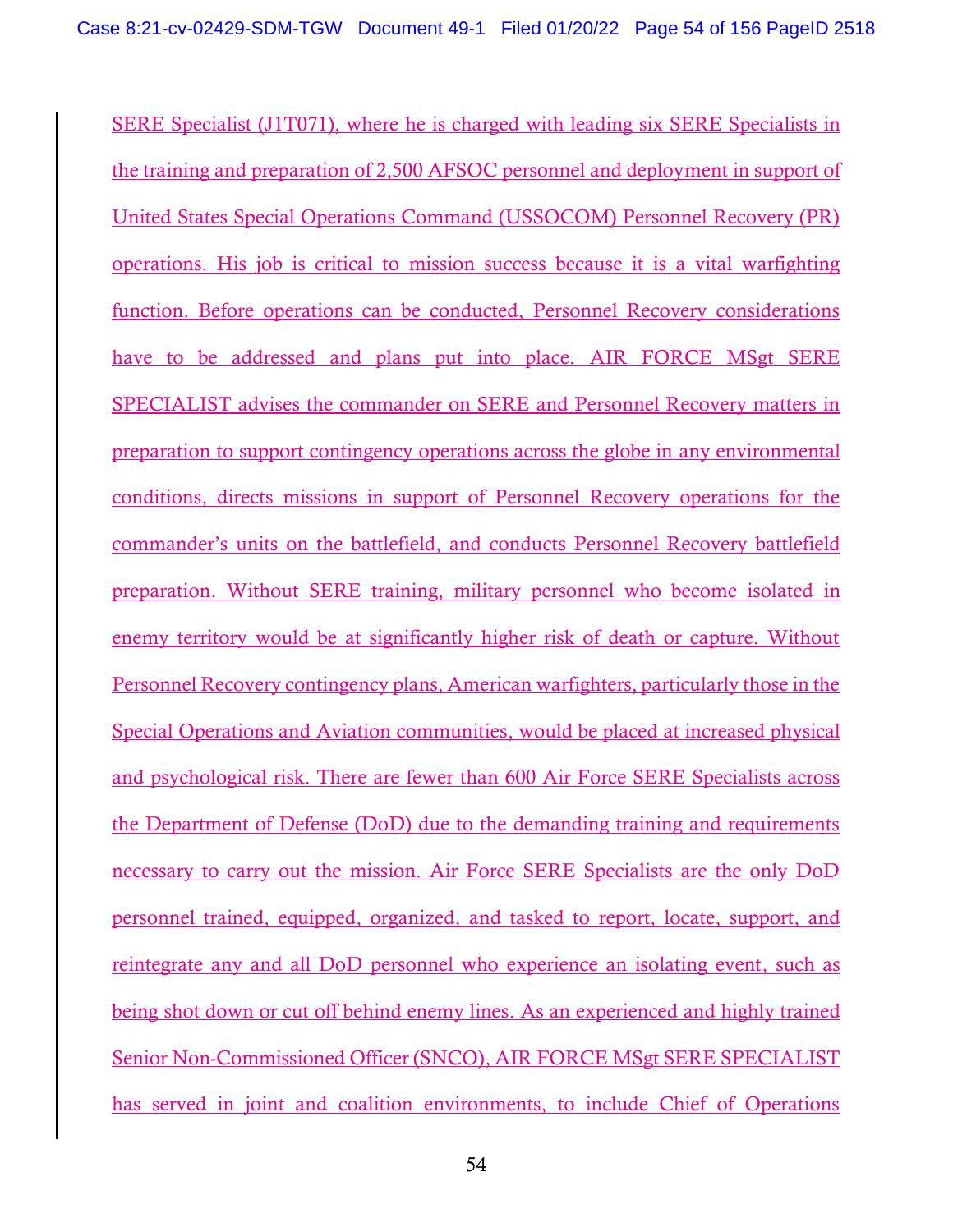(CHOPS) and Senior Enlisted Leader (SEL). AIR FORCE MSgt SERE SPECIALIST submitted a Religious Accommodation (RA) request which was processed by the Air Force. He received a final denial of his RA on December 27, 2021 and was notified that his options were to comply or "voluntarily separate." As of January 3, 2022, AIR FORCE MSgt SERE SPECIALIST is subject to discipline and the process has begun to kick him out of the Air Force. He has consulted with the Area Defense Council (ADC), and was informed that as a Senior NCO, the Air Force would make an example of him. It was explained that he will face demotion, court martial with possible felony conviction, and involuntary separation. On January 7, 2022, the Air Force removed MSgt SERE SPECIALIST from his leadership position, and he has begun reporting to an empty office to await his separation while the Administrative Separation process continues.

58. Plaintiff TECHNICAL SERGEANT, United States Air Force ("AIR FORCE TECHNICAL SERGEANT"), is a citizen of the State of Oklahoma and has spent 15 years in service to her country in the United States Air Force. She felt the call to serve after high school, after being so emotionally affected by the events that transpired on September 11, 2001. TECHNICAL SERGEANT wanted to become a part of something much bigger than herself, and the Air Force offered her a wonderful opportunity. During her time in the Air Force, TECHNICAL SERGEANT felt privileged to serve with so many selfless and inspirational people all around the world. She spent time in Texas, Mississippi, Illinois, Hawaii, and South Korea. She has been deployed to Kandahar Air Base, Afghanistan, spending six months supporting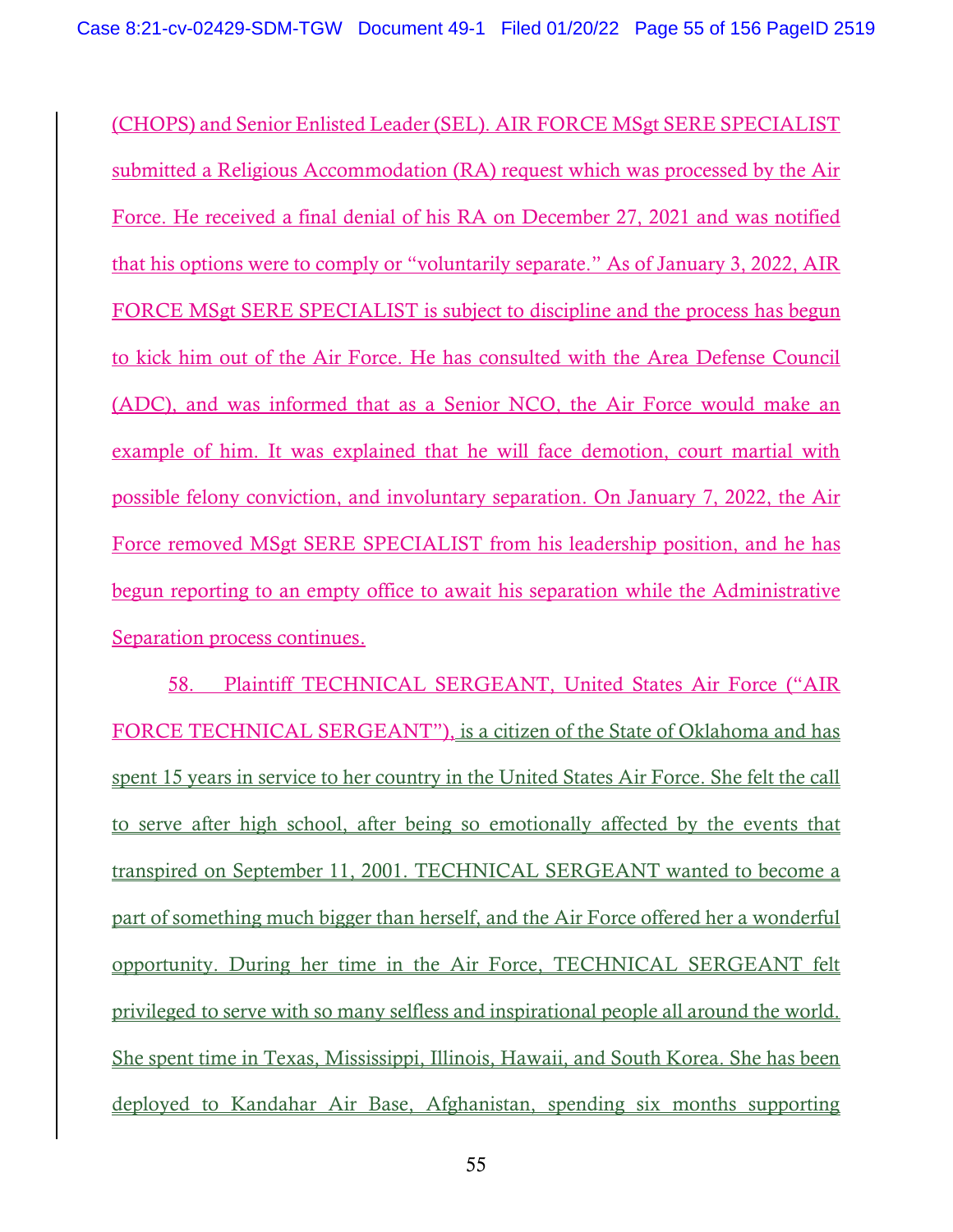Operation Enduring Freedom. TECHNICAL SERGEANT submitted a request for a religious accommodation and exemption from the United States Air Force outlining her sincerely held religious objections to receiving one of the COVID-19 vaccines, and the Air Force has denied the request. TECHNICAL SERGEANT was under a temporary medical exemption due to being pregnant, which expired as of January 15, 2022. TECHNICAL SERGEANT has been informed that when she returns from maternity leave she will face court martial, dishonorable discharge, and other disciplinary measures if she does not accept the COVID-19 vaccine.

59. Plaintiff CADET, United States Air Force Academy ("AIR FORCE CAEDET"), is a citizen of Oklahoma residing in Colorado while he attends the United States Air Force Academy (USAFA). CADET worked extremely hard to get into the Academy and has continued his hard work and excellence since entering, so much so that he was selected by leadership to receive the "Outstanding [Cadet 4th Class] of the Semester" award for the most impactful contribution in his class to the mission at USAFA for the Fall 2021 Semester. Since March 2020, unvaccinated Cadets, including Plaintiff CADET, have been able to fully and safely perform the mission of USAFA. Moreover, Cadets are non-deployable anywhere else until graduation from the Academy, which for CADET is over three years away. Despite, however, the ability of unvaccinated Cadets to fully and safely perform the mission of the Academy since the beginning of the pandemic and prior to the availability of vaccines, and the non-deployability of any Cadet before graduation, the Academy has demanded that all Cadets receive a COVID vaccination pursuant to the Federal COVID-19 Vaccine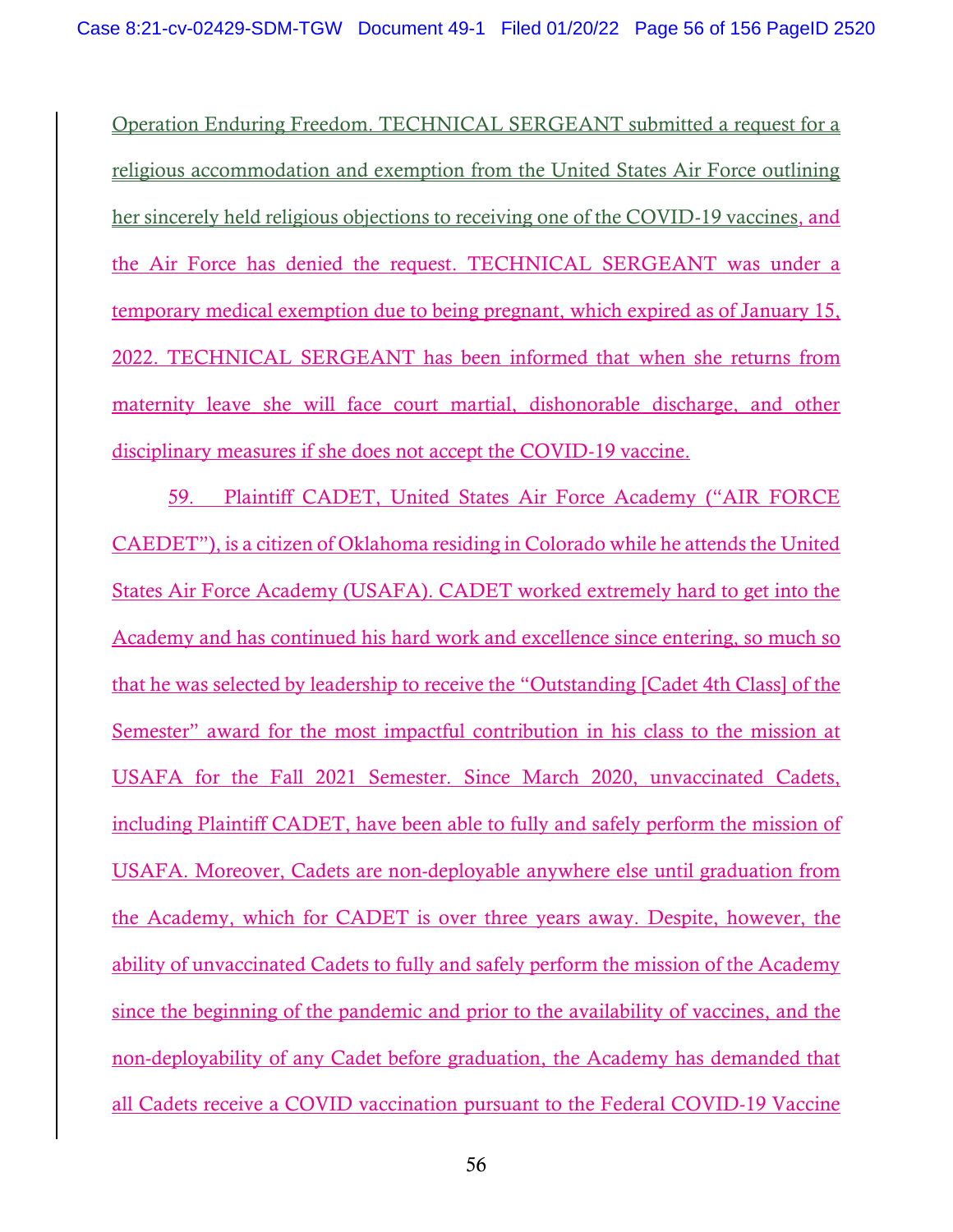Mandate. Because receiving any of the available COVID-19 vaccines would violate CADET's sincerely held religious beliefs, CADET submitted a religious accommodation request (RAR) for exemption from the vaccine mandate. The USAFA Commander formally denied CADET'S RAR by Memorandum dated December 22, 2021. The denial Memorandum generically cited "compelling governmental interest of mission accomplishment, including military readiness, unit cohesion, good order and discipline, and the health and safety of all cadets" as reasons for denial, but did not give any reasoning that pertained to CADET's individual request. The denial Memorandum also stated, generically, that "mission requirements cannot be fully accomplished without frequent exposure to other people," and, "Cadets that remain unvaccinated are unable to perform the mission at USAFA. This places additional stress on vaccinated members and impacts mission accomplishment. As a result, unit cohesion and morale are affected." A comparison of the denial Memorandum to the denial of another Cadet's RAR revealed the denial language and reasoning to be identical. The boilerplate denial language ignores the AY 21-22 CADET WING COVID-19 ROEs guidance, which treats vaccinated and unvaccinated Cadets virtually identically for purposes of mission accomplishment, requiring 5 days' isolation or quarantine, and either 5 or 10 days of wearing a mask after quarantine or exposure. The boilerplate denials also ignore the fact that USAFA immunization goals have already been met, with over 95% of the USAFA population having already been vaccinated. Finally, the denial Memorandum states, "Remaining unvaccinated poses a threat to all exposed." On January 6, 2022, however, USAFA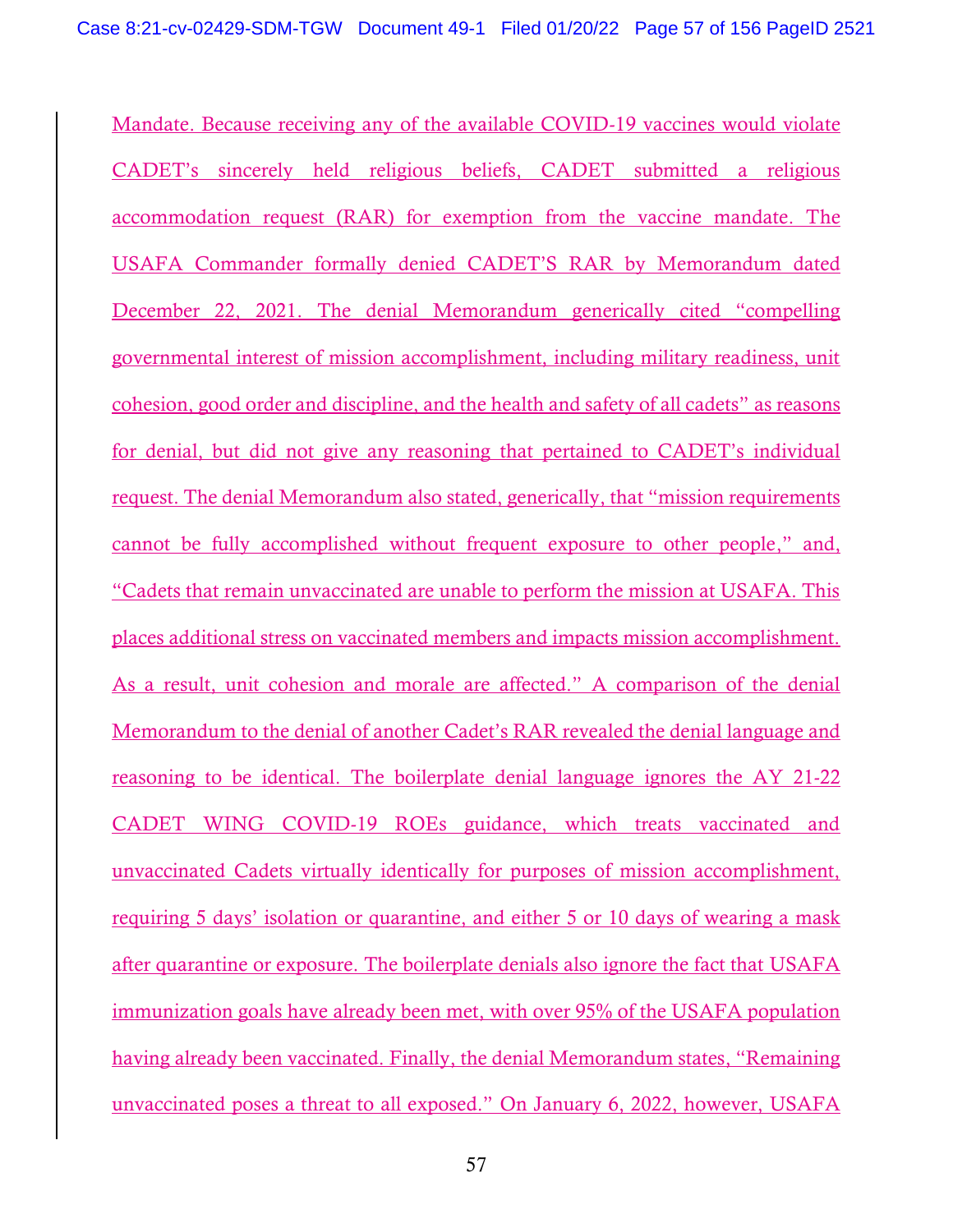Commandant of Cadets, Brigadier General Paul Moga, announced to the Cadets at a lunch assembly, regarding USAFA's posturing for the Omicron variant, "there is very little danger to the force." CADET believes he has been subjected to a sham process, as evidenced by the denial Memorandum's inclusion of the same boilerplate, nonspecific denial reasons that the Air Force has offered in denying every other Air Force RAR, and that he faces the imminent dismissal from the Academy.

60. Plaintiff COLONEL, United States Army ("ARMY COLONEL"), is a citizen of the State of Texas and has served as a health care provider in the United States Army for 22 years. He has been deployed twice to Bosnia for six-months, and to Iraq for one year. COLONEL has treated countless numbers of Soldier patients over his career, and his family has sacrificed, as a military families do, for him to be able to serve Soldiers and other members of the military. COLONEL hoped to retire with the United States Army, but as a result of the COVID-19 mandate, he faces discipline for the mere exercise of his sincerely held religious beliefs. COLONEL submitted a request for a religious accommodation and exemption from the United States Army. COLONEL articulated to his command that he has and exercises sincerely held religious beliefs that compel him to abstain from receiving any of the currently available COVID-19 vaccines. COLONEL met with his unit's Chaplain, who reviewed his request for a religious exemption and accommodation and found that COLONEL's request was sincere. COLONEL's request for a religious exemption and accommodation has not been approved, and he faces potential court martial,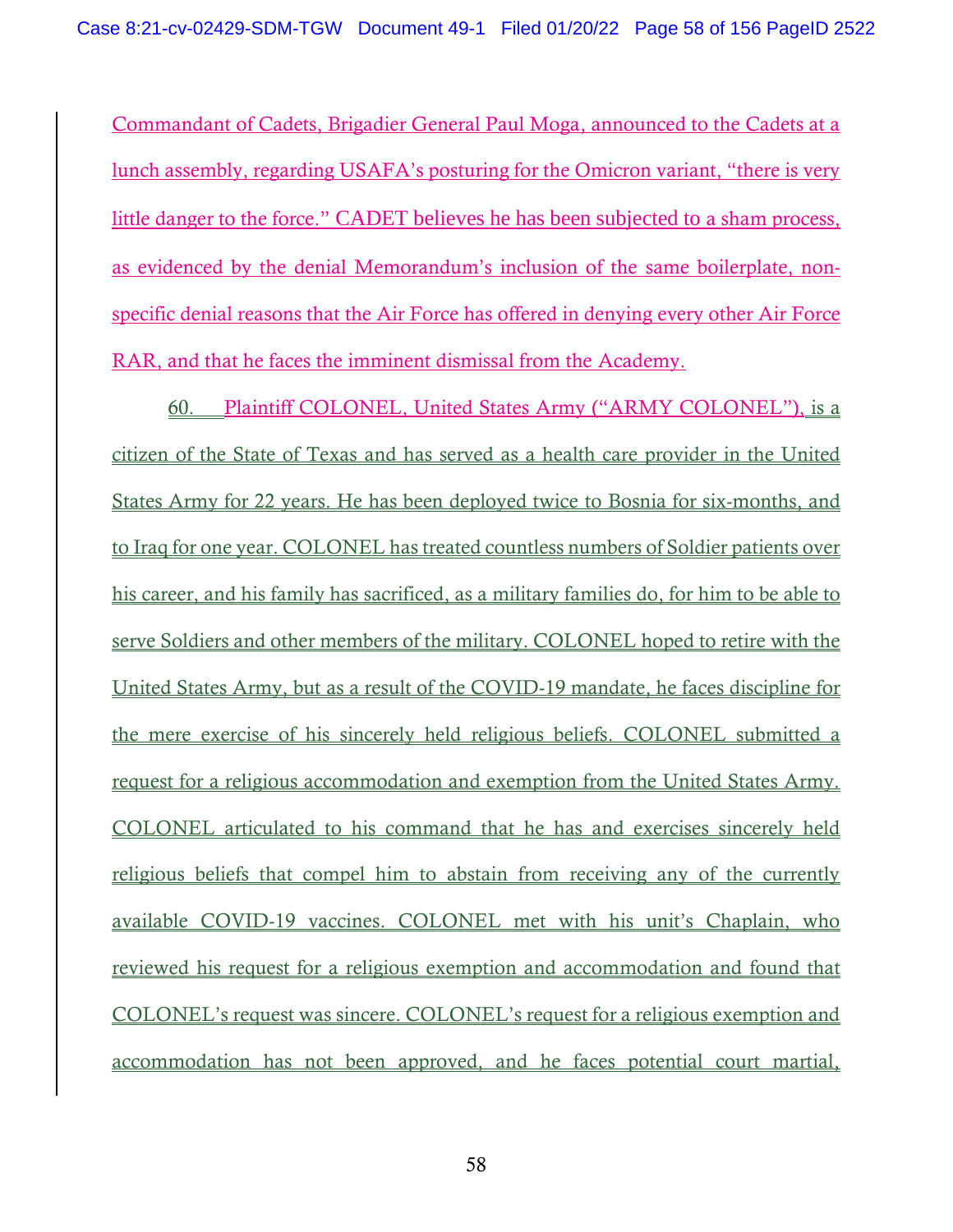dishonorable discharge, and other life-altering disciplinary measures for merely requesting an accommodation of his sincerely held religious beliefs.

61. Plaintiff ARMY RANGER, United States Army, is a citizen of the State of Missouri currently stationed at a United States military facility in the State of Washington. ARMY RANGER has requested an exemption and accommodation for his sincerely held religious objections to the Secretary's mandate that all United States Military personnel accept and receive one of the COVID-19 vaccines as a condition of remaining in their sworn posts. ARMY RANGER has submitted a request for a religious exemption and accommodation, but he has been told by a superior the superior is concerned that the request will "put a target on him" as he is one of two men in the company who have requested a religious exemption from getting the COVID shot. Nonetheless, this superior supports his request for a religious exemption. ARMY RANGER entered active duty in 2015 as an Infantryman (11B). He was selected for Ranger Assessment Selection Program (RASP) in 2015, and graduated Ranger School in 2017, earning his Ranger Tab. He has deployed twice in support of Operation Freedom Sentinel. He is committed to serving the Nation and desires to continue, so long as he is not forced to violate his own religious beliefs and what he believes God requires of him.

33.62. Plaintiff NATIONAL GUARDSMAN, Virginia Army National Guard, a citizen of the Commonwealth of Virginia, entered service with the Virginia Army National Guard in 1987. He graduated Fort Benning Infantry school and became an Infantryman. His unit attended and graduated Jungle Expert school and pulled guard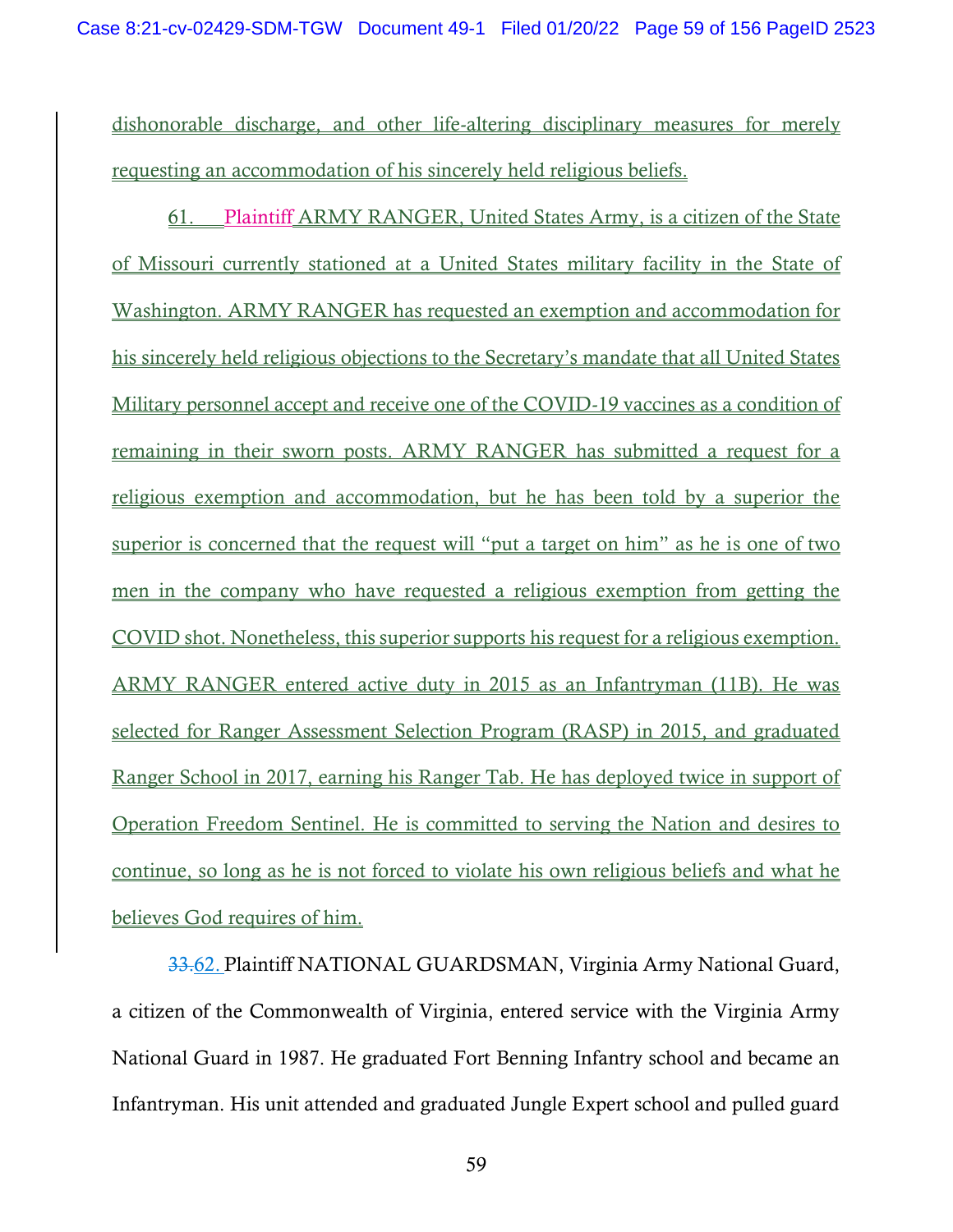duty in 1988 before the Invasion of Panama. He is an expert rifleman more times than not. He was selected as the Soldier of the Year for his company and went on to win the board for the Battalion Soldier of the year in 1989. He was promoted to SGT in June of 1990. NATIONAL GUARDSMAN was employed by a Textile Mill in Virginia where he quickly rose to Production Supervisor where he served until June 2001 when NAFTA was taking a toll on the economy. He made a career change and enlisted into the Active Guard Reserve (AGR) program 2001. From May 2001-2005, he's served as Readiness/Training NCO and deployed to Guantanamo Bay, Cuba where he performed Force Protection Duties along with being the Sergeant of the Guard of Camp Delta Detainment Center. Upon returning to the United States, he earned another MOS in Logistics. In 2007, NATIONAL GUARDSMAN was promoted to Sergeant First Class. With his new unit, he served as the Senior Logistics NCO in charge and in May of 2010, NATIONAL GUARDSMAN deployed to the austere Shindand, Afghanistan during the 2010 Surge, and it was there that he earned the Bronze Star (without V Device). He deployed as the Senior BN Logistics NCO with the 1-116<sup>th</sup> IN to Doha, Oatar for a Force Protection mission. NATIONAL GUARDSMAN served or trained in 7 countries and has over 50 awards / Impact awards. He has served as an Infantryman Squad Leader, Platoon SGT, First SGT and a Logistics NCO, has two additional skill identifiers of Battle Staff NCO and DoD Contracting Specialist. He is currently Number 2 on the State of Virginia Army National Guard. NATIONAL GUARDSMAN submitted a request for a religious accommodation and exemption from the Virginia Army National Guard.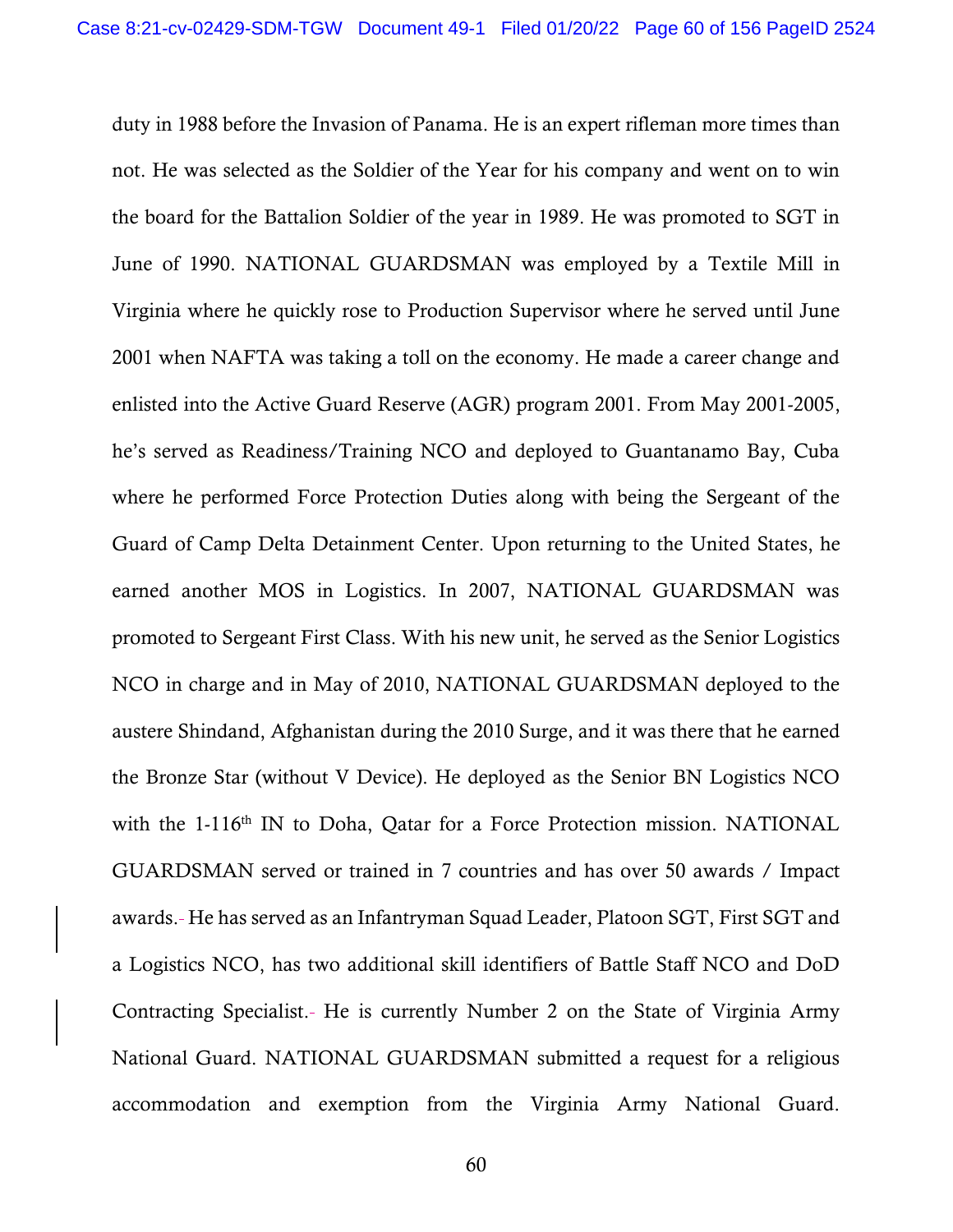NATIONAL GUARDSMAN articulated to his command that he has and exercises sincerely held religious beliefs that compel him to abstain from receiving any of the currently available COVID-19 vaccines. NATIONAL GUARDSMAN's request for a religious exemption and accommodation has not been approved, and he has been told that he could potentially face court martial, dishonorable discharge, and other lifealtering disciplinary measures for merely requesting an accommodation for his sincerely held religious beliefs. NATIONAL GUARDSMAN has also been REMOVED from his scheduled deployment because of his request for an accommodation and exemption.

63. Plaintiff COAST GUARD LIEUTENANT, United States Coast Guard, is a citizen of the State of Florida.Plaintiff PILOT, United States Coast Guard ("COAST GUARD PILOT"), is a fixed-wing aircraft pilot in the United States Coast Guard. He is qualified in the HC-144B aircraft and estimates the cost of his training borne by the taxpayers as at least \$1,400,000. He commissioned in the Coast Guard in 2018. He has served the people of the United States for over 3 years, enforcing the law and keeping people safe. PILOT participated in many search and rescue operations and has been critical in locating and coordinating aid for many distressed mariners and persons in the water. He has flown countless law enforcement patrols of our nation's southern border and has aided in the detection and interdiction of illegal immigrants and fishing vessels. The command climate where he is stationed is hostile to any religious beliefs and requests for religious accommodation that conflict with the vaccine mandate. On August 26, 2021, PILOT first learned about the vaccine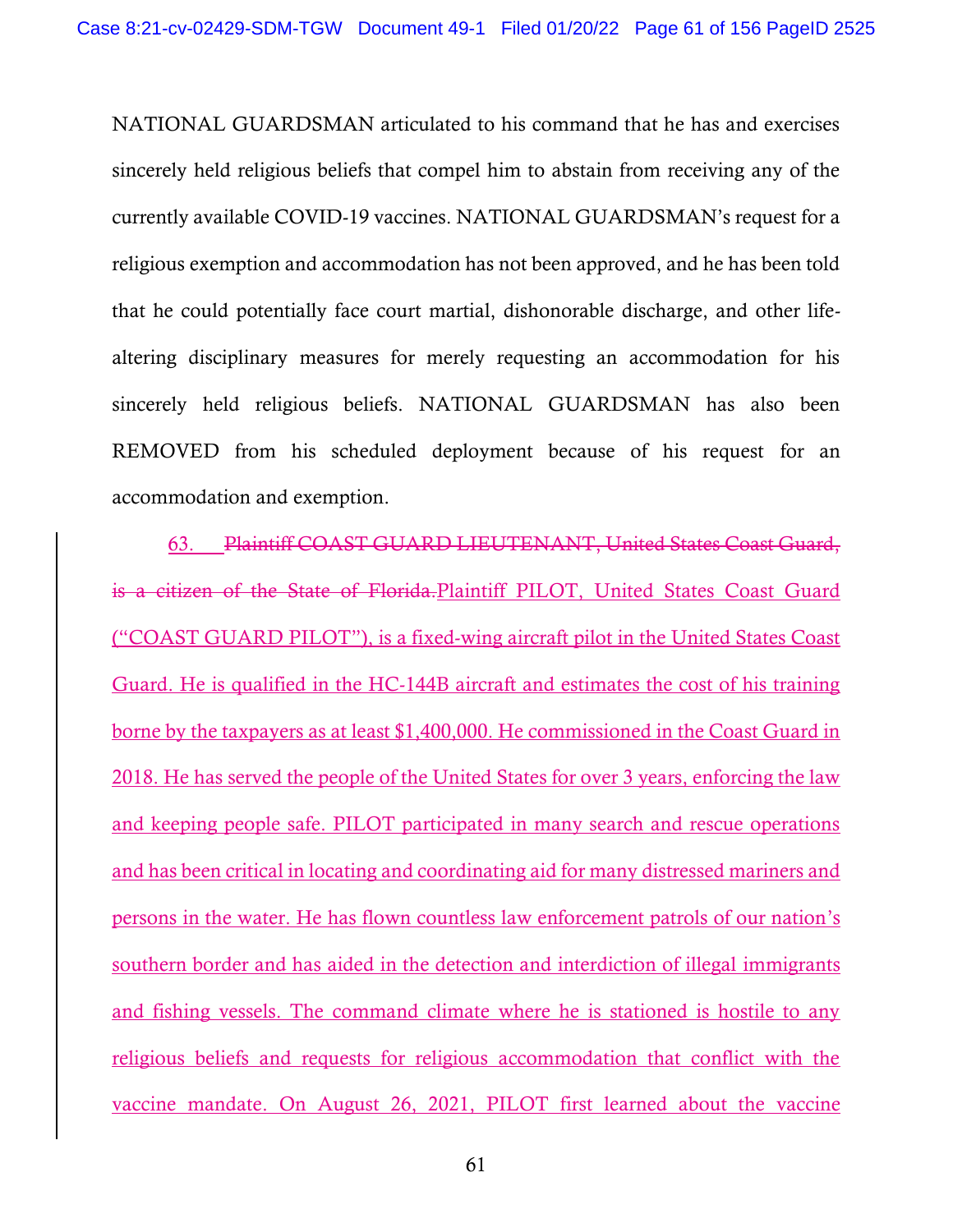mandate, and was compelled by his faith to submit a religious accommodation request (RAR). On September 27, 2021, PILOT submitted an RAR on the grounds that there are fetal cell lines used in the production and/or testing of all the currently available vaccines which is contrary to his understanding of the sanctity of human life, and that the status of his body as a temple of the Holy Spirit makes it a sin to accept medicines or treatments with unknown long term effects and numerous adverse events documented in only the first 12 months of use. After submitting his RAR, Pilot experienced retaliation and discrimination from his command in the form of restriction to a 50 mile radius from his home and duty station because he had merely submitted an RAR. PILOT's Commanding Officer stated, regarding the purpose of the increased restrictions on PILOT as a result of submitting an RAR, "It's not to just keep you from being infected, because if that was the case then we would maintain what we did before, which was early on, Admiral Netto, D8, said, you know, people go to locations where it's a reduced infection rate in the area, then they're permitted to do so. . . . That was what we were able to do in order to make sure everybody maintained a healthy mentality, and then when the vaccine was available, things did shift." PILOT's Commanding Officer has vocally supported the Coast Guard's creating policy specifically intended to "make things difficult" for those seeking to obtain religious accommodation from the vaccine mandate, not for the purposes of "health and safety" or mitigating infection risk.

64. Plaintiff LCDR PILOT, United States Coast Guard ("COAST GUARD LCDR PILOT"), is a commissioned officer and aviator in the United States Coast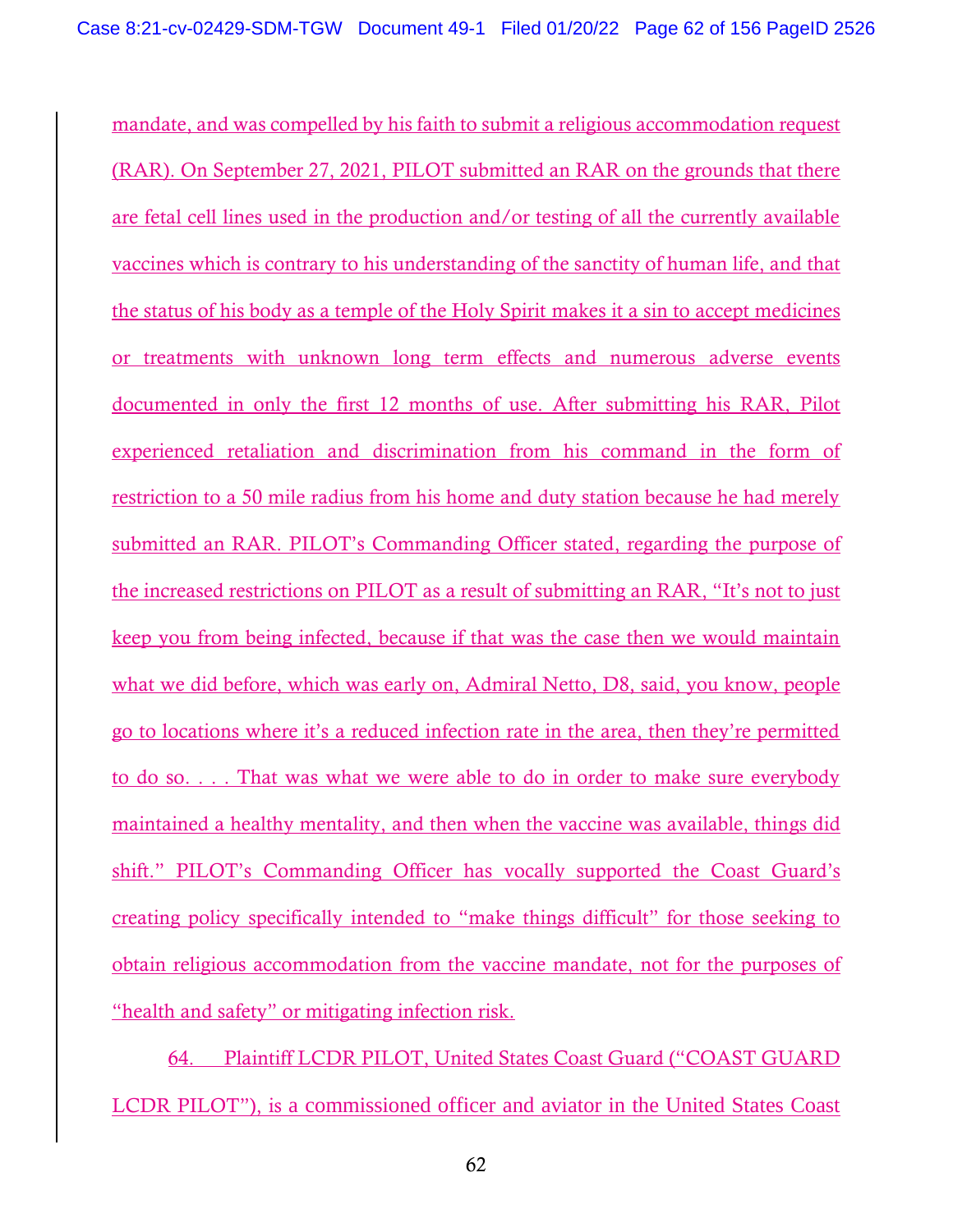Guard, having served honorably on active duty for over 12 years. LCDR PILOT has flown the HC-130J fixed-wing aircraft for nearly 2 years, and previously flew the MH-65C/D helicopter for 8 years. He has 2,932 military flight hours along with 218 simulator hours and has served in operational tours in Louisiana, Puerto Rico, and Alaska. He has served as the HC-130J Engineering Officer and the unit's Assistant Engineering Officer. He estimates the cost of his training to exceed \$10 million over 12 years of military aviation. The vaccine mandate has placed LCDR PILOT in a position of conflict between his faith and a military order and must decide whether to remain faithful to his conscience and God or be separated from service. Based on his Roman Catholic Christian faith and absolute opposition to abortion, he cannot accept a vaccine that has been manufactured, or whose efficacy has been tested and proved, using aborted fetal cells. LCDR PILOT submitted a Religious Accommodation Request (RAR) on September 24, 2021, which has not been granted.

34.65. Plaintiff LIEUTENANT, United States Coast Guard ("COAST GUARD LIEUTENANT"), is a citizen of the State of Florida and a Lieutenant in the United States Coast Guard. She has spent 14 years in service to her country, and is currently stationed along the Gulf Coast. Following in the footsteps of two generations of her family, she felt the call to serve as a young child. COAST GUARD LIEUTENANT had a desire to serve the people of this nation and steward its natural resources and the Coast Guard's missions had been a perfect fit. During her time in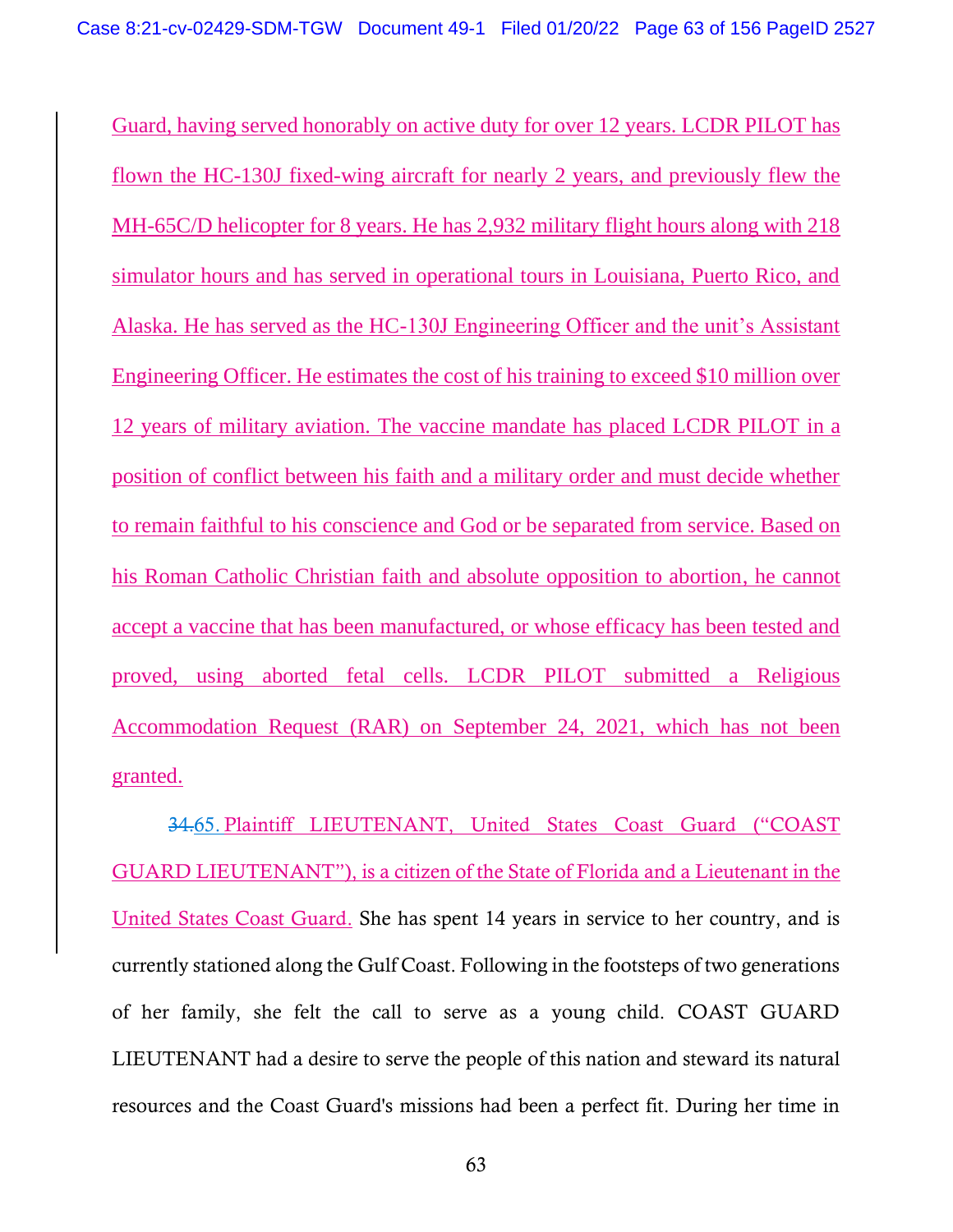the Coast Guard, COAST GUARD LIEUTENANT has felt privileged to serve alongside a diverse group of people from all around the world, including the Naval and Coast Guard members of other nations. COAST GUARD LIEUTENANT submitted a request for a religious accommodation and exemption from the United States Coast Guardvaccine mandate, outlining her sincerely held religious objections to receiving one of the COVID-19 vaccines. While breastfeeding her child born earlier this year, she is currently under a temporary medical exemption while undergoing testing for allergies to vaccine components. Though her immediate supervisor supports her requests, COAST GUARD LIEUTENANT has been informed that should these waivers be denied, she may face an other-than-honorable discharge, loss of benefits, and other disciplinary measures if she does not accept the COVID-19 vaccine. COAST GUARD LIEUTENANT has also been informed that even if the medical waivers are approved, she may be determined medically unfit for service and discharged.

66. Plaintiff COLONEL, United States Army,Plaintiff MANAGEMENT AND PROGRAM ANALYST is a civilian federal employee with the United States Citizenship and Immigration Services, Department of Homeland Security. He has faithfully served for approximately 24 years of creditable service in the federal government. He received a broadcast email that states if he is denied reasonable accommodation, he will have 14 days to either receive a single shot vaccine or the first of a two-shot vaccine with the second shot due within six weeks. He received a broadcast email describing the various consequences of non-compliance, including formal discipline, such as a letter of reprimand or suspension proposal, with the last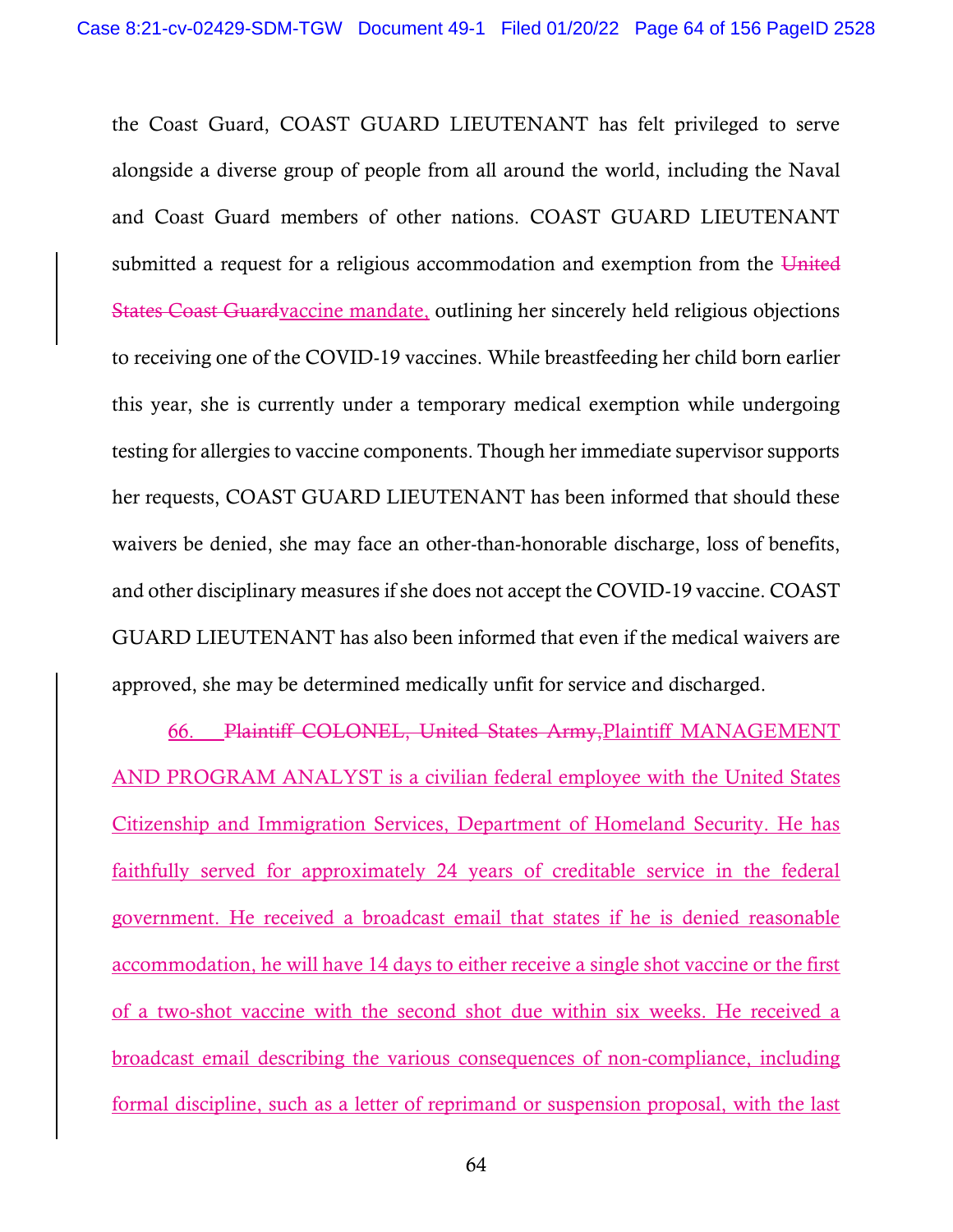step being removal from federal service. MANAGEMENT AND PROGRAM ANALYST has a sincerely held religious objection to receiving any vaccine using aborted fetal cells in their development or testing, and to the loss of his free will to preserve his body as the temple of the Holy Spirit as best as he can. MANAGEMENT AND PROGRAM ANALYST has requested a religious accommodation which has not been granted.

67. Plaintiff FEDERAL BUREAU OF PRISONS EMPLOYEE 1 is a civilian federal employee of the Federal Bureau of Prisons. He was given a deadline under the vaccine mandate to be fully vaccinated against COVID-19 by November 22, 2021. FEDERAL BUREAU OF PRISONS EMPLOYEE 1's sincerely held religious beliefs compel him to abstain from accepting or receiving any COVID-19 vaccine that is connected with aborted fetal cells. He submitted a request for a religious exemption and accommodation in early October 2021, before the deadline set by the Bureau of Prisons, and has not received any decision on his request despite the passing of his deadline to vaccinate.

68. Plaintiff STATE DEPARTMENT EMPLOYEE 1 is a civilian federal employee, employed by the United States Department of State for six years. He is a federal law enforcement officer and has been a member of the Foreign Service in multiple domestic and overseas assignments. He has been repeatedly instructed to take the COVID-19 vaccine and informed that there will be adverse disciplinary actions and career repercussions should he refuse to do so. He has been working remotely for the last six months and is scheduled to continue working remotely for another six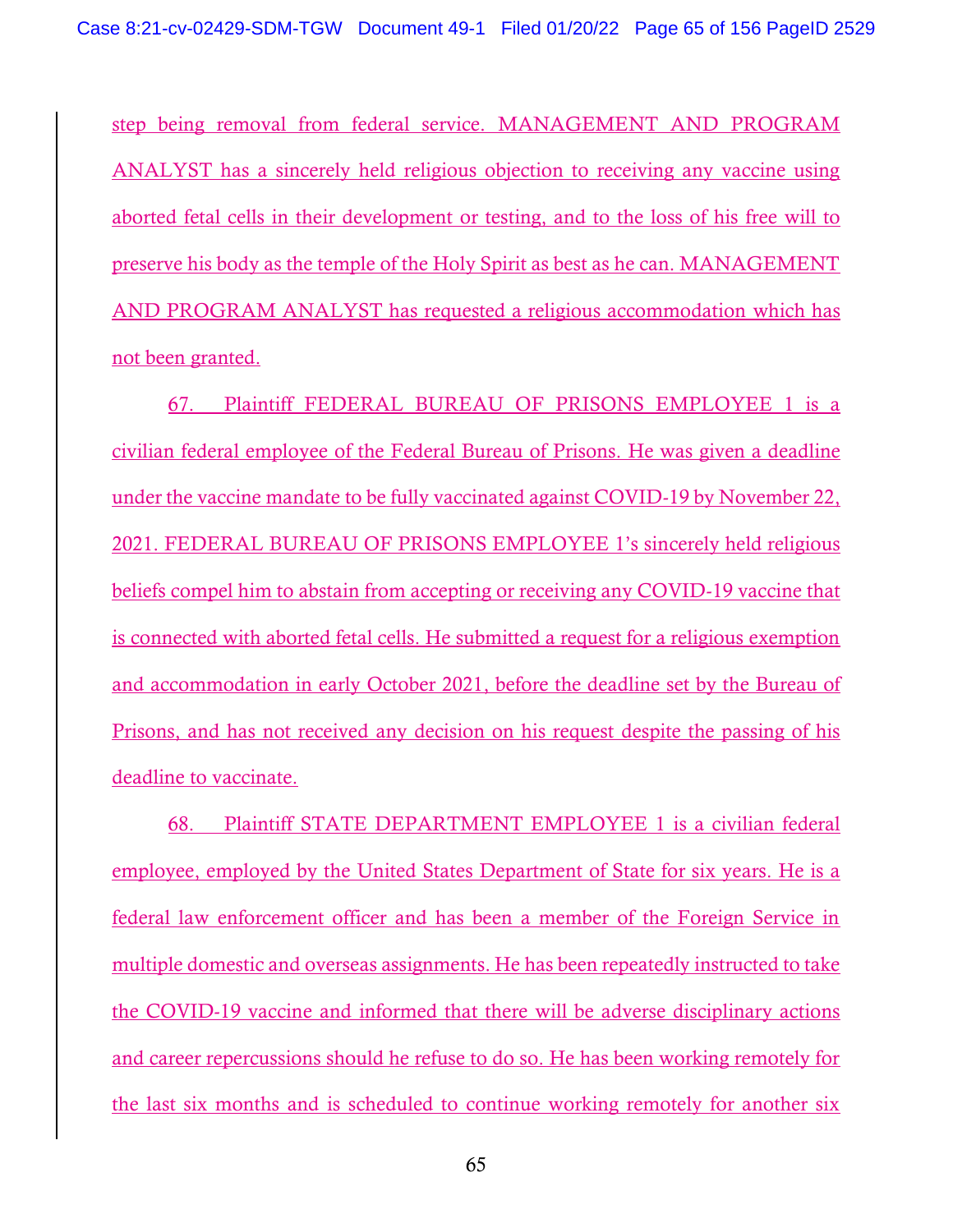months. He has sincerely held religious beliefs that compel him to abstain from accepting or receiving one of the COVID-19 vaccines because he believes it would be violating the stewardship he has over his body and violating the Lord's instructions. He has requested a religious exemption and accommodation but has not been given a response to his request other than a Letter of Counseling threatening consequences of his failure to provide proof of full vaccination for COVID-19.

35.1. is a citizen of the State of Texas and has served as a health care provider in the United States Army for 22 years. He has been deployed twice to Bosnia for six months, and to Iraq for one year. COLONEL has treated countless numbers of Soldier patients over his career, and his family has sacrificed, as a military families do, for him to be able to serve Soldiers and other members of the military. COLONEL hoped to retire with the United States Army, but as a result of the COVID 19 mandate, he faces discipline for the mere exercise of his sincerely held religious beliefs. COLONEL submitted a request for a religious accommodation and exemption from the United States Army. COLONEL articulated to his command that he has and exercises sincerely held religious beliefs that compel him to abstain from receiving any of the currently available COVID 19 vaccines. COLONEL met with his unit's Chaplain, who reviewed his request for a religious exemption and accommodation and found that COLONEL's request was sincere. COLONEL's request for a religious exemption and accommodation has not been approved, and he faces potential court martial, dishonorable discharge, and other life altering disciplinary measures for merely requesting an accommodation of his sincerely held religious beliefs.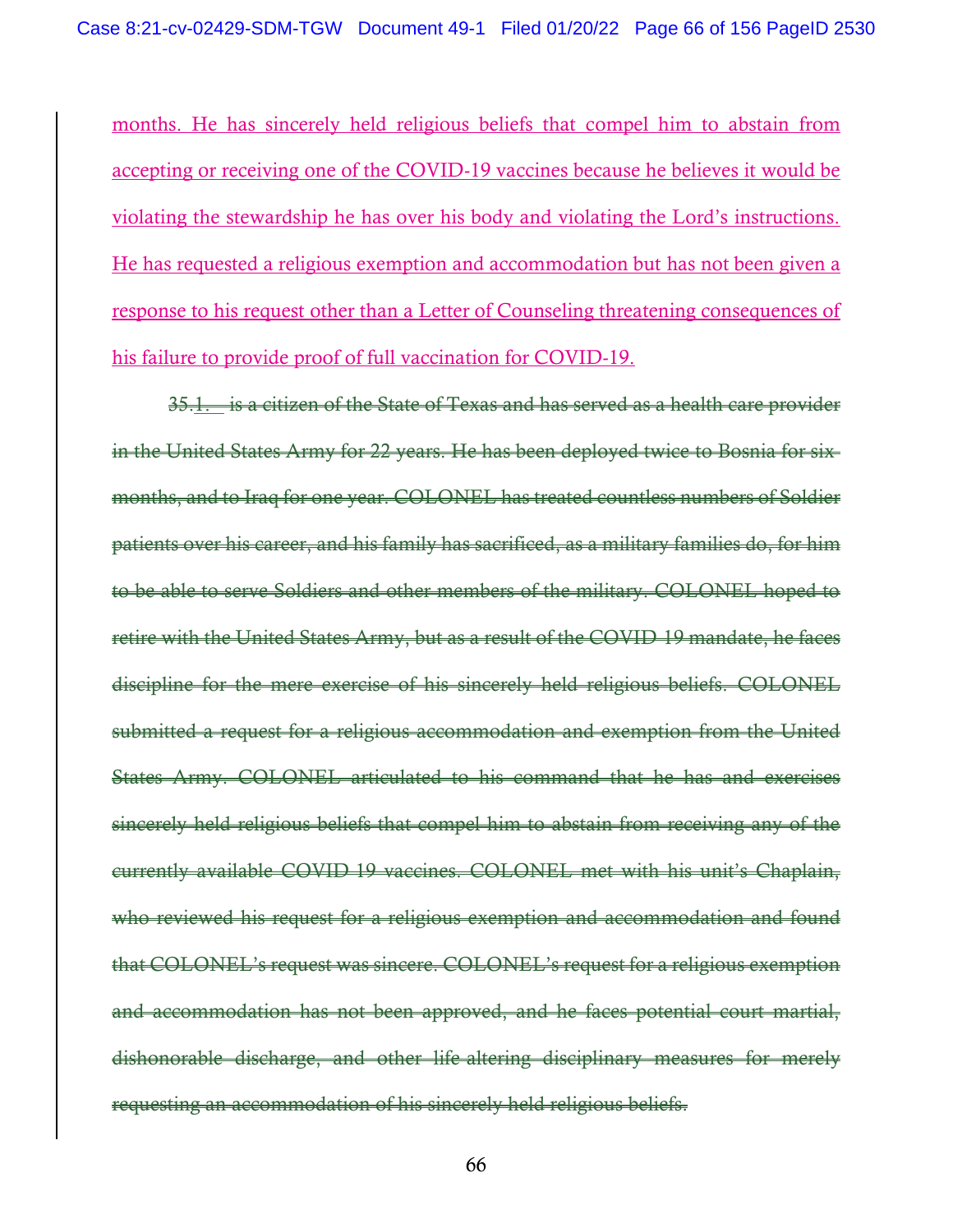36. Plaintiff TECHNICAL SERGEANT, United States Air Force, is a citizen of the State of Oklahoma and has spent 15 years in service to her country in the United States Air Force. She felt the call to serve after high school, after being so emotionally affected by the events that transpired on September 11, 2001. TECHNICAL SERGEANT wanted to become a part of something much bigger than herself, and the Air Force offered her a wonderful opportunity. During her time in the Air Force, TECHNICAL SERGEANT felt privileged to serve with so many selfless and inspirational people all around the world. She spent time in Texas, Mississippi, Illinois, Hawaii, and South Korea. She has been deployed to Kandahar Air Base, Afghanistan, spending six months supporting Operation Enduring Freedom. TECHNICAL SERGEANT submitted a request for a religious accommodation and exemption from the United States Air Force outlining her sincerely held religious objections to receiving one of the COVID 19 vaccines. Although she is currently under a temporary medical exemption due to being seven months pregnant, TECHNICAL SERGEANT has been informed that once that runs out, she will face court martial, dishonorable discharge, and other disciplinary measures if she does not accept the COVID 19 vaccine.

37. Plaintiff DEFENSE DEPARTMENT CONTRACTOR (and NAVY RESERVE CHIEF WARRANT OFFICER) is a citizen of the State of Florida and a contractor of the United States Department of Defense (DoD). DEFENSE DEPARTMENT CONTRACTOR is on leave of absence from his DoD Contractor employer, where he conducted Intelligence, Surveillance, and Reconnaissance (ISR)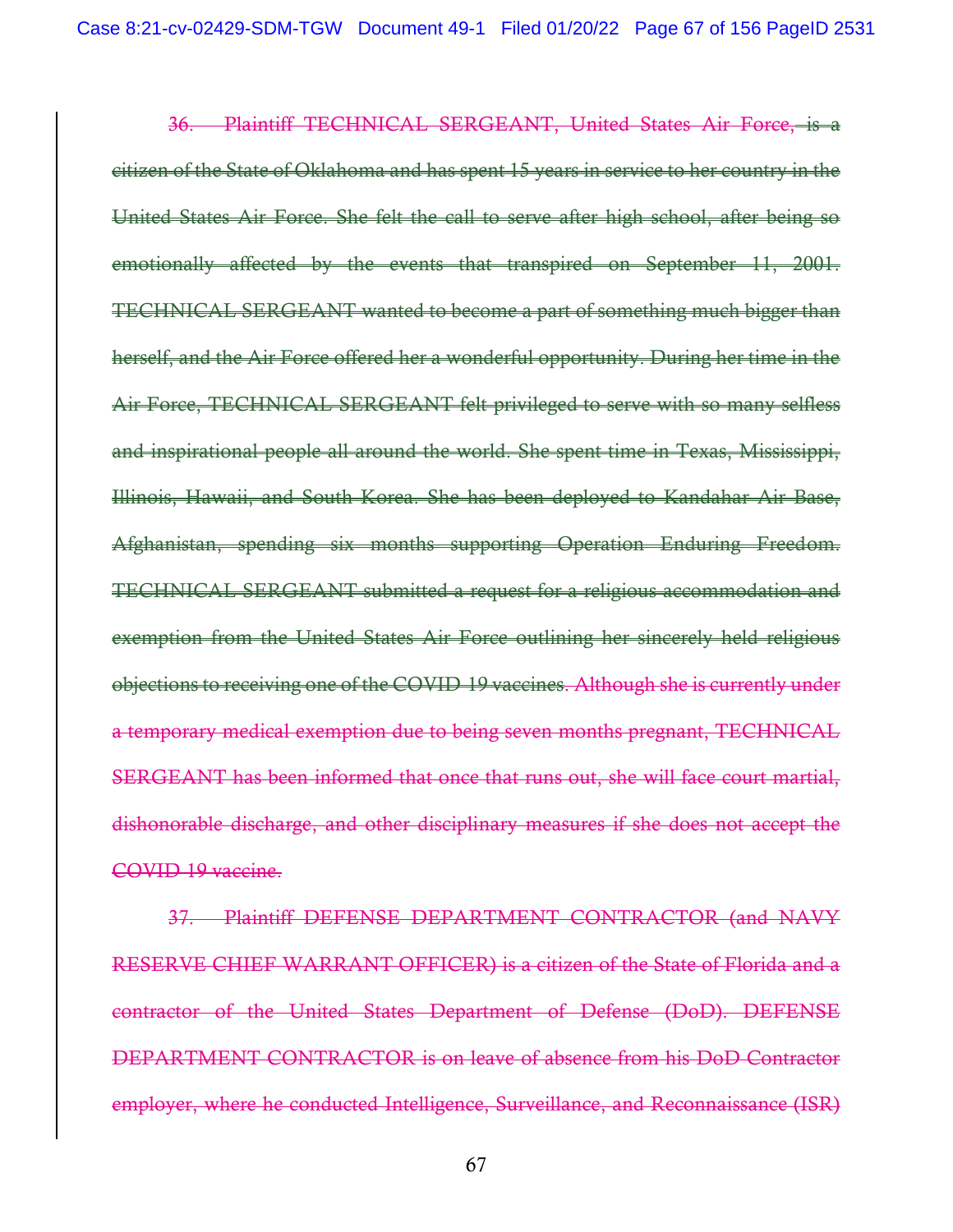quantitative and qualitative assessments and studies in all phases of ISR asset and sensor performance and effectiveness for the DoD. These assessments are briefed to DoD senior leadership to inform decisions on future employment, allocation, and procurement. He holds a Top Secret/Sensitive Compartmented information (TS/SCI) security clearance. As a NAVY RESERVE CHIEF WARRANT OFFICER, he formerly enlisted in the Navy Reserve's Non Prior Service and Advance Pay Grade (APG) programs in November 2003. After completing basic training in August 2004, DEFENSE DEPARTMENT CONTRACTOR was assigned to NR SECGRU Minneapolis from 2004 to 2010. From January to December 2008, DEFENSE DEPARTMENT CONTRACTOR was mobilized in support of Operation Iraqi Freedom as part of a Joint Task Force stationed in Balad, Iraq. Following his mobilization, DEFENSE DEPARTMENT CONTRACTOR returned to NR NIOC Texas Minneapolis and was advanced to Chief Petty Officer in September 2009. DEFENSE DEPARTMENT CONTRACTOR's military leadership assignments include Operations Department Leading Chief Petty Officer at NR NIOC Minneapolis, Senior Enlisted Leader and then Senior Chief Petty Officer in 2015 at NR NIOC Georgia Orlando, Senior Enlisted Leader at NR Office of Naval Intelligence, and Senior Enlisted Leader NR at NIOC Georgia Pensacola. Following his tour at NR NIOC Georgia Pensacola, he was commissioned as a CWO2 in 2019. Following his commissioning, he affiliated with NR C10FNIOCGA ORL and has been on active duty orders supporting US Special Operations Command J24. He has submitted a request for a religious accommodation and exemption from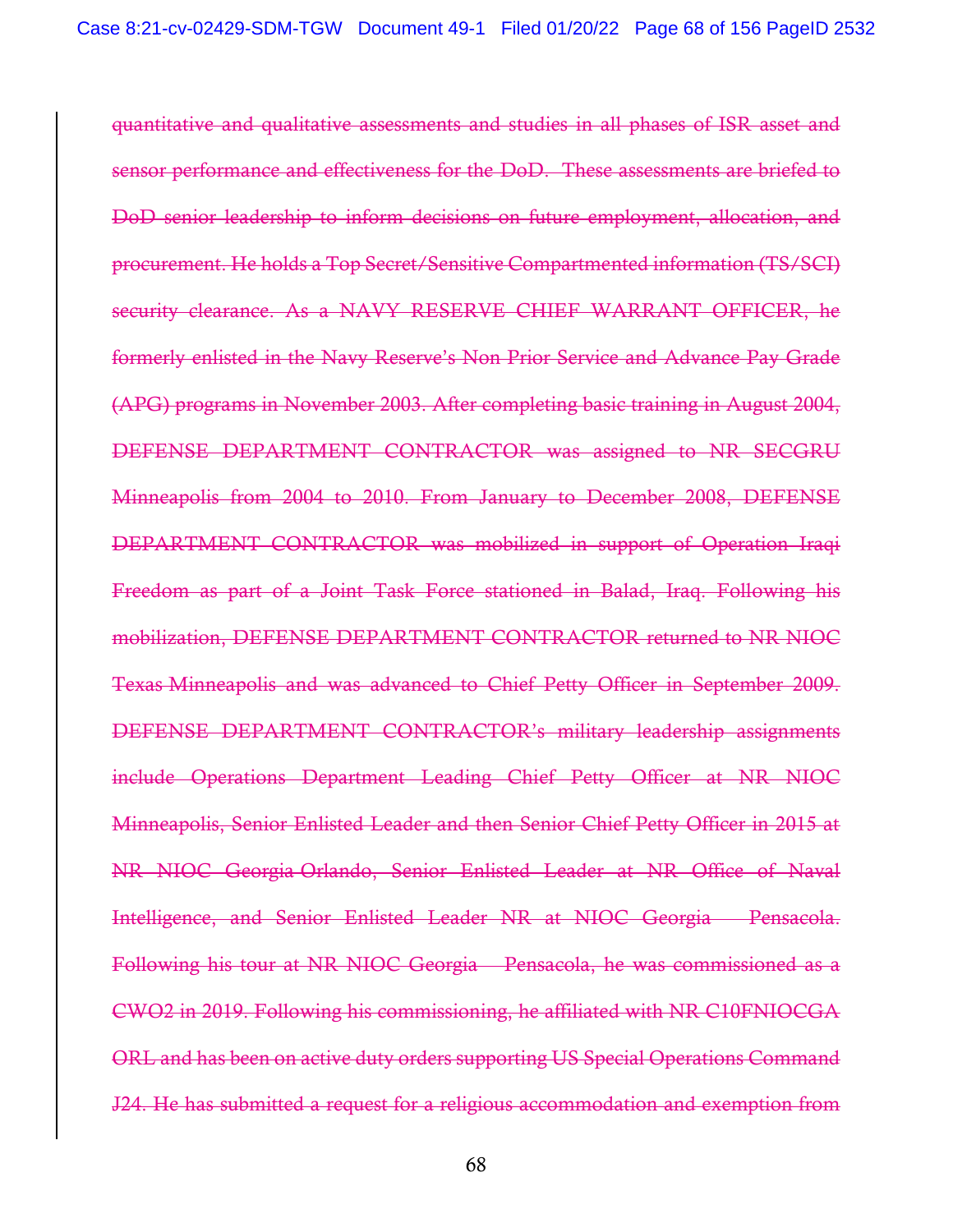the United States outlining his sincerely held religious objections to receiving one of the COVID 19 vaccines because of their connection to aborted fetal cell lines. DEFENSE DEPARTMENT CONTRACTOR's request was supported by a Chaplain's recommendation and his supervisor's recommendation. DEFENSE DEPARTMENT CONTRACTOR has not received a response to his request for a religious accommodation but has been informed that it is not likely to be granted.

38. Plaintiff FEDERAL CIVILIAN ENGINEER CONTRACTOR is a citizen of the State of Georgia and employed by a large military defense contractor that provides LCD screens used in United States Armed Forces aircraft. FEDERAL CIVILIAN ENGINEER CONTRACTOR is a level 2 electrical engineer working nearly exclusively on contracts for the United States Armed Forces. FEDERAL CIVILIAN ENGINEER CONTRACTOR is an active congregant of his church with sincerely held religious beliefs that compel him to abstain from accepting or receiving the COVID 19 vaccines. FEDERAL CIVILIAN ENGINEER CONTRACTOR would like to submit a request for a religious exemption and accommodation, but has has seen his employer's responses to some religious exemption requests submitted by colleagues stating a "waiver of required vaccination should be granted indefinitely, after which time you will need to be fully vaccinated," rendering any granted exemption potentially illusory, and subject to revocation at any time.

39.69. Plaintiff FEDERAL CIVILIAN CONTRACTOR EMPLOYER is a citizen of the State of Michigan who owns his own engineering company located in the Midwest. FEDERAL CIVILIAN CONTRACTOR EMPLOYER and his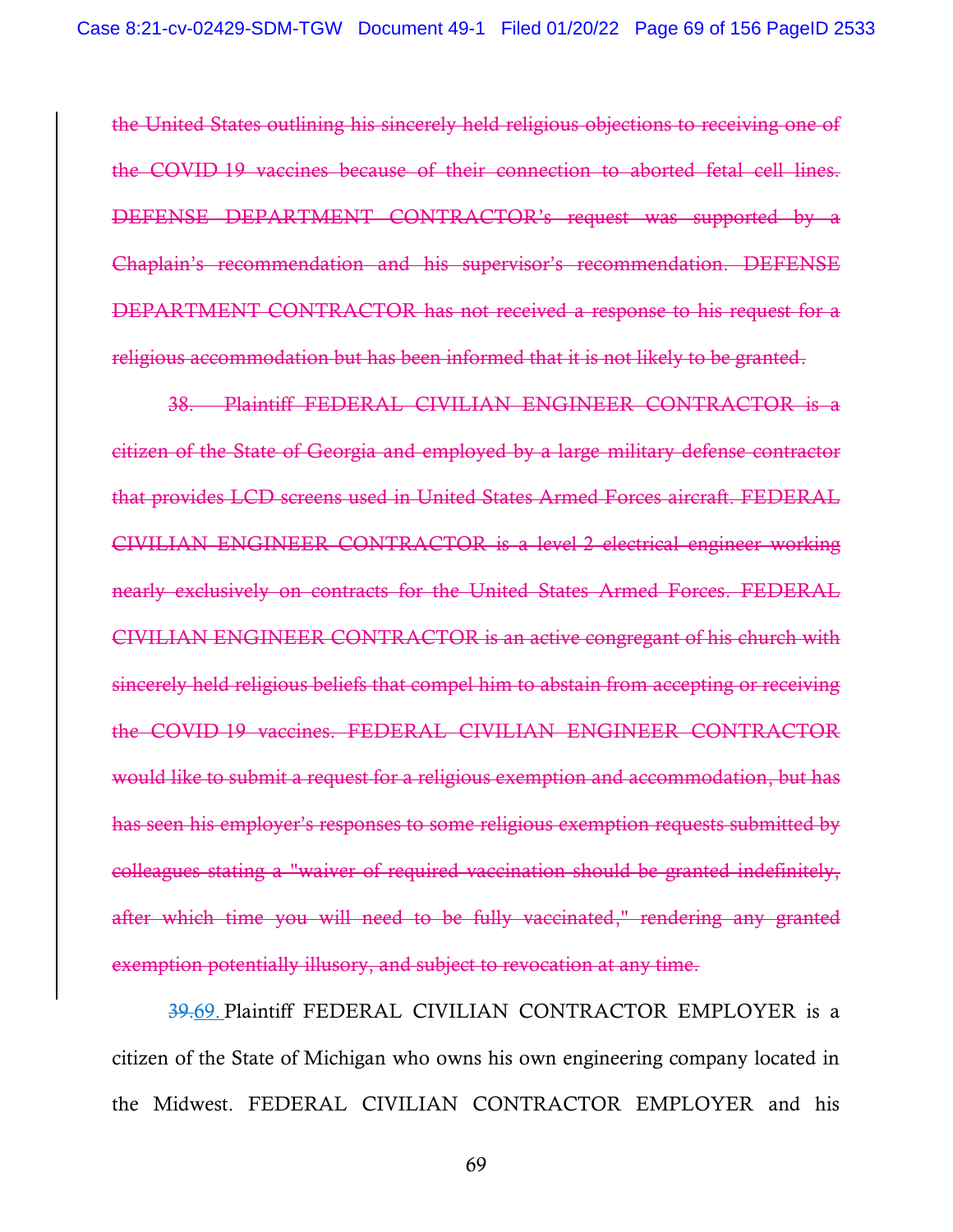company develop and support military weapons systems, including current and next generation land vehicles for the Army and next generation Navy vessels. FEDERAL CIVILIAN CONTRACTOR EMPLOYER would like to request a religious exemption and accommodation from the Executive Order mandating that all government contractors mandate the COVID 19 vaccinesvaccine mandate as applicable to federal contractors, and he would like to be able to accommodate and exempt his employees that likewise have sincerely held religious objections to the COVID-19 vaccines. FEDERAL CIVILIAN CONTRACTOR EMPLOYER is concerned that as a result of his desire to provide religious exemptions and accommodations and the Executive Order mandating that all government contractors and subcontractors require COVID 19 vaccines of their employees,expects that his government contracts (future and current) will be terminated as a result of his desire to be exempt and provide religious exemptions from the vaccine mandate.

40. Plaintiff FEDERAL NUCLEAR CONTRACTOR EMPLOYEE is a citizen of the Commonwealth of Virginia and a young woman of child bearing age. She holds sincere Christian religious beliefs about human life and marriage. She believes that mankind was created by God, that men and women are designed for a unique, complementary relationship within the context of marriage, and that as part of that relationship, God has designed the female body to fulfill the Creation mandate to "be fruitful and multiply." FEDERAL NUCLEAR CONTRACTOR EMPLOYEE believes abortion to be a great sin, and is morally opposed to the use of aborted fetal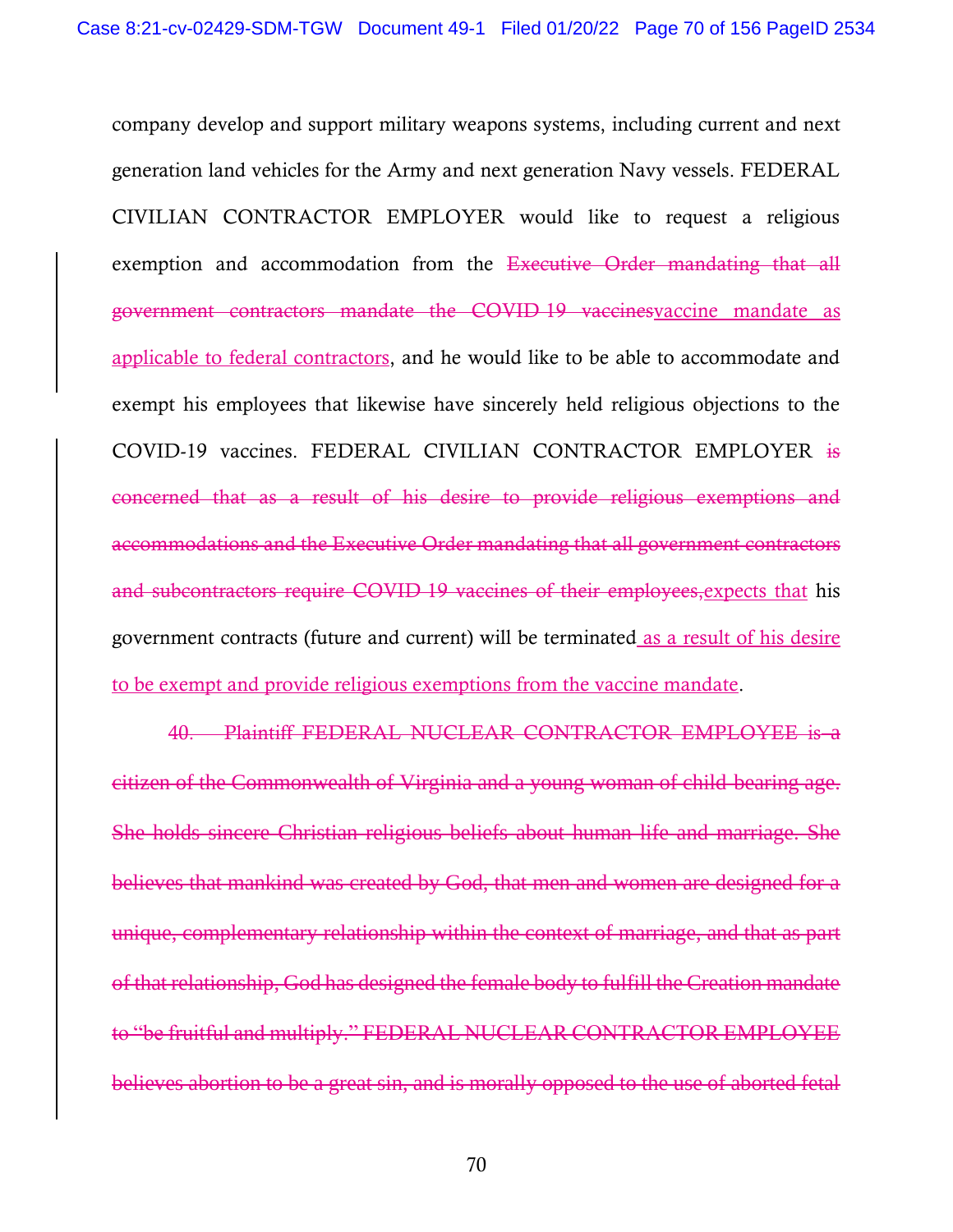cells in the testing or development of vaccines, including the COVID vaccines. FEDERAL NUCLEAR CONTRACTOR EMPLOYEE is not married yet, but hopes to be one day, and in that relationship to have a child or children as God blesses her. She believes that "children are an heritage of the Lord," and that bearing a child or children in the context of marriage fulfils a Divine mandate. FEDERAL NUCLEAR CONTRACTOR EMPLOYEE is aware that no long term studies have been performed on any of the COVID shots regarding their impact on female fertility, and given her religious beliefs about marriage and childbearing, cannot receive any of the COVID shots. FEDERAL NUCLEAR CONTRACTOR EMPLOYEE fears being placed in the position of having to choose between her job and her faith.

41. Plaintiff DEPARTMENT OF ENERGY CIVILIAN NUCLEAR TECH is a citizen of the State of Texas and is an R&D Research Technician/Operations Technician for Material Physics Applications Quantum (MPA Q) which is his group at the Los Alamos National Laboratory in New Mexico. He works with Radar Frequencies, Tesla Magnets, Class 3/4 Laser Operations and Experiments, as well as many other aspects of the DOE's nuclear programs. He has been employed at his current position for 12 years and is a faithful and exemplary employee. DEPARTMENT OF ENERGY CIVILIAN NUCLEAR TECH requested a religious exemption and accommodation from Defendants' COVID 19 vaccine mandate on federal civilian contractors, and his request was denied. DEPARTMENT OF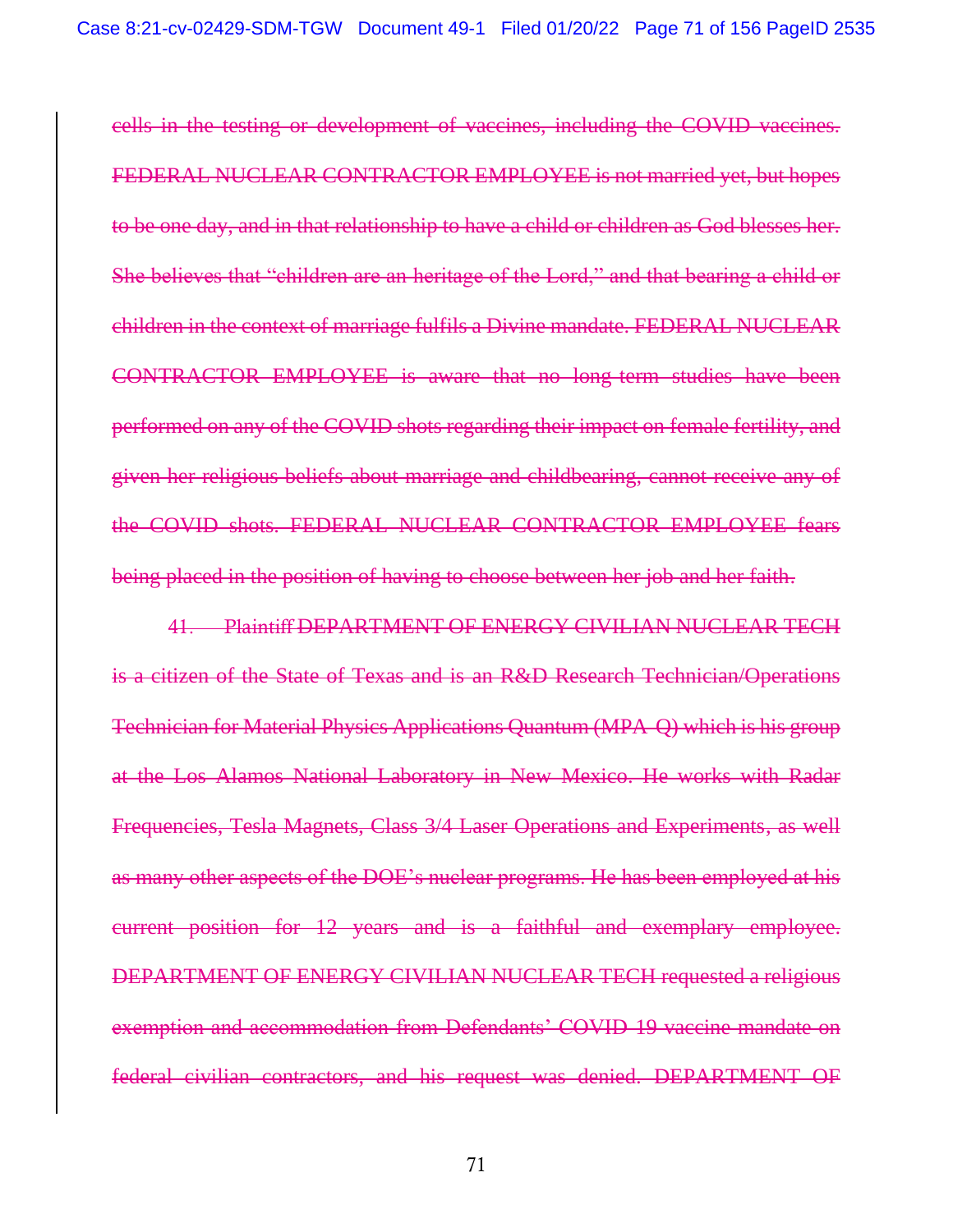ENERGY CIVILIAN NUCLEAR TECH was given until October 15 to accept one of the vaccines or face termination.

42. Defendant JOSEPH R. BIDEN, in his official capacity as President of the United States, is the head of the federal government and Commander in Chief of the United States Armed Forces, and is responsible for enacting, implementing, and enforcing the federal COVID 19 vaccine mandate for members of the United States Armed Forces and civilian federal employees and contractors. Specifically, President Biden issued two Executive Orders on September 9, 2021, mandating that all civilian federal employees and contractors receive a COVID 19 vaccine. President Biden is sued in his official capacity.

43.70. Defendant LLOYD AUSTIN, in his official capacity as the Secretary of the United States Department of Defense (DoD), is responsible for enacting, implementing, and enforcing the federal COVID-19 vaccine mandate for members of the United States Armed Forces under DoD authority. Specifically, Secretary Austin issued the August 24 Memorandum for Senior Pentagon Leadership and other officials mandating that all military servicemembers under Department of Defense authority receive a COVID-19 vaccine. Secretary Austin is sued in his official capacity.

71. Defendant CHRISTINE WORMUTH, in her official capacity as Secretary of the United States Army, is responsible for enacting, implementing, and enforcing the Federal COVID-19 Vaccine Mandate for members of the United States Army. Defendant Wormuth is sued in her official capacity.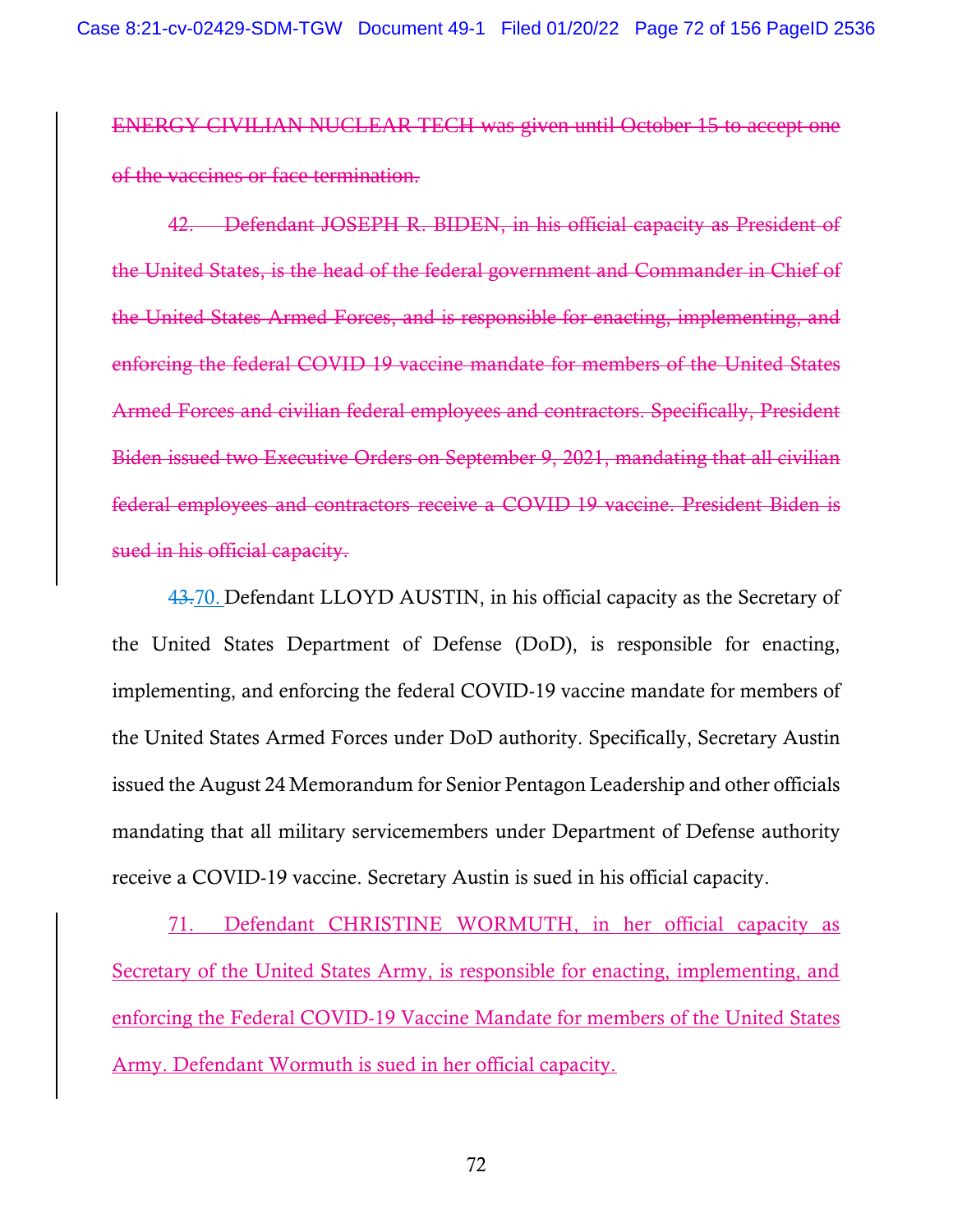72. Defendant CARLOS DEL TORO, in his official capacity as Secretary of the United Sates Navy, is responsible for enacting, implementing, and enforcing the Federal COVID-19 Vaccine Mandate for members of the United States Navy. Defendant Del Toro is sued in his official capacity.

73. Defendant GEN. DAVID H. BERGER, in his official capacity as Commandant of the United States Marine Corps, is responsible for enacting, implementing, and enforcing the Federal COVID-19 Vaccine Mandate for members of the United States Marine Corps. Defendant Gen. Berger is sued in his official capacity.

74. Defendant FRANK KENDALL, in his official capacity as Secretary of the United States Air Force, is responsible for enacting, implementing, and enforcing the Federal COVID-19 Vaccine Mandate for members of the United States Air Force and is responsible for overseeing the mandate for members of the United States Space Force. Defendant Kendall is sued in his official capacity.

44.75. Defendant ALEJANDRO MAYORKAS, in his official capacity as Secretary of the Department of Homeland Security, is responsible for enacting, implementing, and enforcing the federalFederal COVID-19 vaccine mandateVaccine Mandate for members of the United States Coast Guard and other civilian federal employees and contractors. Secretary Austin issued a directive, in accordance with President Biden's September 6 Executive Orders, mandating that all Department of Homeland Security employees, including United States Coast Guard servicemembers, receive a COVID-19 vaccine. Secretary Mayorkas is sued in his official capacity.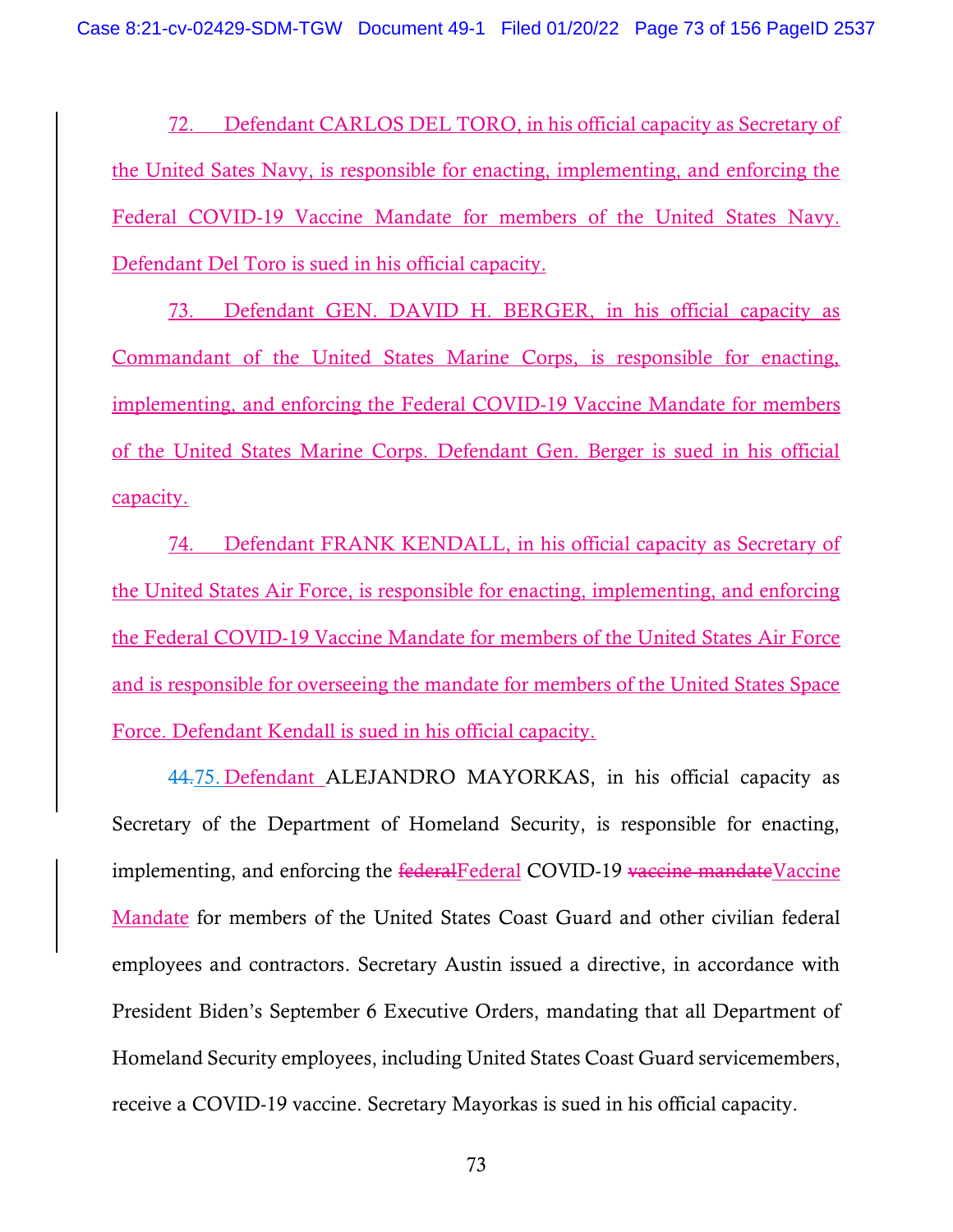76. Defendant ROBIN CARNAHAN, in her official capacity as Administrator of the United States General Services Administration, directs and controls a federal agency tasked with routinely overseeing and administering contracts with the United States government. Defendant Carnahan is sued in her official capacity.

77. Defendant KIRAN AHUJA, in her official capacity as Director of the United States Office of Personnel Management, is responsible for overseeing human resources for all employees of the United States government and is tasked with enforcing and administering Federal COVID-19 Vaccine Mandate for all federal employees. Defendant Ahuja is sued in her official capacity.

78. Defendant LESLEY A. FIELD, in her official capacity as Acting Administrator for Federal Procurement Policy, Office of Management and Budget, is tasked with enforcing and administering the Federal COVID-19 Vaccine Mandate for all civilian federal employees and contractors. Defendant Field is sued in her official capacity.

79. Defendant MATHEW C. BLUM, in his official capacity as Chair of the Federal Acquisition Regulatory Council, is tasked with enforcing and administering the Federal COVID-19 Vaccine Mandate for all civilian federal contractors. Defendant Blum is sued in his official capacity.

## JURISDICTION AND VENUE

45.80. This action arises under the First Amendment to the United States Constitution. This action also arises under federal statutory law, namely the Religious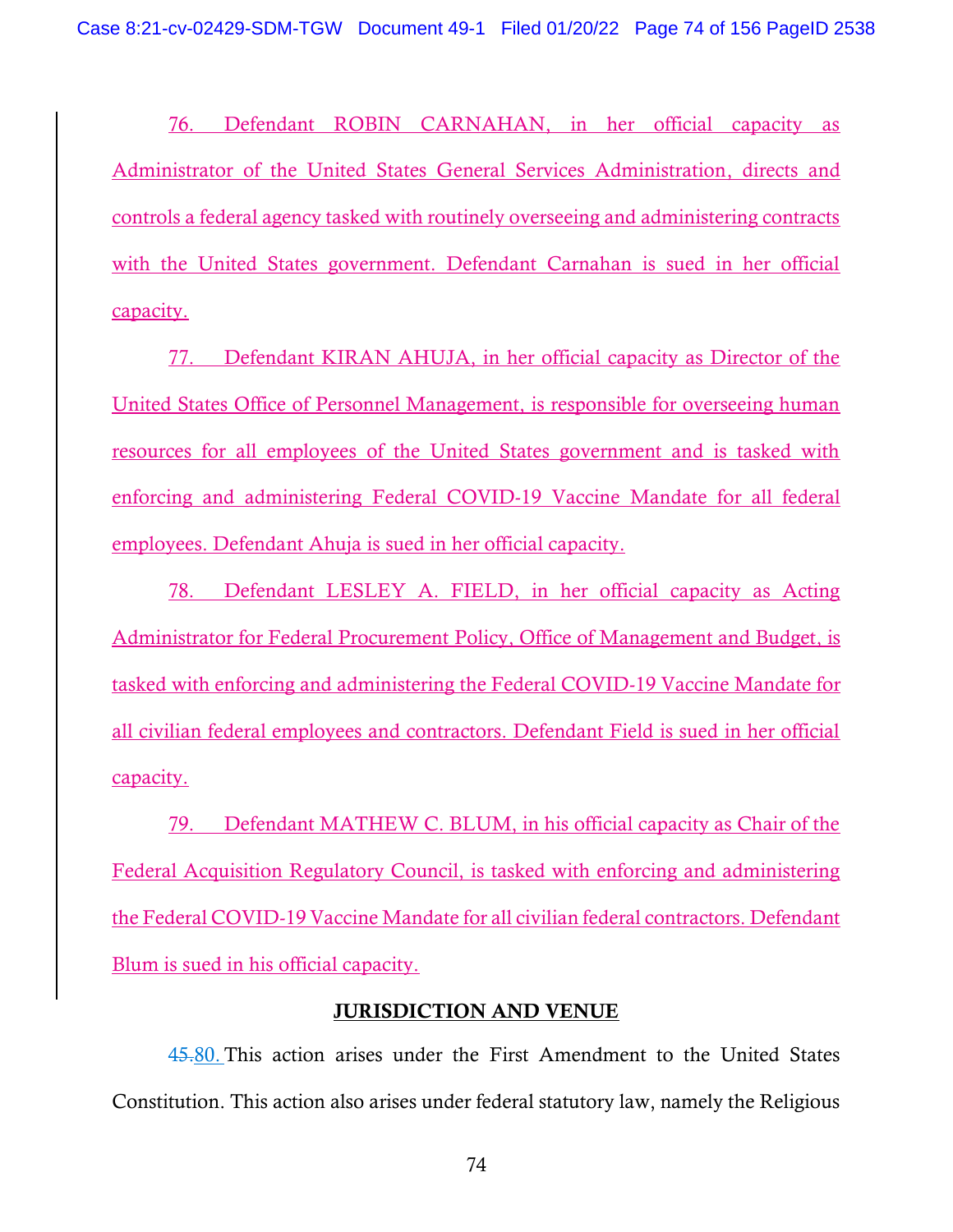Freedom Restoration Act, 42 U.S.C. §§ 2000bb to 2000bb-4, and under the Emergency Use Authorization provisions of the Federal Food Drug and Cosmetic Act, 21 U.S.C. § 360bbb-3.

46.81. This Court has jurisdiction over this action pursuant to 28 U.S.C. §§ 1331, 1343, and 1367.

47.82.Venue is proper in this Court pursuant to 28 U.S.C. § 1391(b)(2) because a substantial part of the events or omissions giving rise to Plaintiffs' claims occurred in this district.

48.83. This Court is authorized to grant declaratory relief under the Declaratory Judgment Act, 28 U.S.C. §§ 2201–2202, implemented through Rule 57, Federal Rules of Civil Procedure.

49.84. This Court is authorized to grant Plaintiffs' prayer for a temporary restraining order (TRO) and preliminary and permanent injunctive relief pursuant to Rule 65 of the Federal Rules of Civil Procedure.

### GENERAL ALLEGATIONS

#### A. THE FEDERAL COVID-19 VACCINE MANDATE.

50.85. On September 9, 2021, President Biden issued Executive Order 14043, Requiring Coronavirus Disease 2019 Vaccination for Federal Employees, requiring all federal employees to receive one of the COVID-19 vaccines as a condition of employment. (A true and correct copy of Executive Order 14043 is attached hereto as EXHIBIT A and incorporated herein.)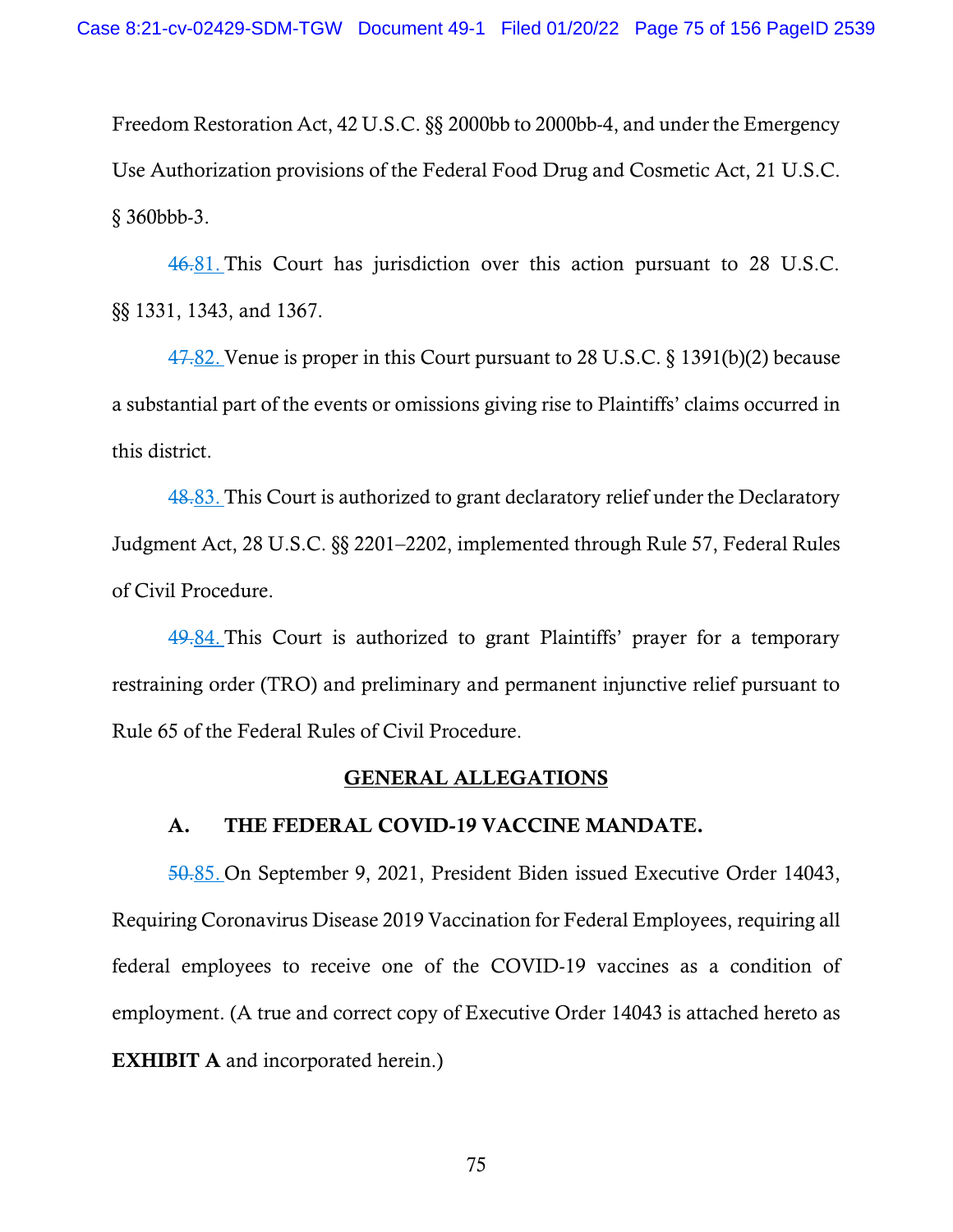51.86.In Executive Order 14043, President Biden stated: "I have determined that to promote the health and safety of the Federal workforce and the efficiency of the civil service, it is necessary to require COVID-19 vaccination for all Federal employees  $\dots$ ." (Ex. A at 2.)

52.87. Consistent with that determination, Executive Order 14043 states: "Each agency shall implement, to the extent consistent with applicable law, a program to require COVID-19 vaccination for all of its Federal employees . . . ." (Ex. A at 2.)

53.88. Also on September 9, 2021, President Biden issued Executive Order 14042, Ensuring Adequate COVID Safety Protocols for Federal Contractors, requiring that all federal contractors and subcontractors "comply with all guidance for contractor or subcontractor workplace locations published by the Safer Federal Workforce Task Force." (A true and correct copy of Executive Order 14042 is attached hereto as EXHIBIT B and incorporated herein.) Pursuant to Executive Order 14042, the Safer Federal Workforce Task Force issued its *Guidance for Federal Contractors and Subcontractors* on September 24, 2021, requiring that all employees of federal contractors and subcontractors receive one of the COVID-19 vaccines as a condition of performing any contract for work for the Federal Government. (A true and correct copy of the *Guidance* is attached hereto as Exhibit C and incorporated herein.)

54.89. On August 24, 2021, Secretary Austin issued a Memorandum for Senior Pentagon Leadership, Commanders of the Combatant Commands, and Defense Agency and DoD Field Activity Directors, Subject: Mandatory Coronavirus Disease 2019 Vaccination of Department of Defense Service Members, mandating that all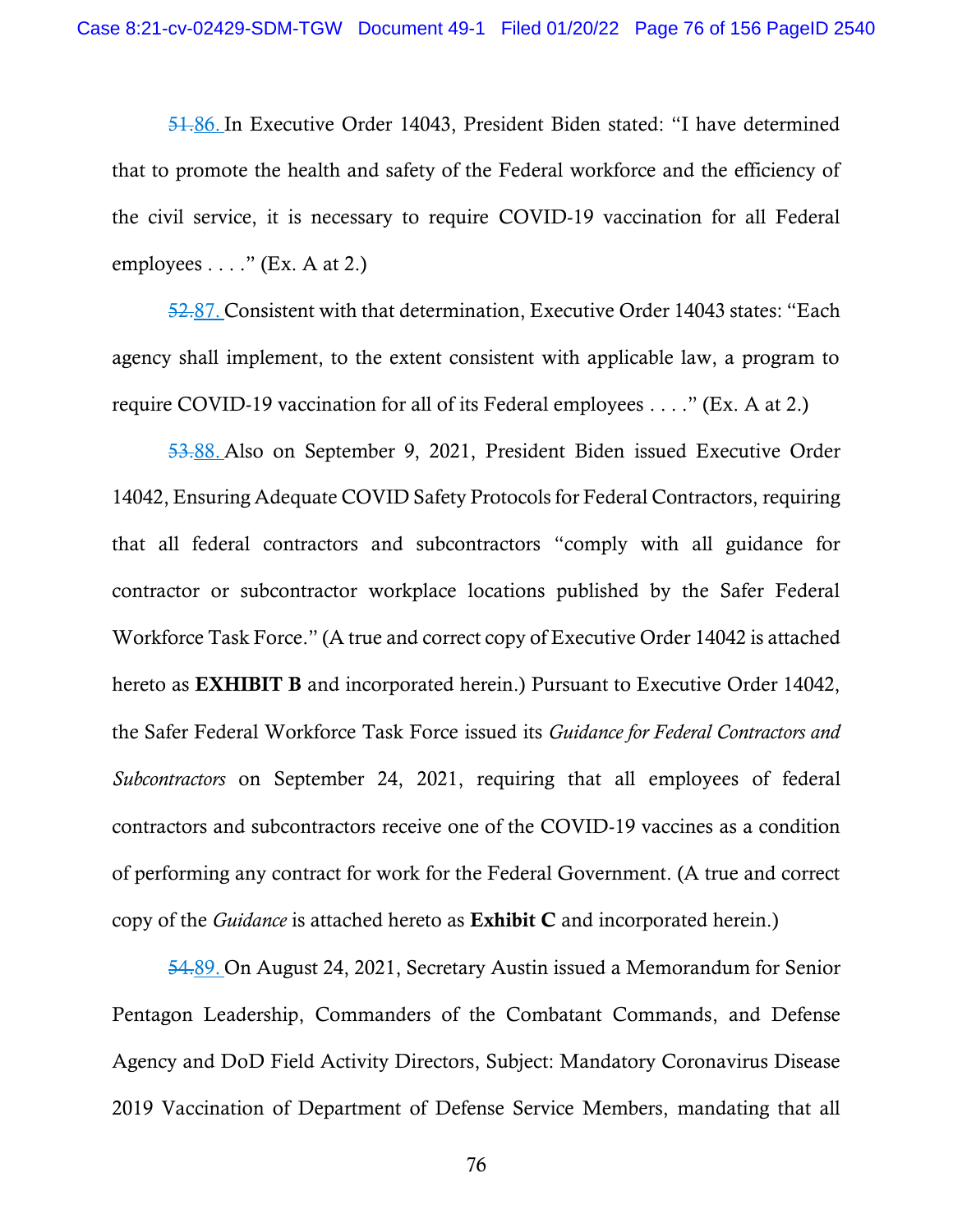military servicemembers under DoD authority receive the COVID-19 vaccine. (A true and correct copy of the Secretary's August 24 Memorandum is attached hereto as **EXHIBIT D** and incorporated herein.)

55.90.In his Memorandum, Secretary Austin stated: "After careful consultation with medical experts and military leadership, and with the support of the President, I have determined that mandatory vaccination against coronavirus disease 2019 (COVID-19) is necessary to protect the Force and defend the American people."  $(Exhibit  $\overline{DC}$  at 1.)$ 

56.91. Secretary Austin further stated: "I therefore direct the Secretaries of the Military Departments to immediately begin full vaccination of all members of the Armed Forces under DoD authority on active duty or in the Ready Reserve, including the National Guard, who are not fully vaccinated against COVID-19." (Exhibit  $\overline{DC}$  at 1.)

57.92. Though not even possible right now (*see infra*), the Secretary stated that mandatory vaccination "will only use COVID-19 vaccines that receive full licensure from the Food and Drug Administration (FDA), in accordance with FDA-approved labeling and guidance."  $(Ex.  $\overline{DC}$  at 1.)$ 

93. President Biden's Executive Orders, Secretary Austin's Memorandum, and all related, resulting, subsequent, amended, or superseding federal orders or directives mandating the vaccination of United States Armed Forces servicemembers, federal civilian employees, or federal civilian contractors, are sometimes collectively referred to herein as the "Federal COVID-19 Vaccine Mandate."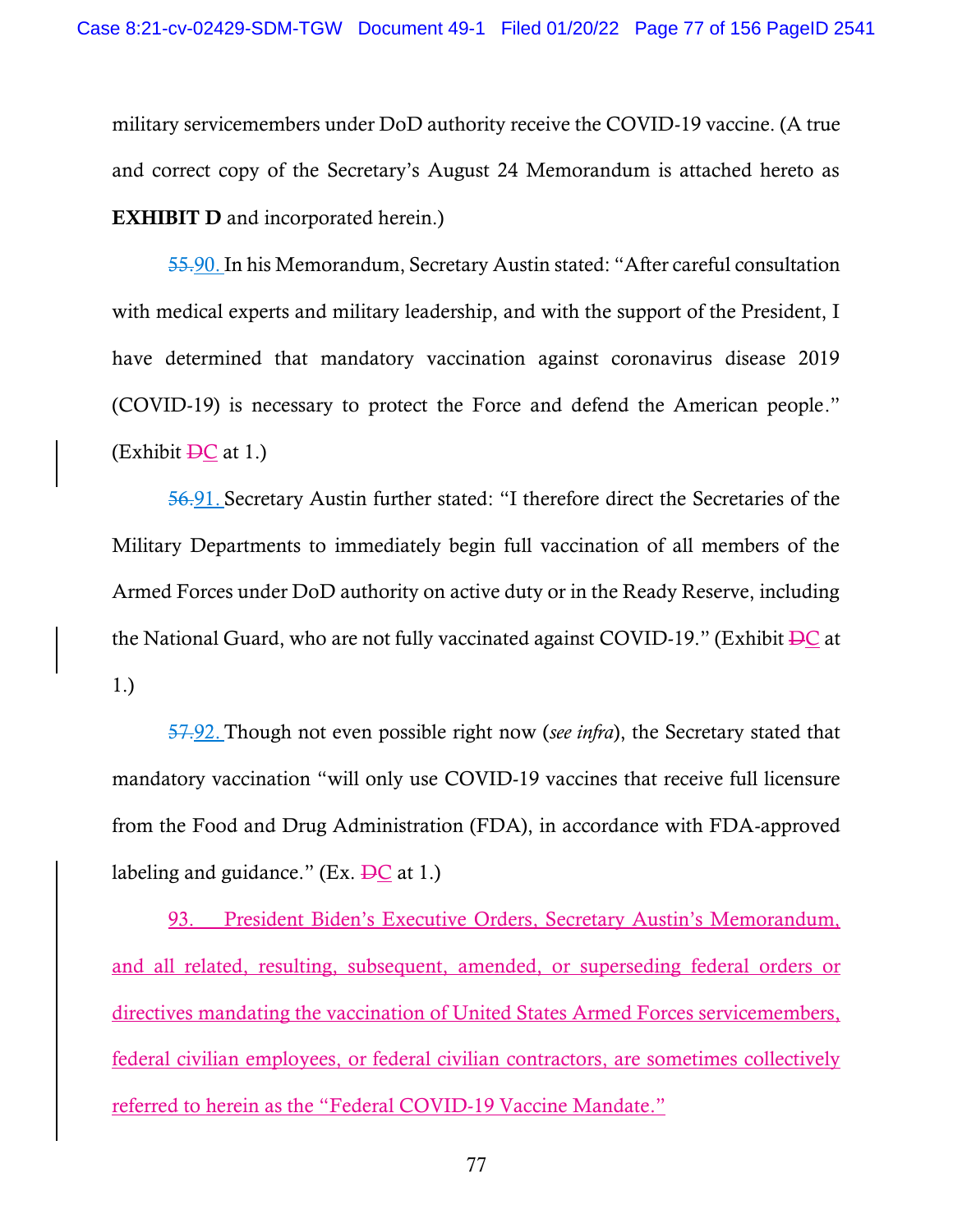### B. PLAINTIFFS' SINCERELY HELD RELIGIOUS BELIEFS.

58.94. Plaintiffs all have sincerely held religious beliefs, rooted in Scripture, that preclude them from complying with the Federal COVID-19 Vaccine Mandate because of the connections between the various COVID-19 vaccines and the cell lines of aborted fetuses, whether in the vaccines' origination, production, development, testing, or other inputs. Plaintiffs also have sincerely held religious beliefs, rooted in Scripture, that their bodies are temples of the Holy Spirit and that they cannot place anything into their Temples without confirmation and conviction from the Holy Spirit.

59.95. A fundamental component of Plaintiffs' sincerely held religious beliefs is that all life is sacred, from the moment of conception to natural death, and that abortion is the murder of an innocent life and a grave sin against God.

60.96. Plaintiffs' sincerely held religious beliefs are rooted in Scripture's teachings that "[a]ll Scripture is given by inspiration of God, and is profitable for doctrine, for reproof, for correction, [and] for instruction in righteousness." *2 Timothy*  3:16 (KJV).

61.97. Because of that sincerely held religious belief, Plaintiffs believe that they must conform their lives, including their decisions relating to medical care, to the commands and teaching of Scripture.

62.98. Plaintiffs have sincerely held religious beliefs that God forms children in the womb and knows them prior to birth, and that because of this, life is sacred from the moment of conception to natural death. *See Psalm* 139:13–14 (ESV) ("For you formed my inward parts; you knitted me together in my mother's womb. I praise you,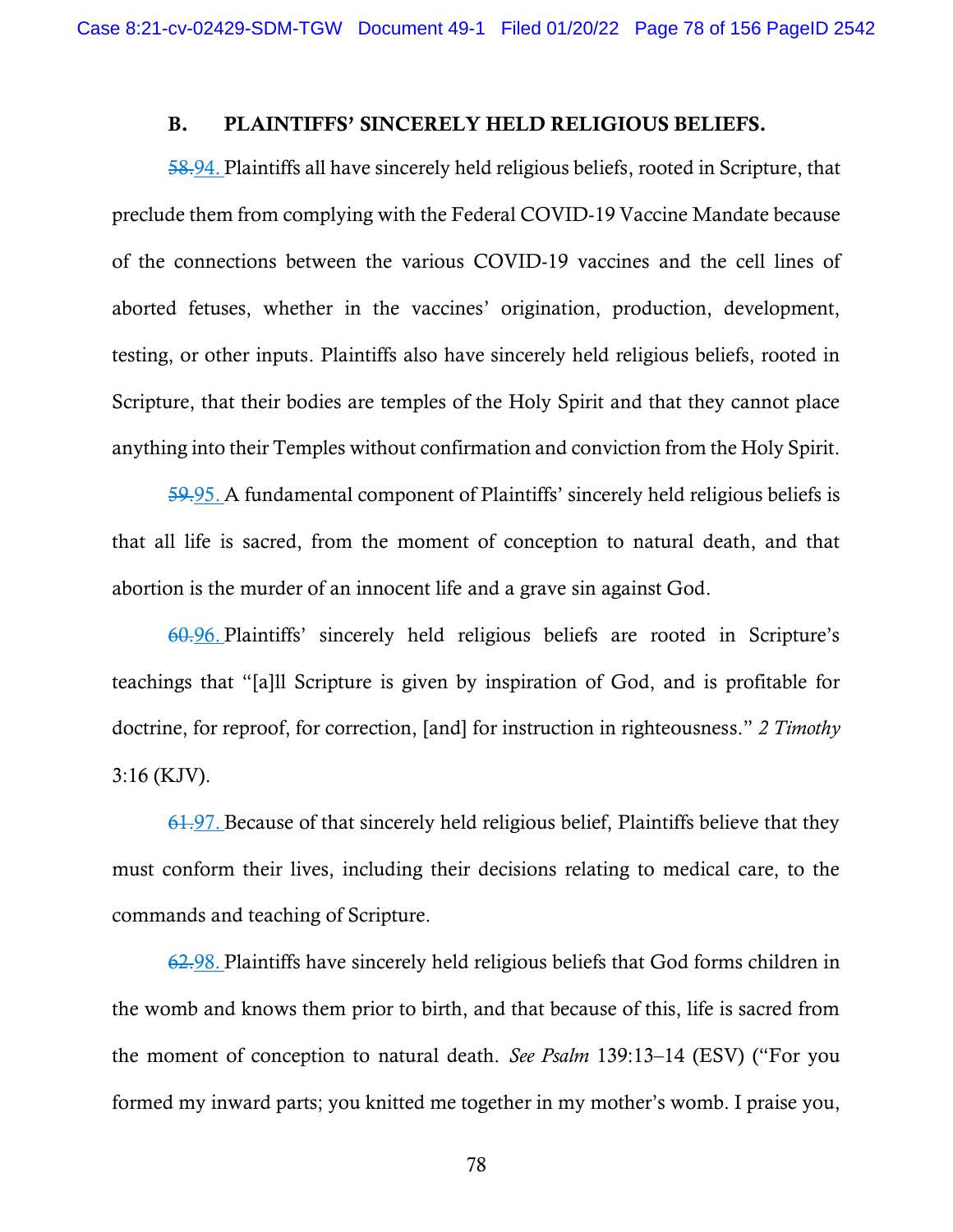for I am fearfully and wonderfully made."); *Psalm* 139:16 (ESV) ("Your eyes saw my unformed substance; in your book were written, every one of them, the days that were formed for me, when as yet there was none of them."); *Isaiah* 44:2 (ESV) ("Thus says the LORD who made you, who formed you from the womb . . . ."); *Isaiah* 44:24 (ESV) ("Thus says the LORD, your Redeemer, who formed you from the womb: 'I am the Lord, who made all things . . . .'"); *Isaiah* 49:1b (ESV) ("The LORD called me from the womb, from the body of my mother he named my name."); *Isaiah* 49:5 (ESV) ("And now the LORD says, he who formed me from the womb to be his servant . . . ."); *Jeremiah* 1:5 (ESV) ("'Before I formed you in the womb I knew you, and before you were born I consecrated you; I appointed you a prophet to the nations.'").

63.99. Plaintiffs also have sincerely held religious beliefs that every child's life is sacred because each is made in the image of God. *See Genesis* 1:26–27 (ESV) ("Then God said, 'Let us make man in our image, after our likeness. . . . So God created man in his own image, in the image of God he created him; male and female he created them.'" (footnote omitted)).

64.100. Plaintiffs have sincerely held religious beliefs that because life is sacred from the moment of conception, the killing of that innocent life is the murder of an innocent human in violation of Scripture. *See, e.g.*, *Exodus* 20:13 (ESV) ("'You shall not murder.'"); *Exodus* 21:22–23 (ESV) (imposing death penalty for killing of an unborn child); *Exodus* 23:7 (ESV) ("'[D]o not kill the innocent and righteous . . . .'"); *Genesis* 9:6 (ESV) ("'Whoever sheds the blood of man, by man shall his blood be shed,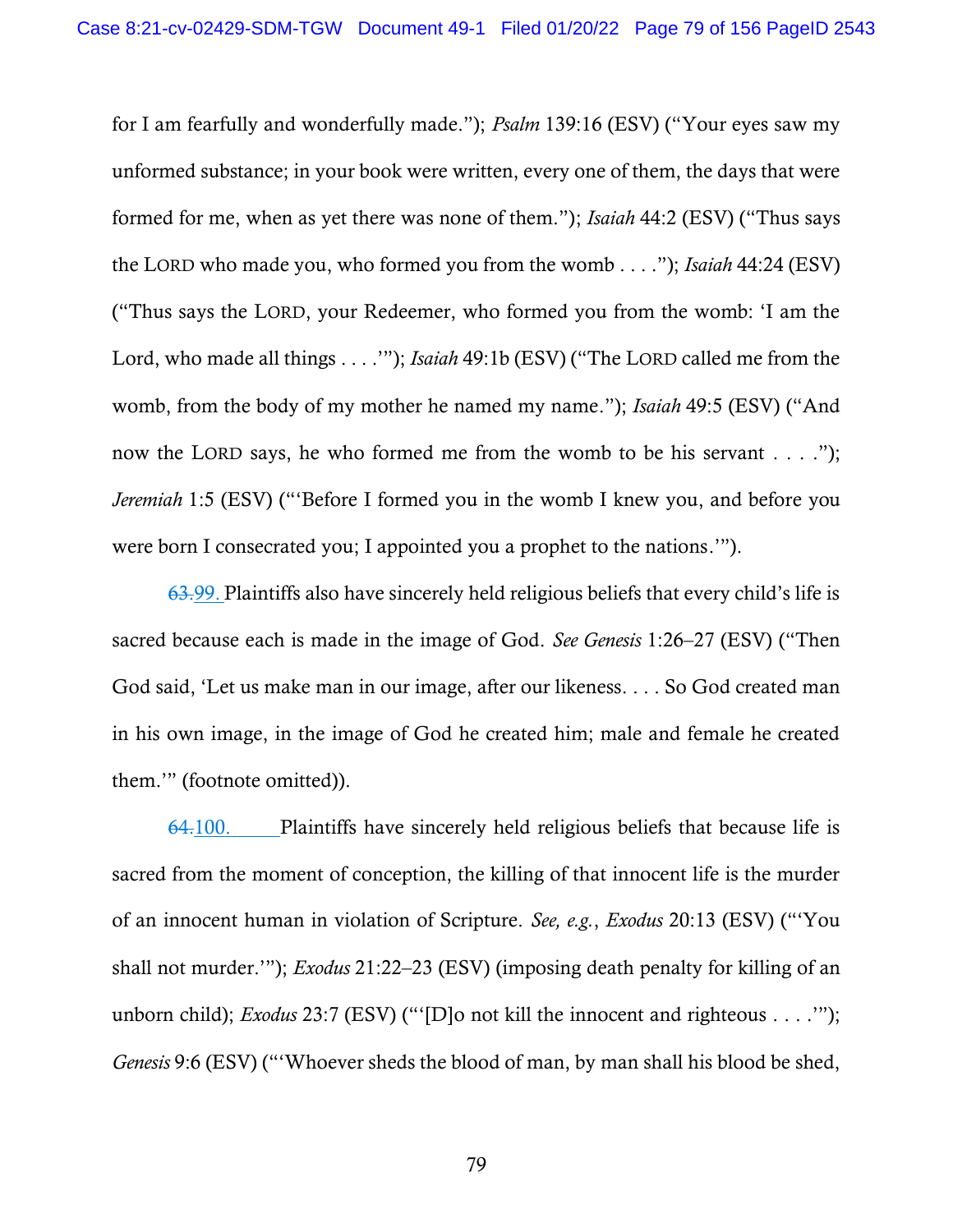for God made man in his own image.'"); *Deuteronomy* 27:25 (ESV) ("Cursed be anyone who takes a bribe to shed innocent blood." (internal quotation marks omitted)); *Proverbs* 6:16–17 (ESV) ("There are six things that the LORD hates, seven that are an abomination to him: . . . hands that shed innocent blood . . . .").

65.101. The Hebrew word for "abomination" in the text above is בהָ עֵ וֹת (to`eba). The verbal form is "abhor," "loath," "detest," and "exclude." Twelve times the Book of Proverbs uses בהָ עֵ וֹת in reference to an "abomination to the LORD." (יהוה or Yahweh). The word is also used in conjunction with the Ammonites and the Ashtoreth, the Sidonians, Chemosth, and Moab. Some of these nations sacrificed their children to Baal. Indeed, *Jeremiah* 19:4–9, refers to the shedding of innocent blood by sacrificing children as the reason for judgement against Judah. Abortion is the modernday sacrifice of children made in the image of God. Plaintiffs do not want to be part of such an "abomination." They do not want indirectly or directly to be in any way associated with abortion. To do so is abhorrent, loathsome, detestable, abominable to God. In short, to require these employees to inject a substance into their bodies that has any association (no matter how near or remote to abortion) is a sin against their Creator, their Lord, and their Savior.

66.102. Plaintiffs also have sincerely held religious beliefs that it would be better to tie millstones around their necks and be drowned in the sea than to bring harm to an innocent child. *See Matthew* 18:6; *Luke* 17:2 (ESV).

67.103. Plaintiffs also have sincerely held religious beliefs that their bodies are temples of the Holy Spirit, and that to inject medical products that have any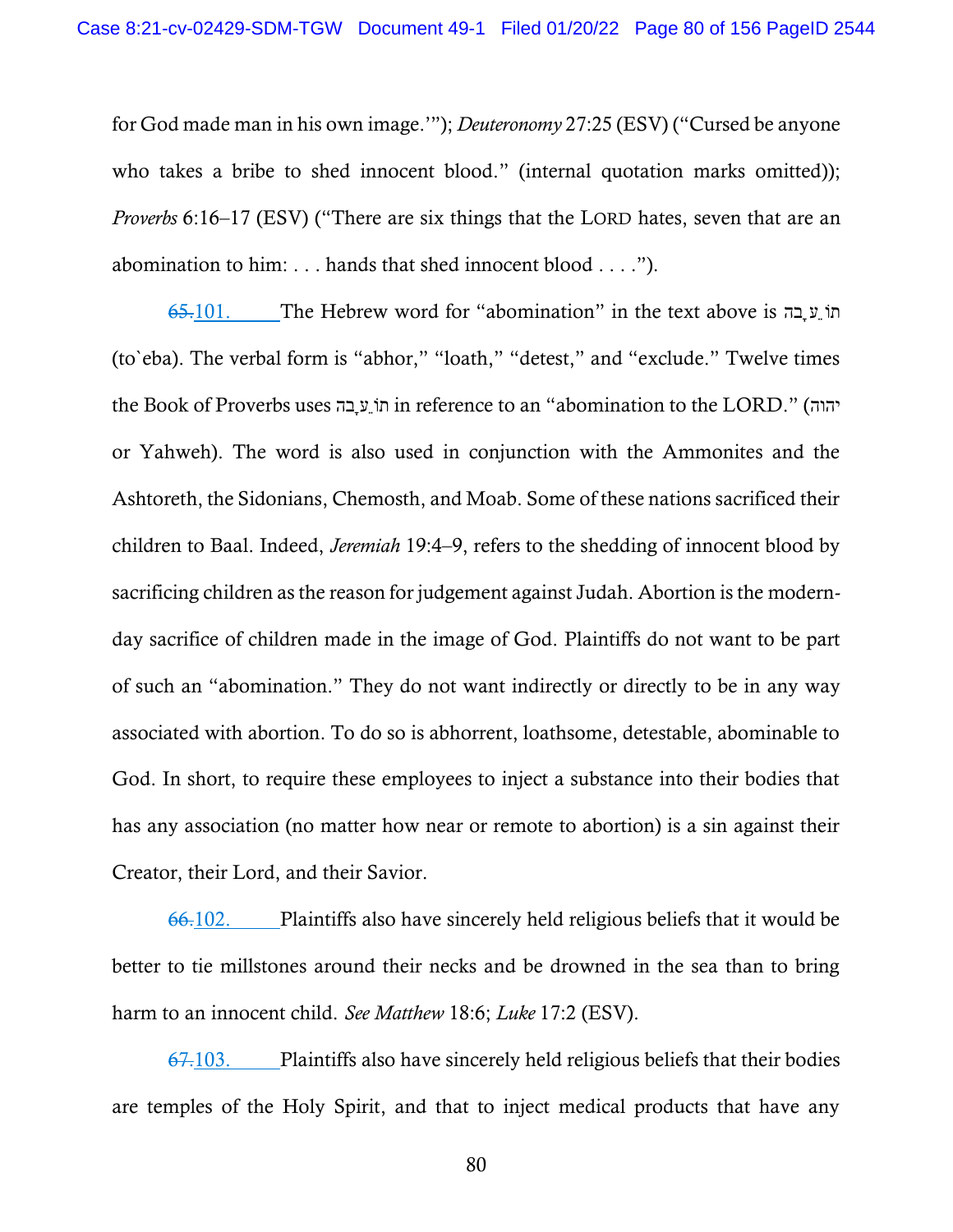connection whatsoever to aborted fetal cell lines would be defiling the temple of the Holy Spirit. (*See 1 Corinthians* 6:15–20 (ESV) ("Do you not know that your bodies are members of Christ? . . . Or do you not know that your body is a temple of the Holy Spirit within you, whom you have from God? You are not your own, for you were bought with a price. So glorify God in your body.").

68.104. Plaintiffs' religious beliefs compel them to not condone, support, justify, or benefit (directly or indirectly) from the taking of innocent human life via abortion, and that to do so is sinning against God.

69.105. Plaintiffs' sincerely held religious beliefs preclude them from accepting any one of the three currently available COVID-19 vaccines derived from, produced or manufactured by, tested on, developed with, or otherwise connected to aborted fetal cell lines.

70.106. As reported by the North Dakota Department of Health, in its handout literature for those considering one of the COVID-19 vaccines, "[t]he nonreplicating viral vector vaccine produced by Johnson & Johnson did require the use of fetal cell cultures, specifically PER.C6, in order to produce and manufacture the vaccine." *See* North Dakota Health, *COVID-19 Vaccines & Fetal Cell Lines* (Apr. 20, 2021),

https://www.health.nd.gov/sites/www/files/documents/COVID%20Vaccine%20P age/COVID-19\_Vaccine\_Fetal\_Cell\_Handout.pdf.

71.107. The Louisiana Department of Health likewise confirms that the Johnson & Johnson COVID-19 vaccine used the PER.C6 fetal cell line, which "is a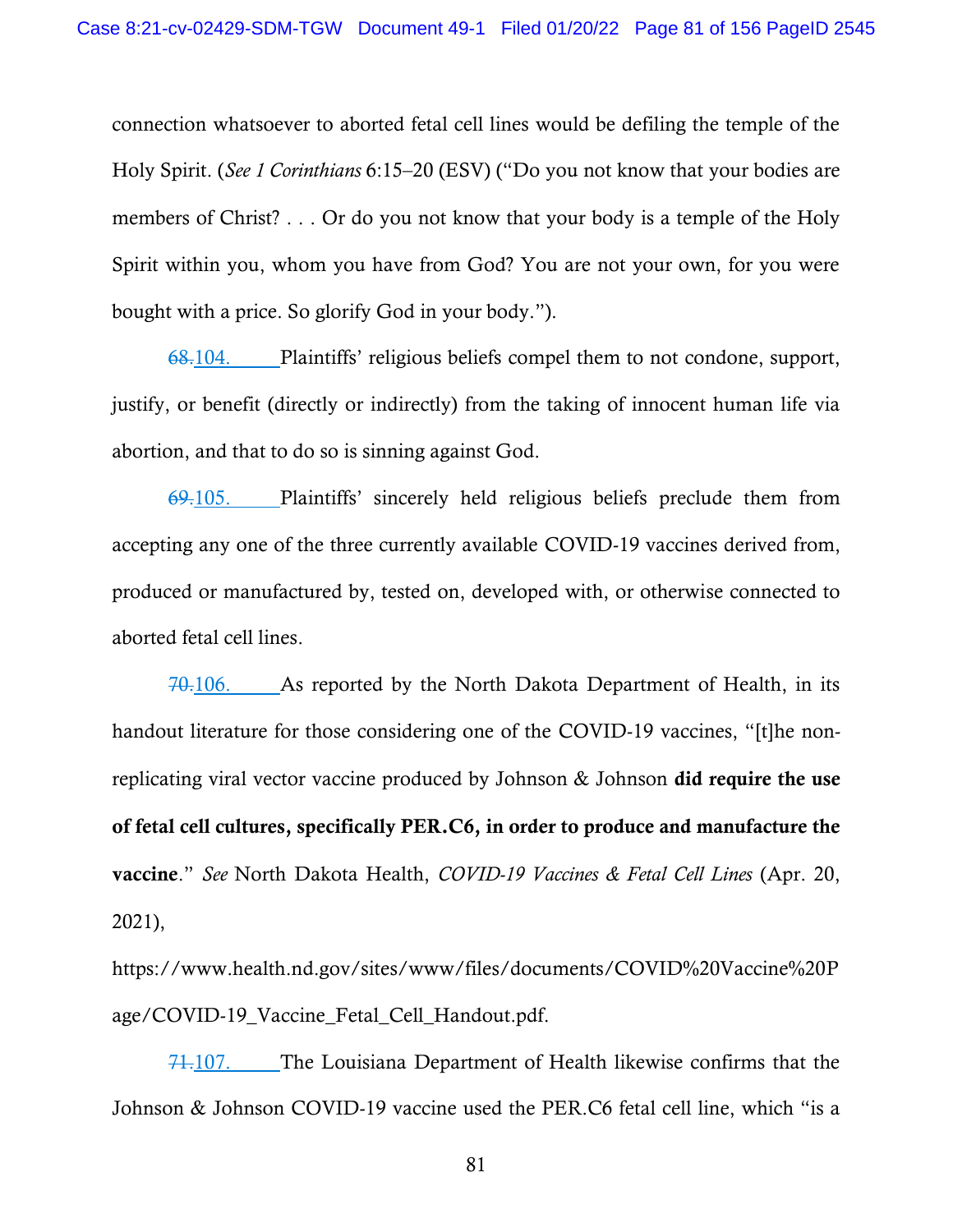retinal cell line that was isolated from a terminated fetus in 1985." La. Dep't of Public Health, *You Have Questions, We Have Answers: COVID-19 Vaccine FAQ* (Dec. 21, 2020), https://ldh.la.gov/assets/oph/Center-PHCH/Center-PH/immunizations/

You Have Os COVID-19 Vaccine FAQ.pdf (emphasis added).

72.108. Scientists at the American Association for the Advancement of Science have likewise published research showing that the Johnson & Johnson vaccine used aborted fetal cell lines in the development and production phases of the vaccine. Meredith Wadman, *Vaccines that use human fetal cells draw fire*, Science (June 12, 2020), *available at* https://science.sciencemag.org/content/368/6496/1170.full.

73.109. The same is true of the Moderna and Pfizer-BioNTech mRNA vaccines. The Louisiana Department of Health's publications again confirm that aborted fetal cells lines were used in the "proof of concept" phase of the development of their mRNA vaccines. *See* La. Dep't of Public Health, *supra*.

74.110. The North Dakota Department of Health likewise confirms: "Early in the development of mRNA vaccine technology, fetal cells were used for 'proof of concept' (to demonstrate how a cell could take up mRNA and produce the SARS-CoV-2 spike protein) or to characterize the SARS-CoV-2 spike protein." N.D. Health, *supra* (emphasis added).

75.111. The Chief Scientific Officer and Senior Director of Worldwide Research for Pfizer have also been reported to demonstrate that its COVID-19 vaccine is derived from aborted fetal cells and have made statements that they wanted to keep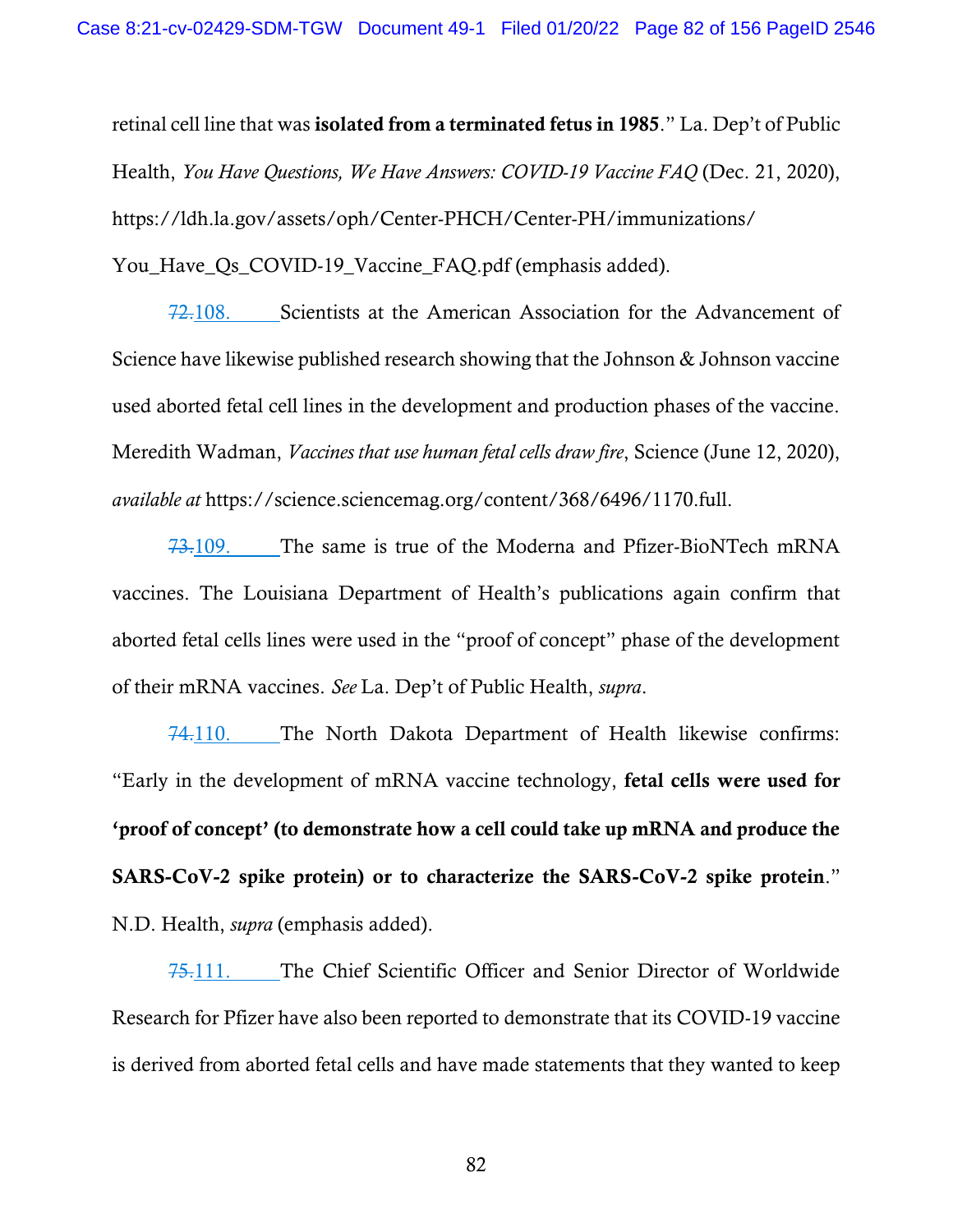that information from the public. *See PFIZER LEAKS: Whistleblower Goes On Record, Reveals Internal Emails from Chief Scientific Officer & Senior Director of Worldwide Research Discussing COVID Vaccine ... 'We Want to Avoid Having the Information on the Fetal Cells Floating Out There'*, ProjectVeritas (Oct. 6, 2021), https://www.projectveritas.com/news/pfizer-leaks-whistleblower-goes-on-recordreveals-internal-emails-from-chief/.

76.112. Specifically, Vanessa Gelman, Pfizer Senior Director of Worldwide Research: "From the perspective of corporate affairs, we want to avoid having the information on fetal cells floating out there…The risk of communicating this right now outweighs any potential benefit we could see, particularly with general members of the public who may take this information and use it in ways we may not want out there. We have not received any questions from policy makers or media on this issue in the last few weeks, so we want to avoid raising this if possible." *Id.* 

77.113. And, Philip Dormitzer, Pfizer's Chief Scientific Officer is reported as saying that he wanted to keep the information secret because of the objections that pro-life individuals, such as Plaintiffs in this action, would have: "HEK293T cells, used for the IVE assay, are ultimately derived from an aborted fetus. On the other hand, the Vatican doctrinal committee has confirmed that they consider it acceptable for Pro-Life believers to be immunized. Pfizer's official statement couches the answer well and is what should be provided in response to an outside inquiry." *Id.* 

78.114. Because all three of the currently available COVID-19 vaccines are developed and produced from, tested with, researched on, or otherwise connected with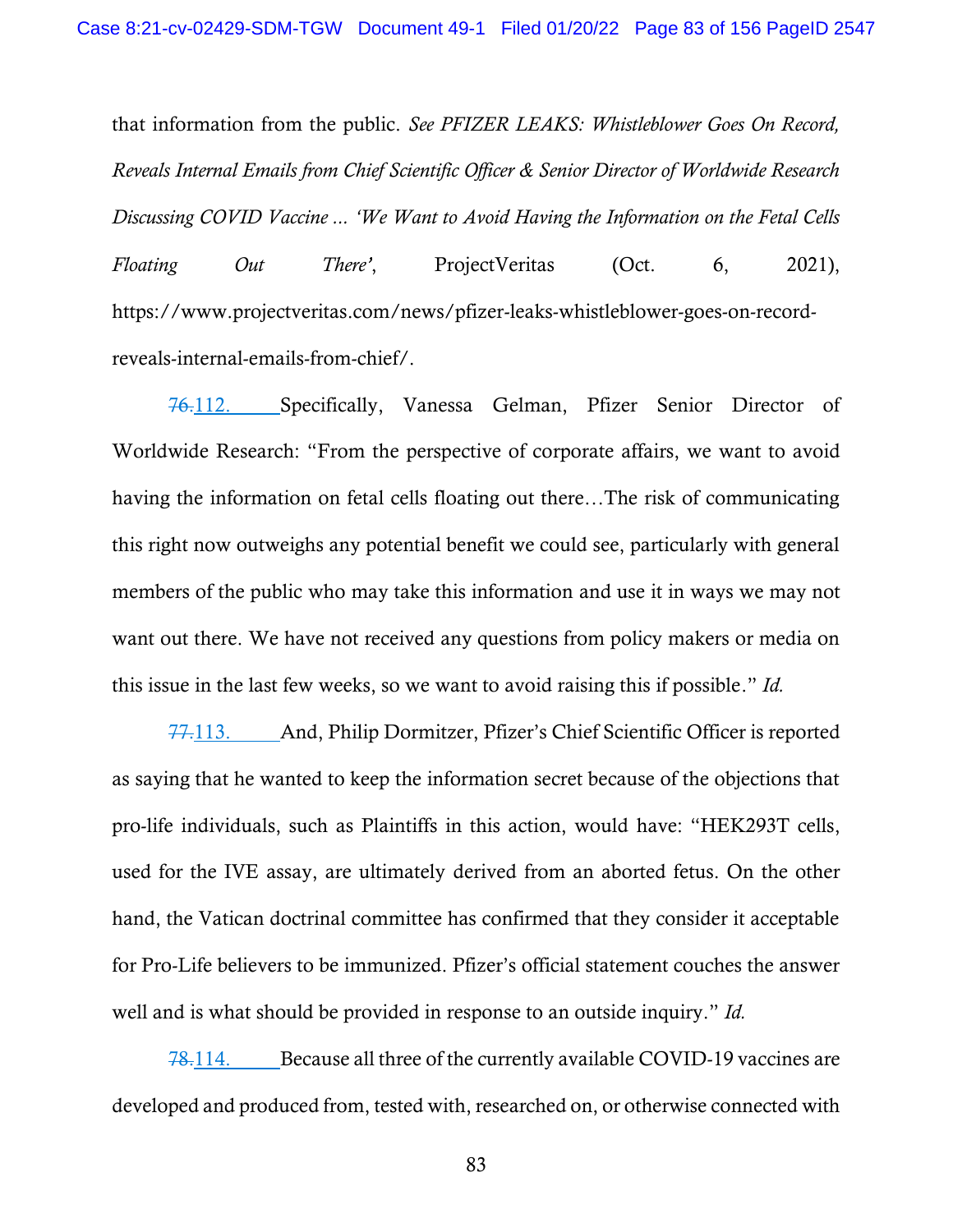the aborted fetal cell lines HEK-293 and PER.C6, Plaintiffs' sincerely held religious beliefs compel them to abstain from obtaining or injecting any of these products into their body, regardless of the perceived benefit or rationale.

79.115. Plaintiffs have sincerely held religious beliefs that their bodies are temples of the Holy Spirit, and that to inject medical products that have any connection whatsoever to aborted fetal cell lines would be defiling the temple of the Holy Spirit.

80.116. Plaintiffs sincerely religious beliefs that their bodies are temples of the Holy Spirit and that they are to glorify God with their bodies lays the foundation for everything they do, consume, or inject into their bodies. From this foundation they make studied and reasonable decisions about what is good and what is not good or may not be good for their bodies. To knowingly abuse their bodies by engaging in a dishonorable act, or consuming or injecting a substance that will or may produce adverse consequences, is a sin against God. Based on this foundation, Plaintiffs would consume pure water over a similarly clear liquid they know or reasonably conclude is harmful to the body. This belief and other sincerely held religious beliefs are foundational to all their decisions and actions and are not limited to aborted fetal cell lines.

81.117. Plaintiffs have sincerely held religious beliefs that the Holy Spirit—through prayer and the revelation of Scripture—guide them in all decisions they make in life.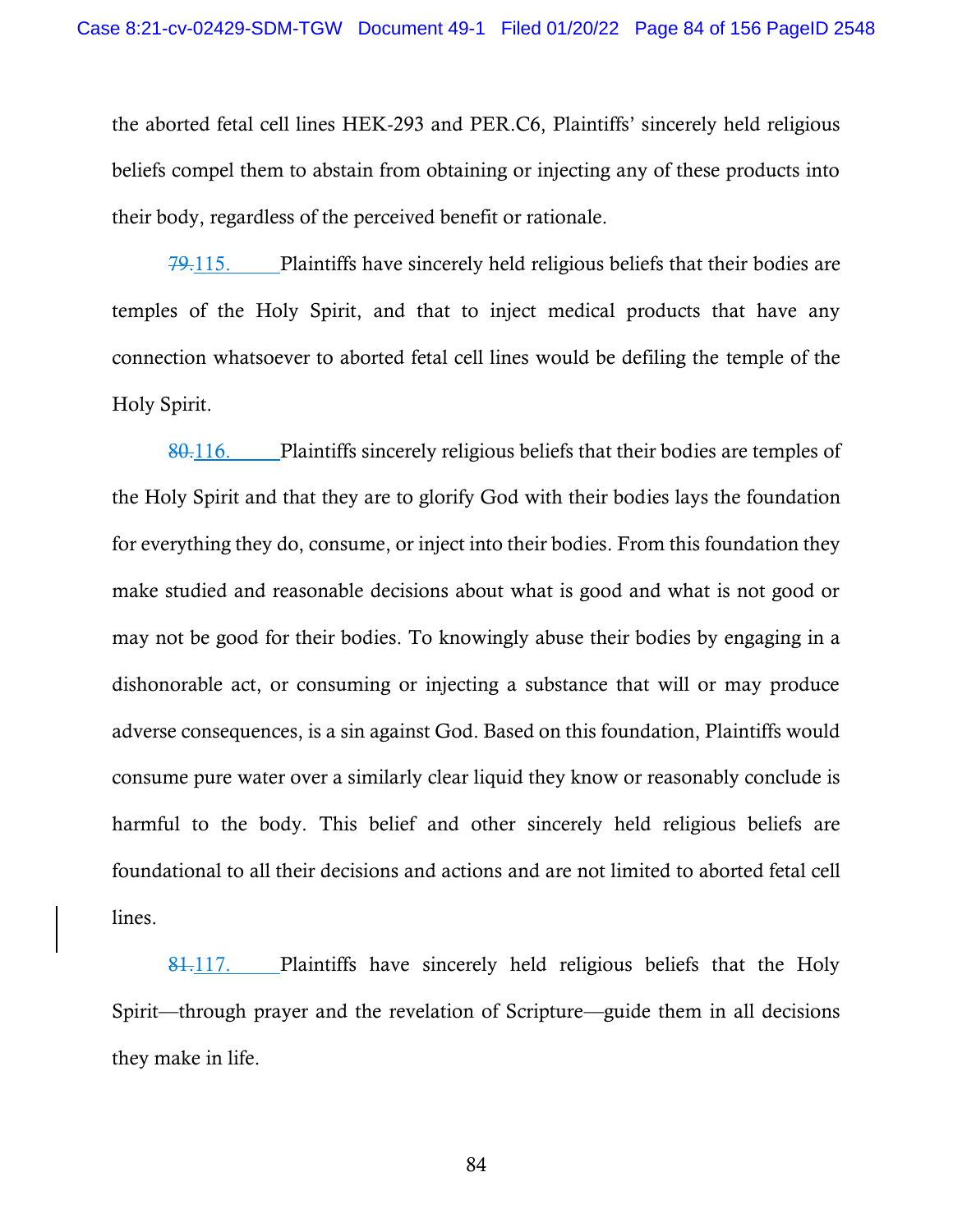82.118. Plaintiffs have sincerely held religious beliefs that Jesus Christ came to this earth, died on the cross for their sins, was resurrected three days later, and that when He ascended to Heaven, He sent the Holy Spirit to indwell His believers and to guide them in all aspects of their lives. *See John* 16:7 (ESV) ("Nevertheless, I tell you the truth: it is to your advantage that I go away, for if I do not go away, the Helper will not come to you. But if I go, I will send him to you."); *John* 14:26 (ESV) ("But the Helper, the Holy Spirit, whom the Father will send in my name, he will teach you all things and bring to your remembrance all that I have said to you.").

83.119. Plaintiffs have sincerely held religious beliefs that the Holy Spirit was given to them by God to reprove them of righteousness and sin and to guide them into all truth. *See John* 16:8–13 (ESV) ("And when he comes, he will convict the world concerning sin and righteousness and judgment . . . . When the Spirit of truth comes, he will guide you into all the truth, for he will not speak on his own authority, but whatever he hears he will speak, and he will declare to you the things that are to come.").

84.120. Plaintiffs also have sincerely held religious beliefs that they will receive answers to their questions through prayer and supplication, including for decisions governing their medical health. *See James* 1:5 (ESV) ("If any of you lacks wisdom, let him ask God, who gives generously to all without reproach, and it will be given him."); *Mark* 11:24 (ESV) ("Therefore I tell you, whatever you ask in prayer, believe that you have received it, and it will be yours."); *Philippians* 4:6–7 (ESV) ("[D]o not be anxious about anything, but in everything by prayer and supplication with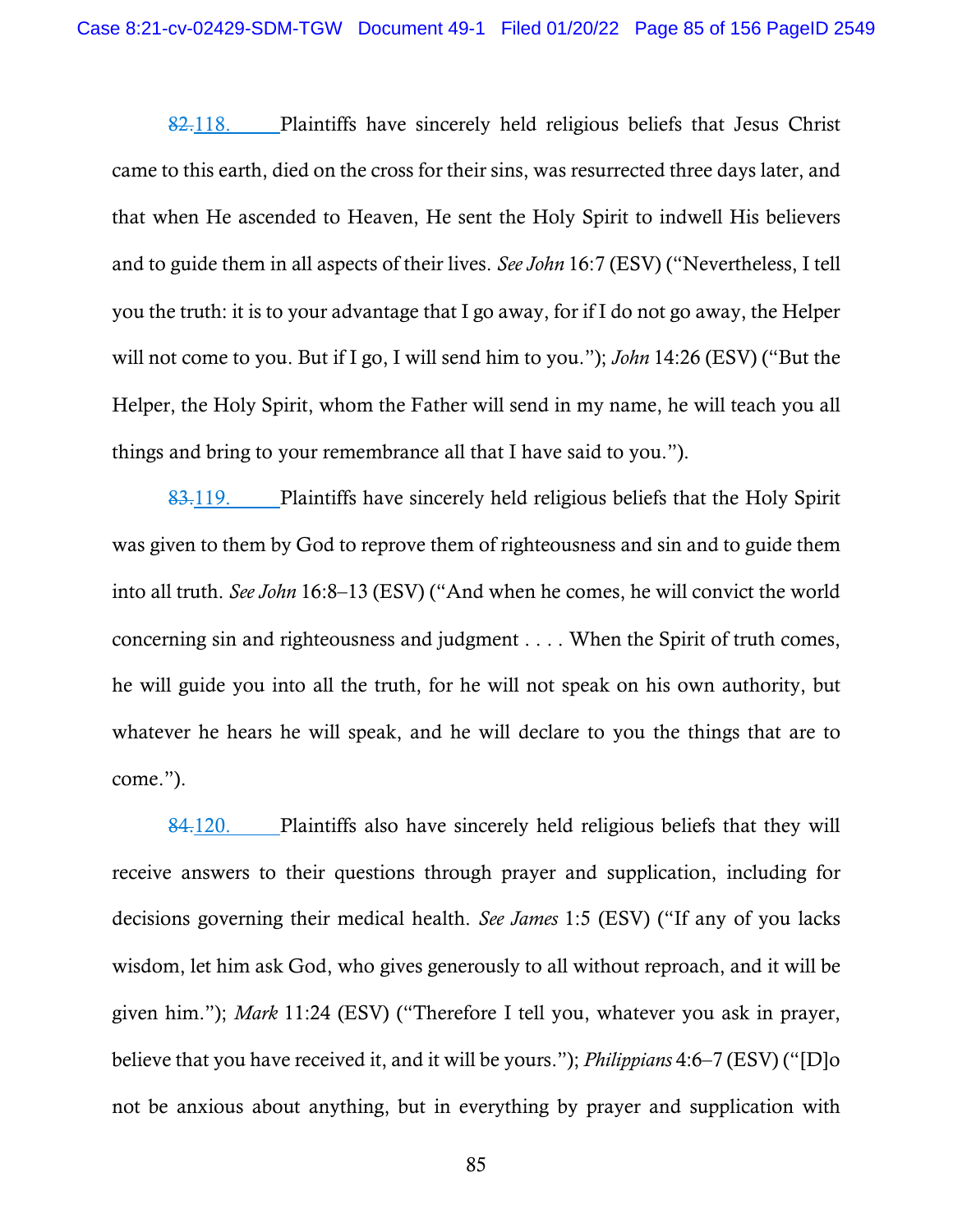thanksgiving let your requests be made known to God. And the peace of God, which surpasses all understanding, will guard your hearts and your minds in Christ Jesus."); *1 John* 4:14–15 (ESV) ("And we have seen and testify that the Father has sent his Son to be the Savior of the world. Whoever confesses that Jesus is the Son of God, God abides in him, and he in God.").

85.121. Through much prayer and reflection, Plaintiffs have sought wisdom, understanding, and guidance on the proper decisions to make concerning these COVID-19 vaccines, and Plaintiffs have been convicted by the Holy Spirit that accepting any of the three currently available vaccines is against the teachings of Scripture and would be a sin.

86.122. Plaintiffs have sincerely held religious beliefs that compel them to follow the teachings of the Holy Spirit, who has not given them peace, comfort, or admonition to accept any of the three currently available COVID-19 vaccines.

87.123. Plaintiffs have sincerely held religious beliefs that they are being guided and instructed by the Holy Spirit not to accept any of the three currently available COVID-19 vaccines and that it would be a sin against God to do so.

88.124. Plaintiff CAPTAIN is of the Islamic faith whose sincerely held religious beliefs that require him to abstain from participation in that which is *haram* —forbidden —including the destruction and commoditization of innocent human life as exemplified by the use of human fetal cell lines derived from abortions.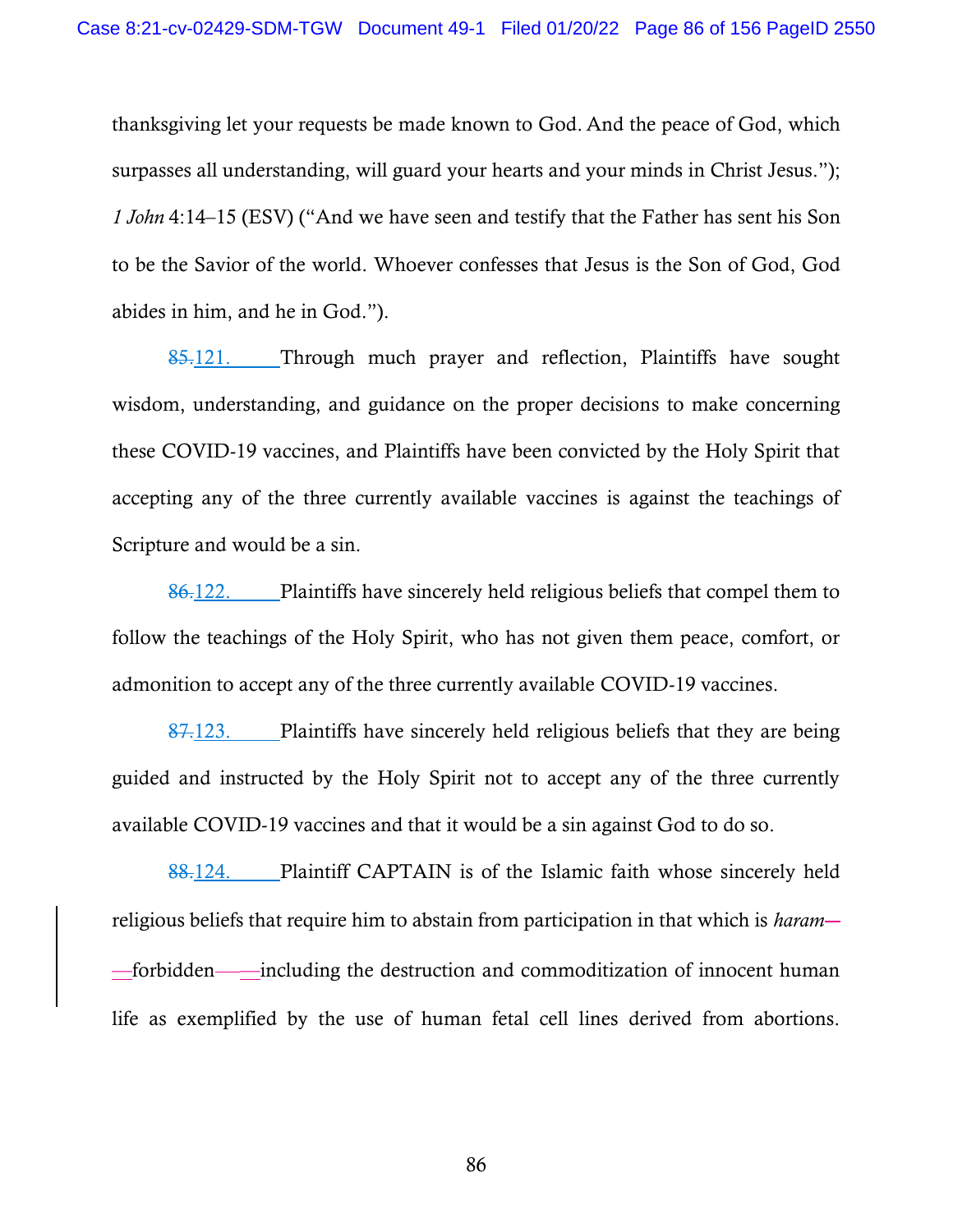CAPTAIN desires to exercise "complete reliance on God" rather than in what he believes to be morally-tainted COVID shots

# C. PLAINTIFFS' WILLINGNESS TO COMPLY WITH SAFE AND TESTED ALTERNATIVES TO UNIVERSAL VACCINATION AS ACCOMMODATION OF THEIR SINCERELY HELD RELIGIOUS BELIEFS.

89.125. Plaintiffs have offered, and are ready, willing, and able to comply with all reasonable health and safety requirements to facilitate their religious exemption and accommodation from the Federal COVID-19 Vaccine Mandate.

90.126. Plaintiffs have all informed their respective commanding officers and civilian supervisors that they are willing to comply with reasonable conditions that were sufficient for nearly two years, permitting them to fulfill their sworn duties and faithful service to their employers and a grateful nation, and which reasonable conditions continued from the FDA's Emergency Use Authorization (EUA) of the first COVID-19 vaccine in December 2020, until August 24, 2021 for military servicemembers and September 9 for federal civilian federal employees and contractors. Nothing has changed except for the Vaccine Mandate, and thus the past proves a good example of present and future reasonable accommodations.

91,127. The accommodations which have been ongoing for nearly two years are certainly reasonable under the accumulating scientific evidence. Indeed,

A preliminary study has shown that in the case of a breakthrough infection, the Delta variant is able to grow in the noses of vaccinated people to the same degree as if they were not vaccinated at all. The virus that grows is just as infectious as that in unvaccinated people, meaning vaccinated people can transmit the virus and infect others.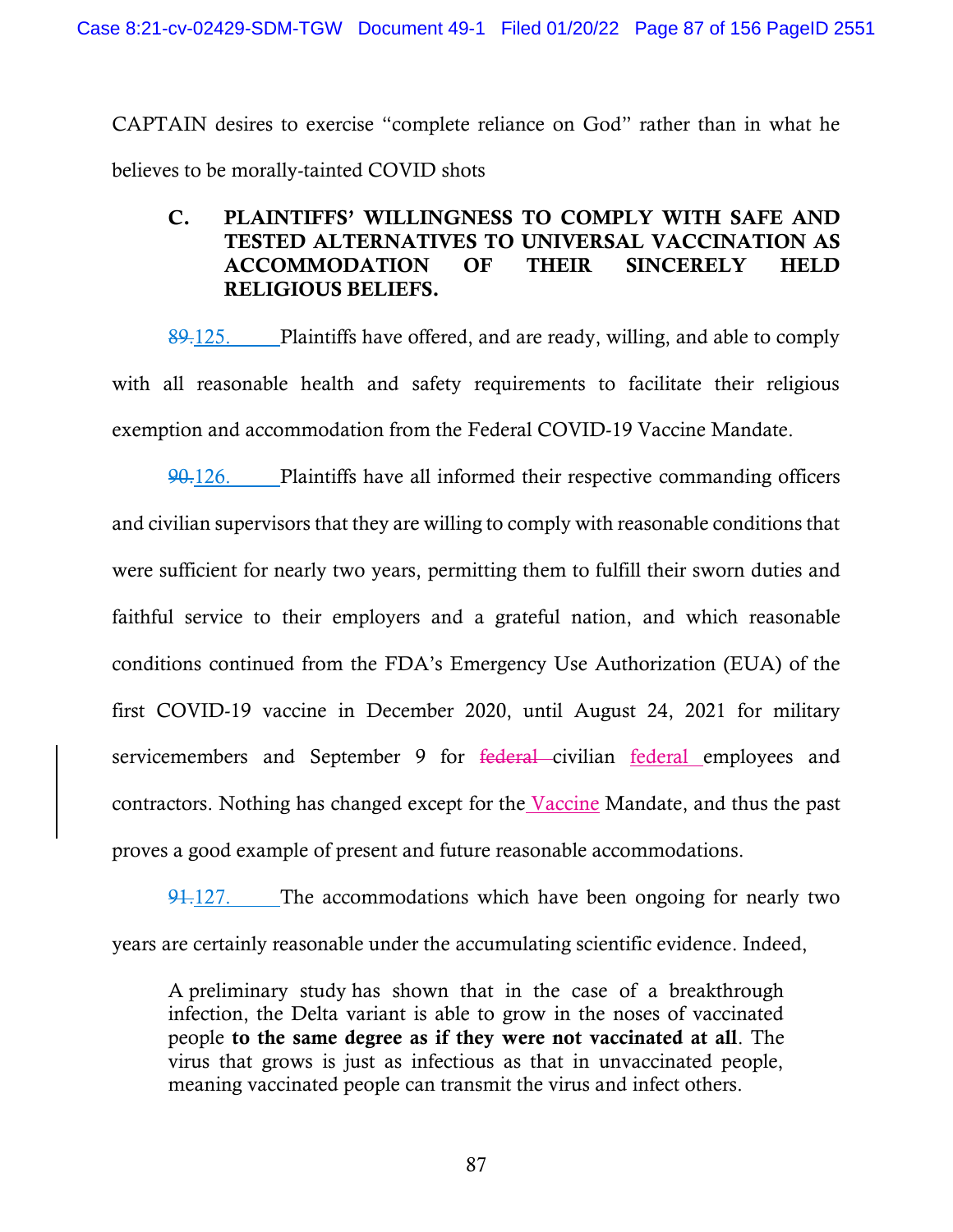Sanjay Mishra, *Evidence mounts that people with breakthrough infections can spread Delta*  easily, National Geographic (Aug. 20, 2021), https://www.nationalgeographic.com/science/article/evidence-mounts-that-peoplewith-breakthrough-infections-can-spread-delta-easily (emphasis added); *see also Statement from CDC Director Rochelle P. Walensky, MD, MPH on Today's MMWR* (July 30, 2021), https://www.cdc.gov/media/releases/2021/s0730-mmwr-covid-19.html (noting "the Delta infection resulted in similarly high SARS-CoV-2 viral loads in vaccinated and unvaccinated people" (emphasis added).)

128. The CDC Director also admitted that the currently available COVID-19 vaccines do not prevent transmission. *See* Tim Hains, *CDC Director: Vaccines No Longer Prevent You From Spreading COVID* (Aug. 6, 2021), https://www.realclearpolitics.com/video/2021/08/06/cdc director vaccines no lo nger prevent you from spreading covid.html#!.

92.129. Other reasonable protocols beyond the currently-available COVID vaccines remain sufficient to prevent the spread of COVID-19 among military servicemembers, federal employees, and federal contractors, and constitute a reasonable alternative to mandatory, universal vaccination as an accommodation of sincerely held religious beliefs.

93-130. The United States District Court for the Western District of Louisiana recently issued a TRO against a medical school for the school's failure to grant religious exemptions when other reasonable accommodations were available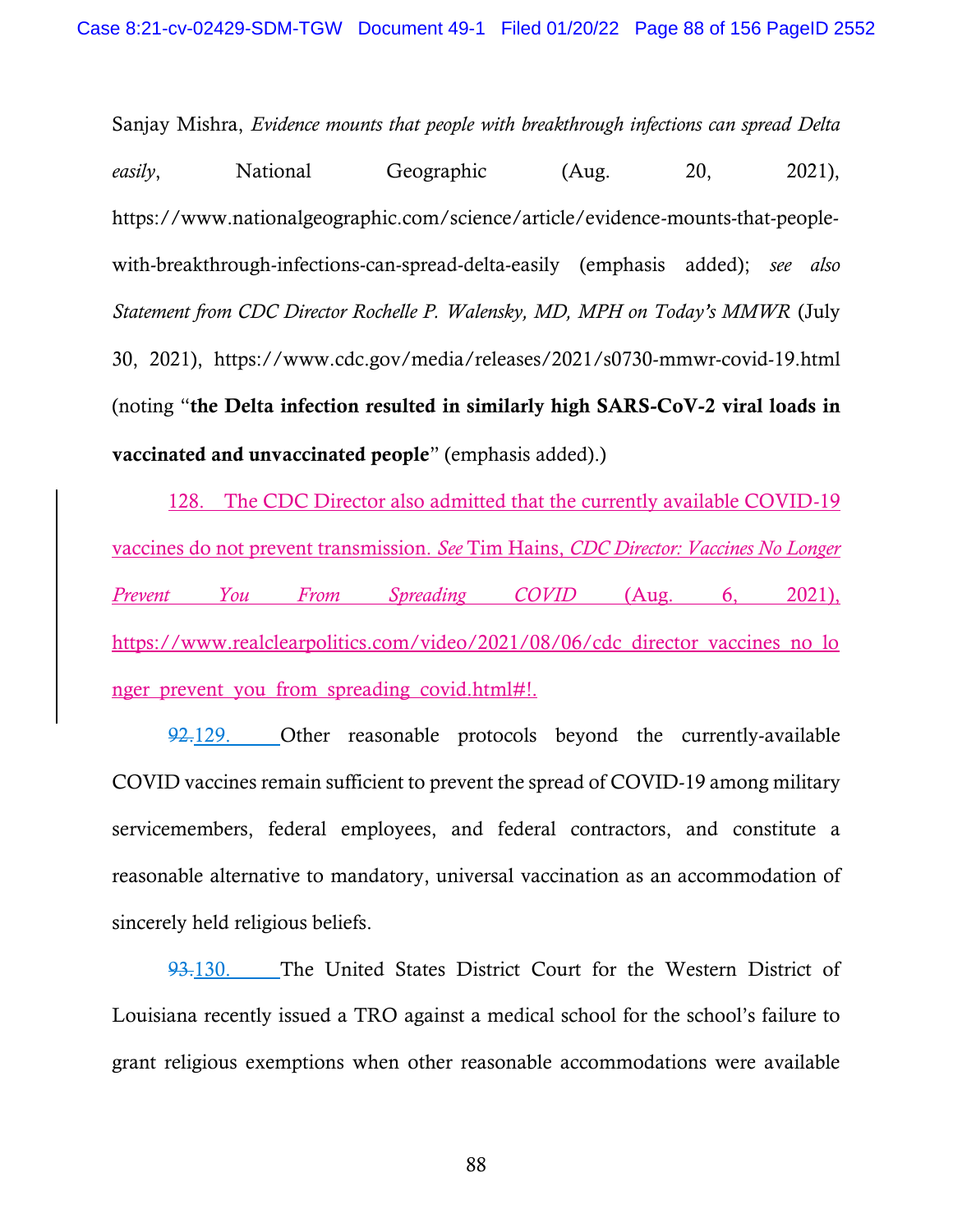and mandatory vaccination was not the least restrictive means of achieving the school's interest in protecting the school's student body. *See Magliulo v. Edward Via College of Osteopathic Medicine*, No. 3:21-CV-2304, 2021 WL 36799227 (W.D. La. Aug. 17, 2021).

94.131. The United States District Court for the Western District of Michigan issued a TRO against a university for its failure to allow students with religious objections to vaccination to participate in athletics and other extracurricular activities when other reasonable alternatives were available as a reasonable accommodation for their religious beliefs. *See Dahl v. Bd. of Trustees of W. Mich. Univ.*, No. 1:21-cv-757, 2021 WL 3891620, \*2 (W.D. Mich. Aug. 31, 2021). The Sixth Circuit Court of Appeals affirmed that preliminary injunction in its order refusing to stay the preliminary injunction. *See Dahl v. Bd. of Trustees of W. Mich. Univ.*, No. 21-2945, 2021 WL 4618519 (6th Cir. Oct. 7, 2021).

95. The United States District Court for the Northern District of New York and the Second Circuit Court of Appeals have both entered injunctions against enforcement of New York's COVID 19 vaccine mandate on healthcare workers that expressly excluded any religious exemption. On October 12, 2021, the Northern District of New York entered a preliminary injunction enjoining state officials from enforcing the mandate. *See Dr. A. v. Hochul*, No. 1:21 CV 1009, 2021 WL 4734404 (N.D.N.Y. Oct. 12, 2021). The court had previously entered a TRO to the same effect. *See* 2021 WL 4189533 (N.D.N.Y. Sept. 14, 2021). On September 30, in between the Northern District's TRO and preliminary injunction, the Second Circuit gave its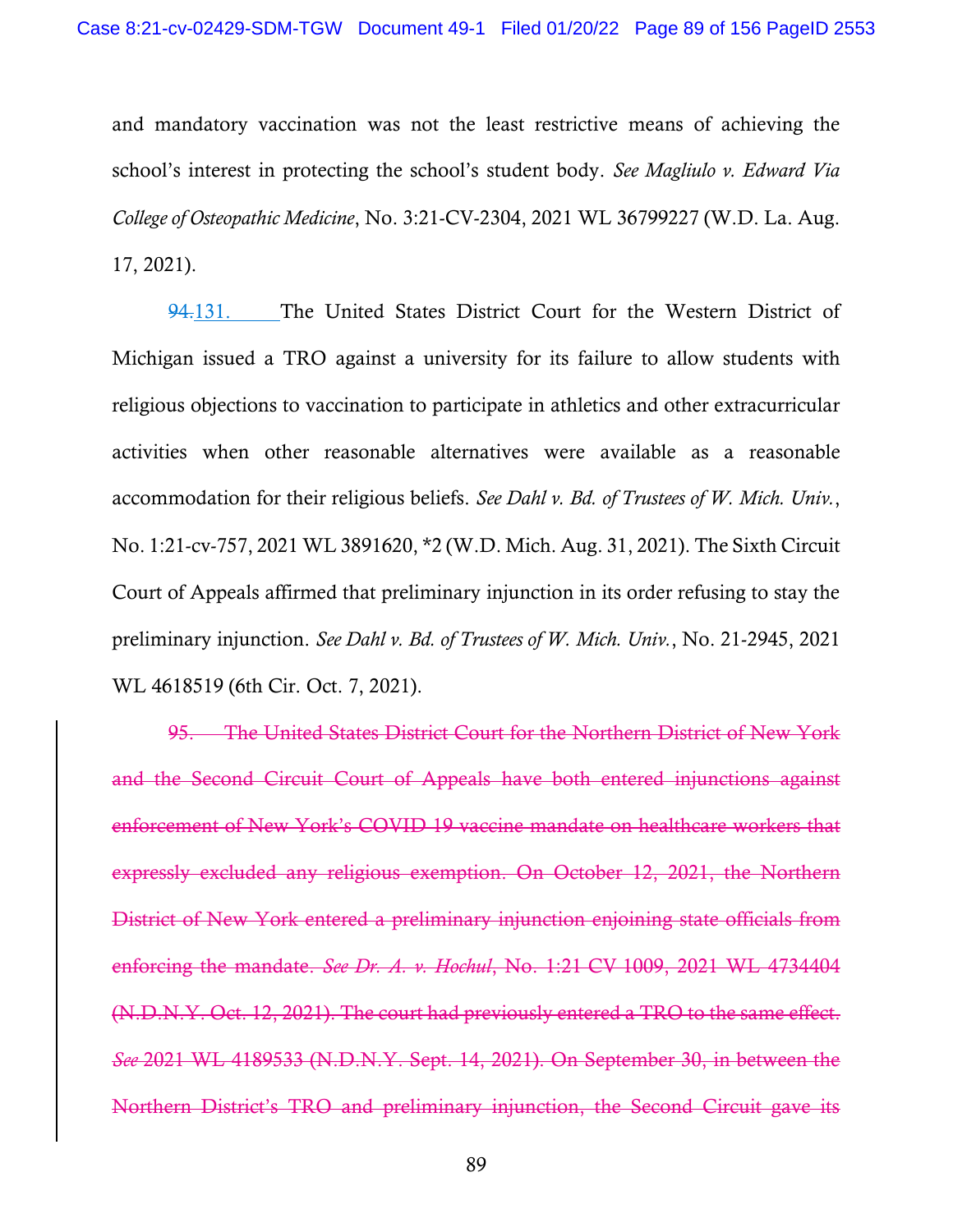imprimatur to the *Dr. A.* TRO in *We The Patriots USA, Inc. v. Hochul*, No. 21 2179, dkt. 65 (2d Cir. Sept. 30, 2021). In *We The Patriots*, the Second Circuit issued an injunction pending appeal against New York's mandate, enjoining state officials from enforcing it "in a manner that would violate the terms of the temporary restraining order issued in *Dr. A v. Hochul*."

132. In *U.S. Navy Seals v. Biden*, No. 4:21-cv-1236-O, 2022 WL 34443 (N.D. Tex. Jan. 3, 2022), the United States District Court for the Northern District of Texas entered a preliminary injunction against the United States Navy's sham process for requesting and receiving a religious exemption and accommodation. Indeed, the Court there noted that "The Navy provides a religious accommodation process, but by all accounts, it is theater. The Navy has not granted a religious exemption to any vaccine in recent memory. It merely rubber stamps each denial." *Id.* at \*1 (emphasis added).

133. In *State v. Nelson*, No. 8:21-cv-2524-SDM-TGW, 2021 WL 6108948, \*11 (M.D. Fla. Dec. 22, 2021) (Merryday, J.), this Court held that Defendants' COVID-19 vaccine mandate on federal contractors was also unlawful and issued a preliminary injunction. This Court held that the mandate was issued in excess of the statutory jurisdiction provided to Defendants.

134. The Sixth Circuit, too, has held that the President and the agencies to whom he purportedly delegated authority for the vaccine mandate on federal contractors lacked authority to issue a mandate on federal contractors. *See Kentucky v. Biden*, No. 21-6147, 2022 WL 43178 (6th Cir. Jan. 5, 2022). Indeed, "if the President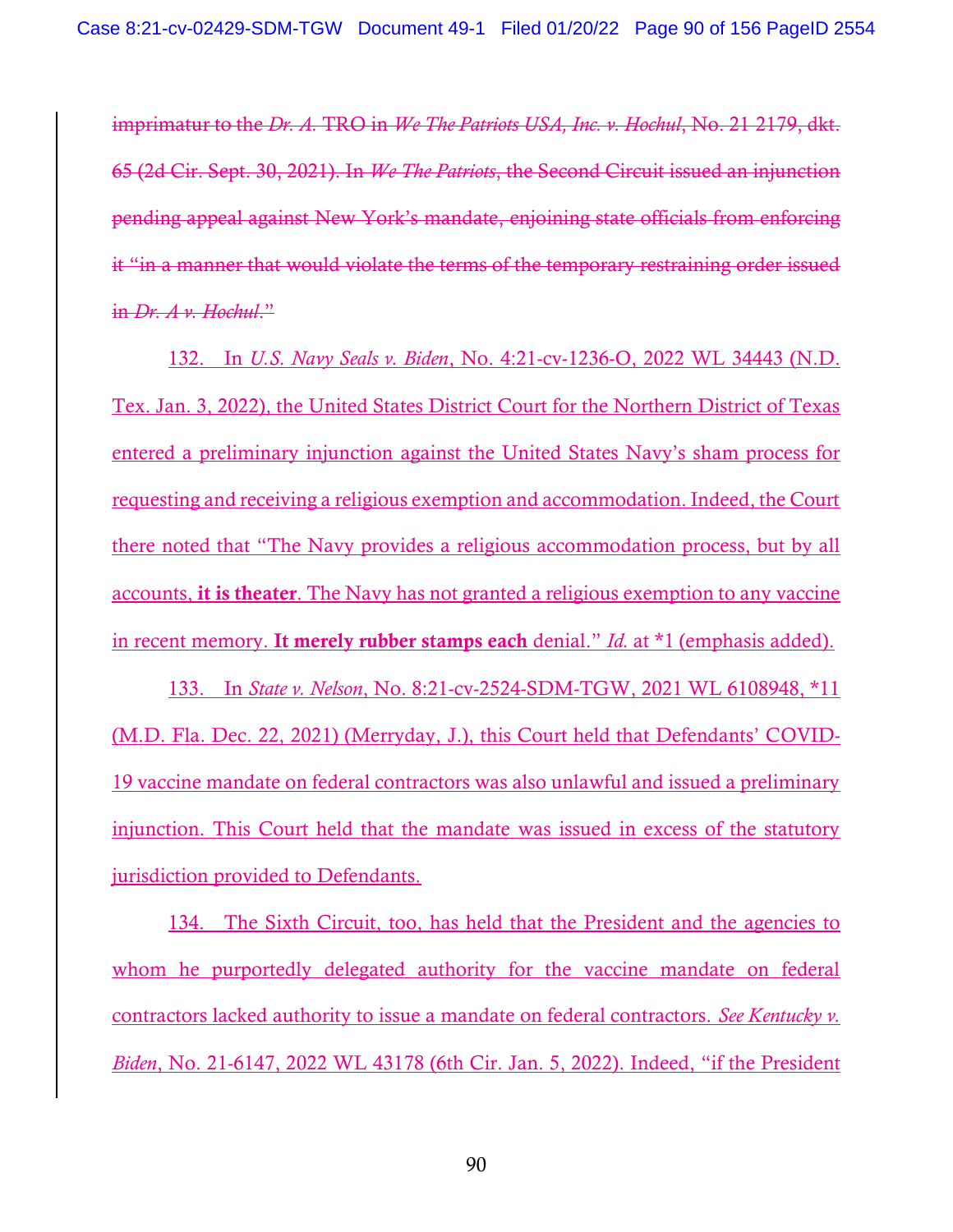can order medical interventions in the name of reducing absenteeism, what is the logical stopping point of that power?" *Id.* at \*15. Defendants' vaccine mandate on federal contractors "requires vaccination everywhere and all the time. It is not 'anchored' to the statutory text, not is it even 'anchored' to the work of federal contractors." *Id.* (emphasis added). "We thus conclude that the federal government is unlikely to prevail on its argument that the Property Act authorizes imposition of the contractor mandate." *Id.* at 16.

96.135. The United States Military Health System allows three different types of permanent *medical* exemptions from compulsory immunizations: (1) "Determination by a medical provider that further vaccination will seriously endanger patient's health;" (2) "Medical, Reactive exemption: Previously severe reaction after specific vaccine;" and (3) "Medical, Immune exemption: Evidence of existing immunity (e.g., by serologic antibody test, documentation of previous infection or natural infection presumed)." *See* Military Health System, *Immunization Exemption Guidance*, Health.mil, https://www.health.mil/Military-Health-Topics/Health-Readiness/Immunization-Healthcare/Clinical-Consultation-Services/Exemption-Guidance (last visited October 14, 2021).

97.136. Several Plaintiffs and countless other class members were previously infected with COVID-19, have serologic test results demonstrating natural antibodies and immunity to COVID-19, and otherwise qualify for the exemptions ostensibly available for servicemembers. Plaintiffs, however, have been denied the ability to even requests the officially available exemptions.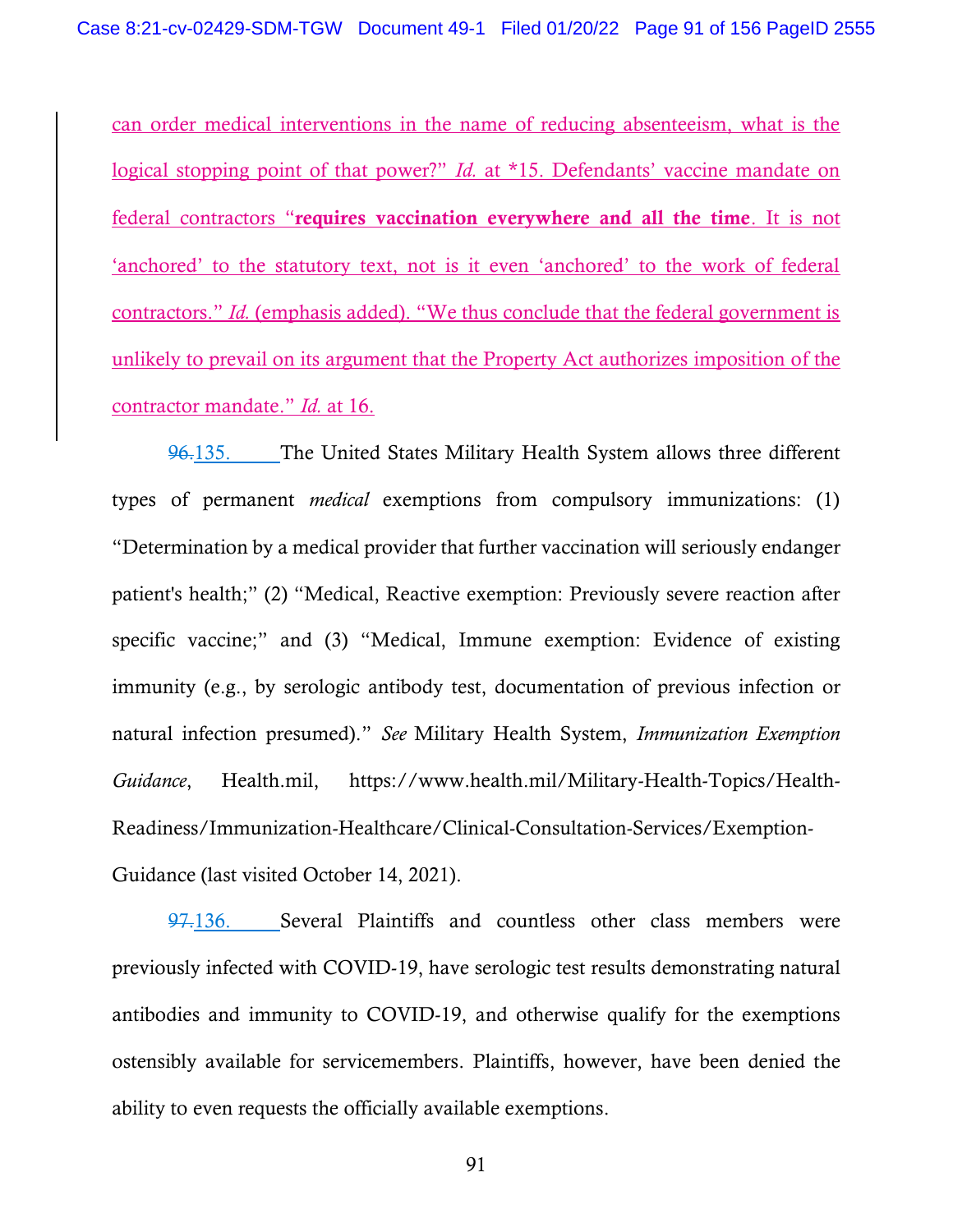## D. PLAINTIFFS' REQUESTS FOR AN ACCOMMODATION FROM THE MANDATORY COVID-19 VACCINE POLICY.

98.137. On September 7, 2021, NAVY SEAL 1 submitted to the United States Navy a request for religious exemption from the Federal COVID-19 Vaccine Mandate as an accommodation of his sincerely held beliefs. NAVY SEAL 1 articulated to his command that he has and exercises sincerely held religious beliefs that compel him to abstain from receiving any of the currently available COVID-19 vaccines. NAVY SEAL 1 met with his unit's Chaplain, who reviewed his request for a religious exemption and accommodation and found that NAVY SEAL 1's request was sincere. NAVY SEAL 1's Chaplain forwarded NAVY SEAL 1's request to the command. After review, NAVY SEAL 1's request for a religious exemption and accommodation was denied, and he was preemptively removed from his position as Platoon Chief. NAVY SEAL 1 faces potential court martial, dishonorable discharge, and other life-altering disciplinary measures for exercising and seeking accommodation of his sincerely held religious beliefs against COVID-19 vaccination.

99.138. On September 14, 2021, NAVY SEAL 2 submitted to the United States Navy a request for religious exemption from the Federal COVID-19 Vaccine Mandate as an accommodation of his sincerely held beliefs. NAVY SEAL 2's request for a religious exemption and accommodation detailed NAVY SEAL 2's religious beliefs and practices that compel him to abstain from receiving any of the currently available COVID-19 vaccines. NAVY SEAL 2's request for a religious accommodation was supported by a letter from a religious leader, which demonstrated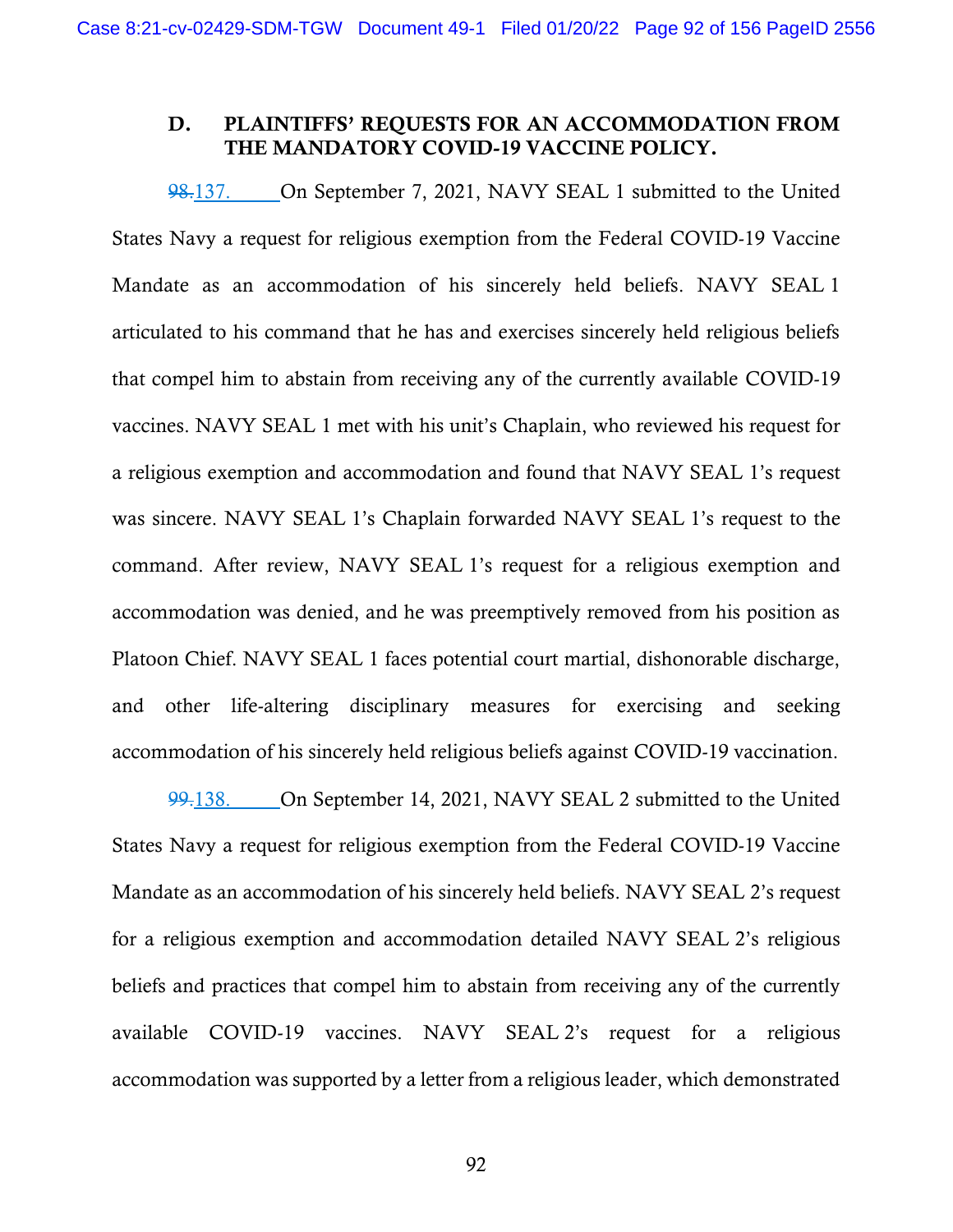the sincerity of NAVY SEAL 2's personal beliefs. NAVY SEAL 2's commander noted that NAVY SEAL 2's religious beliefs were sincere and strongly held, but recommended that his request be disapproved. NAVY SEAL 2's request for an accommodation has been forwarded to the officers responsible for making the final determination, but he has been informed that his request will not be approved because of his direct commander's recommendation of denial. NAVY SEAL 2 faces potential court martial, dishonorable discharge, and other life-altering disciplinary measures for exercising and seeking accommodation of his sincerely held religious beliefs against COVID-19 vaccination.

139. NAVY SENIOR CHIEF PETTY OFFICER has submitted a religious exemption request to the COVID-19 vaccine, on the basis of the leading of the Holy Spirit, and his Christian religious beliefs, including beliefs that the body is the temple of the Holy Spirit, and the COVID-19 vaccine's close connection to abortion. His request has not been granted, and he has been subject to coercion and public shaming for requesting an exemption for his religious beliefs. As of January 20, 2022, the Navy has had 58 days to act upon NAVY SENIOR CHIEF PETTY OFFICER's religious exemption request, but has not. Conversely, the Navy has approved a temporary medical waiver for him through Fall 2022, and has not removed him from leadership or other responsibilities as a result of being unvaccinated under a medical waiver.

140. NAVY CHAPLAIN submitted a request for a religious exemption based upon his sincerely held religious beliefs that accepting any of the approved COVID vaccines would be an act of irreverence toward God and would be an attempt to alter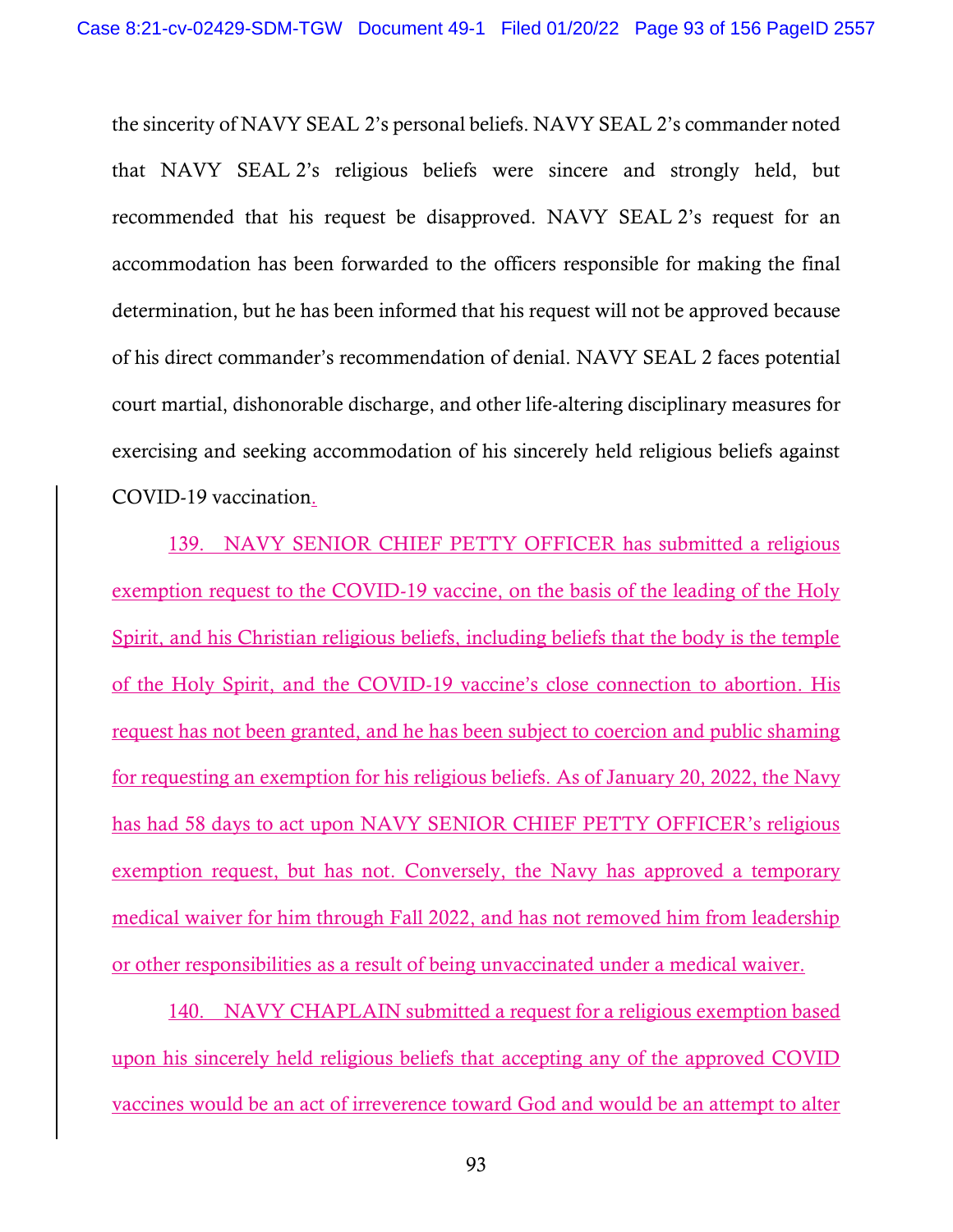the embodied image of God within individuals, and therefore a sin contrary to historic Judeo-Christian tradition and his Christian faith. His request was given a negative recommendation from his commander, and he has not been approved for a religious exemption.

100.141. On September 15, 2021, NAVY EOD OFFICER submitted to the United States Navy a request for religious exemption from the Federal COVID-19 Vaccine Mandate as an accommodation of his sincerely held beliefs. NAVY EOD OFFICER articulated to his command that he has and exercises sincerely held religious beliefs that compel him to abstain from receiving any of the currently available COVID-19 vaccines. NAVY EOD OFFICER's request for a religious exemption and accommodation has not been approved, and hewas denied. He timely appealed the denial on December 8, 2021. Upon denial of his appeal, NAVY EOD OFFICER faces potential court martial, dishonorable discharge, and other life-altering disciplinary measures for exercising and seeking accommodation of his sincerely held religious beliefs against COVID-19 vaccination.

142. NAVY COMMANDER SURFACE WARFARE OFFICER submitted a request for a religious exemption and accommodation on September 13, 2021 and received his initial denial on October 26.

143. On October 2, 2021, NAVY CHIEF WARRANT OFFICER submitted to his Naval command a request for religious exemption from the Federal COVID-19 Vaccine Mandate as an accommodation of his sincerely held beliefs. NAVY CHIEF WARRANT OFFICER's request for a religious accommodation and exemption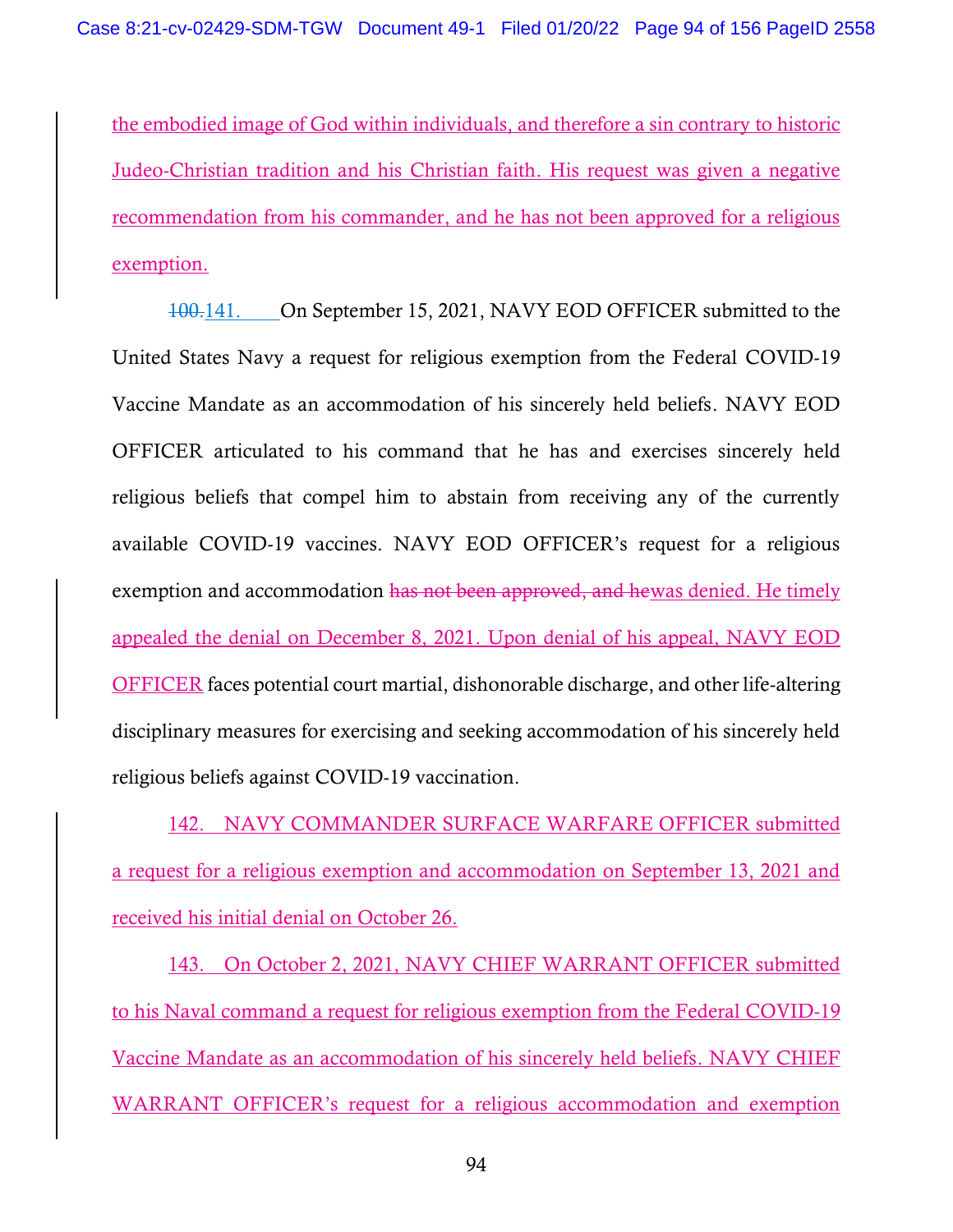outlined his sincerely held religious objections to receiving any of the COVID-19 vaccines because of their connections to aborted fetal cell lines. NAVY CHIEF WARRANT OFFICER's request was supported by a Chaplain's and supervisor's recommendations. NAVY CHIEF WARRANT OFFICER's request has not been approved, and he has been informed that it is likely to be denied. Meanwhile, NAVY CHIEF WARRANT OFFICER's active duty orders expired, returning him to reserve status, and he was advised by his command that he cannot be given further active duty orders, though otherwise qualified, due to his pending religious accommodation request. Although NAVY CHIEF WARRANT OFFICER's federal contractor employer granted the religious exemption request he submitted to the employer, he is on an extended leave of absence from the employer due to his recent Naval active duty orders, leaving NAVY CHIEF WARRANT OFFICER with only his intermittent (one weekend per month) Navy Reserve employment. NAVY CHIEF WARRANT OFFICER faces potential court martial, dishonorable discharge, and other life-altering disciplinary measures for exercising and seeking accommodation of his sincerely held religious beliefs against COVID-19 vaccination.

101.144. On September 16, 2021, USMC LIEUTENANT COLONEL 1, United States Marine Corps, submitted to the United States Marine Corps a request for religious exemption from the Federal COVID-19 Vaccine Mandate as an accommodation of his sincerely held beliefs. LIEUTENANT COLONEL 1 articulated to his command that he has and exercises sincerely held religious beliefs that compel him to abstain from receiving any of the currently available COVID-19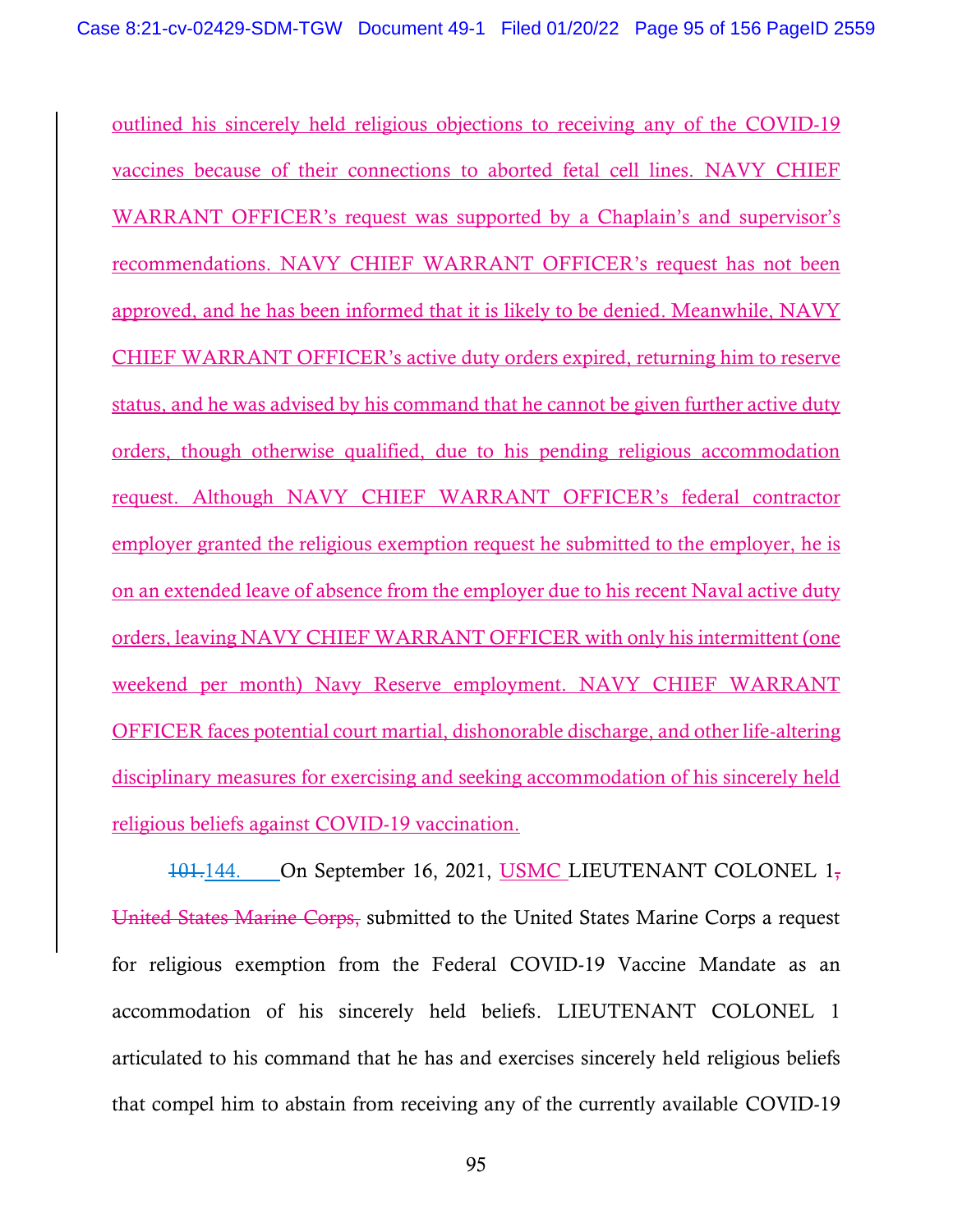vaccines. LIEUTENANT COLONEL 1 met with his unit's Chaplain, who reviewed his request for a religious exemption and accommodation and found that LIEUTENANT COLONEL's request was made from a position of "absolute sincerity." On December 22, 2021, the Marine Corps denied LIEUTENANT COLONEL 1's request for a religious exemption and accommodation has not been approved, and herequest by typical form letter. He timely appealed the denial on January 12, 2022. Prior to his timely appeal, however, on January 4, 2022, the Marine Corps removed LIEUTENANT COLONEL 1 him from his position as Executive Officer of his squadron. Upon denial of his appeal, LIEUTENANT COLONEL 1 faces potential court martial, dishonorable discharge, and other life-altering disciplinary measures for exercising and seekingmerely requesting an accommodation offor his sincerely held religious beliefs against COVID 19 vaccination.

102.145. USMC LIEUTENANT COLONEL 2, United States Marine Corps, submitted to the United States Marine Corps a request for religious exemption from the Federal COVID-19 Vaccine Mandate as an accommodation of her sincerely held beliefs. LIEUTENANT COLONEL 2 articulated to hisher command that she has and exercises sincerely held religious beliefs that compel her to abstain from receiving any of the currently available COVID-19 vaccines. LIEUTENANT COLONEL 1's request for a2's religious exemption and accommodation request has not been approved, and he facesdenied, and she has timely appealed. Upon denial of her appeal, LIEUTENANT COLONEL 2 will face immediate consequences including potential court martial, dishonorable discharge, and other life-altering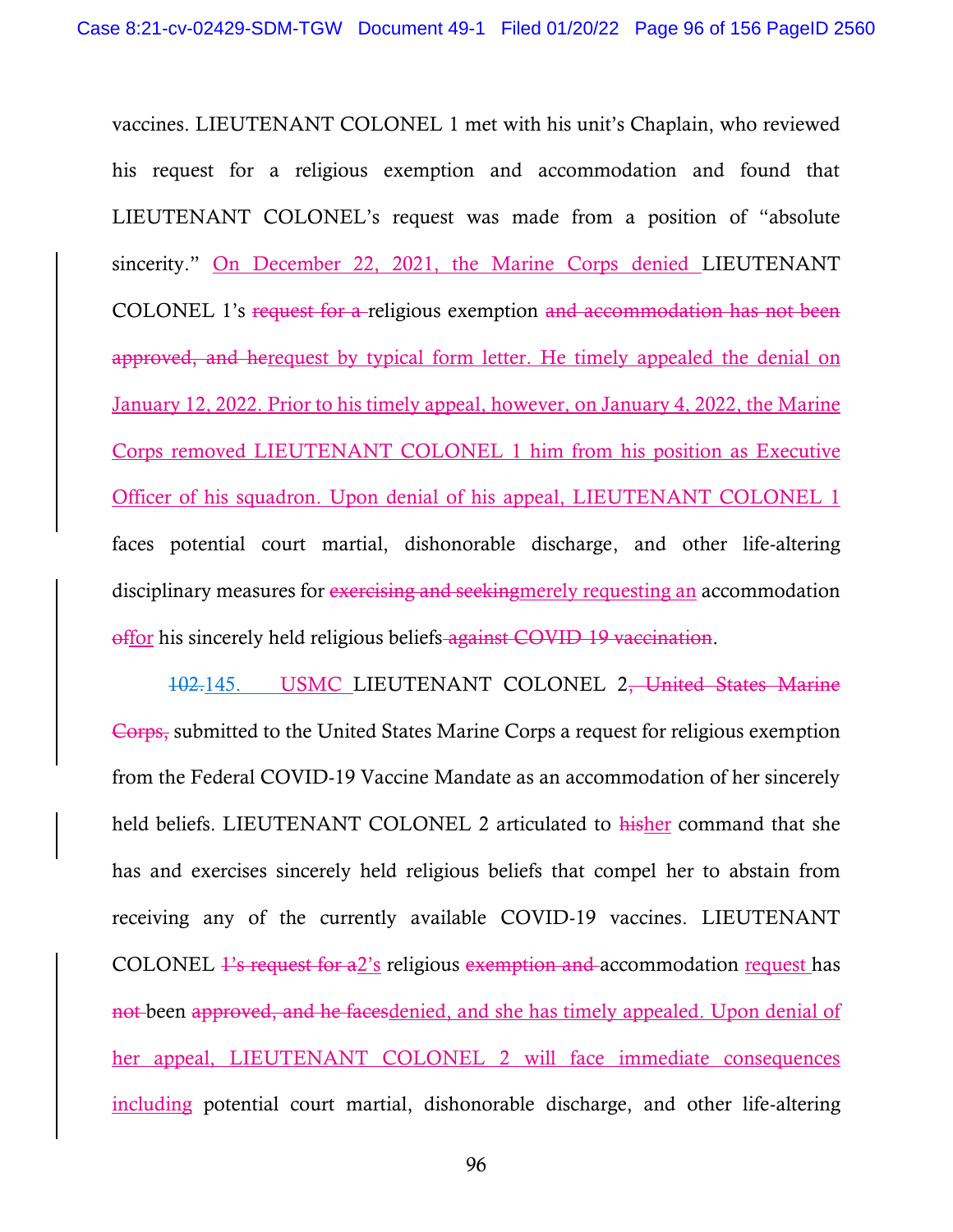disciplinary measures for exercising and seeking accommodation of his sincerely held religious beliefs against COVID-19 vaccination.

103.1. On September 16, 2021, ARMY RANGER submitted to the United States Army a request for religious exemption from the Federal COVID 19 Vaccine Mandate as an accommodation of his sincerely held beliefs. ARMY RANGER articulated to his command that he has and exercises sincerely held religious beliefs that compel him to abstain from receiving any of the currently available COVID 19 vaccines. ARMY RANGER met with his unit's Chaplain, who reviewed his request for a religious exemption and accommodation and who found that ARMY RANGER's request was sincere. ARMY RANGER also submitted a pastor's verification letter with his request. ARMY RANGER's request for a religious exemption and accommodation has not been approved, and he faces potential court martial, dishonorable discharge, and other life altering disciplinary measures for exercising and seeking accommodation of his sincerely held religious beliefs against COVID 19 vaccination.

146. USMC LIEUTENANT COLONEL 3, FINANCIAL MANAGEMENT OFFICER, has submitted a request for a religious exemption on August 23, 2021 to exempt him from the COVID shot directive. His request was denied on September 22. On October 1, he requested a ten (10) business day extension to file his appeal, and was permitted to submit his appeal to the Commandant of the Marine Corps on October 21. He received a final denial of his appeal from the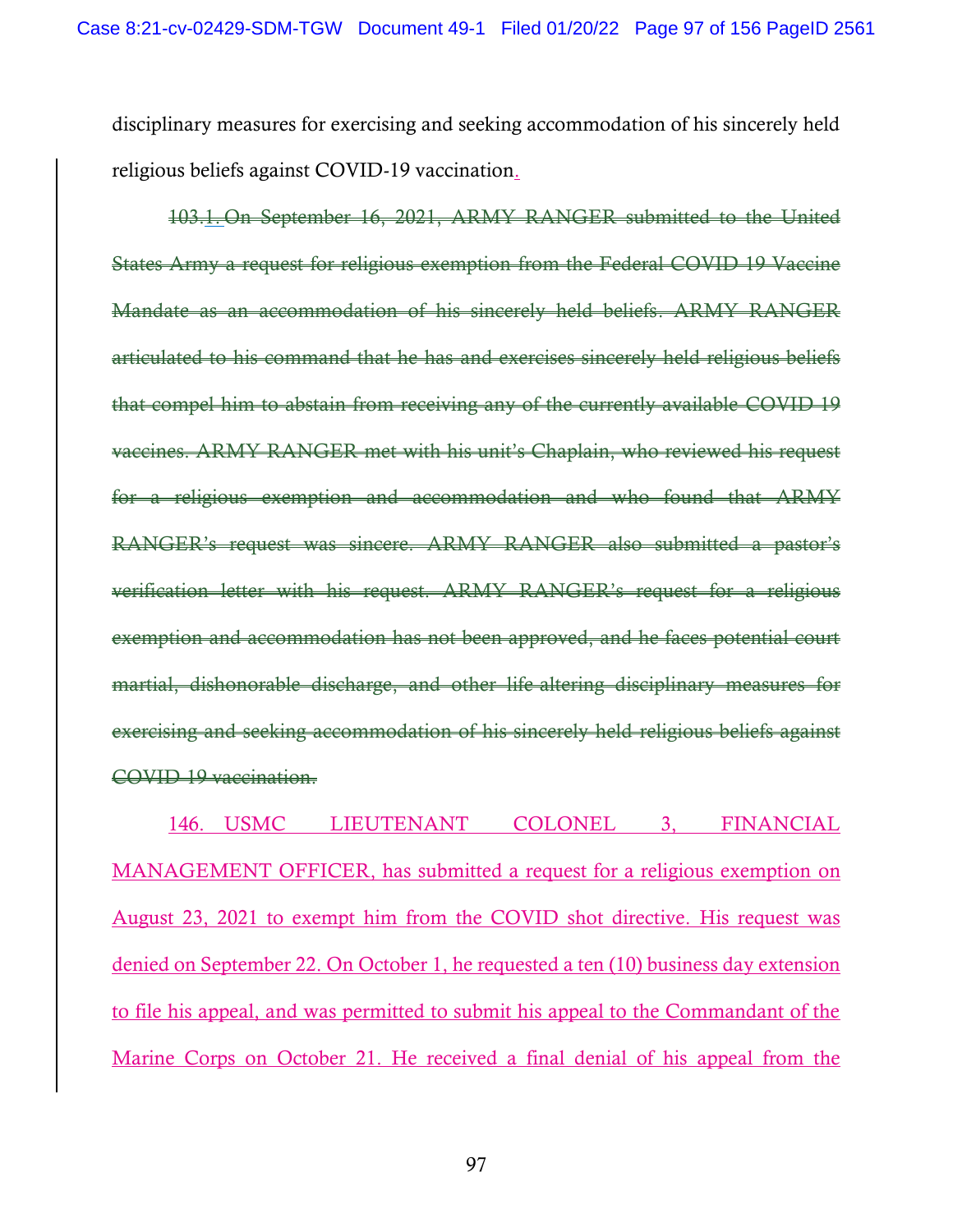Assistant Commandant of the Marine Corps (ACMC) on December 14. He faces immediate discipline for the exercise of his religious beliefs.

147. USMC RESERVE LIEUTENANT COLONEL submitted a request for religious exemption and received her initial denial of October 1, 2021. She timely submitted an appeal, and received a final appeal denial on December 10. The Marine Corps on December 23, 2021, offered RESERVE LIEUTENANT COLONEL the "choice" of "voluntarily" dropping to "Inactive Ready Reserve" status, or facing administrative separation. Now, she is not able to work for the Marine Corps, losing income and service years toward retirement, because she cannot take vaccine in direct contradiction to her sincerely held religious beliefs and was trying to avoid defying a direct order.

148. USMC MAJOR submitted a religious exemption request, and the Marine Corps denied it on October 26, 2021. USMC MAJOR timely appealed the denial on November 10, 2021. Upon denial of his appeal, which could come at any time, the Marine Corps will begin the separation process.

149. USMC CAPTAIN submitted a request for a religious exemption because of his Islamic religious beliefs that require him to abstain from participation in that which is *haram*—forbidden—including the destruction and commoditization of innocent human life as exemplified by the use of human fetal cell lines derived from abortions. CAPTAIN desires to exercise "complete reliance on God" rather than in what he believes to be morally-tainted COVID shots. The Marine Corps denied CAPTAIN's religious accommodation request on October 27, 2021, which denial he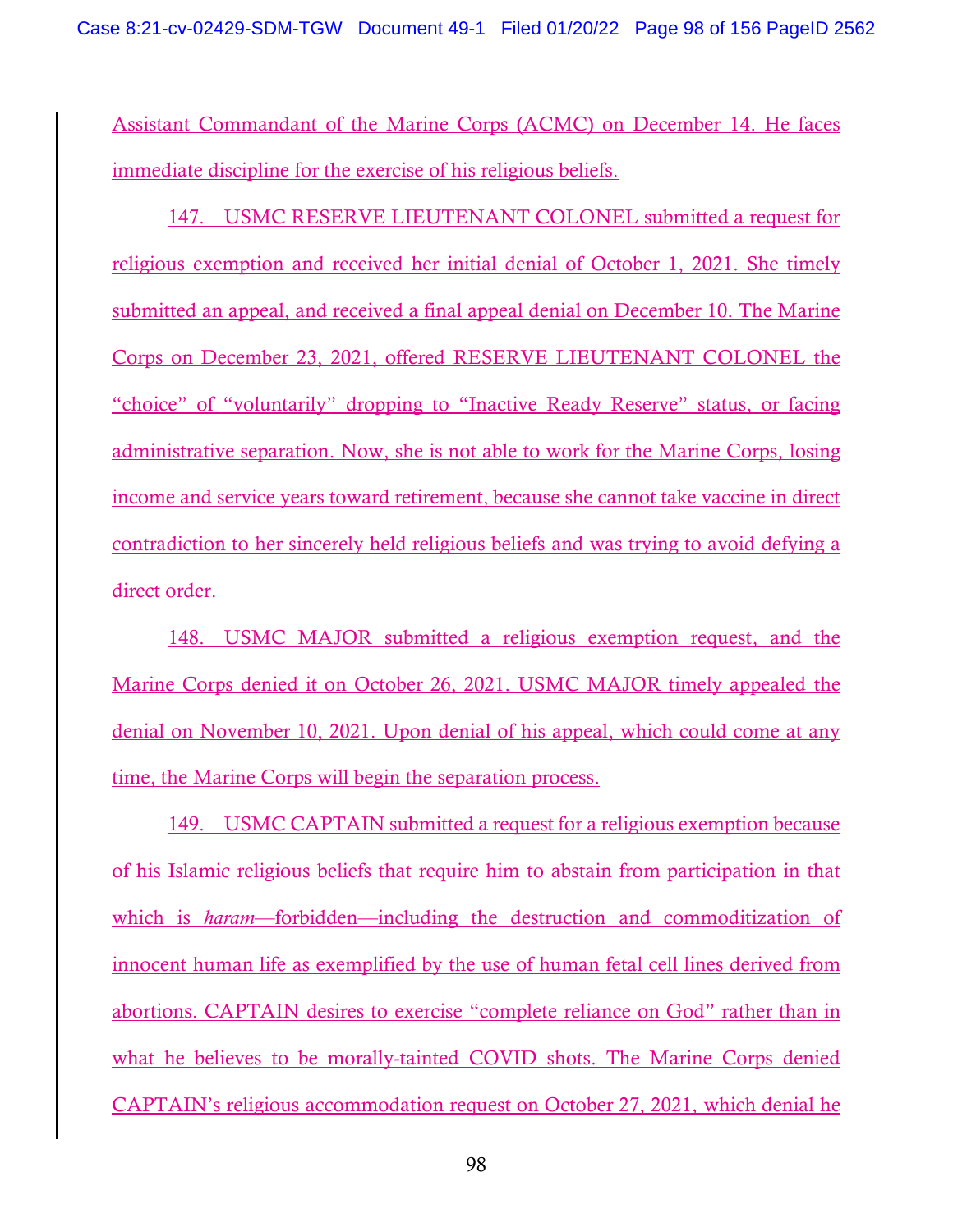timely appealed on November 11, 2021. Upon denial of his appeal, the Marine Corps will begin the separation process.

150. USMC CAPTAIN 2 submitted a request for a religious exemption on September 15, 2021. When he received an initial denial on September 30, he timely appealed on October 7. The denial did not address his specific request. He found out later that other Marines had received the same exact rubber stamp denial letter in response to their RAs. To date, no RA within CAPTAIN 2's personal knowledge has been approved. He learned that the Religious Accommodation Review Board unanimously voted that he was sincere in his faith, but the Board still denied CAPTAIN 2's request. After he submitted his appeal, he received a final denial on December 7, and consequences will begin to flow. He is awaiting the order to get the COVID shots at any time, and if he does not comply within 10 calendar days, CAPTAIN 2 will be subjected to discipline and the process will begin to kick him out of the Marine Corps.

151. USMC CAPTAIN 3 submitted a Religious Accommodation (RA) waiver request on September 10, 2021. The Deputy Commandant for Manpower and Reserve Affairs denied the RA on October 1, and his final appeal of his denial was issued on December 7. On December 13, 2021, Brigadier General Field, Commanding General of Education Command, ordered CAPTAIN 3 to take the vaccine within 10 days or face an administrative separation. CAPTAIN 3 had to sign an acknowledgement of the order. Because of his faith, CAPTAIN 3 was unable to get the vaccine, and the Marine Corps considers him in violation of the order. On January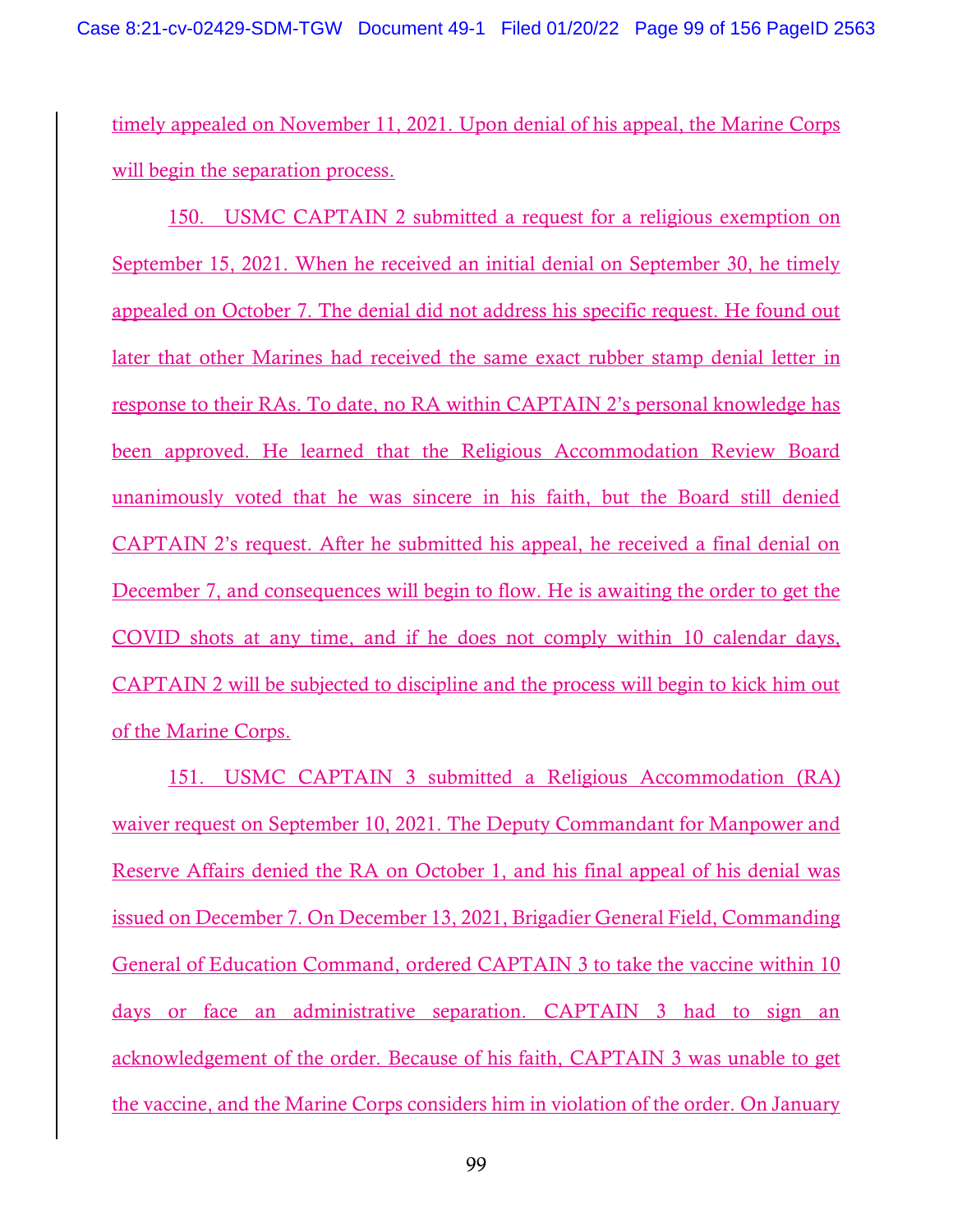14, 2022, the Marine Corps charged CAPTAIN 3 with an Article 92 UCMJ violation, starting the administrative process to separate CAPTAIN 3 from the Marine Corps, which is currently proceeding as fast as the Marine Corps can prosecute it.

152. USMC FIRST LIEUTENANT received an initial denial of his Religious Accommodation (RA) request on September 30, 2021, and timely appealed on October 7. The denial did not address his specific request, and he found out later that other Marine had received the same exact rubber stamp denial letter in response to their RAs. To this date, no RA within his personal knowledge has been approved in the USMC. He has since found out that the Religious Accommodation Review Board unanimously voted that he was sincere in his faith, but the Board still denied his request for accommodation. FIRST LIEUTENANT received a final denial of his RA request on December 27, 2021, and consequences have already occurred. He received the order to get the COVID shots on December 28, stating that if he did not comply within 2 calendar days, he would be subjected to discipline, and the process will begin to kick him out of the Marine Corps. On December 30, 2021 FIRST LIEUTENANT was required to sign a Form 3005 written counseling, stating he was in violation of Article 92—failure to obey a lawful order—by not receiving the COVID shot. There was no mention of his RA request or appeal on this form, which will go into his personnel file. He received a Form 3005 on January 5, 2022, relieving him of his duties for cause. He attended a "Transition Readiness Seminar" on January 10, 2022 and is working on his final physical paperwork to fulfill the requirements for out-processing under an administrative separation.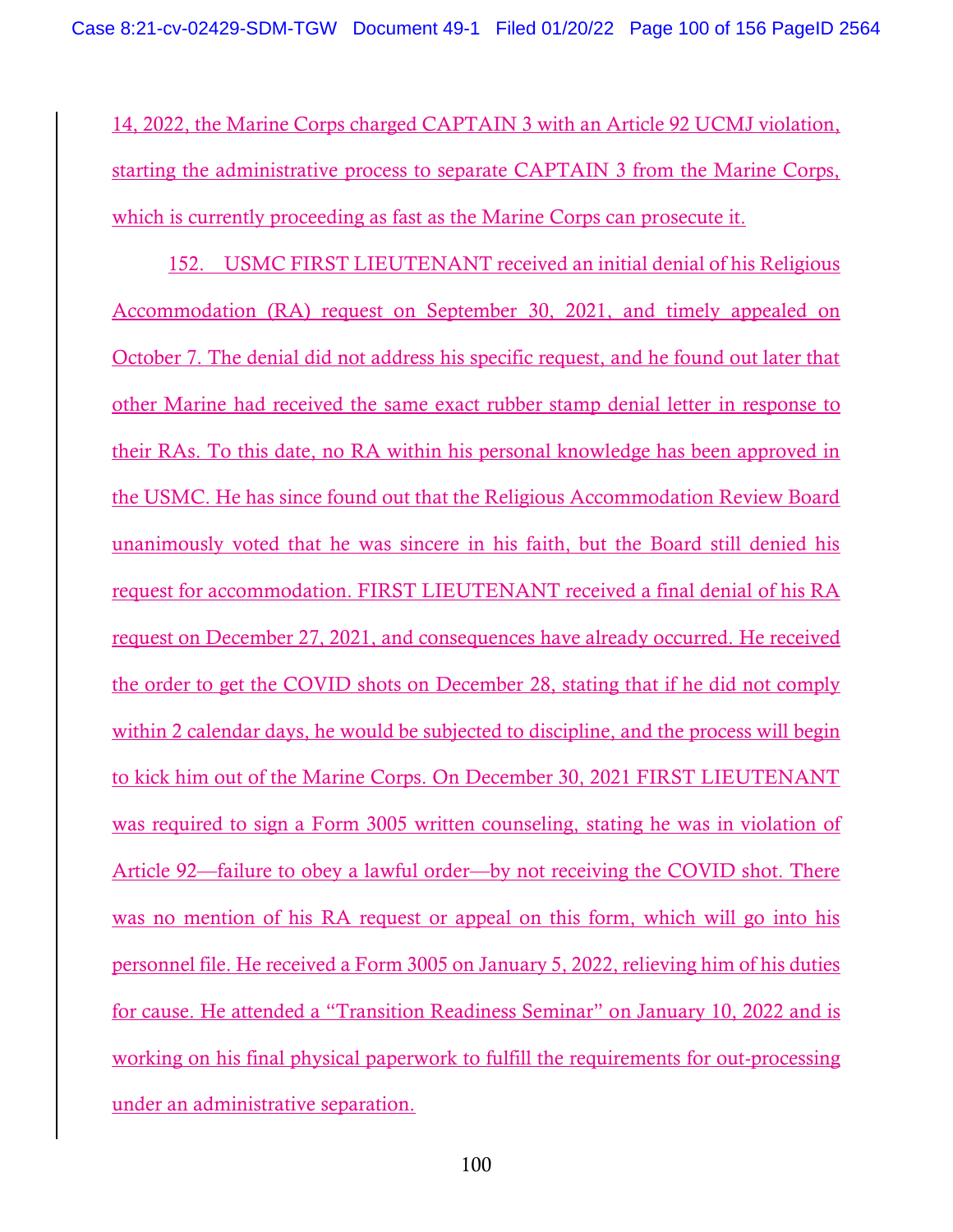153. USMC SECOND LIEUTENANT submitted a request for a religious exemption from the COVID shot mandate, on multiple grounds, including his sincerely-held religious belief "that, first and foremost, a Christian's body is the Temple of the Holy Spirit and should be protected from deliberate or reckless injury or violation," and second, that "deceit pursuant to personnel compliance and/or financial gain, is morally objectionable before God." Upon submitting his religious exemption request, he was immediately removed from his training company, and placed in Mike Company, a non-training company reserved for 2nd Lieutenants who are either injured and unable to complete training, or are pending punitive legal action, while his religious accommodation request is routed up his Chain of Command for a final decision from the Deputy Commandant of the Marine Corps. SECOND LIEUTENANT should have been kept in his training company while his request was pending, as he has not violated any DoD or Marine Corps orders in doing so, and is administratively exempt from all pertinent orders for the duration of time awaiting a final decision. As of January 20, 2022, SECOND LIEUTENANT remains out of the training cycle because of his fidelity to his religious beliefs, despite the outstanding personal and professional reviews from his command, and has continued, daily full contact responsibilities in the support program for the same training cycle from which he was removed.

154. USMC CHIEF WARRANT OFFICER 3 submitted his request for a religious exemption on August 17, 2021, which was denied on September 22. He timely appealed on October 2, 2021, and his appeal received its final denial on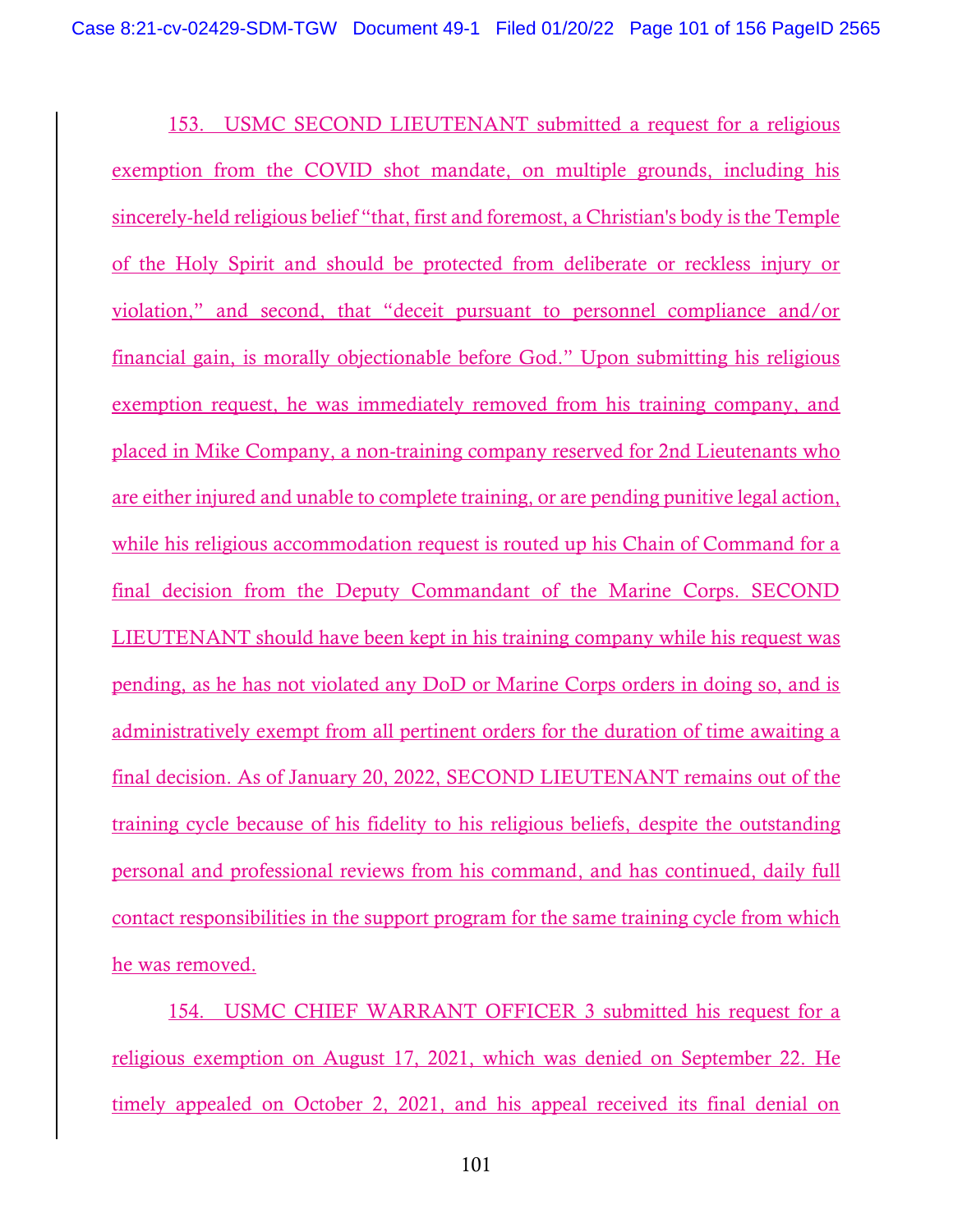November 24. CHIEF WARRANT OFFICER 3 has been given a January 7, 2022 deadline for being fully vaccinated, despite his religious beliefs. Now, nothing stands between him and immediate punitive consequences, except the Court's intervention.

104.155. On September 9, 2016, USMC LANCE CORPORAL 1 submitted to the United States Marine Corps a request for religious exemption from the Federal COVID-19 Vaccine Mandate as an accommodation of his sincerely held beliefs. LANCE CORPORAL articulated to his command that he has and exercises sincerely held religious beliefs that compel him to abstain from receiving any of the currently available COVID-19 vaccines. LANCE CORPORAL'sThe Marine Corps denied the request for a religious exemptionon November 9, 2021, and accommodation has not been approved, and heLANCE CORPORAL 1 timely appealed the denial. Upon denial of his appeal, LANCE CORPORAL 1 faces potential court martial, dishonorable discharge, and other life-altering disciplinary measures for exercising and seekingmerely requesting an accommodation of his sincerely held religious beliefs against COVID 19 vaccination.

156. USMC LANCE CORPORAL 2's request for a religious exemption was denied on December 7, 2021, and he appealed the denial on December 18. On or about December 21, LANCE CORPORAL 2 received a phone call from a mental health counselor. The counselor called him to check on his mental health in the wake of the suicide of LANCE CORPORAL 2's platoon mate, because the platoon mate was "being Administratively Separated for refusing the COVID vaccine." LANCE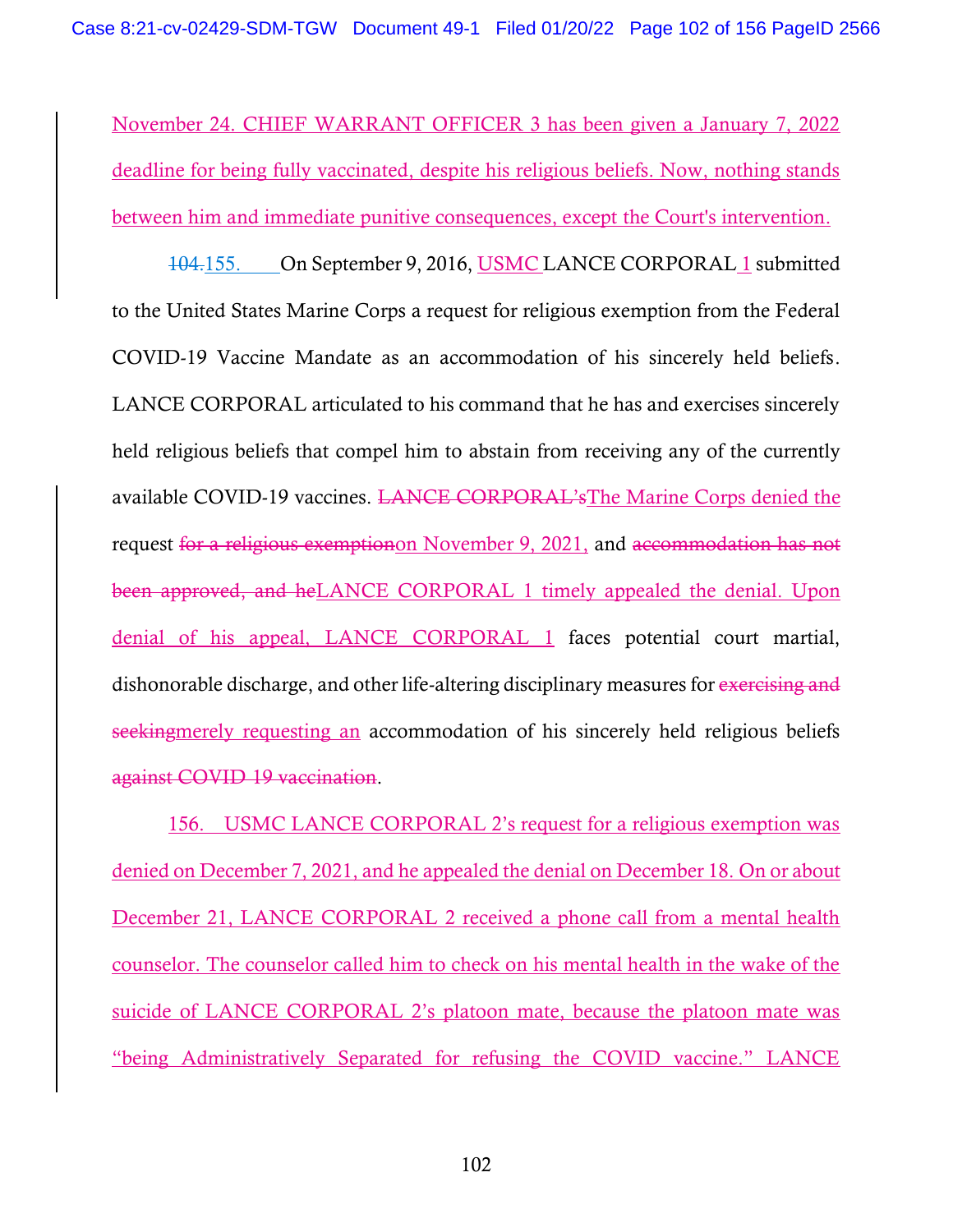CORPORAL 2 expects his appeal and his RA to be denied and remains resolute in his trust in God, but is deeply grieved over the suicide of his friend.

157. AIR FORCE MAJOR submitted a request for a religious exemption based upon his beliefs that abstinence from the use of vaccines derived from aborted fetal cell lines is not merely a symbolic protest, but a practical abstention against the unbiblical demand and financial incentives for future abortions. Per Proverbs 6:16-17, the "Lord['s hate for]… hands that shed innocent blood" is a central part of his doctrinally-common Christian convictions. His religious exemption has not been approved.

158. AIR FORCE CHAPLAIN submitted a request for religious accommodation on September 17, 2021 outlining his religious objections to mandatory COVID-19 vaccination. After his RAR was denied, CHAPLAIN timely submitted an 18-page appeal on November 16, expounding further on his religious convictions, which flow out of a Christian worldview developed over forty years. Since 1980 he has been in church virtually weekly. He completed 21 years of Christian education at the elementary, secondary, collegiate, masters and doctoral levels and has been in professional religious work for the past 23 years, including 14 years as a USAF chaplain. CHAPLAIN received notice of the final denial of his RAR on December 3, 2021 and was ordered to provide proof of receiving a COVID shot by December 13. He now faces immediate consequences and discipline for refusing to accept or receive a vaccine that violates his sincerely held religious beliefs.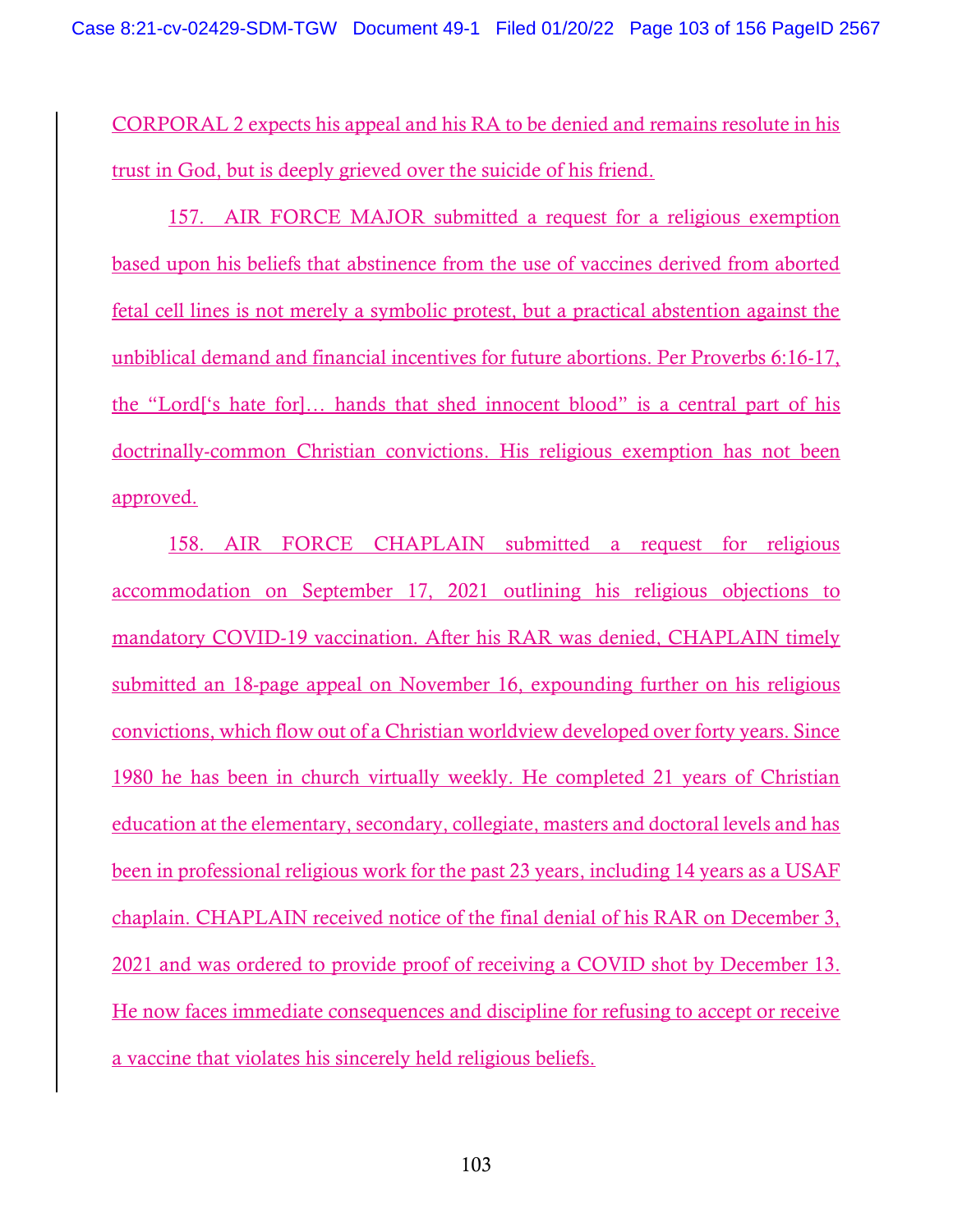159. AIR FORCE RESERVE LIEUTENANT COLONEL 1 submitted a request for religious exemption on October 3, 2021 and received the initial denial of her request on October 27. She timely submitted an appeal, and received a final denial on December 7, 2021, which ordered her to (a) take the vaccine, (b) submit retirement request if eligible or (c) refuse vaccine in writing within 3 days of receiving the denial. The denial memo went on to say that refusal of the vaccine would result in termination by removal from Ready Reserve service. On January 6, 2022, RESERVE LIEUTENANT COLONEL 1 received a Letter of Reprimand and notice that her commanding general has initiated the process to involuntarily transfer her to the Inactive Ready Reserve, depriving the taxpayers of her service to her Country, and depriving her of a living. RESERVE LIEUTENANT COLONEL 1 now faces immediate and irreparable consequences of having to choose between accepting the vaccine in violation of her religious beliefs or violating a direct order and being separated.

160. AIR FORCE RESERVE LIEUTENANT COLONEL 2 submitted his Religious Accommodation Request (RAR) on October 7, 2021. (E-mails from a higher-level Air Force Reserve General demanded that all RARs be turned in by October 15, 2021—13 days prior to the October 28 deadline in the written order to receive the vaccine). RESERVE LIEUTENANT COLONEL 2's General nonrecommended the RAR, falsely stating he had received RESERVE LIEUTENANT COLONEL 2's "division chief's counseling and endorsement" to non-recommend the RAR. After receiving the initial denial of his RAR on October 28, 2021, RESERVE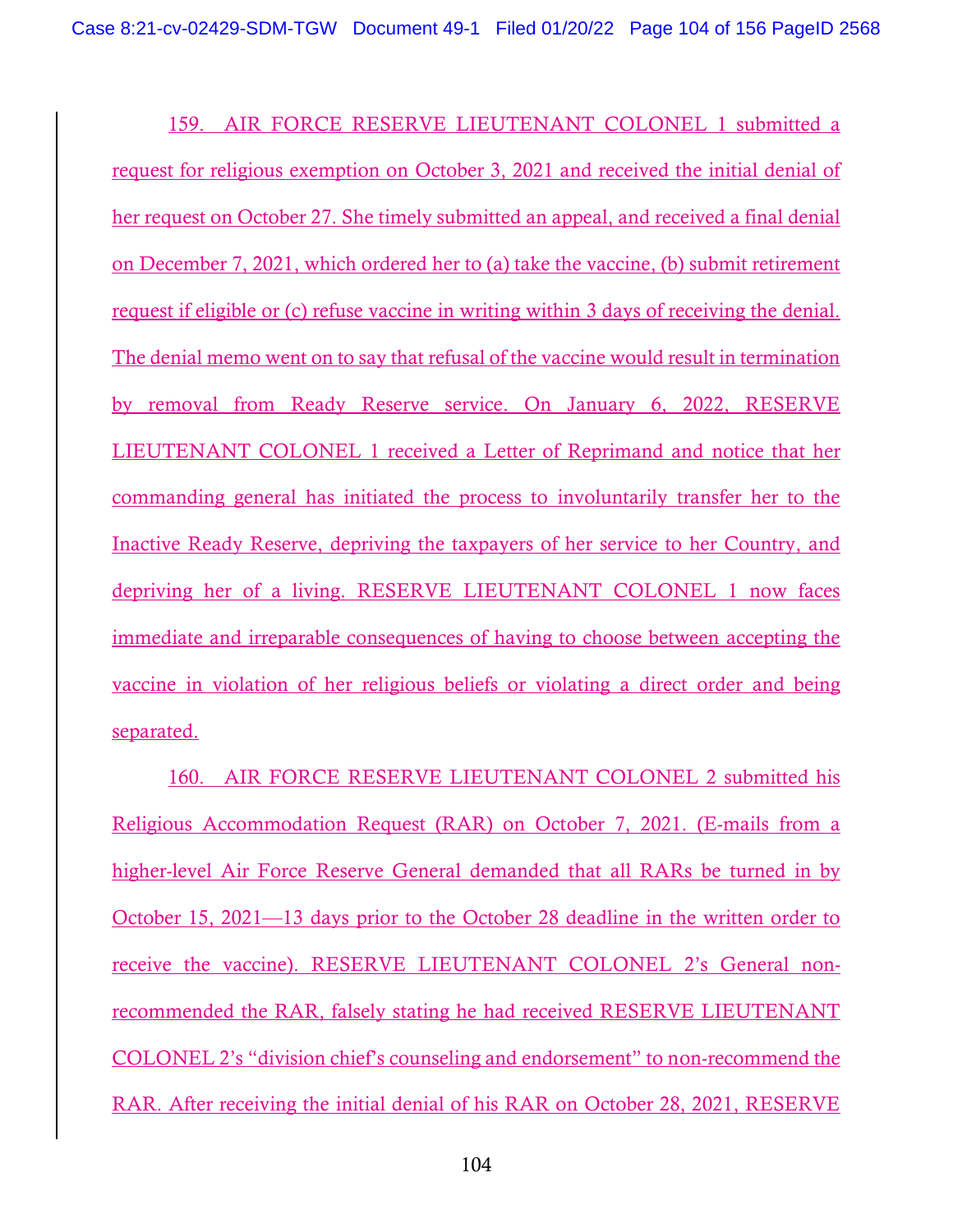LIEUTENANT COLONEL 2 timely appealed the denial, noting the many inconsistencies and false statements in his commander's non-recommendation of the initial RAR and in the denial. RESERVE LIEUTENANT COLONEL 2 received a final denial on December 9, 2021, which ordered him to provide proof of receiving the first COVID shot by December 14. RESERVE LIEUTENANT COLONEL 2's faith prohibited him from getting a COVID shot. He is expecting at any time a Letter of Reprimand and notice of his commander's intent to transfer him to the Inactive Ready Reserve for violating a direct order. If RESERVE LIEUTENANT COLONEL 2 is administratively separated, he will lose not only his military position, but will also lose his civilian technician job because it is dependent upon him retaining military employment. As of January 20, 2022, there are a number of "fully-vaccinated" coworkers who are out sick with COVID-19 or teleworking. RESERVE LIEUTENANT COLONEL 2 is one of few workers continuing in-person work at this time, despite being unvaccinated, and he remains healthy in part due to his naturallyacquired COVID immunity.

161. AIR FORCE MSgt SERE SPECIALIST submitted a Religious Accommodation (RA) request which was processed by the Air Force. He received a final denial of his RA on December 27, 2021 and was notified that his options were to comply or "voluntarily separate." As of January 3, 2022, MSgt SERE SPECIALIST is subject to discipline and the process has begun to kick him out of the Air Force. He has consulted with the Area Defense Council (ADC), and was informed that as a Senior NCO, the Air Force would make an example of him. It was explained that he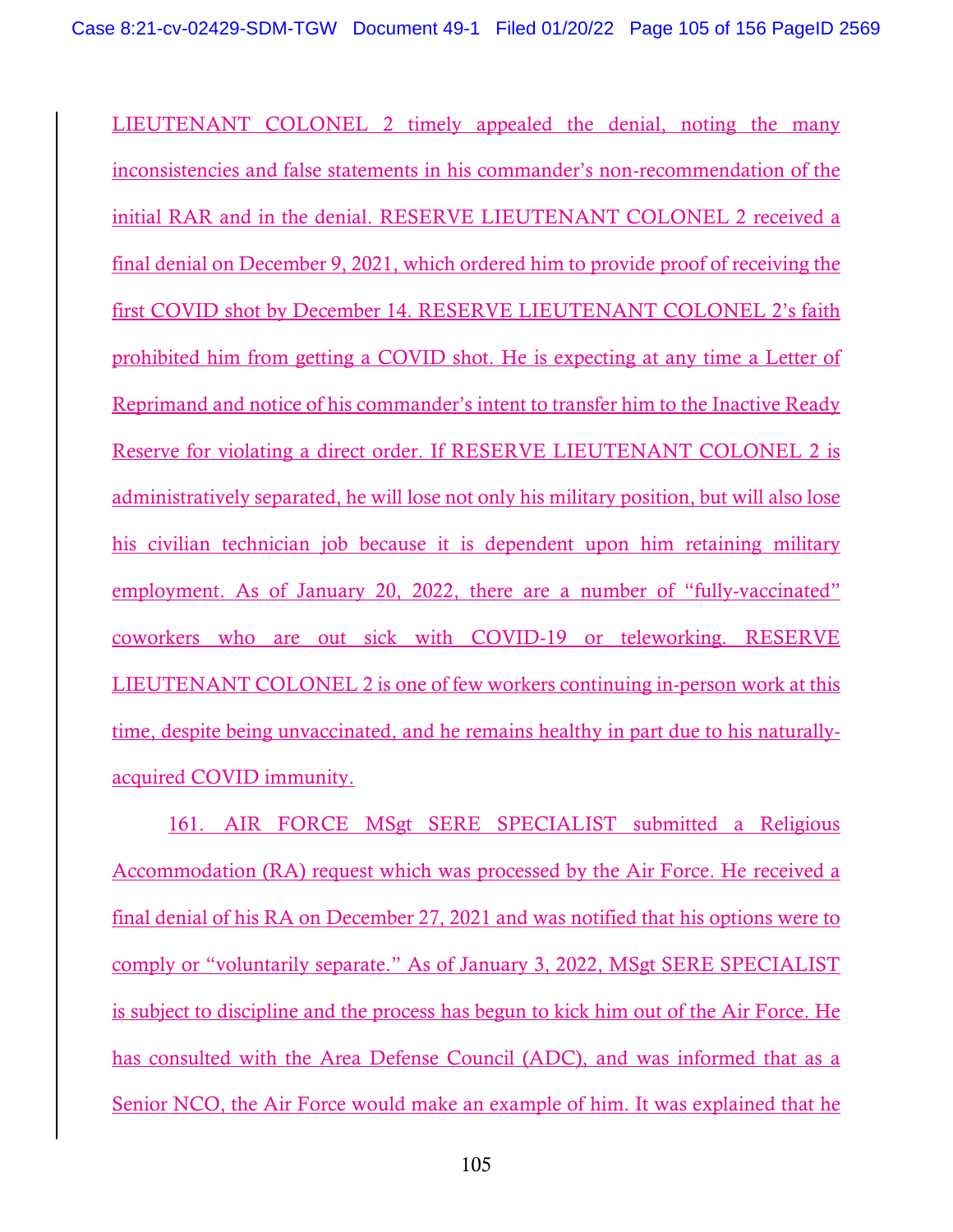will face demotion, court martial with possible felony conviction, and involuntary separation. On January 7, 2022, the Air Force removed MSgt SERE SPECIALIST from his leadership position, and he has begun reporting to an empty office to await his separation while the Administrative Separation process continues.

162. AIR FORCE TECHNICAL SERGEANT submitted a request for a religious accommodation and exemption from the United States Air Force articulating her sincerely held religious objections to receiving one of the COVID-19 vaccines, and the Air Force has denied the request. TECHNICAL SERGEANT was under a temporary medical exemption due to being pregnant, which expired as of January 15, 2022. TECHNICAL SERGEANT has been informed that when she returns from maternity leave she will face court martial, dishonorable discharge, and other disciplinary measures if she does not accept the COVID-19 vaccine.

163. AIR FORCE CADET submitted a religious accommodation request (RAR) for exemption from the vaccine mandate because receiving any of the available COVID-19 vaccines would violate CADET's sincerely held religious beliefs. The USAFA Commander formally denied CADET'S RAR by Memorandum dated December 22, 2021. As a result of the denial, AIR FORCE CADET faces imminent dismissal from the USAF Academy.

164. On September 28, 2021, ARMY COLONEL submitted to the United States Army a request for religious exemption from the Federal COVID-19 Vaccine Mandate as an accommodation of his sincerely held beliefs. COLONEL articulated to his command that he has and exercises sincerely held religious beliefs that compel him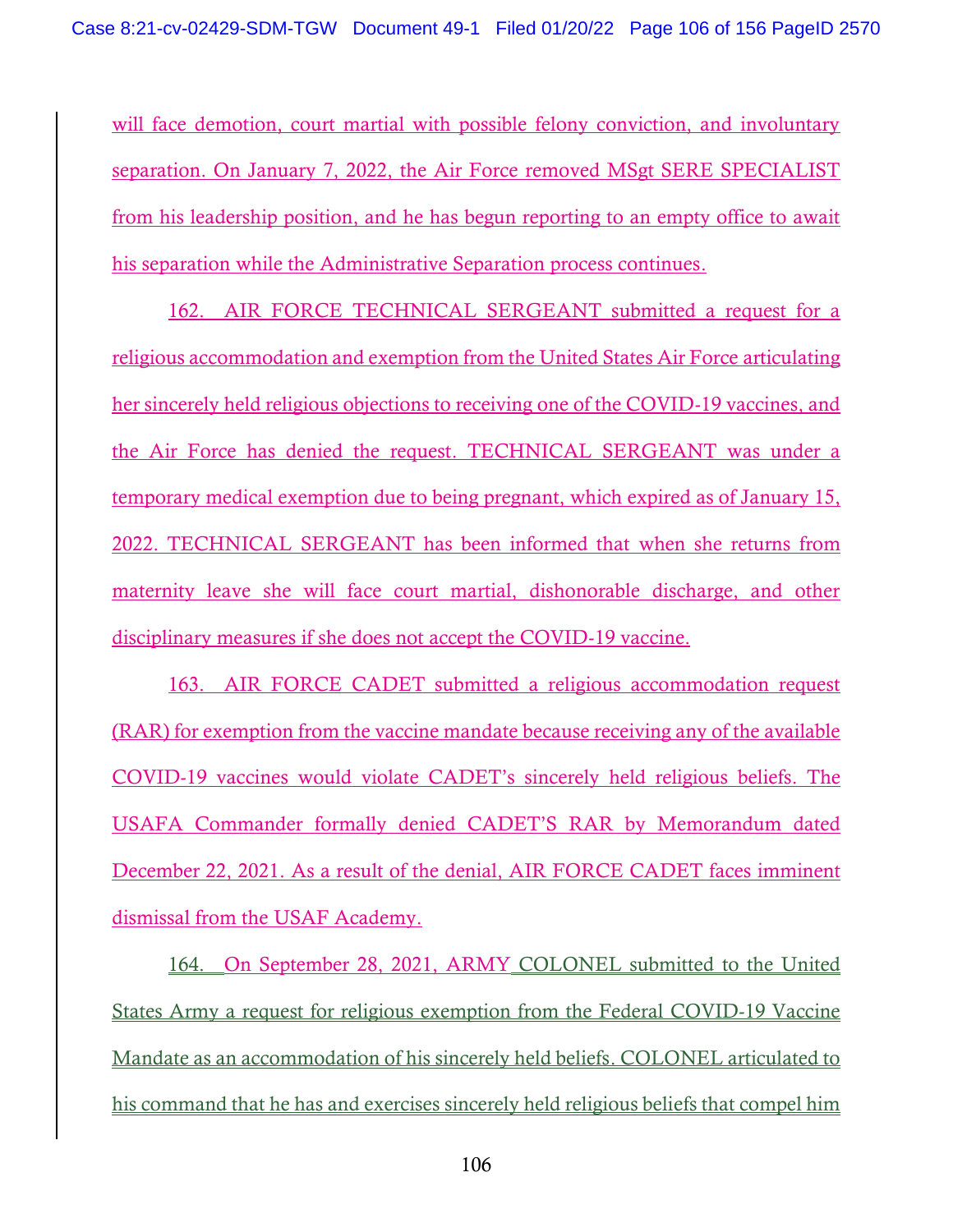to abstain from receiving any of the currently available COVID-19 vaccines. COLONEL met with his unit's Chaplain, who reviewed his request for a religious exemption and accommodation and found that COLONEL's request was sincere. COLONEL's request for a religious exemption and accommodation has not been approved, and he faces potential court martial, dishonorable discharge, and other lifealtering disciplinary measures for exercising and seeking accommodation of his sincerely held religious beliefs against COVID-19 vaccination.

165. On September 16, 2021, ARMY RANGER submitted to the United States Army a request for religious exemption from the Federal COVID-19 Vaccine Mandate as an accommodation of his sincerely held beliefs. ARMY RANGER articulated to his command that he has and exercises sincerely held religious beliefs that compel him to abstain from receiving any of the currently available COVID-19 vaccines. ARMY RANGER met with his unit's Chaplain, who reviewed his request for a religious exemption and accommodation and who found that ARMY RANGER's request was sincere. ARMY RANGER also submitted a pastor's verification letter with his request. ARMY RANGER's request for a religious exemption and accommodation has not been approved, and he faces potential court martial, dishonorable discharge, and other life-altering disciplinary measures for exercising and seeking accommodation of his sincerely held religious beliefs against COVID-19 vaccination.

105.166. On October 4, 2021, NATIONAL GUARDSMAN submitted to the Virginia Army National Guard a request for religious exemption from the Federal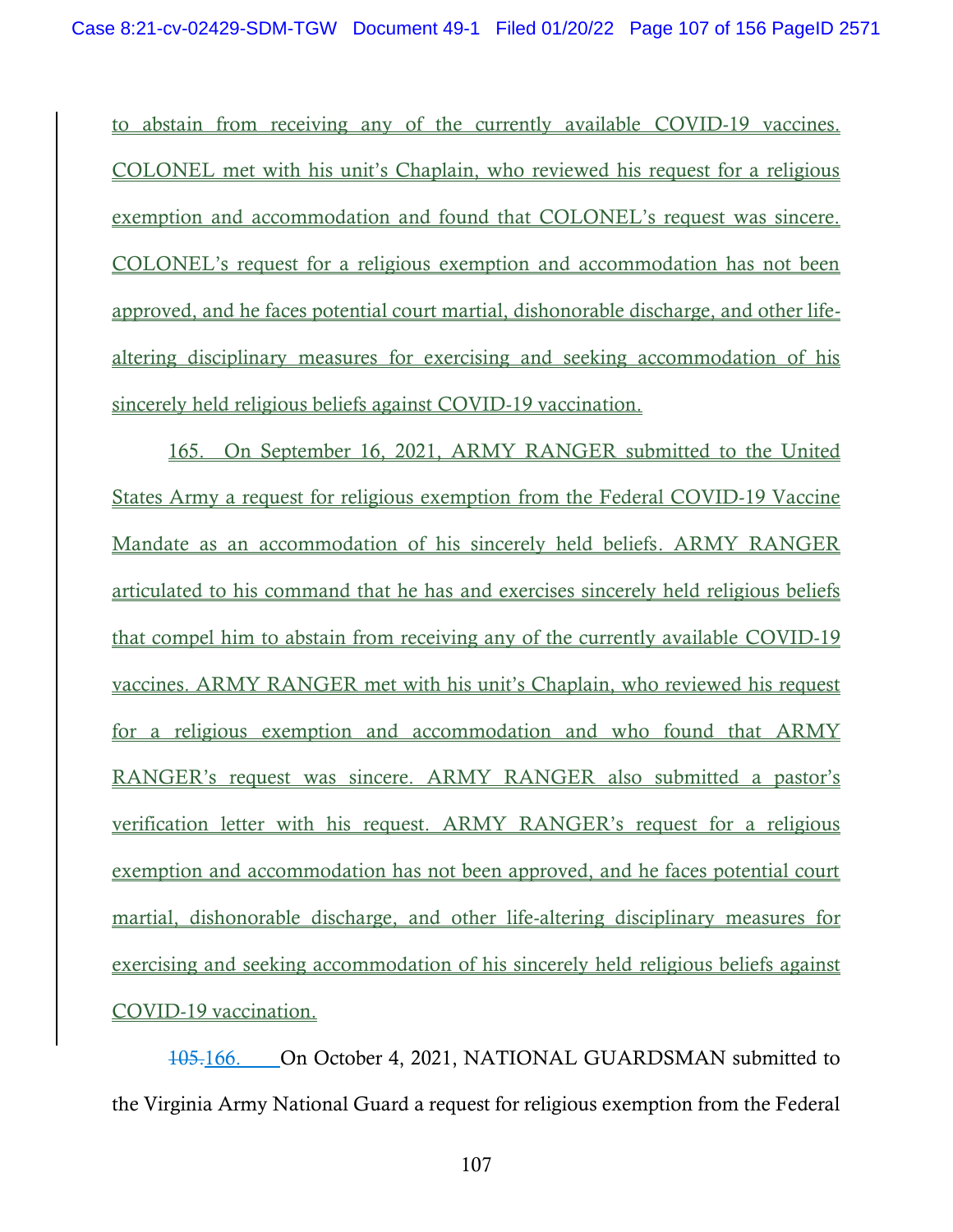COVID-19 Vaccine Mandate as an accommodation of his sincerely held beliefs. NATIONAL GUARDSMAN articulated to his command that he has and exercises sincerely held religious beliefs that compel him to abstain from receiving any of the currently available COVID-19 vaccines. NATIONAL GUARDSMAN's request for a religious exemption and accommodation has not been approved, and he has already been removed from his scheduled deployment because of his request. NATIONAL GUARDSMAN additionally faces potential court martial, dishonorable discharge, and other life-altering disciplinary measures for exercising and seeking accommodation of his sincerely held religious beliefs against COVID-19 vaccination. NATIONAL GUARDSMAN has also been removed from his scheduled deployment because of his request for an accommodation and exemption.

167. On September 27, 2021, COAST GUARD PILOT submitted a religious accommodation request (RAR) on the grounds that there are fetal cell lines used in the production and/or testing of all the currently available vaccines which is contrary to his understanding of the sanctity of human life, and that the status of his body as a temple of the Holy Spirit makes it a sin to accept medicines or treatments with unknown long term effects and numerous adverse events documented in only the first 12 months of use. After submitting his RAR, Pilot experienced retaliation and discrimination from his command in the form of restriction to a 50 mile radius from his home and duty station because he had merely submitted an RAR.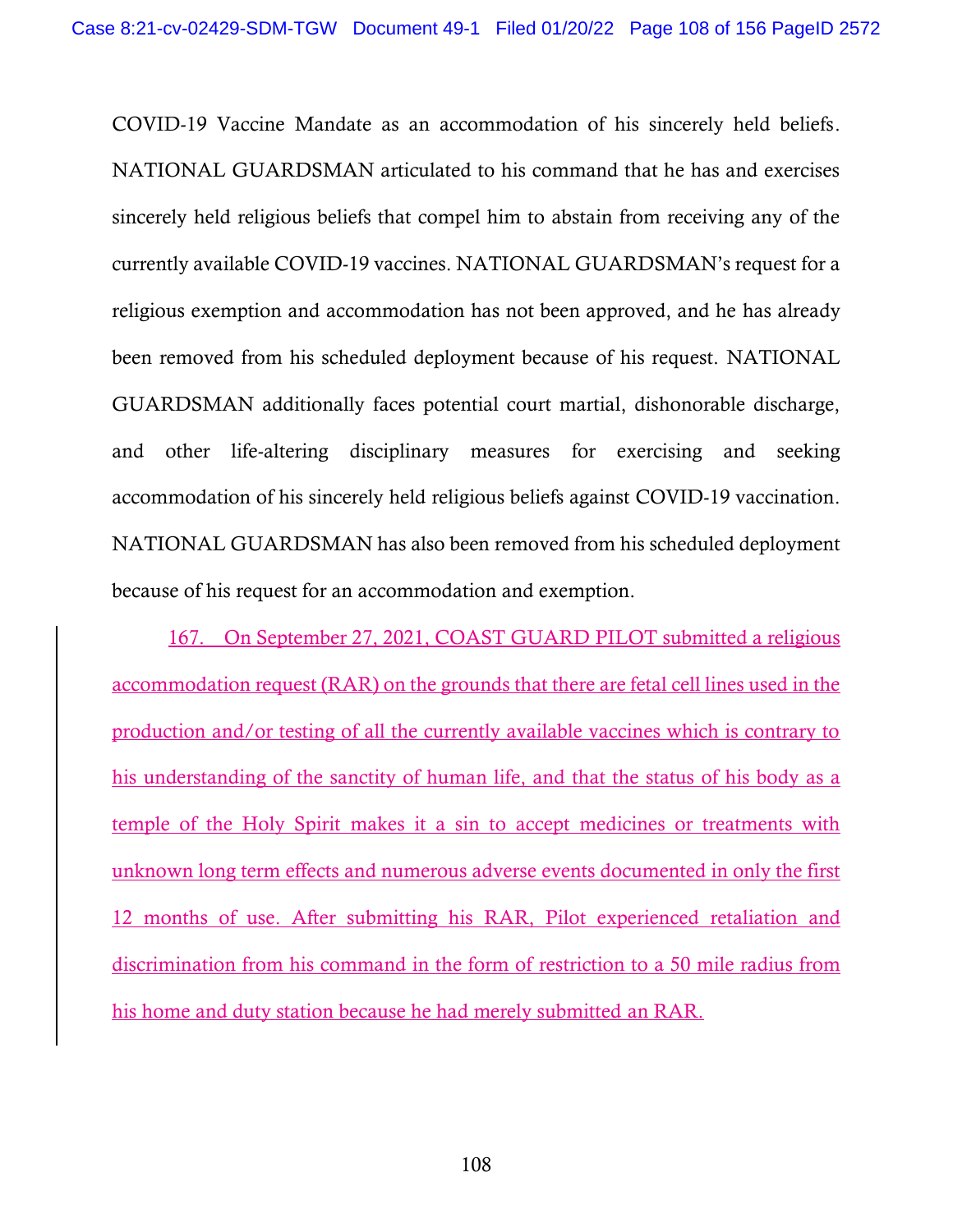168. COAST GUARD LCDR PILOT submitted a Religious Accommodation Request (RAR) on September 24, 2021, based on his Roman Catholic Christian faith and absolute opposition to abortion, under which he cannot accept a vaccine that has been manufactured, or whose efficacy has been tested and proved, using aborted fetal cells. COAST GUARD LCDR PILOT'S RAR has not been granted.

106.169. COAST GUARD LIEUTENANT, United States Coast Guard submitted a request for a religious accommodation and exemption from the United States Coast Guard outlining her sincerely held religious objections to receiving one of the COVID-19 vaccines, which has not been granted. Although she is currently under a temporary medical exemption while breastfeeding her child born earlier this year and undergoing testing for allergies to vaccine components, LIEUTENANT has been informed that should these waivers be denied, she will may face dishonorable discharge, loss of benefits, and other disciplinary measures if she does not accept the COVID-19 vaccine. LIEUTENANT has also been informed that even if the medical waivers are approved, she may be determined medically unfit for service and discharged.

170. On September 28, 2021,MANAGEMENT AND PROGRAM ANALYST has requested a religious accommodation based on his sincerely held religious objection to receiving any vaccine using aborted fetal cells in their development or testing, and to the loss of his free will to preserve his body as the temple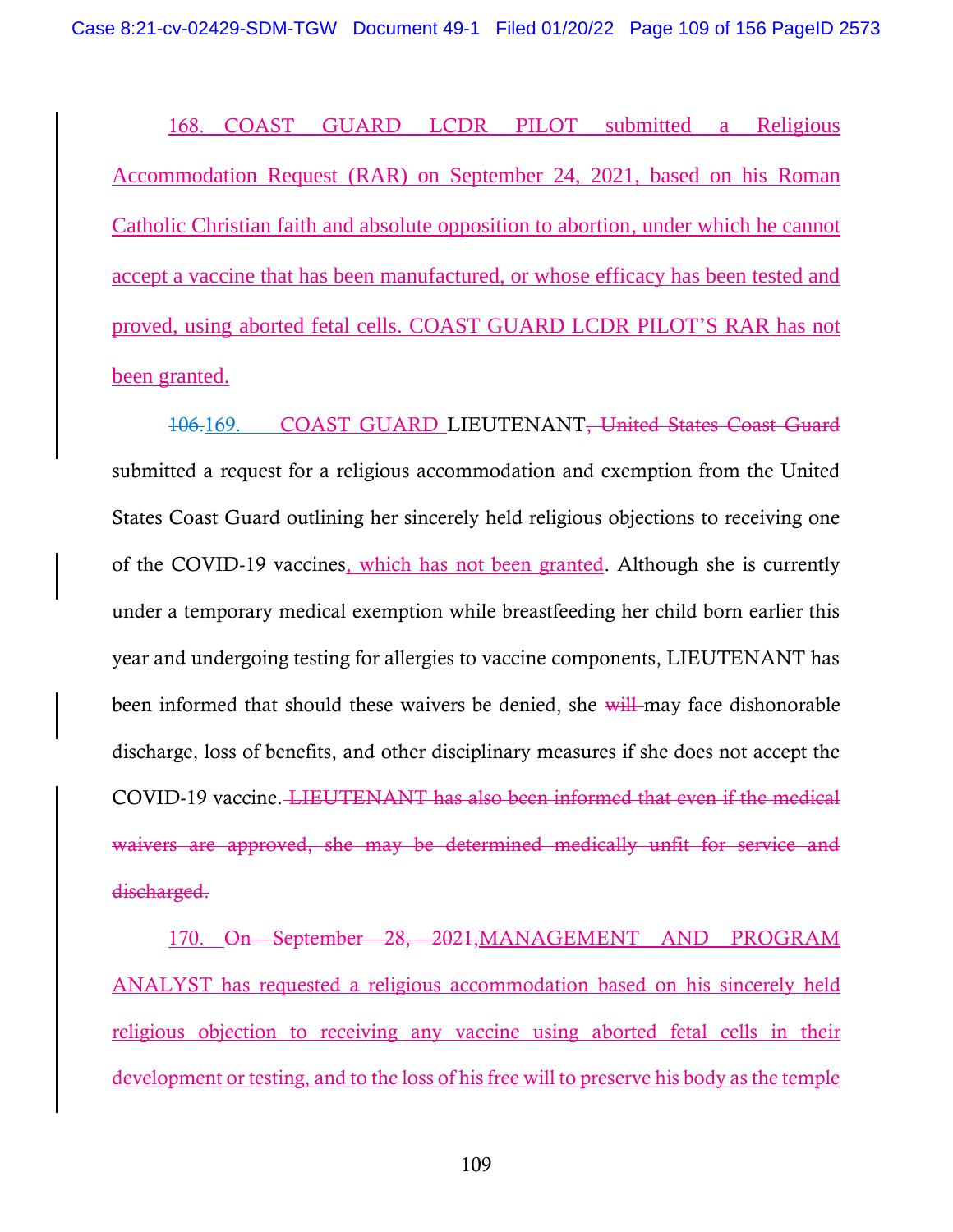of the Holy Spirit as best as he can. MANAGEMENT AND PROGRAM ANALYST's request for accommodation has not been granted.

171. FEDERAL BUREAU OF PRISONS EMPLOYEE 1 submitted a request for a religious exemption and accommodation in early October 2021, before the deadline set by the Bureau of Prisons, because his sincerely held religious beliefs compel him to abstain from accepting or receiving any COVID-19 vaccine that is connected with aborted fetal cells. FEDERAL BUREAU OF PRISONS EMPLOYEE 1 has not received any decision on his request despite the passing of his November 22, 2021 deadline to vaccinate.

172. STATE DEPARTMENT EMPLOYEE 1 has sincerely held religious beliefs that compel him to abstain from accepting or receiving one of the COVID-19 vaccines because he believes it would be violating the stewardship he has over his body and violating the Lord's instructions, but he has been informed that there will be adverse disciplinary actions and career repercussions should he refuse vaccination. He has requested a religious exemption and accommodation but has received no response to his request other than a Letter of Counseling threatening consequences of his failure to provide proof of full vaccination for COVID-19.

107.1. COLONEL submitted to the United States Army a request for religious exemption from the Federal COVID 19 Vaccine Mandate as an accommodation of his sincerely held beliefs. COLONEL articulated to his command that he has and exercises sincerely held religious beliefs that compel him to abstain from receiving any of the currently available COVID 19 vaccines. COLONEL met with his unit's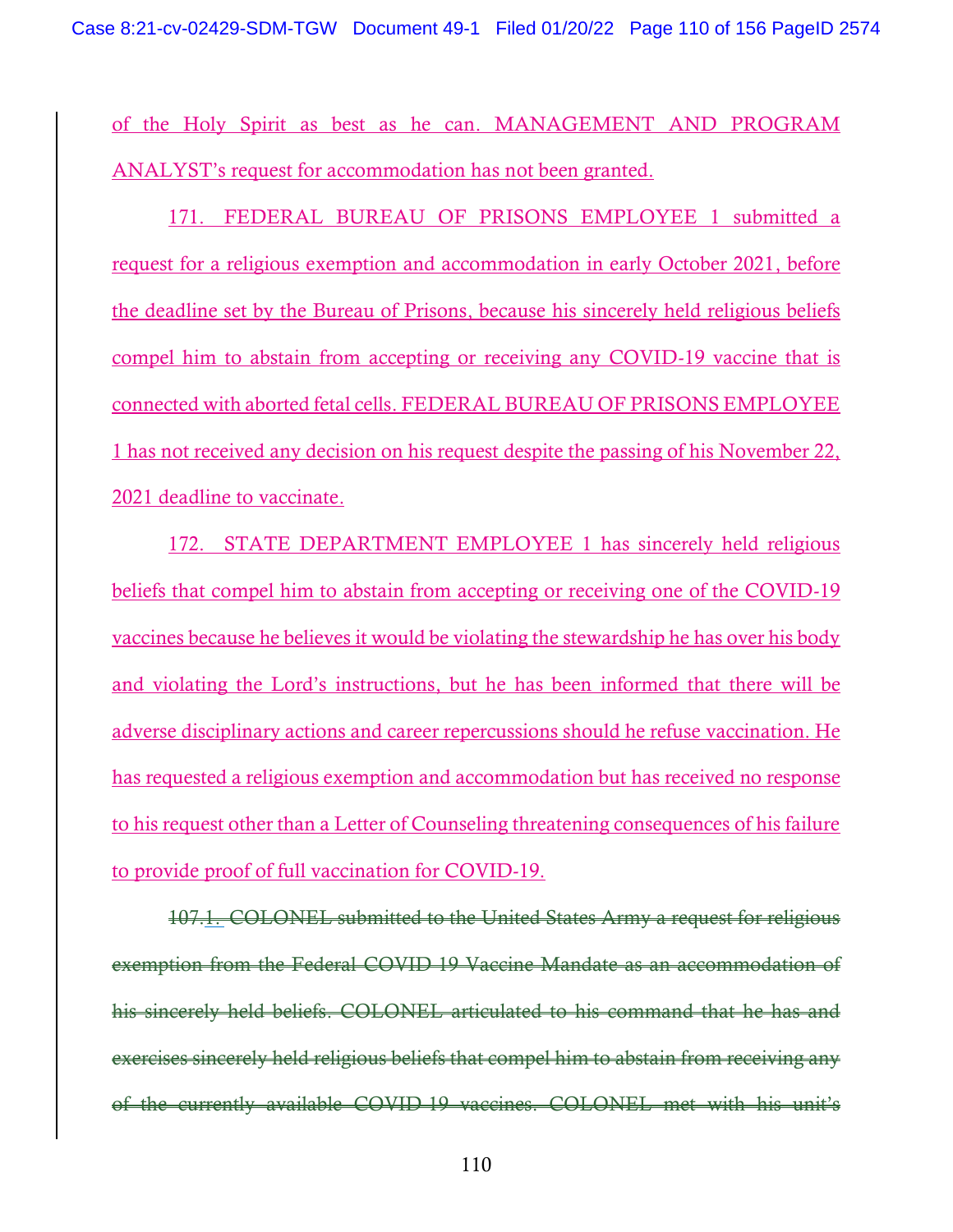Chaplain, who reviewed his request for a religious exemption and accommodation and found that COLONEL's request was sincere. COLONEL's request for a religious exemption and accommodation has not been approved, and he faces potential court martial, dishonorable discharge, and other life altering disciplinary measures for exercising and seeking accommodation of his sincerely held religious beliefs against COVID 19 vaccination.

108. TECHNICAL SERGEANT submitted to the United States Air Force a request for religious exemption from the Federal COVID 19 Vaccine Mandate as an accommodation of her sincerely held beliefs. TECHNICAL SERGEANT articulated to her command that she has and exercises sincerely held religious beliefs that compel her to abstain from receiving any of the currently available COVID 19 vaccines. TECHNICAL SERGEANT also requested and was granted a temporary medical exemption because she is seven months pregnant, which will expire at the end of her pregnancy. TECHNICAL SERGEANT's request for a religious exemption and accommodation has not been approved, and she faces potential court martial, dishonorable discharge, and other life altering disciplinary measures for exercising and seeking accommodation of her sincerely held religious beliefs against COVID 19 vaccination.

109. On October 2, 2021, DEFENSE DEPARTMENT CONTRACTOR submitted to the United States Department of Defense a request for religious exemption from the Federal COVID 19 Vaccine Mandate as an accommodation of his sincerely held beliefs. DEFENSE DEPARTMENT CONTRACTOR's request for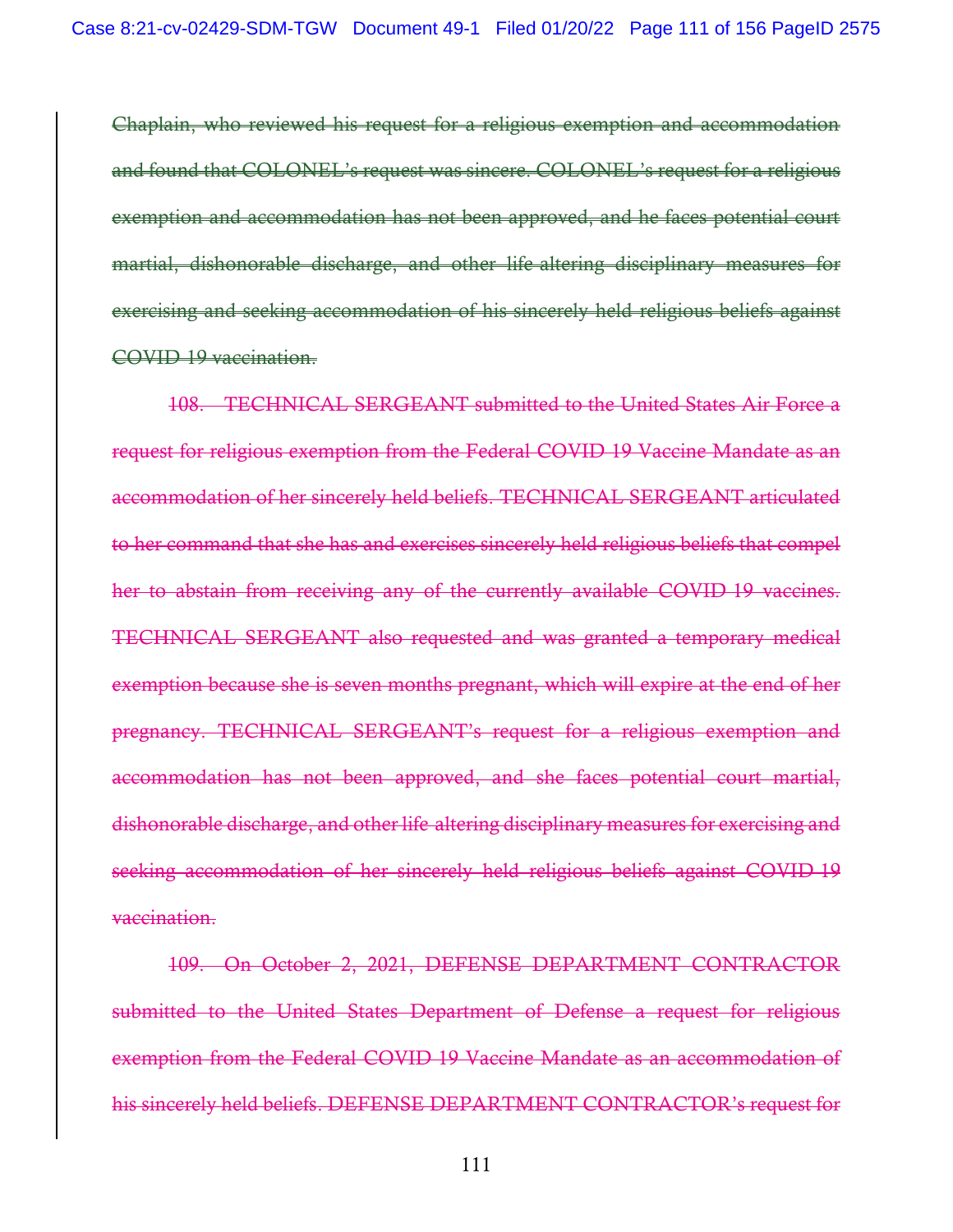a religious accommodation and exemption outlined his sincerely held religious objections to receiving any of the COVID 19 vaccines because of their connections to aborted fetal cell lines. DEFENSE DEPARTMENT CONTRACTOR's request was supported by a Chaplain's and supervisor's recommendations. DEFENSE DEPARTMENT CONTRACTOR's request has not been approved, and he has been informed that it is likely to be denied. DEFENSE DEPARTMENT CONTRACTOR faces potential court martial, dishonorable discharge, and other life altering disciplinary measures for exercising and seeking accommodation of his sincerely held religious beliefs against COVID 19 vaccination.

110. FEDERAL CIVILIAN ENGINEER CONTRACTOR would like to submit a request for religious exemption from the Federal COVID 19 Vaccine Mandate as an accommodation of his sincerely held beliefs, but has been deprived of guidance on how and to whom to submit such a request. FEDERAL CIVILIAN ENGINEER CONTRACTOR has also been informed that there is little chance such requests will be approved. FEDERAL CIVILIAN ENGINEER CONTRACTOR faces termination for exercising and seeking accommodation of his sincerely held religious beliefs against COVID 19 vaccination.

111.173. FEDERAL CIVILIAN CONTRACTOR EMPLOYER would like to submit a request for religious exemption from the Federal COVID-19 Vaccine Mandate as an accommodation of his sincerely held beliefs, and to be able to provide religious exemptions and accommodations to his employees who have sincerely held religious objections to the COVID-19 vaccines, but has been deprived of guidance on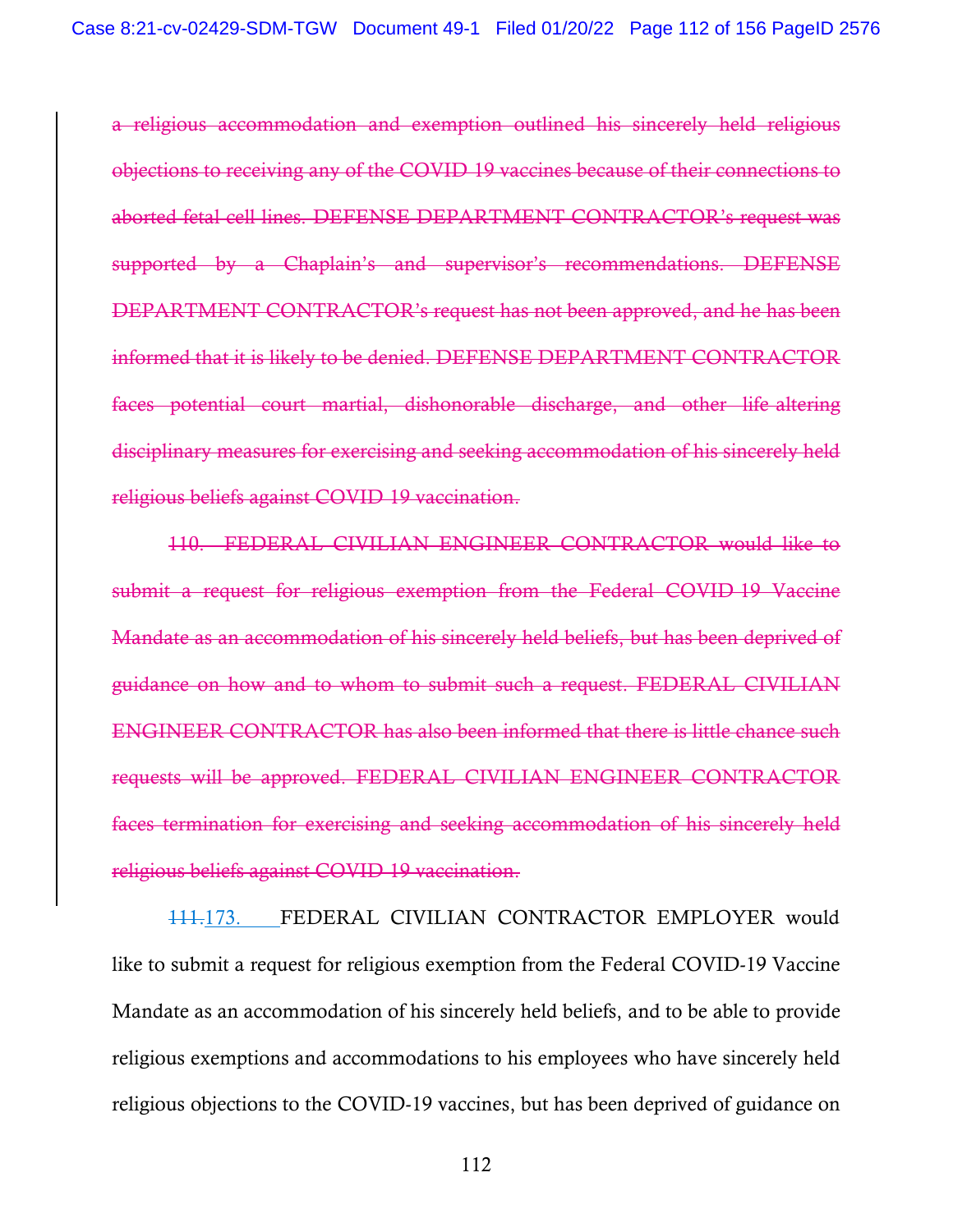how and to whom to submit such a request. Given the Mandate's requirement that all employees of federal government contractors and subcontractors receive a COVID-19 vaccine, FEDERAL CIVILIAN CONTRACTOR EMPLOYER faces termination of his current government contracts and disqualification from future contracts as a result of his exercising and seeking accommodation of his and his employees' sincerely held religious beliefs against COVID-19 vaccination.

112. FEDERAL NUCLEAR CONTRACTOR EMPLOYEE is not married yet, but hopes to be one day, and in that relationship to have a child or children as God blesses her. She believes that "children are an heritage of the Lord," and that bearing a child or children in the context of marriage fulfils a Divine mandate. FEDERAL NUCLEAR CONTRACTOR EMPLOYEE is aware that no long term studies have been performed on any of the COVID shots regarding their impact on female fertility, and given her religious beliefs about marriage and childbearing, cannot receive any of the COVID shots. FEDERAL NUCLEAR CONTRACTOR EMPLOYEE fears being placed in the position of having to choose between her job and her faith.

113. DEPARTMENT OF ENERGY CIVILIAN NUCLEAR TECH requested a religious exemption and accommodation from Defendants' COVID 19 vaccine mandate on federal civilian contractors, and his request was denied. DEPARTMENT OF ENERGY CIVILIAN NUCLEAR TECH was given until October 15 to accept one of the vaccine or face termination.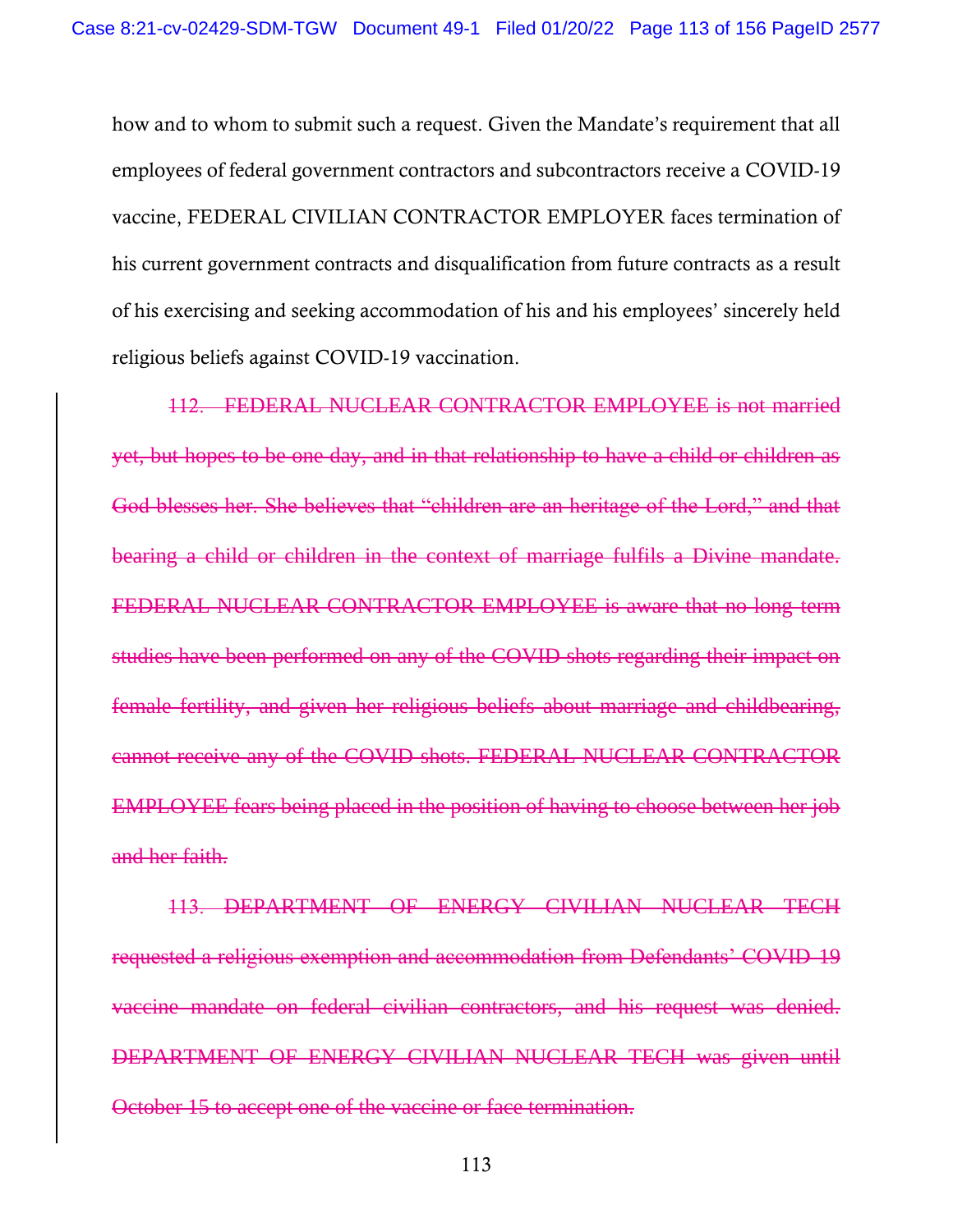114.174. While many Plaintiffs' and class members' religious exemption requests have already been denied, the still pending requests have been effectively denied, as Plaintiffs and class members with pending requests have been threatened with dishonorable discharge, court martial, termination, or other life-altering disciplinary measures for merely seeking accommodation of their sincerely held religious beliefs, and some of these Plaintiffs have been informed by their superiors that no religious exemption or accommodation will be given so there is no point in even making a request.

115.175. For example, on October 14, 2021, Vice Admiral William Galinis, Commander, Naval Sea Systems Command (NAVSEA), sent a warning to his entire command, comprising more than 85,000 civilian and military personnel: "The Executive Order mandating vaccinations for all federal employees has provided clear direction. We are moving quickly toward a workforce where vaccinations are a condition of employment. Frankly, if you are not vaccinated, you will not work for the U.S. Navy."

E. THE ONLY COVID-19 VACCINES AVAILABLE IN THE UNITED STATES ARE ADMINISTERED UNDER EMERGENCY USE AUTHORIZATION BECAUSE THERE IS NO FDA APPROVED COVID-19 VACCINE CURRENTLY AVAILABLE IN THE UNITED STATES.

116.176. Despite the misreporting, there is no COVID-19 vaccine available in the United States that has received full FDA licensing and approval.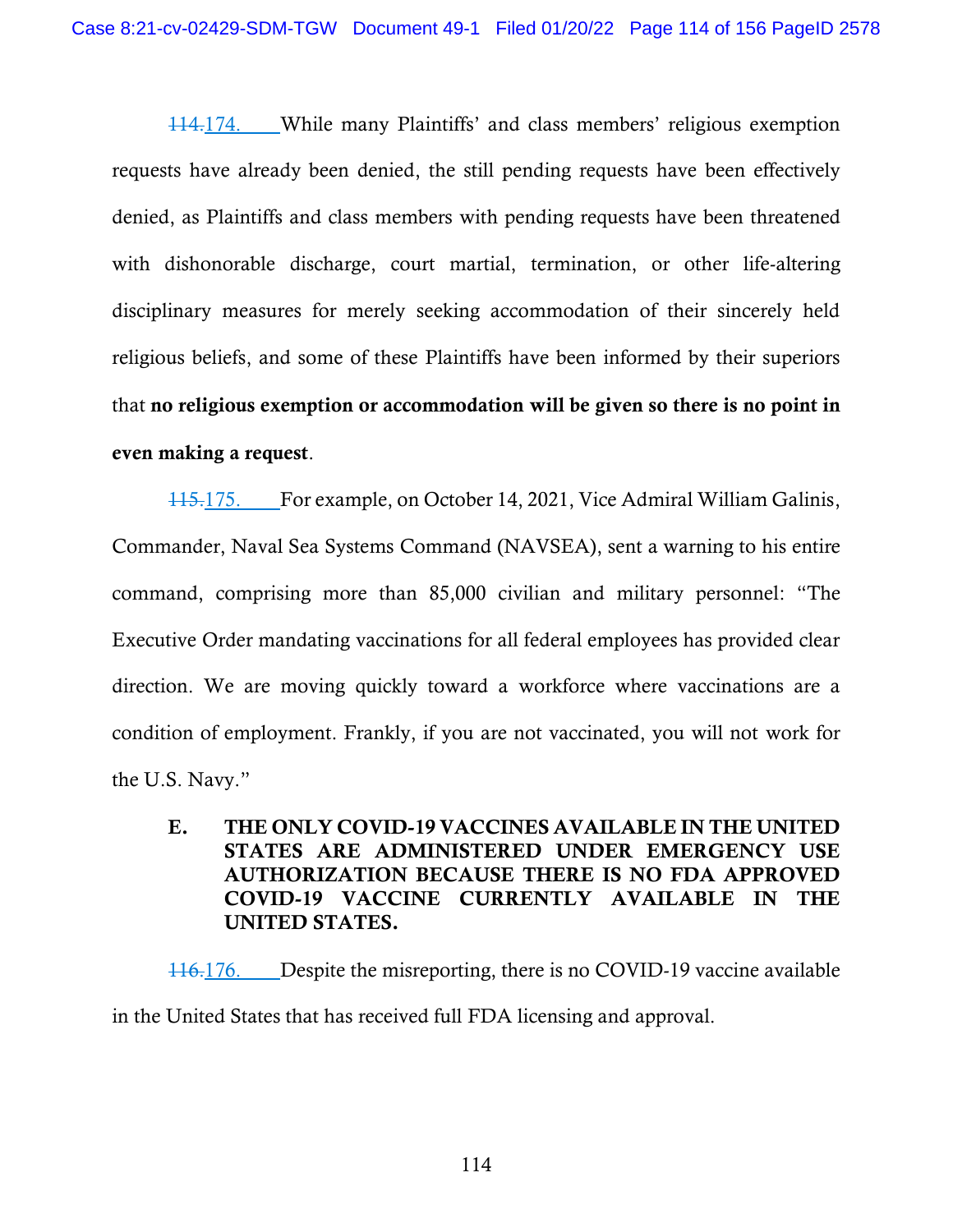117.177. On August 23, 2021, the United States Food and Drug Administration issued two separate letters pertaining to two separate COVID-19 vaccines. *See* Letter, United States Food and Drug Administration to BioNTech Manufacturing GmbH (Aug. 23, 2021), https://www.fda.gov/media/151710/download ("BioNTech Letter"); Letter, United States Food and Drug Administration to Pfizer, Inc. (Aug. 23, 2021), https://www.fda.gov/media/150386/download ("Pfizer Letter"). (A true and correct copy of the BioNTech Letter is attached hereto as EXHIBIT E and incorporated herein. A true and correct copy of the Pfizer Letter is attached hereto as **EXHIBIT F** and incorporated herein.)

118.178. In the Pfizer Letter, the FDA confirms that, on December 11, 2020, it granted Emergency Use Authorization (EUA) for the Pfizer-BioNTech COVID-19 Vaccine. (Pfizer Letter at 1.) It also notes that the EUA was continued on December 23, 2020, February 25, 2020, May 10, 2021, June 25, 2021, and August 12, 2021. (Pfizer Letter at 1-2.)

119.179. The Pfizer Letter also makes clear that there are scientific, manufacturing, and legal differences between the Pfizer-BioNTech COVID-19 Vaccine and the newly approved BioNTech COMIRNATY, COVID-19 Vaccine, mRNA. (Pfizer Letter at 2 n.9, 3 n.10.)

120.180. Specifically, the FDA stated that although COMIRNATY was granted full approval by the FDA, the Pfizer-BioNTech COVID-19 Vaccine was still only authorized under the EUA. (Pfizer Letter at 2 n.9 ("In the August 23, 2021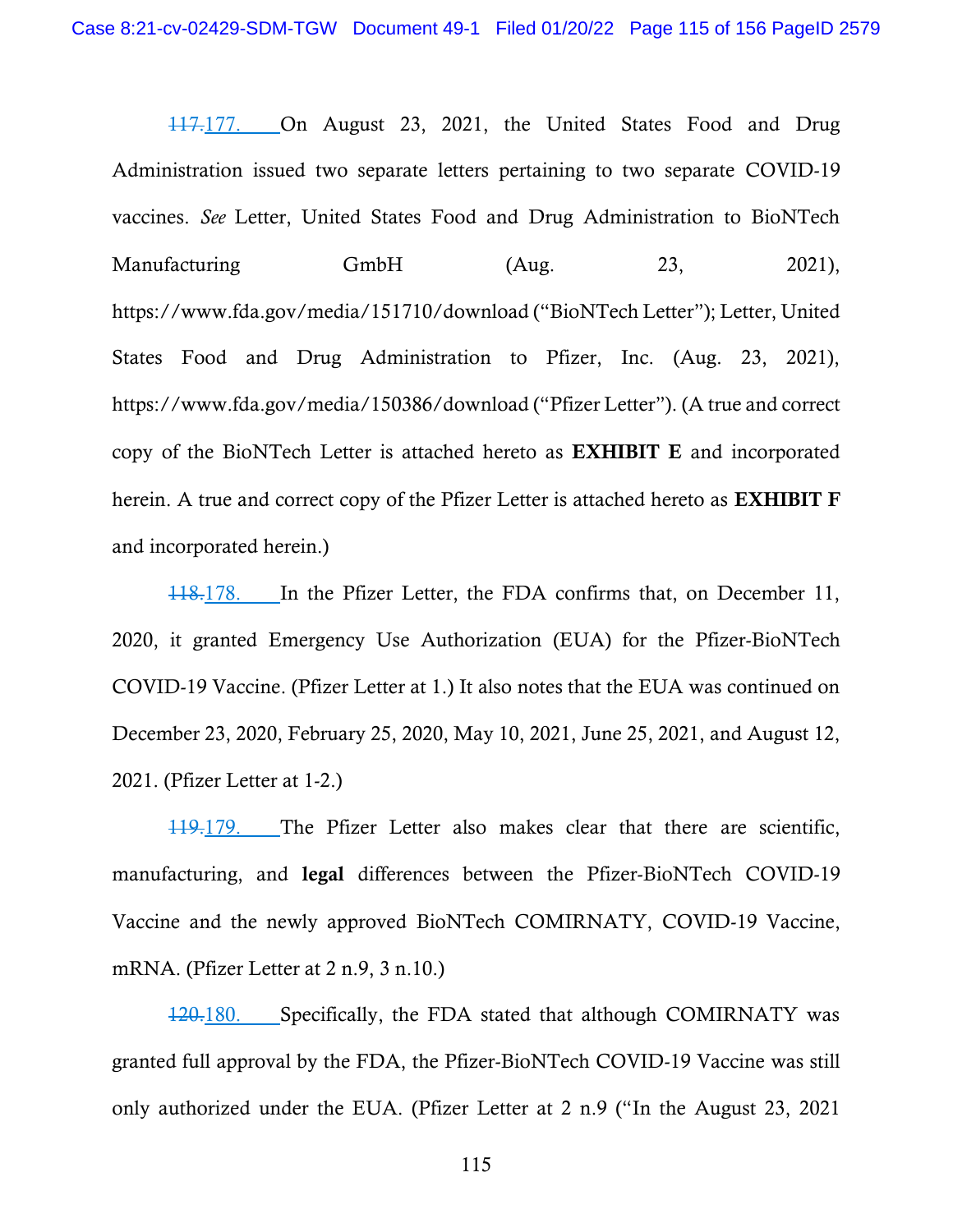revision, FDA clarified that, subsequent to the FDA approval of COMIRNATY (COVID-19 Vaccine, mRNA) for the prevention of COVID-19 for individuals 16 years of age and older, this EUA would remain in place for the Pfizer-BioNTech COVID-19 vaccine for the previously-authorized indication and uses. It also authorized COMIRNATY (COVID-19 Vaccine, mRNA) under this EUA for certain uses that are not included in the approved biologics license application (BLA)." (emphasis added).

121.181. All existing vials of the Pfizer-BioNTech COVID-19 Vaccine remain available only under the authorization of the EUA. (Pfizer Letter at 2 n.9.)

122.182. On information and belief, the existing vials of Pfizer-BioNTech COVID-19 Vaccine in the United States number in the millions, and that all of these EUA vaccine doses will be administered before any does of the fully approved COMIRNATY, meaning the fully approved COMIRNATY will not be available for administration in the United States in the near future.

123.183. There are currently no available doses of COMIRNATY in the United States, and COMIRNATY is not being manufactured for production or distribution in the United States at this time.

124.184. In fact, the FDA Pfizer Letter plainly states that COMIRNATY is not available in the United States: "Although COMIRNATY (COVID-19 Vaccine, mRNA) is approved to prevent COVID-19 in individuals 16 years of age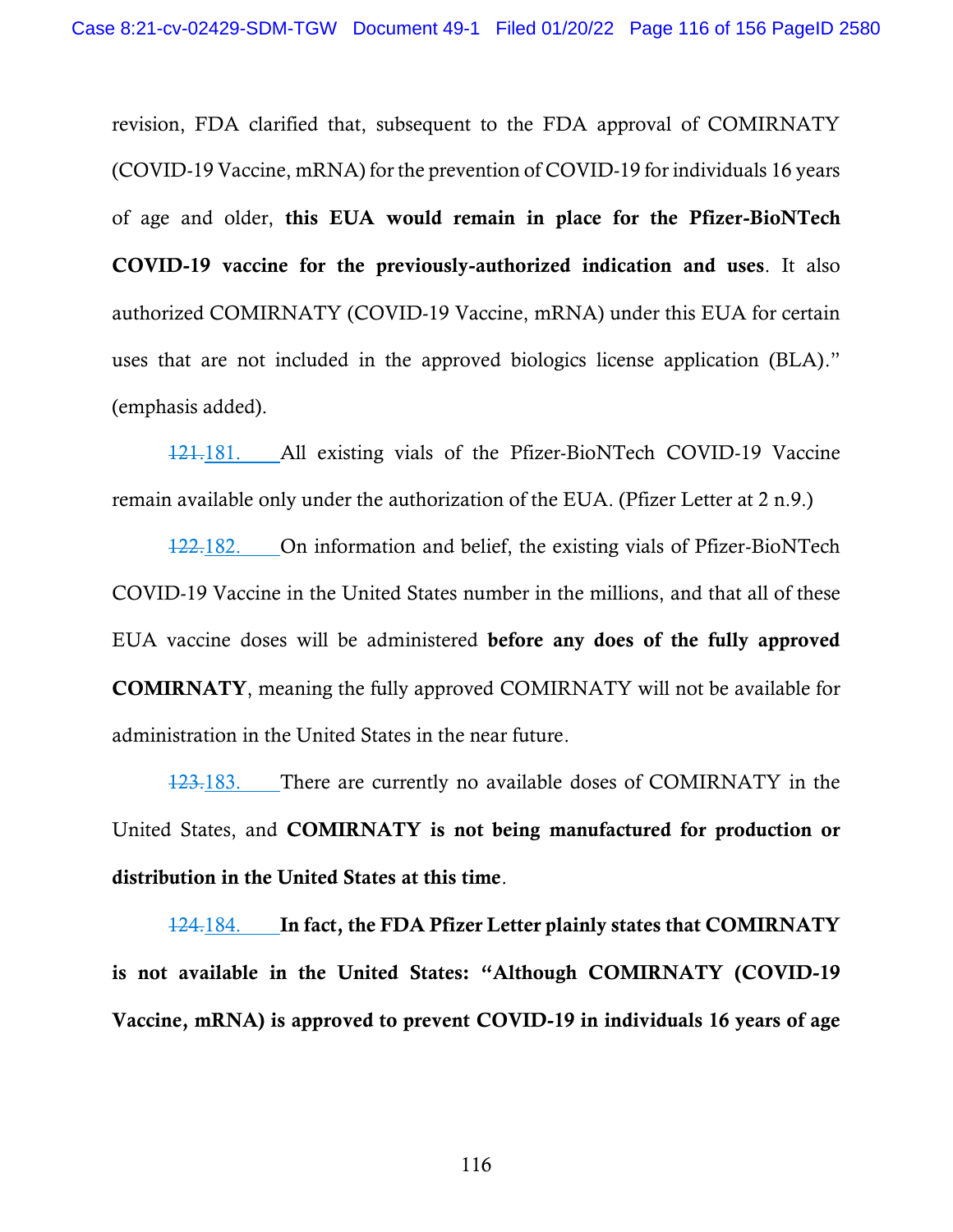and older, there is no sufficient approved vaccine for distribution to the population." (Pfizer Letter at 6 n.12 (emphasis added).)

125.185. Thus, the FDA has admitted and acknowledged that COMIRNATY is not available for the population in the United States, and thus extended the EUA for the Pfizer-BioNTech Covid-19 Vaccine. (*Id.*)

126.186. Indeed, in order for the FDA to have extended the EUA for the Pfizer-BioNTech Covid-19 Vaccine, it was required to find that there were no alternatives available for the Pfizer-BioNTech Vaccine. (*See* Pfizer Letter at 6 ("There is no adequate, approved, and available alternative to the Pfizer-BioNTech COVID-19 Vaccine to prevent COVID-19." (emphasis added).)

127.187. Moreover, though Secretary Austin stated that the Federal COVID-19 Vaccine Mandate "will only use COVID-19 vaccines that receive full licensure from the Food and Drug Administration (FDA), in accordance with FDAapproved labeling and guidance," (Ex. D at 1), additional military documents reveal that the Department of Defense is not following its own directive and is, instead, using EUA vaccines because there is no FDA approved vaccine available. In a Memorandum for Assistant Secretary of the Army (Manpower and Reserve Affairs), Assistant Secretary of the Navy (Manpower and Reserve Affairs), Assistant Secretary of the Air Force (Manpower and Reserve Affairs), and the Director of the Defense Health Agency, Terry Adirim, Acting Assistant Secretary of Defense for Health Affairs, admitted that the Department of Defense was not administering a fully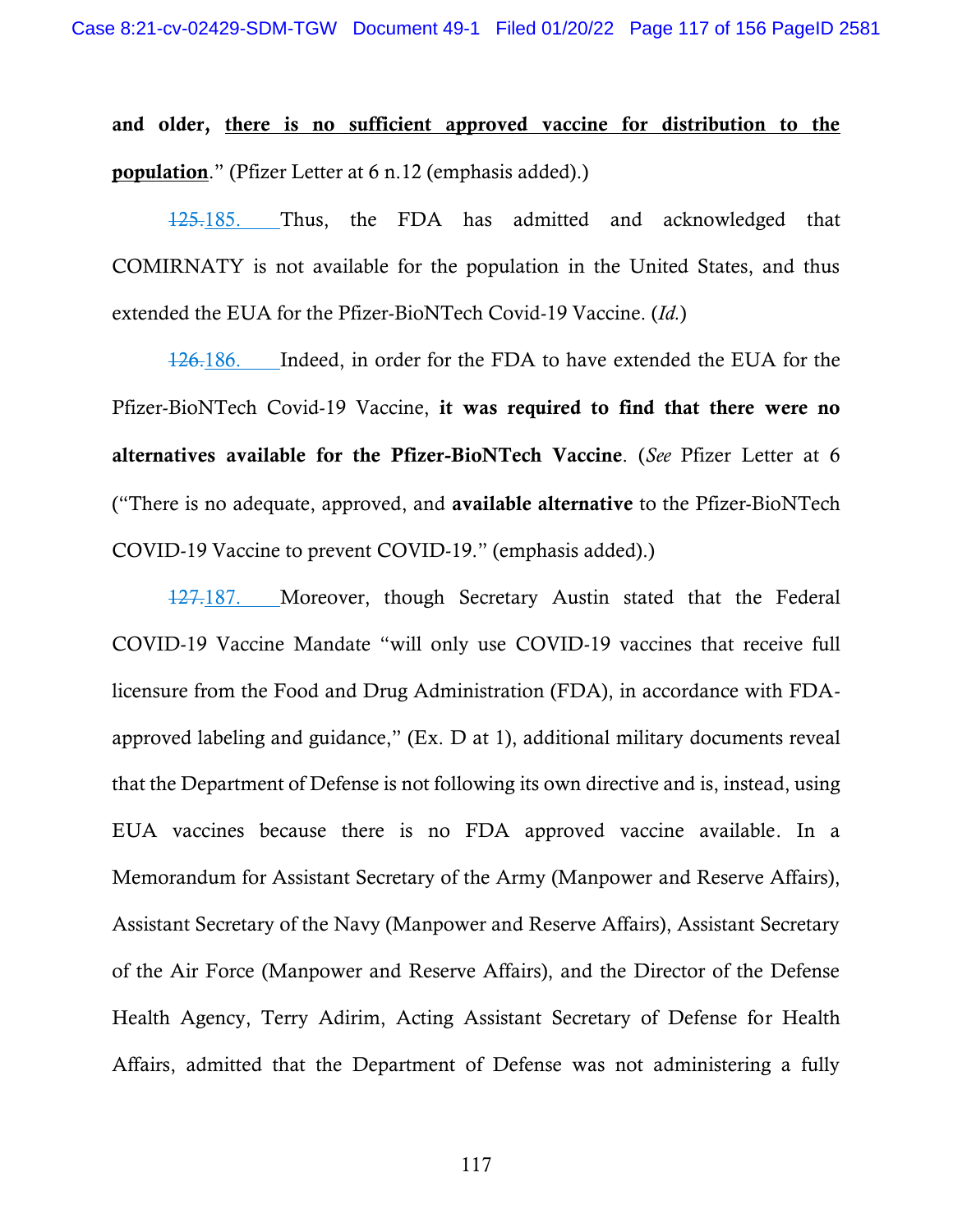licensed and approved vaccine to the heroes in the United States Armed Forces, but was instead skirting federal law by mandating an EUA vaccine instead. (A true and correct copy of Acting Assistant Secretary Adirim's Memorandum is attached hereto as EXHIBIT G and incorporated herein.)

128.188. Specifically, the Memorandum stated that Department of Defense health care providers "should use doses distributed under the EUA to administer the vaccination series as if the doses were the licensed vaccine." (Ex. G at 1 (emphasis added).)

129.189. Thus, the only currently available COVID-19 vaccines are authorized under EUA only, and therefore cannot be mandated by Secretary Austin. (*See infra* Count I.)

130.190. The Federal Food, Drug, And Cosmetic Act provides that

subject to the provisions of this section, the Secretary (of the Department of Health and Human Services) may authorize the introduction into interstate commerce, during the effective period of a declaration under subsection (b), of a drug, device, or biological product intended for use in an actual or potential emergency (referred to in this section as an "emergency use."

21 U.S.C. § 360bbb-3(a)(1) (emphasis added) [hereinafter EUA Statute].

131.191. As an essential part of the explicit statutory conditions for EUA,

# the EUA Statute mandates that all individuals to whom the EUA product may be

# administered be given the option to accept or refuse administration of the product:

With respect to the emergency use of an unapproved product, the Secretary, to the extent practicable given the applicable circumstances described in subsection (b)(1), shall, for a person who carries out any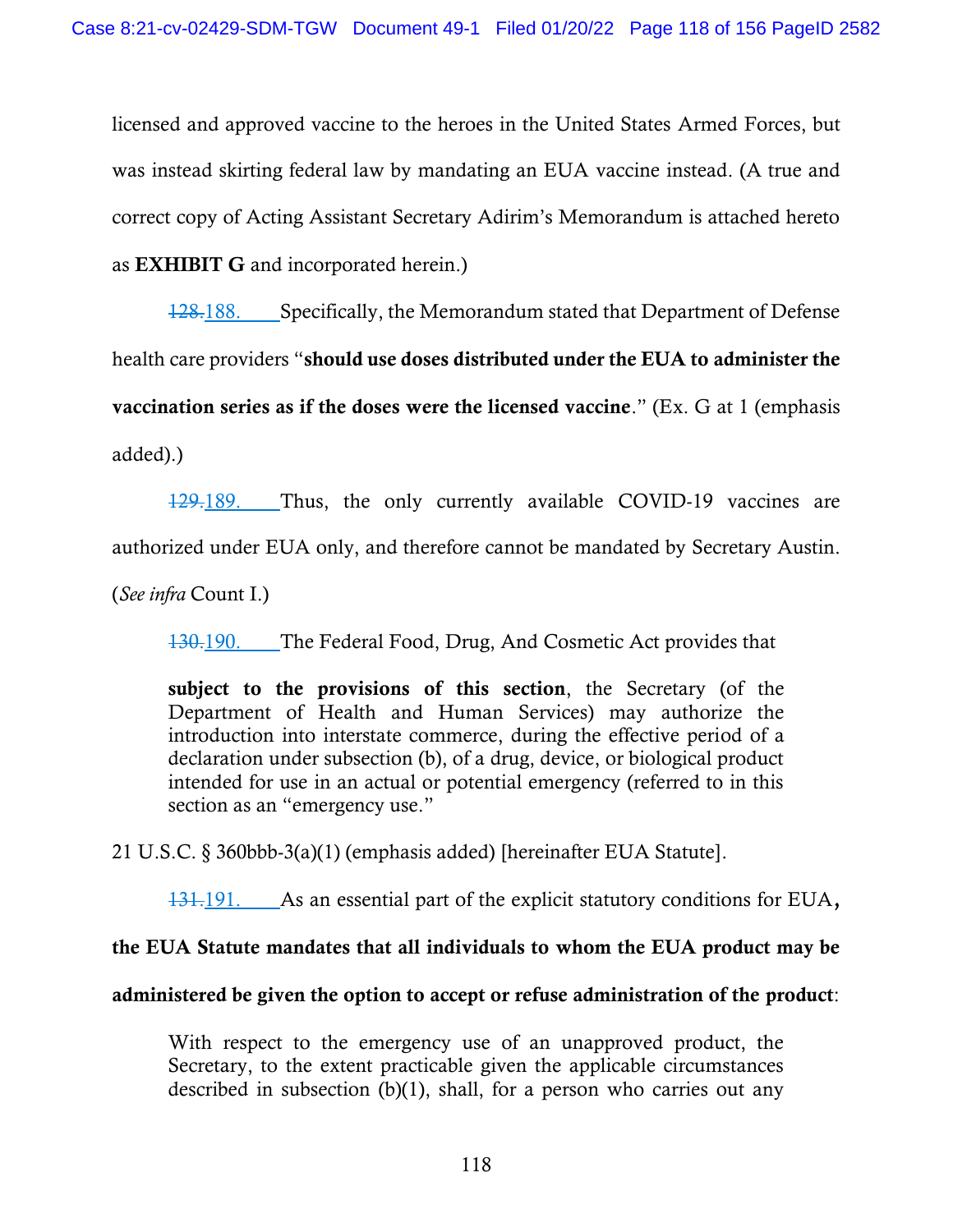activity for which the authorization is issued, establish such conditions on an authorization under this section as the Secretary finds necessary or appropriate to protect the public health, including the following:

. . . .

(ii) Appropriate conditions designed to ensure that individuals to whom the product is administered are informed—

(I) that the Secretary has authorized the emergency use of the product;

(II) of the significant known and potential benefits and risks of such use, and of the extent to which such benefits and risks are unknown; and

(III) of the option to accept or refuse administration of the product, of the consequences, if any, of refusing administration of the product, and of the alternatives to the product that are available and of their benefits and risks.

21 U.S.C. § 360bbb-3(e)(1)(A)(ii)(I)–(III) (emphasis added).

132.192. The statutorily required Fact Sheets for each of the EUA COVID-19 vaccines acknowledge that individuals cannot be compelled to accept or receive the vaccine. *See, e.g.*, Pfizer-BioNTech, *Fact Sheet for Recipients and Caregivers* (June 25, 2021), https://www.fda.gov/media/144414/download ("It is your choice to receive or not to receive the Pfizer-BioNTech COVID-19 Vaccine. Should you decide not to receive it, it will not change your standard medical care." (emphasis

added)).

133.193. Because all COVID-19 vaccines available in the United States are subject to the EUA Statute restrictions and limitations, all individuals—including military servicemembers, federal employees, and federal civilian contractors—have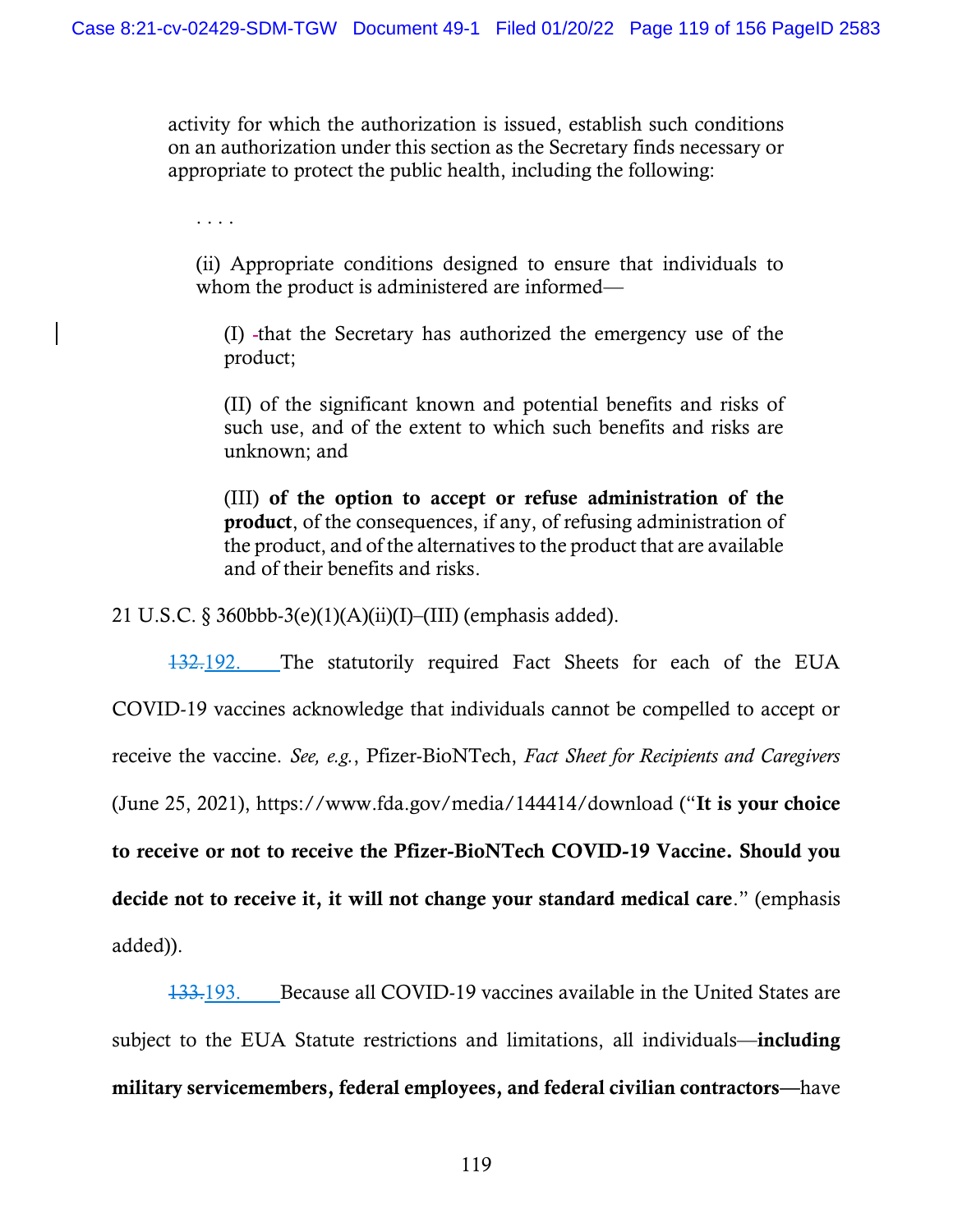the explicit right under the EUA Statute to accept or refuse administration of the products.

#### F. IRREPARABLE HARM TO PLAINTIFFS.

134.194. Because of Defendants' refusal to grant Plaintiffs merited religious exemptions from the Federal COVID-19 Vaccine Mandate, Plaintiff servicemembers face the unconscionable choice of violating their sincerely held religious beliefs or facing court martial and dishonorable discharge from their faithful service to the Nation or, in the case of Plaintiff civilian employees and contractors, termination from their employment and contracts.

135.195. As a result of the Federal COVID-19 Vaccine Mandate, Plaintiffs have suffered and are suffering irreparable injury by being prohibited from engaging in their constitutionally and statutorily protected rights to the free exercise of their sincerely held religious beliefs.

136.196. As a result of the Federal COVID-19 Vaccine Mandate, Plaintiffs have suffered and are suffering irreparable injury by being forced to choose between maintaining the ability to feed their families and the free exercise of their sincerely held religious beliefs.

137.197. As a result of the Federal COVID-19 Vaccine Mandate, Plaintiffs have suffered and are suffering irreparable injury by being stripped of their rights to equal protection of the law and being subjected to disfavored class status in the United States Armed Forces, federal employment, and federal contracting.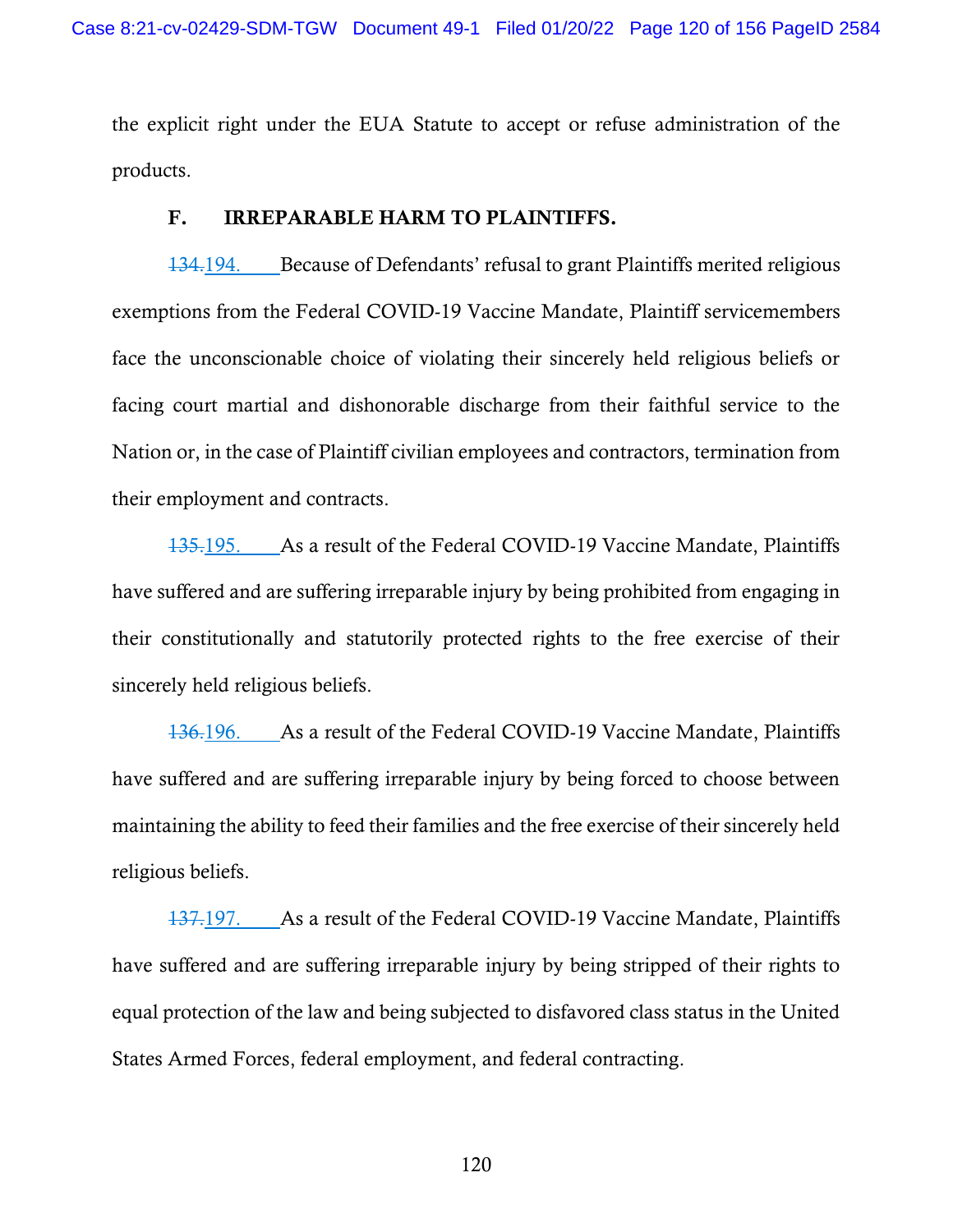138.198. Military servicemember Plaintiffs also face the prospect of irreparable medical injury as a result of the Federal COVID-19 Vaccine Mandate. A recent study conducted by the Department of Defense found "higher than expected rates of heart inflammation following receipt of COVID-19 vaccines" among military servicemembers. *See* Patricia Kime, *DoD Confirms: Rare Heart Inflammation Cases Linked to COVID-19 Vaccines*, Military.com (June 30, 2021), https://www.military.com/daily-news/2021/06/30/dod-confirms-rare-heart-

inflammation-cases-linked-covid-19-vaccines.html (emphasis added).

In fact, on or about June 29, 2021, Defendants knew that the mRNA vaccines would causing myocarditis/pericarditis (a potentially serious and deadly heart inflammation) in certain members of the military, particularly in males 30 and under. In a study conducted by United States Army, Navy, and Air Force physicians specifically found: A total of 23 male patients (22 currently serving in the military and 1 retiree; median [range] age, 25 [20-51] years) presented with acute onset of marked chest pain within 4 days after receipt of an mRNA COVID-19 vaccine. All military members were previously healthy with a high level of fitness. Seven received the BNT162b2-mRNA vaccine and 16 received the mRNA-1273 vaccine. A total of 20 patients had symptom onset following the second dose of an appropriately spaced 2-dose series. All patients had significantly elevated cardiac troponin levels. Among 8 patients who underwent cardiac magnetic resonance imaging within the acute phase of illness, all had findings consistent with the clinical diagnosis of myocarditis. . . . While the observed number of myocarditis cases was small, the number was higher than expected among male military members after a second vaccine dose.

Jay Montgomery, et al., *Myocarditis Following Immunization With mRNA COVID-19*

*Vaccines in Members of the US Military*, Journal of American Medical Association

Network (June 29, 2021), *available at*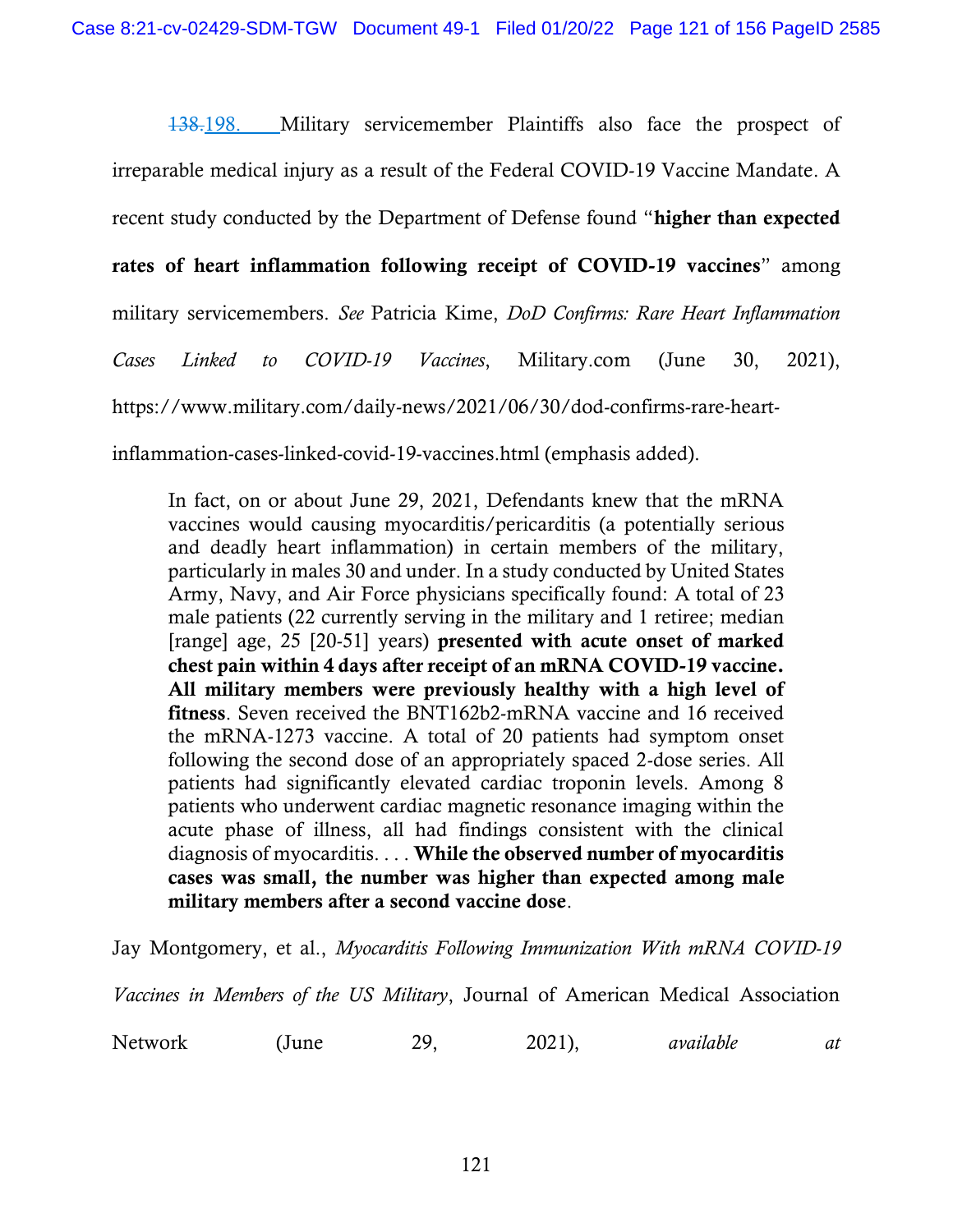https://jamanetwork.com/journals/jamacardiology/fullarticle/2781601 (emphasis added).

139.199. Dr. Matthew Oster, a member of the President's COVID-19 Task Force, confirmed the link between the COVID-19 vaccines and myocarditis, stating: "It does appear that mRNA vaccines may be a new trigger for myocarditis yet it does have some different characteristics." Jackie Salo, *COVID-19 mRNA vaccines likely linked to rare heart condition in kids: CDC panel*, (June 23, 2021), https://nypost.com/2021/06/23/covid-19-vaccines-from-pfizer-moderna-likelylinked-to-rare-heart-condition-cdc-panel/.

140.200. Indeed, it is now well confirmed by the CDC and other studies that males 30 and under have an unacceptable risk of developing myocarditis as a result of the COVID-19 vaccines. *See* EXHIBIT H, Declaration of Dr. Peter McCullough.

141.201. The COVID-19 genetic vaccines (Pfizer, Moderna, J&J) skipped testing for genotoxicity, mutagenicity, teratogenicity, and oncogenicity. In other words, it is unknown whether or not these products will change human genetic material, cause birth defects, reduce fertility, or cause cancer. (Ex. H, McCullough Decl.  $\P$ 16.)

142.202. The Pfizer, Moderna, and JNJ vaccines are considered "genetic vaccines", or vaccines produced from gene therapy molecular platforms which according to US FDA regulatory guidance are classified as gene delivery therapies and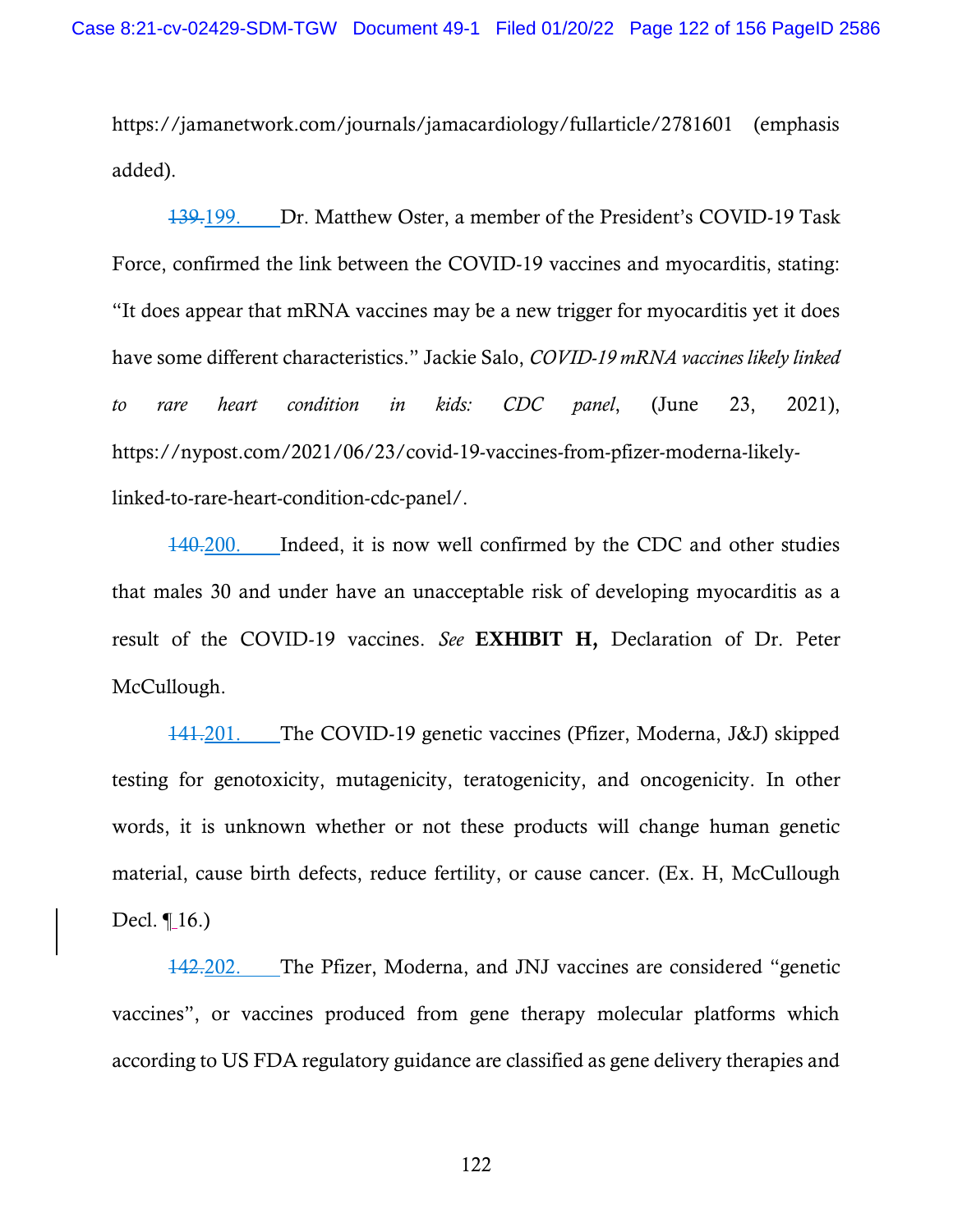should be under a 15-year regulatory cycle with annual visits for safety evaluation by the research sponsors. FDA. Food and Drug Administration. (*Id.* ¶ 17.)

143.203. The FDA has "advised sponsors to observe subjects for delayed adverse events for as long as 15 years following exposure to the investigational gene therapy product, specifying that the long-term follow-up observation should include a minimum of five years of annual examinations, followed by ten years of annual queries of study subjects, either in person or by questionnaire." (emphasis added) Thus, the administration of the Moderna, Pfizer, and JNJ vaccines should not be undertaken without the proper consent and arrangements for long-term follow-up which are currently not offered in the US. (See, EUA briefing documents for commitments as to follow up: Moderna , Pfizer , J&J ). They have a dangerous mechanism of action in that they all cause the body to make an uncontrolled quantity of the pathogenic wildtype spike protein from the SARS-CoV-2 virus for at least two weeks probably a longer period based on the late emergence of vaccine injury reports. This is unlike all other vaccines where there is a set amount of antigen or live-attenuated virus. This means for Pfizer, Moderna, and J&J vaccines it is not predictable among patients who will produce more or less of the spike protein. The Pfizer, Moderna, and JNJ vaccines because they are different, are expected to produce different libraries of limited antibodies to the now extinct wild-type spike protein. We know the spike protein produced by the vaccines is obsolete because the 17th UK Technical Report on SARS-CoV-2 Variants issued June 25, 2021, and the CDC June 19, 2021, Variant Report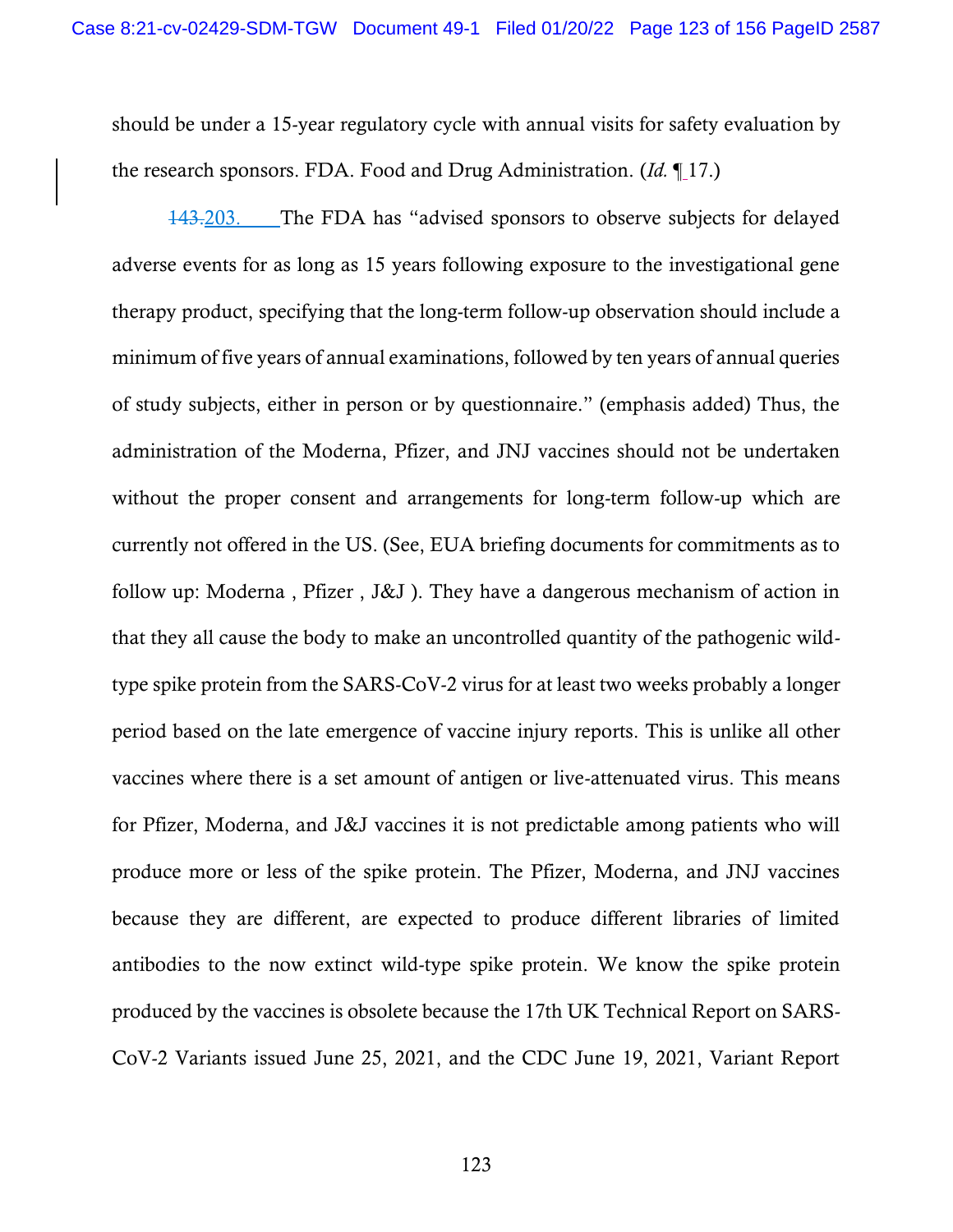both indicate the SARS-CoV-2 wild type virus to which all the vaccines were developed is now extinct. (*Id.* ¶ 18.)

144.204. The spike protein itself has been demonstrated to injure vital organs such as the brain, heart, lungs, as well as damage blood vessels and directly cause blood clots. Additionally, because these vaccines infect cells within these organs, the generation of spike protein within heart and brain cells, in particular, causes the body's own immune system to attach to these organs. This is abundantly apparent with the burgeoning number of cases of myocarditis or heart inflammation among individuals below age 30 years. (*Id.*)

145.205. Because the US FDA and CDC have offered no interpretation of overall safety of the COVID-19 vaccines according to the manufacturer or as a group, nor have they offered methods of risk mitigation for these serious adverse effects which can lead to permanent disability or death, no one should be pressured, coerced, receive the threat or reprisal, or be mandated to receive one of these investigational products against their will. Because the vaccine centers, CDC, FDA, and the vaccine manufacturers ask for the vaccine recipient to grant indemnification on the consent form before injection, all injuries incurred by the person are at their own cost which can be prohibitive depending on the needed procedures, hospitalizations, rehabilitation, and medications. (*Id.*)

146.206. The COVID-19 public vaccination program operated by the CDC and the FDA is a clinical investigation and under no circumstance can any person receive pressure, coercion, or threat of reprisal on their free choice of participation.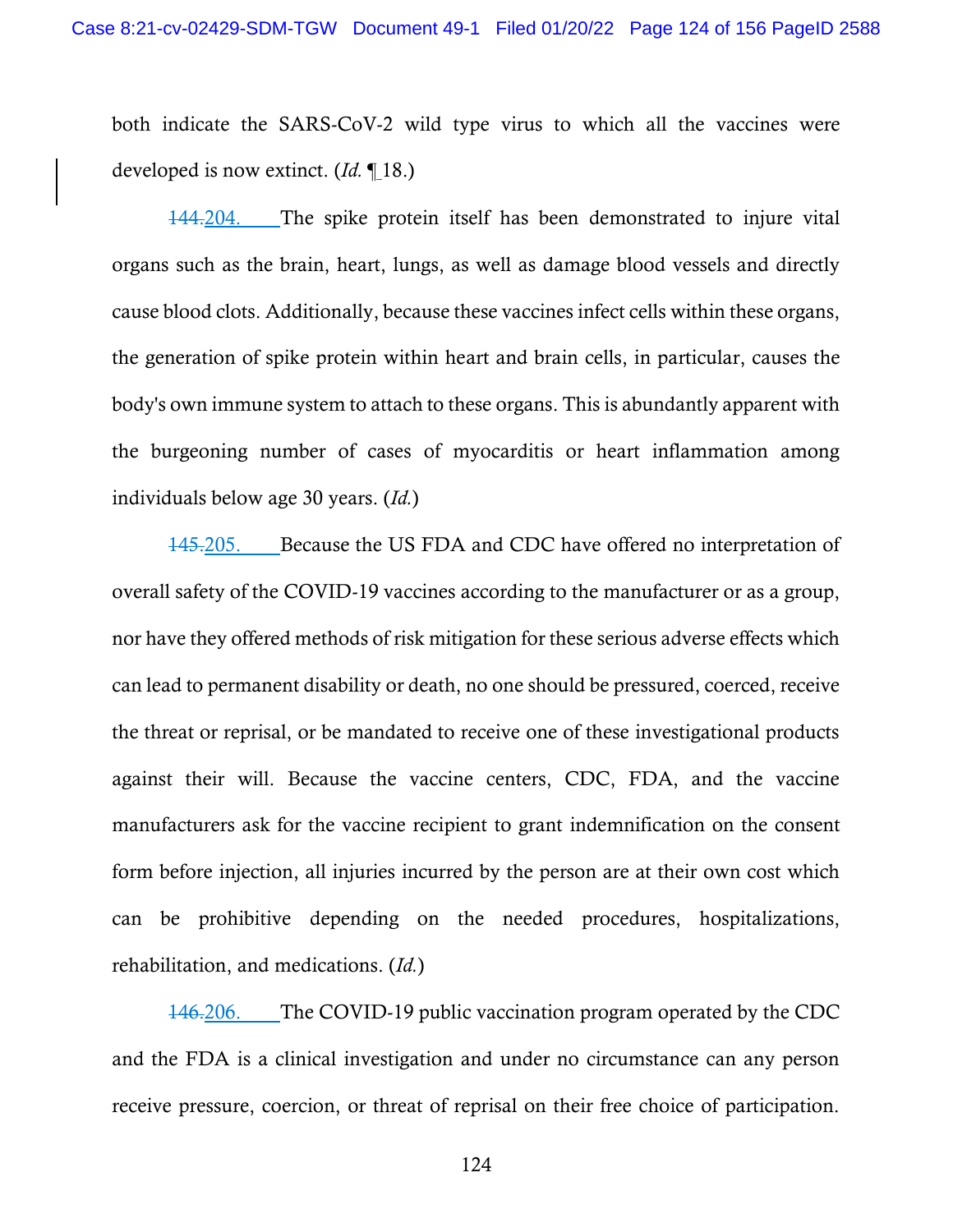Violation of this principle of autonomy by any entity constitutes reckless endangerment with a reasonable expectation of causing personal injury resulting in damages. (*Id.* 121.)

147.207. The total safety reports in VAERS for all vaccines per year up to 2019 was 16,320. The total safety reports in VAERS for COVID-19 Vaccines alone through October 1, 2021, is 778,683. Based on VAERS as of October 1, 2021, there were 16,310 COVID-19 vaccine deaths reported and 75,605 hospitalizations reported for the COVID-19 vaccines (Pfizer, Moderna, JNJ). By comparison, from 1999, until December 31, 2019, VAERS received 3167 death reports (158 per year) adult death reports for all vaccines combined. Thus, the COVID-19 mass vaccination is associated with at least a 39-fold increase in annualized vaccine deaths reported to VAERS. (*Id.*   $\P$  28.)

148.208. COVID-19 vaccine adverse events account for 98% of all vaccinerelated AEs from December 2020 through the present in VAERS. (*Id.* 129.)

149.209. The COVID-19 vaccines are not safe for general use and cannot be deployed indiscriminately or supported, recommended, or mandated among any group. (*Id.* ¶ 30.)

150.210. There are emerging trends showing that the vaccine is especially risky for those 12- 29 in my expert medical opinion with complications in the cardiovascular, neurological, hematologic, and immune systems. (See, Rose J, et al). Increasingly the medical community is acknowledging the possible risks and side effects including myocarditis, Bell's Palsy, Pulmonary Embolus, Pulmonary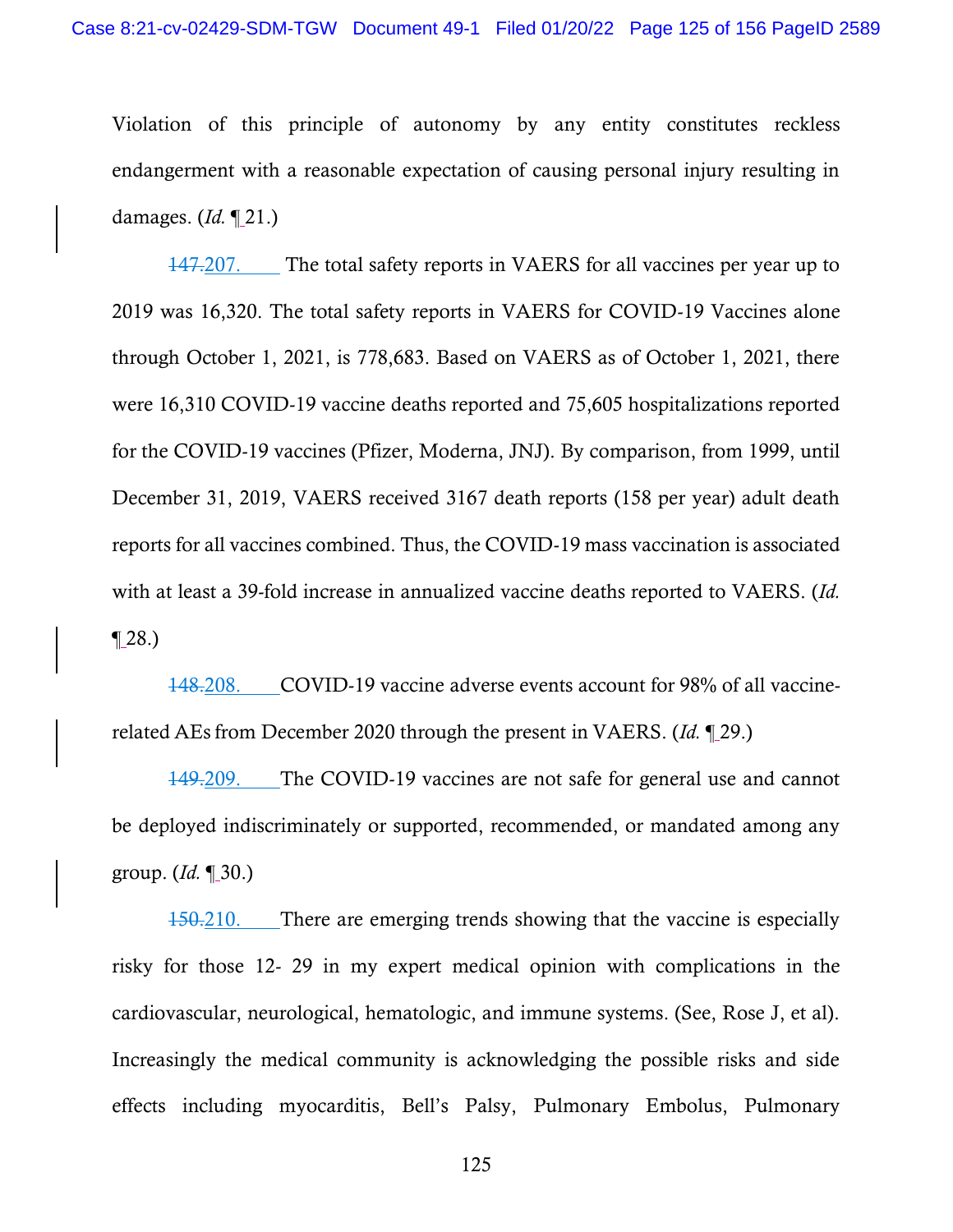Immunopathology, and severe allergic reaction causing anaphylactic shock. See Chien-Te Tseng, Elena Sbrana, Naoko Iwata- Yoshikawa, Patrick C Newman, Tania Garron, Robert L Atmar, Clarence J Peters, Robert B Couch, Immunization with SARS coronavirus vaccines leads to pulmonary immunopathology on challenge with the SARS virus, https://pubmed.ncbi.nlm.nih.gov/22536382/ (last visited June 21, 2021); Centers for Disease Control and Prevention, Allergic Reactions Including Anaphylaxis After Receipt of the First Dose of Pfizer-BioNTech COVID-19 Vaccine—United States, December 14– 23, 2020 (Jan 15, 2021). (*Id.* ¶ 31.)

151.211. The Centers for Disease Control has held emergency meetings on this issue and the medical community is responding to the crisis. It is known that myocarditis causes injury to heart muscle cells and may result in permanent heart damage resulting in heart failure, arrhythmias, and cardiac death. These conditions could call for a lifetime need for multiple medications, implantable cardio defibrillators, and heart transplantation. Heart failure has a five-year 50% survival and would markedly reduce the lifespan of a child or young adult who develops this complication after vaccine-induced myocarditis. (*Id.* ¶ 32.)

152.212. COVID-19 vaccine-induced myocarditis has a predilection for young males below age 30 years. The Centers for Disease Control has held emergency meetings on this issue and the medical community is responding to the crisis and the US FDA has issued a warning on the Pfizer and Moderna vaccines for myocarditis. In the cases reviewed by the CDC and FDA, 90% of children with COVID-19 induced myocarditis developed symptoms and clinical findings sufficiently severe to warrant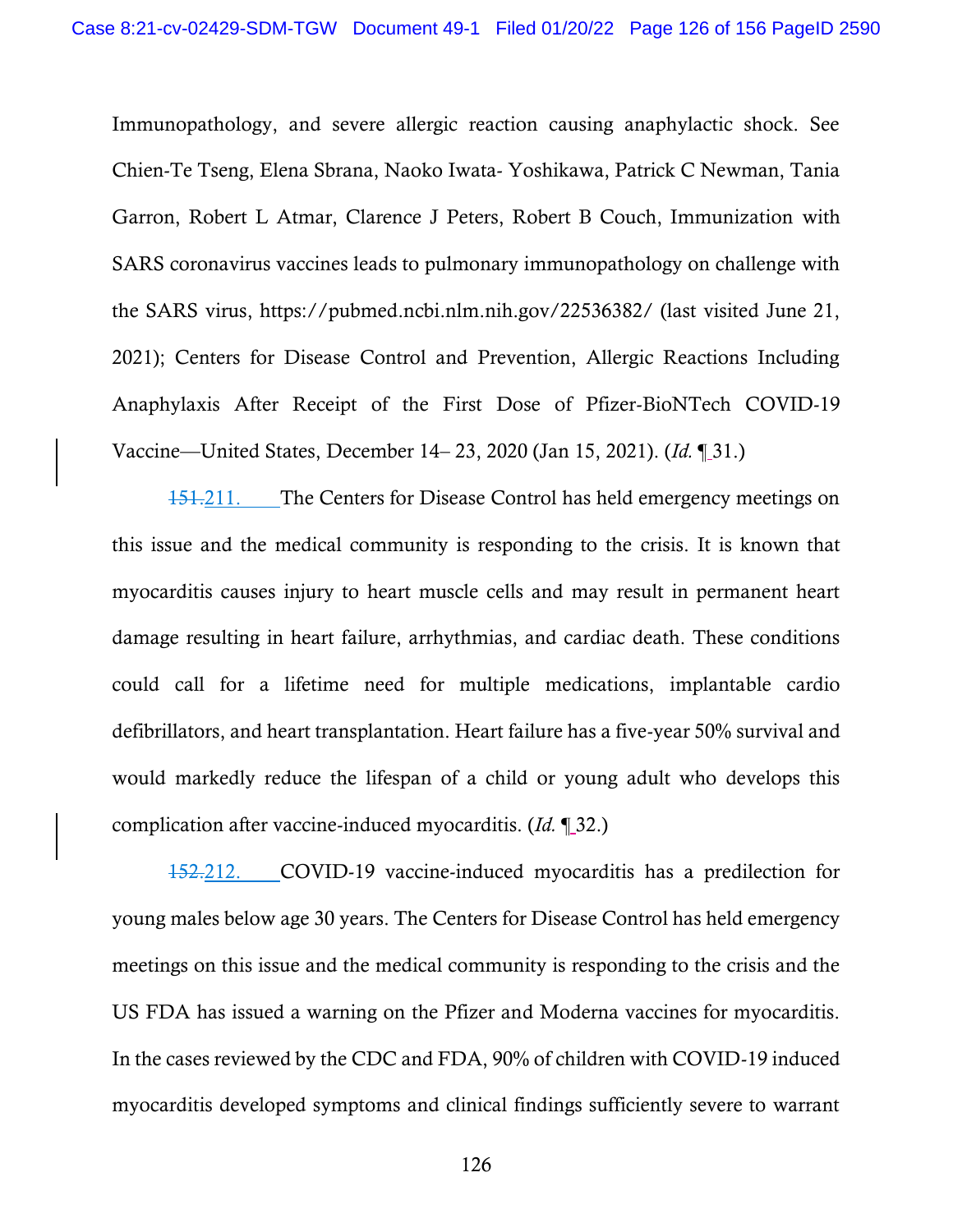hospitalization. Because this risk is not predictable and the early reports may represent just the tip of the iceberg, no individual under age 30 under any set of circumstances should feel obliged to take this risk with the current genetic vaccines particularly the Pfizer and Moderna products. *(Id.* 133.)

153.213. Multiple recent studies and news reports detail people 18-29 dying from myocarditis after receiving the COVID-19 vaccine. According to the CDC, 475 cases of pericarditis and myocarditis have been identified in vaccinated citizens aged 30 and younger. See FDA, Vaccines and Related Biological Products Advisory Committee June 10, 2021, Meeting Presentation. The FDA found that people 12-24 account for 8.8% of the vaccines administrated, but 52% of the cases of myocarditis and pericarditis were reported. (*Id.* ¶¶ 34-35.)

154.214. The CDC recently released data stating that there have been 267 cases of myocarditis or pericarditis reported after receiving one dose of the COVID-19 vaccines and 827 reported cases after two doses through June 11. There are 132 additional cases where the number of doses received is unknown. Id. There have been 2466 reported cases of myocarditis that have occurred, and the median age is thirty. (*Id.* ¶ 37.) And, the CDC just announced that the vaccine is "likely linked" to myocarditis. Advisory Board, CDC panel reports 'likely association' of heart inflammation and mRNA COVID-19 vaccines in young people. (*Id.* ¶ 36.)

155.215. The irreparable harm to Plaintiffs and the class members they represent is incalculable, unconscionable, and unconstitutional. As the Declaration of Nay Chaplain (attached hereto as EXHIBIT I and incorporated herein) demonstrates,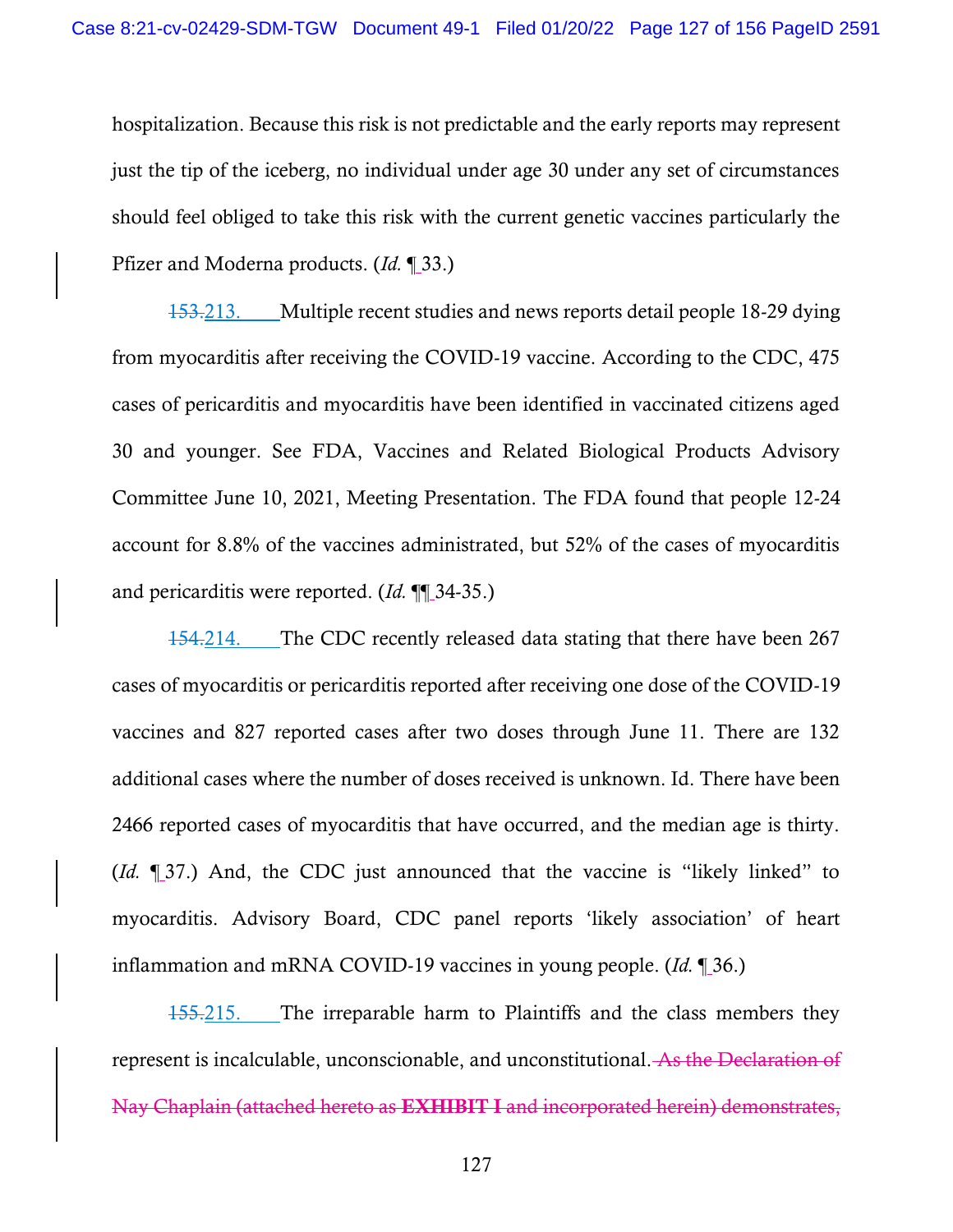the military heroes of this Nation are under inordinate strain from this forced mandate that violates their conscience, and it is having tremendous mental health effects, including a large number of military suicides. (Ex. I, ¶¶6 32.) The Declaration of COAST GUARD LIEUTENANT (attached hereto as EXHIBIT J and incorporated herein) likewise demonstrates immeasurable and irreparable injury.

#### CLASS ALLEGATIONS

156.216. Plaintiffs satisfy the requirements Fed. R. Civ. P. 23(a) because the class is so numerous that joinder of all members is impracticable, each member's claims involve common questions of law and fact, the claims of the representatives are typical of and identical to the claims of the other members of the class, and the representatives here will fairly and adequately protect the interests of the class in having the primarily legal questions addressed by thisthe Court in an expeditious manner. Between Active Duty Military and Reserves, the United States Armed Forces comprise almost 2.3 million individuals, the federal government directly employees approximately 2.1 million, and federal contractors and subcontractors total about 3.7 million.

157.217. Plaintiffs have typicality with the other members of the class of military servicemembers, civilian federal employees, and civilian federal contractors who have been denied religious exemption from the Federal COVID-19 Vaccine Mandate, estimated to number in the thousands or even tens of thousands, and who are threatened with the unconscionable choice between conformance with their sincerely held religious convictions adverse employment action.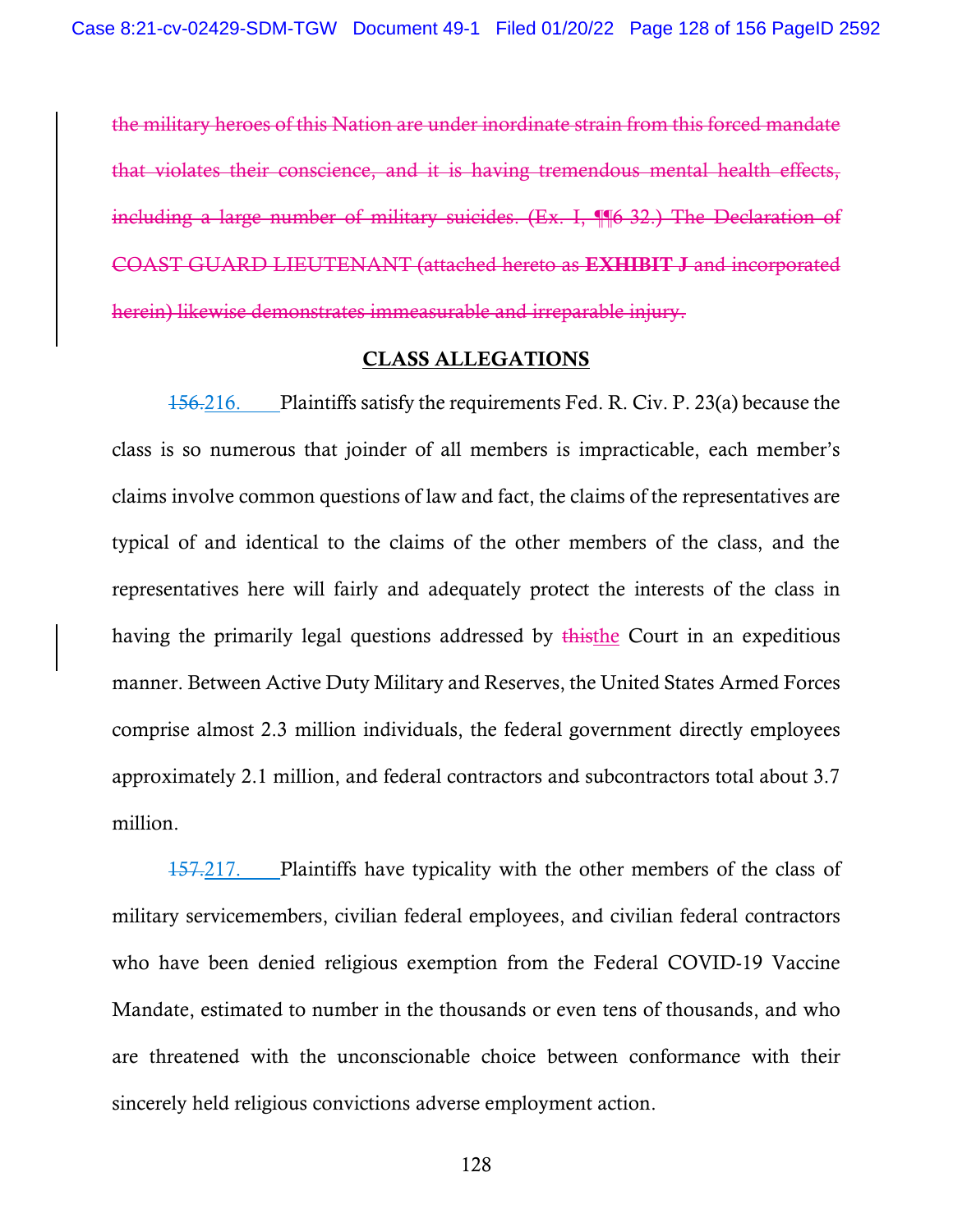158.218. Plaintiffs have commonality with the other members of the class because they are all members of the United States Armed Forces, civilian federal employees, or civilian federal contractors subject to the Federal COVID-19 Vaccine Mandate.

159.219. Plaintiffs' claims in thisthe Court are representative of the claims of other class members and involve questions of fact and law that are common to all class members, including, *inter alia*,

(a) whether the EUA Statute requires that Plaintiffs be given the option to refuse a COVID-19 vaccine because there is currently no FDA approved COVID-19 vaccine available;

(b) whether Defendants violate the First Amendment to the United States Constitution by mandating that Plaintiffs accept and receive a COVID-19 vaccine regardless of whether Plaintiffs' and the other class members' sincerely held religious beliefs compel them to abstain from acceptance or receipt of the three currently available COVID-19 vaccines; and

(c) whether the federal Religious Freedom Restoration Act (RFRA) requires Defendants and all those in active concert with them to provide accommodations and exemptions to those Plaintiffs with sincerely held religious convictions that compel them to abstain from receiving one of the three currently available COVID-19 vaccines.

160.220. Plaintiffs' claims are representative and common among all class members because the injury sustained—Defendants' refusals to grant exemption and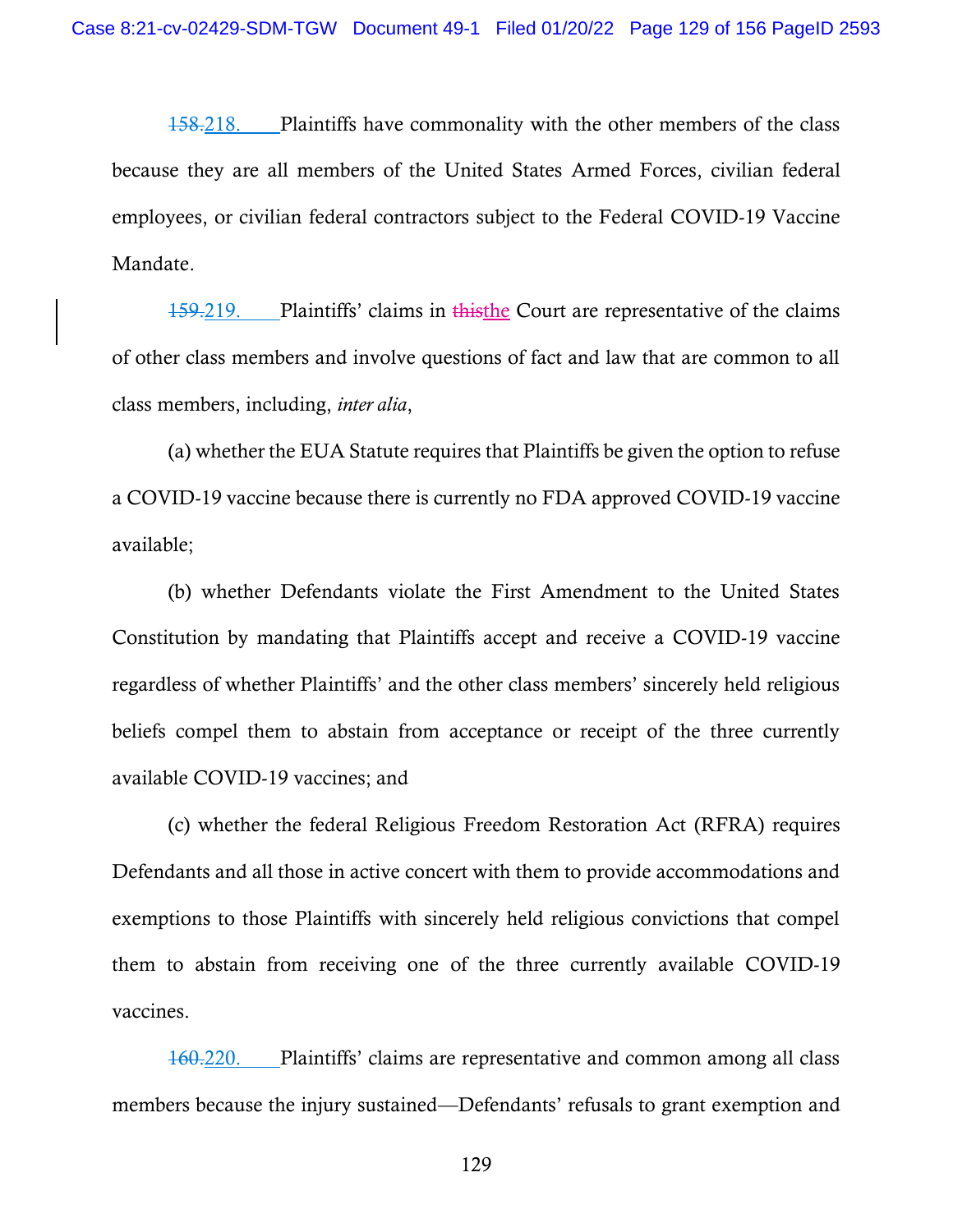accommodation for sincerely held religious objections to the COVID-19 vaccines and the resulting adverse employment actions—are categorically identical. Indeed, Plaintiffs and the other members of the class "have suffered the same injury." *Wal-Mart Stores, Inc. v. Dukes*, 564 U.S. 338, 350 (2011).

161.221. Plaintiffs will fairly and adequately protect the interests of the class because they are seeking a temporary restraining order, preliminary and permanent injunctive relief, and declaratory relief against enforcement of the Federal COVID-19 Vaccine Mandate and Defendants' refusals to entertain or grant religious exemptions and accommodations which will provide relief to all class members.

162.222. Plaintiffs likewise satisfy the requirements of Fed. R. Civ. P. 23(b) because Defendants have acted in a manner that applies to all members of the class with respect to the Federal COVID-19 Vaccine Mandate, and have refused to grant religious accommodations to the entire group of class members who have sincerely held religious objections to receiving a COVID-19 vaccine under the Mandate. Fed. R. Civ. P. 23(b)(2).

163.223. Additionally, Plaintiffs' requested injunctive and declaratory relief would appropriately protect of the entire class as a whole. Fed. R. Civ. P. 23(b)(2).

164.224. Moreover, Plaintiffs satisfy the requirements of Fed. R. Civ. P. 23(b) because the common questions of law and fact applicable to the class members' claims predominate over individualized questions pertaining to individual class members. Fed. R. Civ. P. 23(b)(3).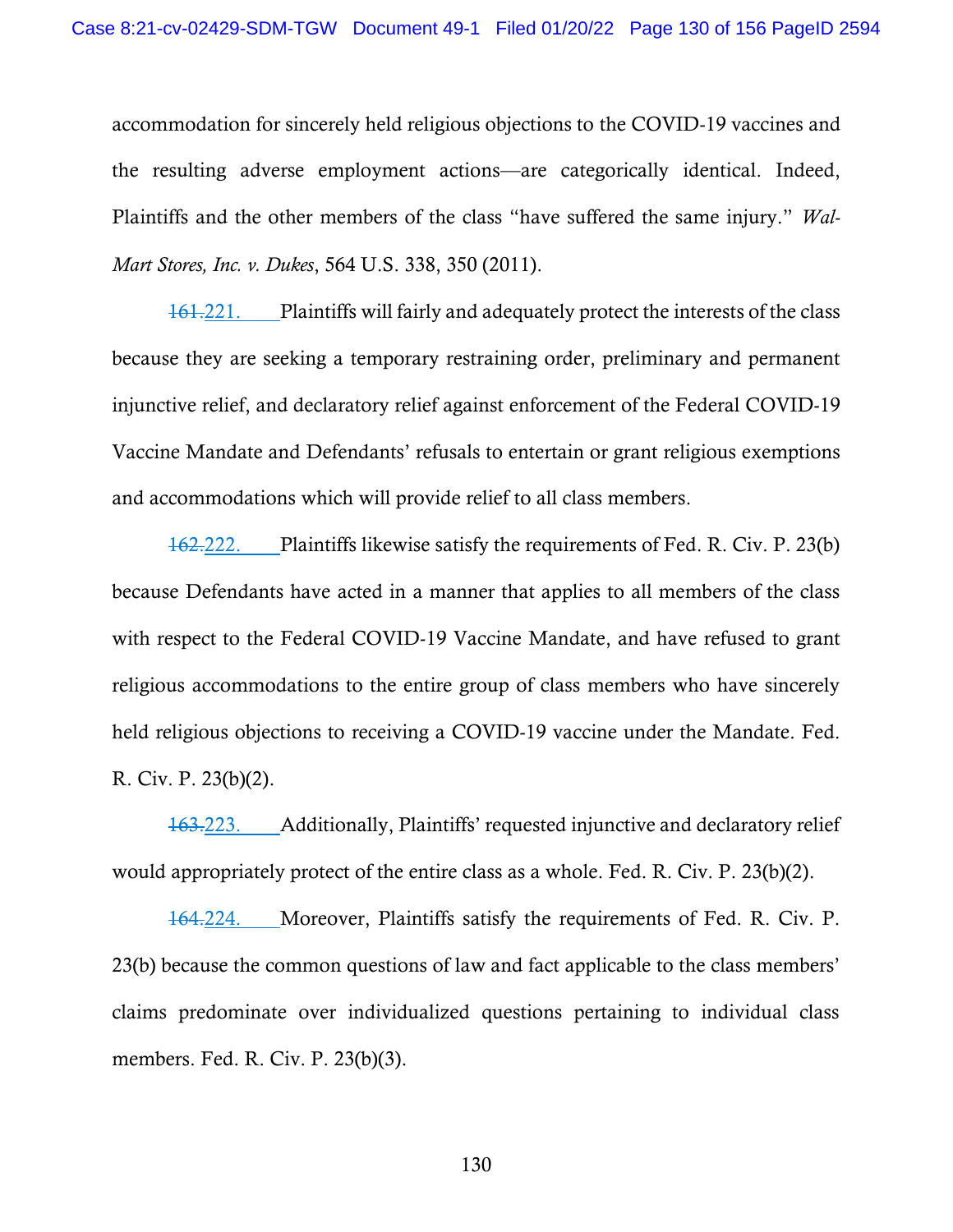165.225. Adjudication of Plaintiffs and the other class members' claims are more fairly and efficiently adjudicated by a class action, as the claims for religious accommodation and exemption from the Federal COVID-19 Vaccine Mandate are virtually identical among all class members, the relevant facts applicable to each individual class member are substantially similar, and the applicable substantive law for the class members' claims is identical in all respects. Fed. R. Civ. P. 23(b)(3).

# COUNT I – VIOLATION OF THE EMERGENCY USE AUTHORIZATION PROVISIONS OF THE FEDERAL FOOD, DRUG, AND COSMETIC ACT, 21 U.S.C. § 360bbb-3

166.226. Plaintiffs hereby reallege and adopt each and every allegation in

paragraphs  $1\overline{+165}$  -225 as if fully set forth herein.

167.227. The Federal Food, Drug, And Cosmetic Act provides that

subject to the provisions of this section, the Secretary (of the Department of Health and Human Services) may authorize the introduction into interstate commerce, during the effective period of a declaration under subsection (b), of a drug, device, or biological product intended for use in an actual or potential emergency (referred to in this section as an "emergency use."

21 U.S.C. § 360bbb-3(a)(1) (emphasis added).

168.228. For ease of reference, Plaintiffs will refer to the general provisions

of 21 U.S.C. §360bbb-3 as the "Emergency Use Authorization Statute" or "EUA

Statute."

169,229. The Emergency Use Authorization Statute further provides the

limitations on when the Secretary may authorize the emergency use of an unapproved

product for use in interstate commerce, and specifically limits such authorization to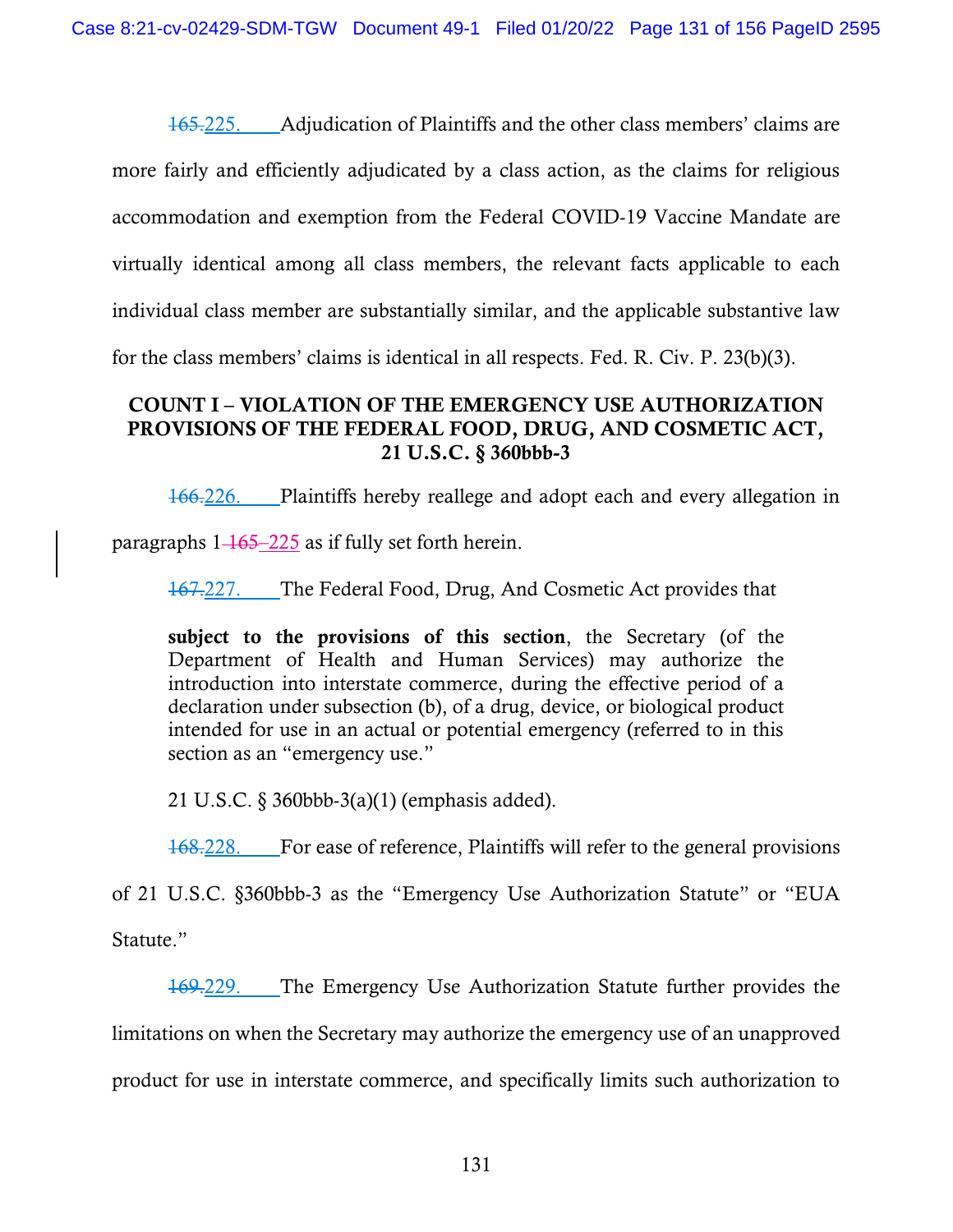circumstances where the Secretary of Homeland Security has determined certain emergencies exits, where the Secretary of Defense has determined that certain military emergencies exist, where the Secretary of the Department of Health and Human services has determined that certain public health emergencies exist, and where there has been some identification of a material threat pursuant to other provisions of the United States Code. *See* 21 U.S.C. § 360bbb-3(b)(1)(A)-(D).

170.230. The Secretary's Emergency Use Authorization terminates whenever the circumstances described in 21 U.S.C. § 360bbb-3(b)(1)(A)-(D) cease to exist or where the product approved for Emergency Use under the statute receives a change in approval status. 21 U.S.C.  $\S$  360bbb-3(b)(2)(A)(i)-(ii).

171.231. As an essential part of the explicit statutory conditions for EUA,

# the EUA Statute mandates that all individuals to whom the EUA product may be

## administered be given the option to accept or refuse administration of the product:

With respect to the emergency use of an unapproved product, the Secretary, to the extent practicable given the applicable circumstances described in subsection (b)(1), shall, for a person who carries out any activity for which the authorization is issued, establish such conditions on an authorization under this section as the Secretary finds necessary or appropriate to protect the public health, including the following:

. . . .

(ii) Appropriate conditions designed to ensure that individuals to whom the product is administered are informed—

(I) that the Secretary has authorized the emergency use of the product;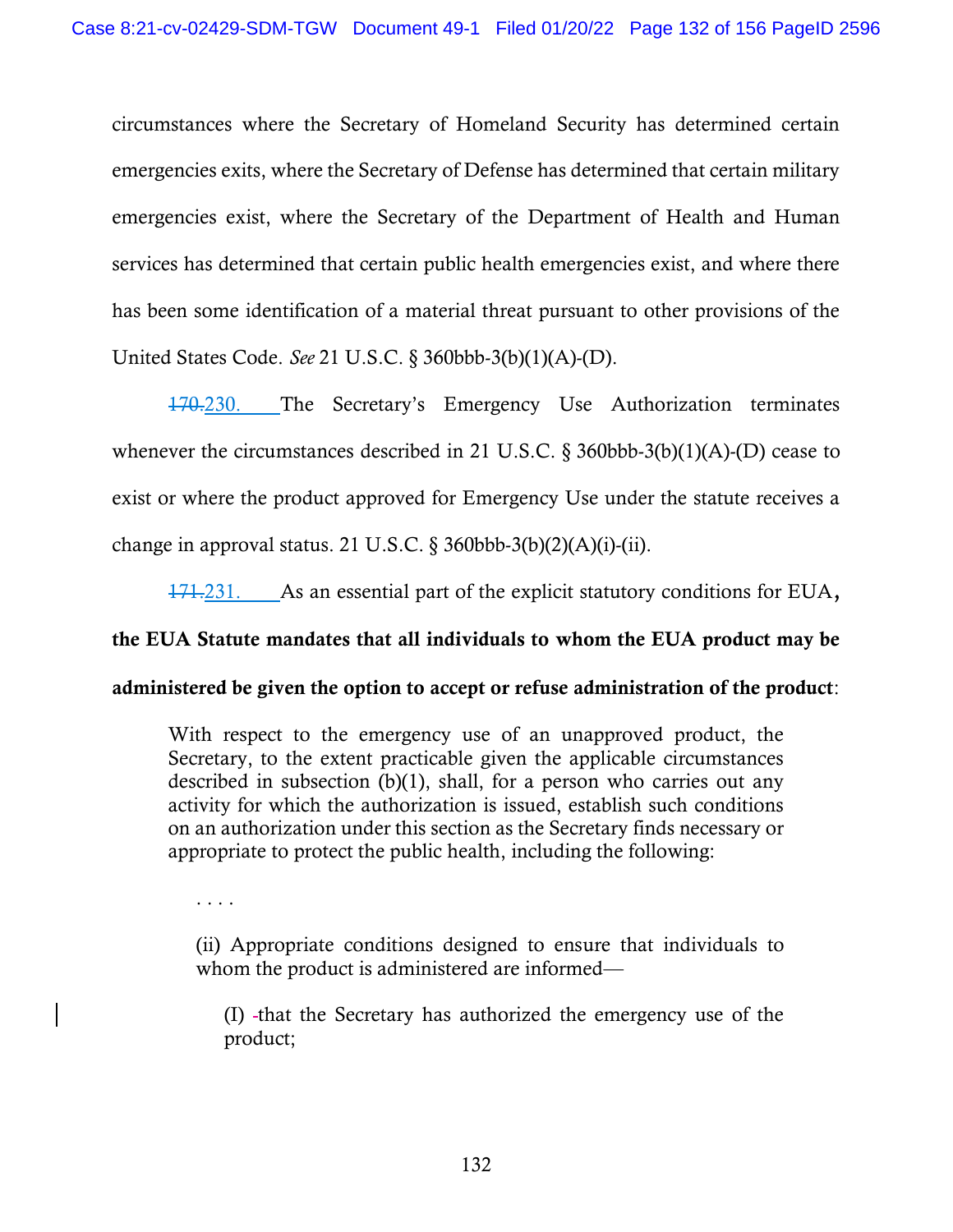(II) of the significant known and potential benefits and risks of such use, and of the extent to which such benefits and risks are unknown; and

(III) of the option to accept or refuse administration of the product, of the consequences, if any, of refusing administration of the product, and of the alternatives to the product that are available and of their benefits and risks.

21 U.S.C. § 360bbb-3(e)(1)(A)(ii)(I)–(III) (emphasis added).

172.232. Consistent with the requirement in the Emergency Use Authorization statute that all potential recipients of the COVID-19 vaccine be informed of the option to accept or refuse the vaccine, the Emergency Use Authorization Fact Sheet for all three of the currently available COVID-19 vaccines specifically states —**as required by the Emergency Use Authorization Statute** that individuals have the right to refuse administration of the COVID-19 vaccine. A true and correct copy of the Emergency Use Authorization Fact Sheet for the Moderna COVID-19 Vaccine is attached hereto as EXHIBIT ## and incorporated herein. A true and correct copy of the Emergency Use Authorization Fact Sheet for the Pfizer-BioNTech COVID-19 Vaccine is attached hereto as EXHIBIT ## and incorporated herein. A true and correct copy of the Emergency Use Authorization Fact Sheet for the Janssen (Johnson & Johnson) COVID-19 Vaccine is attached hereto as EXHIBIT ## and incorporated herein.

173.233. Specifically, the Emergency Use Authorization Fact Sheets for all three COVID-19 vaccines state that it is the individual's right to refuse administration of the vaccine. (*See* Exhibit H at 4 ("It is your choice to receive or not to receive the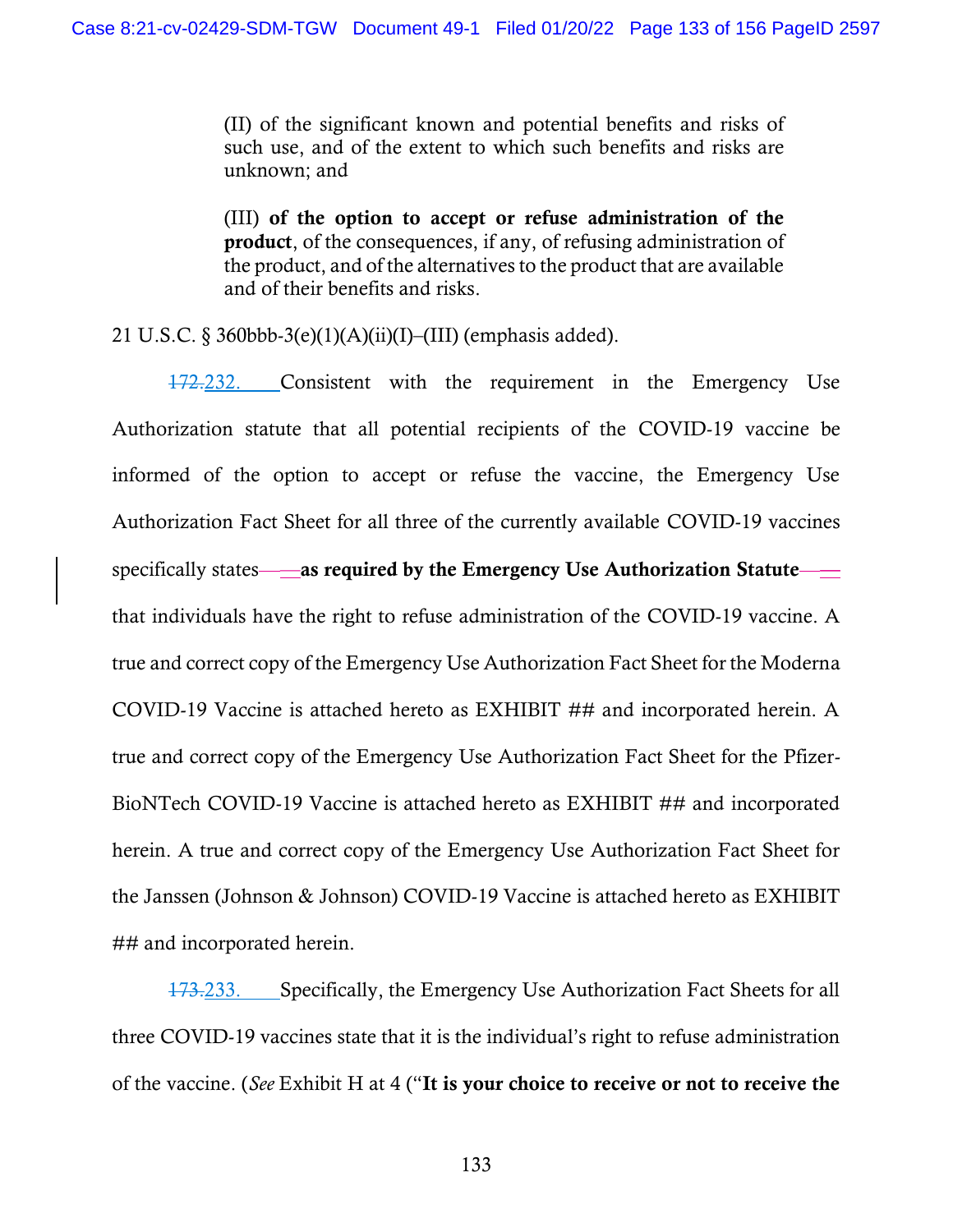Moderna COVID-19 Vaccine. Should you decide not to receive it, it will not change your standard medical care." (emphasis added)); Exhibit I at 5 ("It is your choice to receive or not to receive the Pfizer-BioNTech COVID-19 Vaccine. Should you decide not to receive it, it will not change your standard medical care." (emphasis added)); Exhibit J at 5 ("It is your choice to receive or not to receive the Janssen COVID-19 Vaccine. Should you decide not to receive it, it will not change your standard medical care." (emphasis added))).)

174.234. "Congress has prohibited the administration of investigational drugs to service members without their consent." *Doe v. Rumsfeld*, 341 F. Supp. 2d 1, 19 (D.D.C. 2004).

175.235. There is a very strict mechanism under which any military exception to the EUA statute may be deployed, and neither have occurred here.

176.236. First, the President can waive the informed consent requirement, but that Presidential waiver must be in writing and demonstrate that the President has determined "that obtaining consent is not in the interests of national security."

177.237. The strict criteria laid out in the statutory framework demonstrate the limited scope of the exceptions to the informed consent requirement. To start, the initial emergency declaration by the HHS Secretary must be based on one of four statutorily listed justifications—none of which apply here. The first requires the Secretary of Defense to find a **domestic emergency**, or significant potential for a domestic emergency, based on heightened risk of attack with a biological, chemical,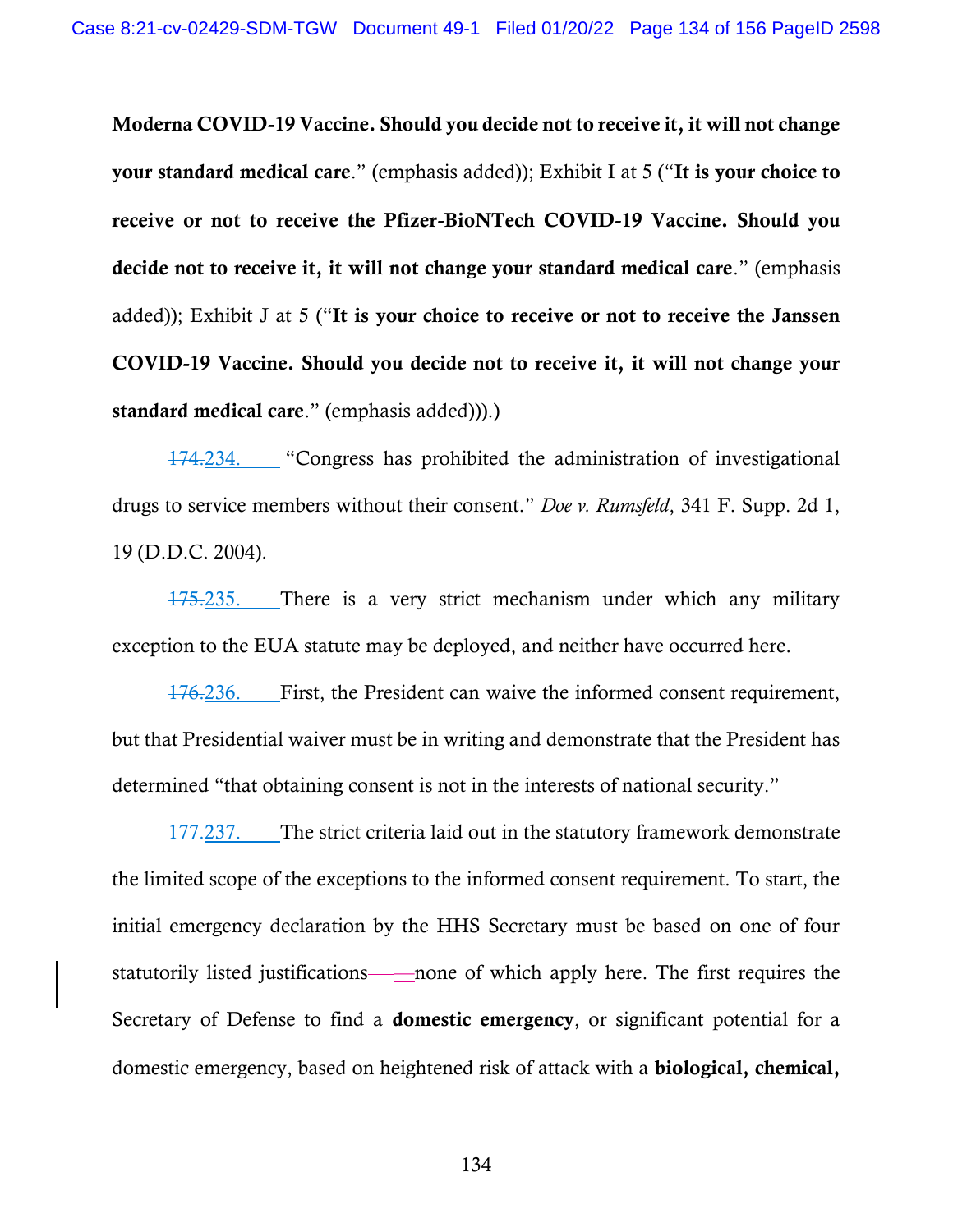radiological, or nuclear agent. 21 U.S.C.A.  $\S$  360bbb–3(b)(1)(A) ("A "determination by the Secretary of Homeland Security that there is a domestic emergency, or a significant potential for a domestic emergency, involving a heightened risk of attack with a biological, chemical, radiological, or nuclear agent or agents.").

178.238. The second requires a finding that there is a military emergency involving a heightened risk to US military forces of an attack with a biological, chemical, radiological, or nuclear agent, or an agent that may cause an imminently life-threatening and specific risk to US military forces. 21 U.S.C. § 360bbb-3(b)(1)(B) ("A "determination by the Secretary of Defense that there is a military emergency, or a significant potential for a military emergency, involving a heightened risk to United States military forces, including personnel operating under the authority of title 10 or title 50, of attack with a biological, chemical, radiological, or nuclear agent or agents; or an agent or agents that may cause, or are otherwise associated with, an imminently life-threatening and specific risk to United States military forces." (emphasis added)).

179.239. The third requires a finding that there is a public health emergency, or significant potential for a public health emergency that affects national security or the health and security of US citizens abroad that involves a biological, chemical, radiological, or nuclear agent or a disease or condition attributable to one of those agents. 21 U.S.C. §360bbb-3(b)(1)(C) (A "determination by the Secretary that there is a public health emergency, or a significant potential for a public health emergency,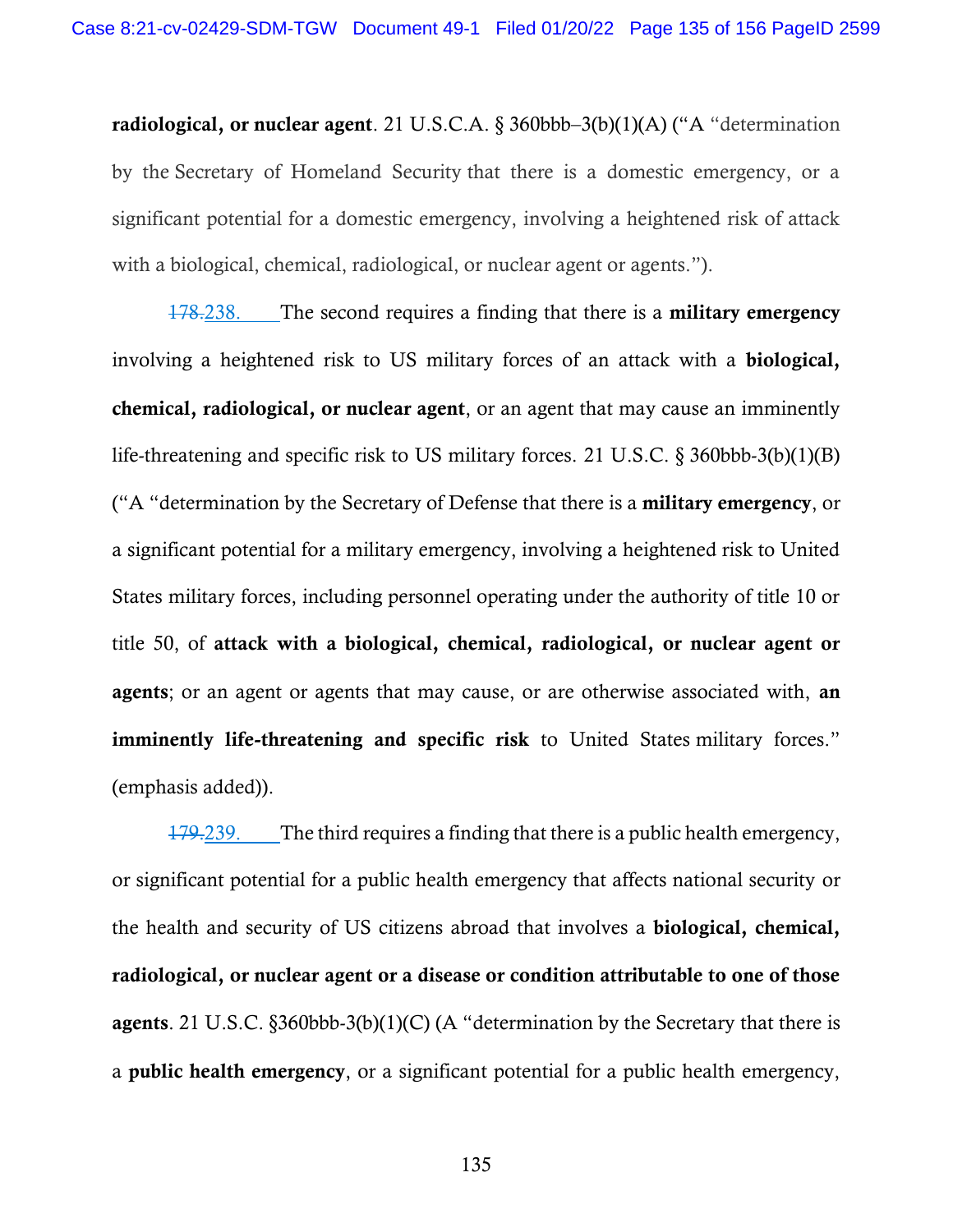that affects, or has a significant potential to affect, national security or the health and security of United States citizens living abroad, and that involves a biological, chemical, radiological, or nuclear agent or agents, or a disease or condition that may be attributable to such agent or agents." (emphasis added)).

180.240. The fourth requires the identification of a material threat involving chemical, biological, radiological, and nuclear agents sufficient to affect national security or the health and security of US citizens living abroad. 21 U.S.C. § 360bbb-3(b)(1)(D) ("The "identification of a material threat [involving chemical, biological, radiological, and nuclear agents] pursuant to section 319F–2 of the Public Health Service Act [42 U.S.C. 247d–6b] sufficient to affect national security or the health and security of United States citizens living abroad." (emphasis added)).

181.241. Under the above statute, there is no legal basis on which the President may waive consent for the COVID-19 vaccines for the military. Indeed, he has not done so because he has no statutory authority under these facts to waive the EUA requirements for the military.

182.242. Even after the HHS Secretary establishes that one of the four criteria are satisfied, then under § 360bbb–3 the HHS Secretary then must make a separate determination that an "agent" referred to in the declaration can cause a serious or life-threatening disease or condition and that based on the scientific evidence available for the product authorized under the EUA (i) it may be effective in diagnosing, treating, or preventing the disease or serious life-threatening disease, (ii)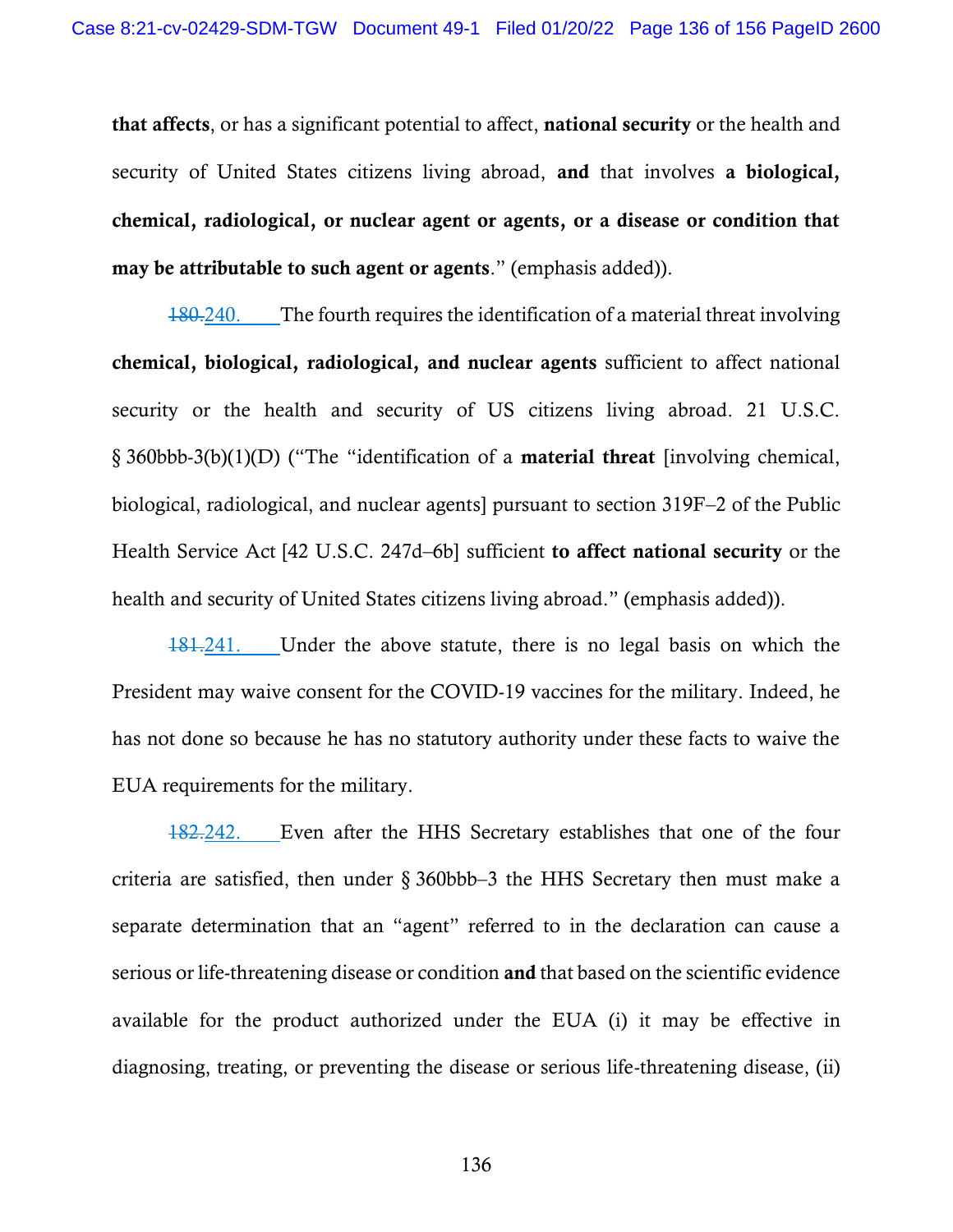the known and potential benefits outweigh the risks; (iii) there is no adequate, approved, and available alternative to the product authorized under the EUA; (iv) in the case of a military emergency based on a biological, chemical, radiological, or nuclear agent, the Secretary of Defense made the emergency use request; and (v) other criteria established by regulation are satisfied.

183.243. None of the foregoing criteria has been satisfied.

184.244. Defendants have ignored their obligations under the EUA Statute.

185.245. There has been no Presidential declaration sufficient to invoke the consent exceptions of the EUA statute.

186.246. There has been no domestic emergency, military emergency, public health emergency, or material threat of a biological, chemical, radiological, or nuclear agent, or a disease attributable to one of those conditions.

187.247. As such, Defendants are prohibited by the EUA statute from mandating that any Plaintiffs or similarly situated military servicemembers receive or accept one of the COVID-19 vaccines.

188.248. Put simply, the Emergency Use Authorization Statute provides that, as a condition of receiving authorization for emergency use, ALL individuals to whom the EUA product may be administered are given the right to accept or refuse administration of the product—and this includes members of the military. And, of course, the EUA right to accept or refuse applies and cannot be waived respecting the federal employees and federal civilian contractor Plaintiffs.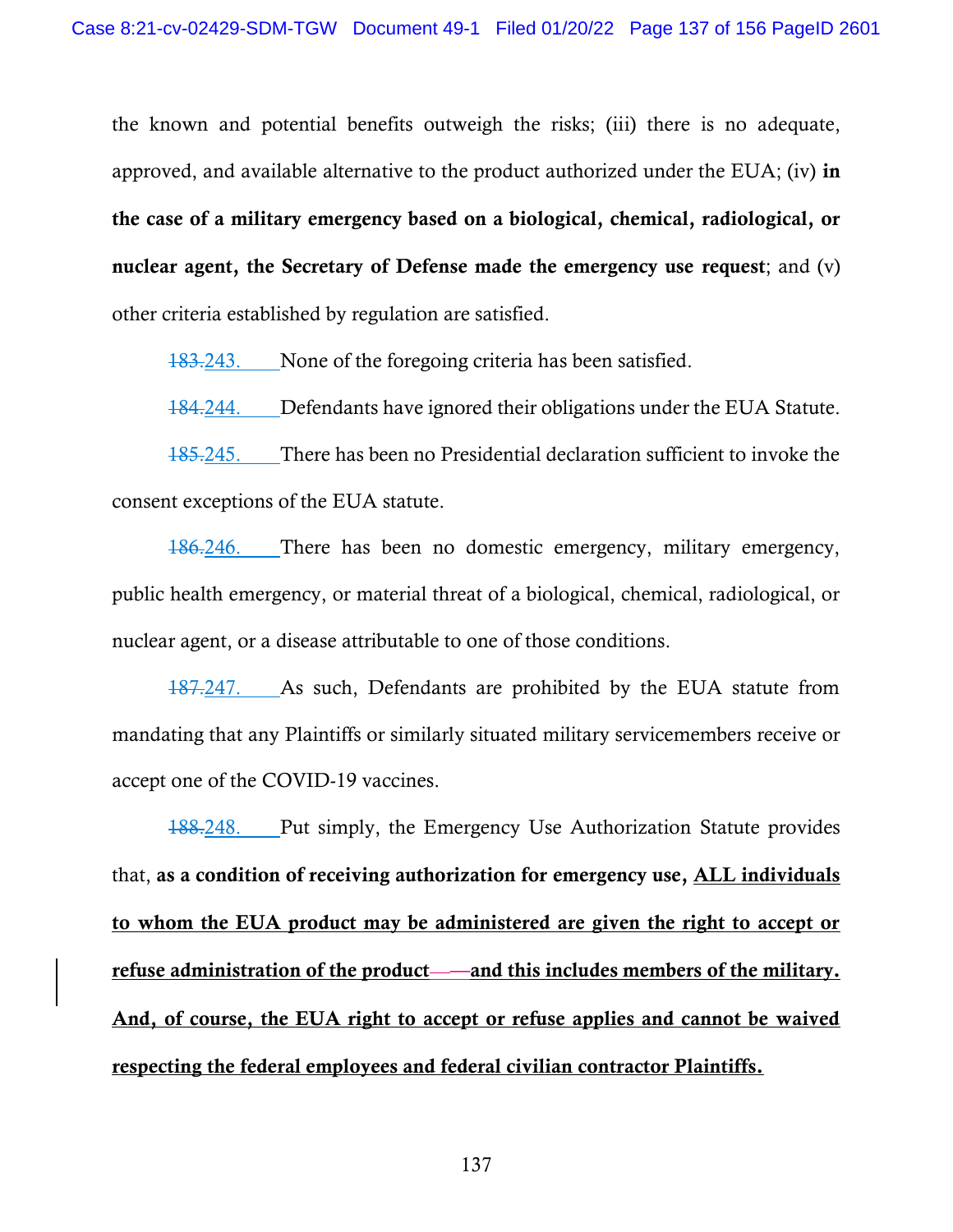189.249. The only currently available COVID-19 vaccines (Janssen/Johnson & Johnson, Moderna, and Pfizer/BioNTech) are only authorized for use under the Emergency Use Authorization statute and have no general approval under the United States Code.

190.250. Because all three of the currently available COVID-19 vaccines are subject only to Emergency Use under the Emergency Use Authorization statute, the Emergency Use Authorization statute mandates that all individuals to whom the product may be administered, including Plaintiffs, be given the right to accept or refuse administration of the product.

191.251. Put simply, because all three of the currently available COVID-19 vaccines are subject only to Emergency Use under the Emergency Use Authorization statute, the Emergency Use Authorization statute prohibits Defendants from making the COVID-19 vaccines mandatory.

192.252. The Federal COVID-19 Vaccine Mandate, on its face and as applied, has caused, is causing, and will continue to cause irreparable harm and actual and undue hardship on Plaintiffs' sincerely held religious beliefs.

193.253. Plaintiffs have no adequate remedy at law for the continuing deprivation of their most cherished constitutional liberties and sincerely held religious beliefs.

### COUNT II – VIOLATION OF THE FIRST AMENDMENT TO THE UNITED STATES CONSTITUTION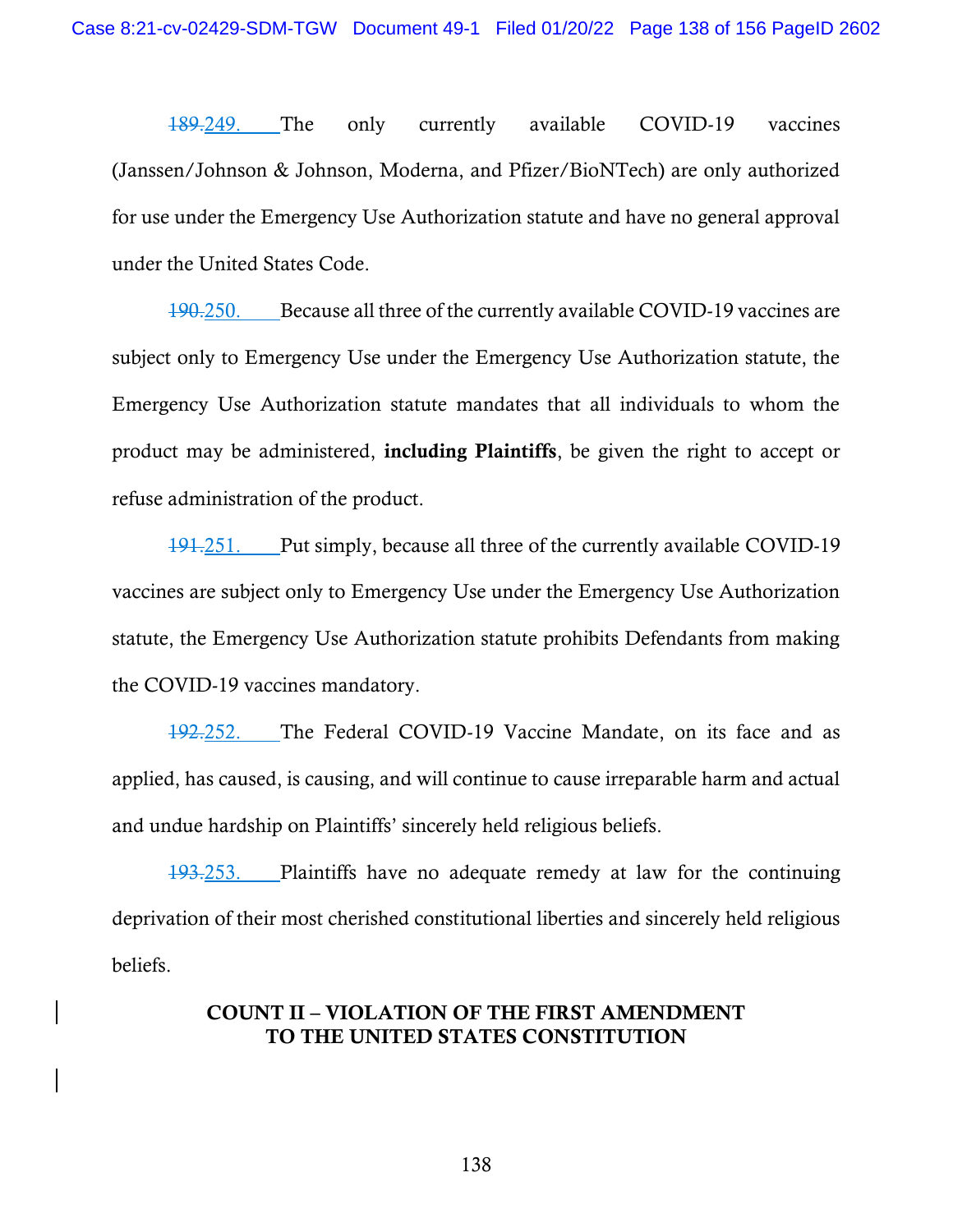194.254. Plaintiffs hereby reallege and adopt each and every allegation in paragraphs  $1-\frac{165225}{3}$  above as if fully set forth herein.

195.255. The Free Exercise Clause of the First Amendment to the United States Constitution prohibits the government from abridging Plaintiffs' rights to free exercise of religion.

196.256. Plaintiffs have sincerely held religious beliefs that Scripture is the infallible, inerrant word of the Lord Jesus Christ, and that they are to follow its teachings.

197.257. Plaintiffs have and exercise sincerely held religious beliefs (articulated *supra*in Section B, *supra*) which compel them to abstain from receiving or accepting any of the currently available COVID-19 vaccines.

198.258. The Federal COVID-19 Vaccine Mandate, on its face and as applied, targets Plaintiffs' sincerely held religious beliefs by prohibiting Plaintiffs from seeking and receiving exemption and accommodation for their sincerely held religious beliefs against the COVID-19 vaccines.

199.259. The Federal COVID-19 Vaccine Mandate, on its face and as applied, impermissibly burdens Plaintiffs' sincerely held religious beliefs, compels Plaintiffs to either change those beliefs or act in contradiction to them, and forces Plaintiffs to choose between the teachings and requirements of their sincerely held religious beliefs in the commands of Scripture and the government's imposed value system.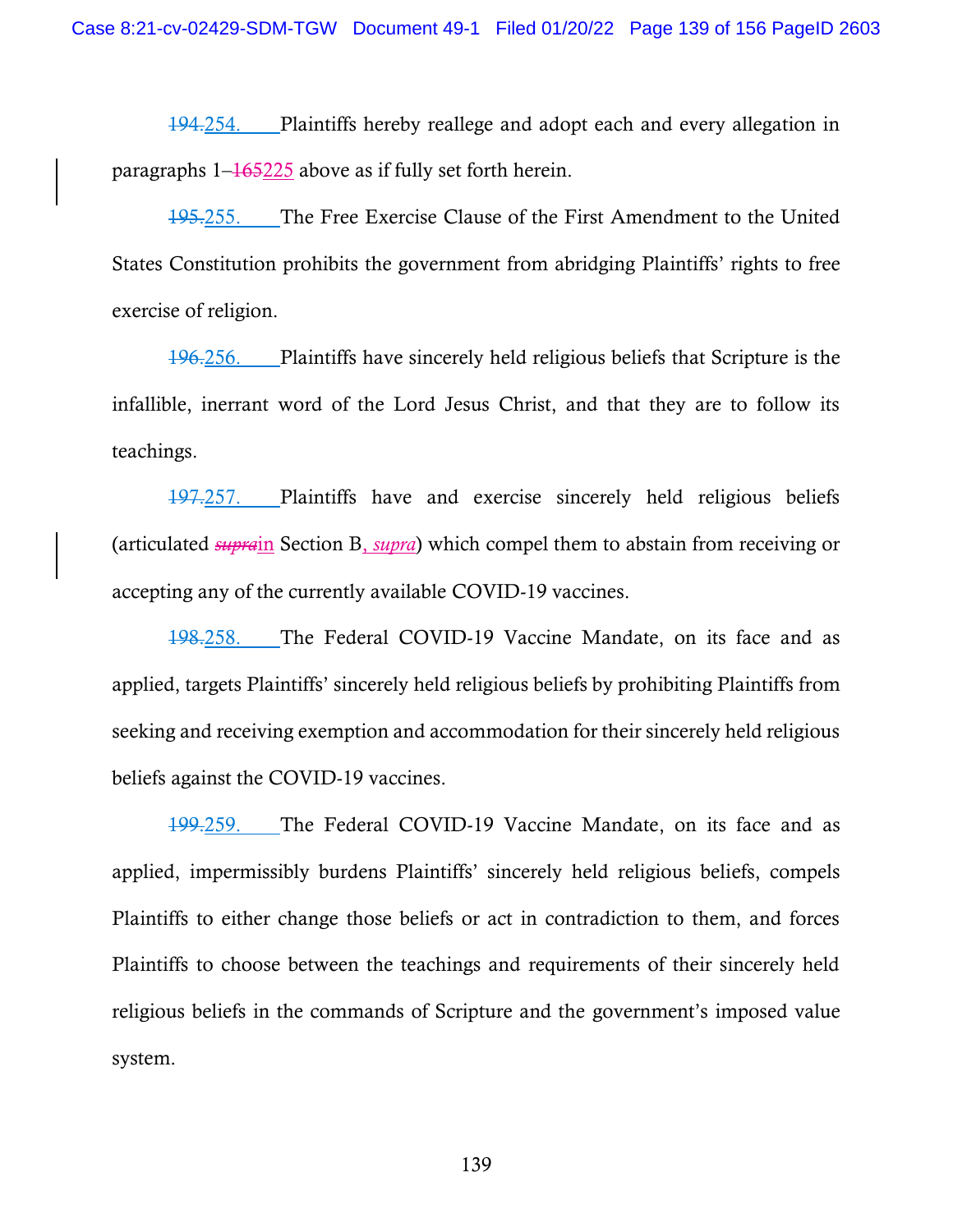200, 260. The Federal COVID-19 Vaccine Mandate, on its face and as applied, places Plaintiffs in an irresolvable conflict between compliance with the mandate and their sincerely held religious beliefs.

201, 261. The Federal COVID-19 Vaccine Mandate, on its face and as applied, puts substantial pressure on Plaintiffs to violate their sincerely held religious beliefs or face loss of their ability to feed their families.

202.262. The Federal COVID-19 Vaccine Mandate, on its face and as applied, is neither neutral nor generally applicable.

203.263. The Federal COVID-19 Vaccine Mandate, on its face and as applied, specifically targets Plaintiffs' religious beliefs for disparate and discriminatory treatment.

204,264. The Federal COVID-19 Vaccine Mandate, on its face and as applied, creates a system of individualized exemptions for preferred exemption requests while discriminating against requests for exemption and accommodation based on sincerely held religious beliefs. Regarding the federal employee and federal civilian contractor Plaintiffs, Defendant Biden imposed the Vaccine Mandate on them while exempting Congress, the Internal Revenue Service (IRS) and the United States Postal Service. Indeed, a certain husband and wife are both federal employees. One works for the IRS while the other works for the Veterans Administration (VA). Although husband and wife are working as federal employees, one is under the Vaccine Mandate, and one is not. The VA has used a simple one-page form on which an employee merely checks a box to request a religious exemption. Other federal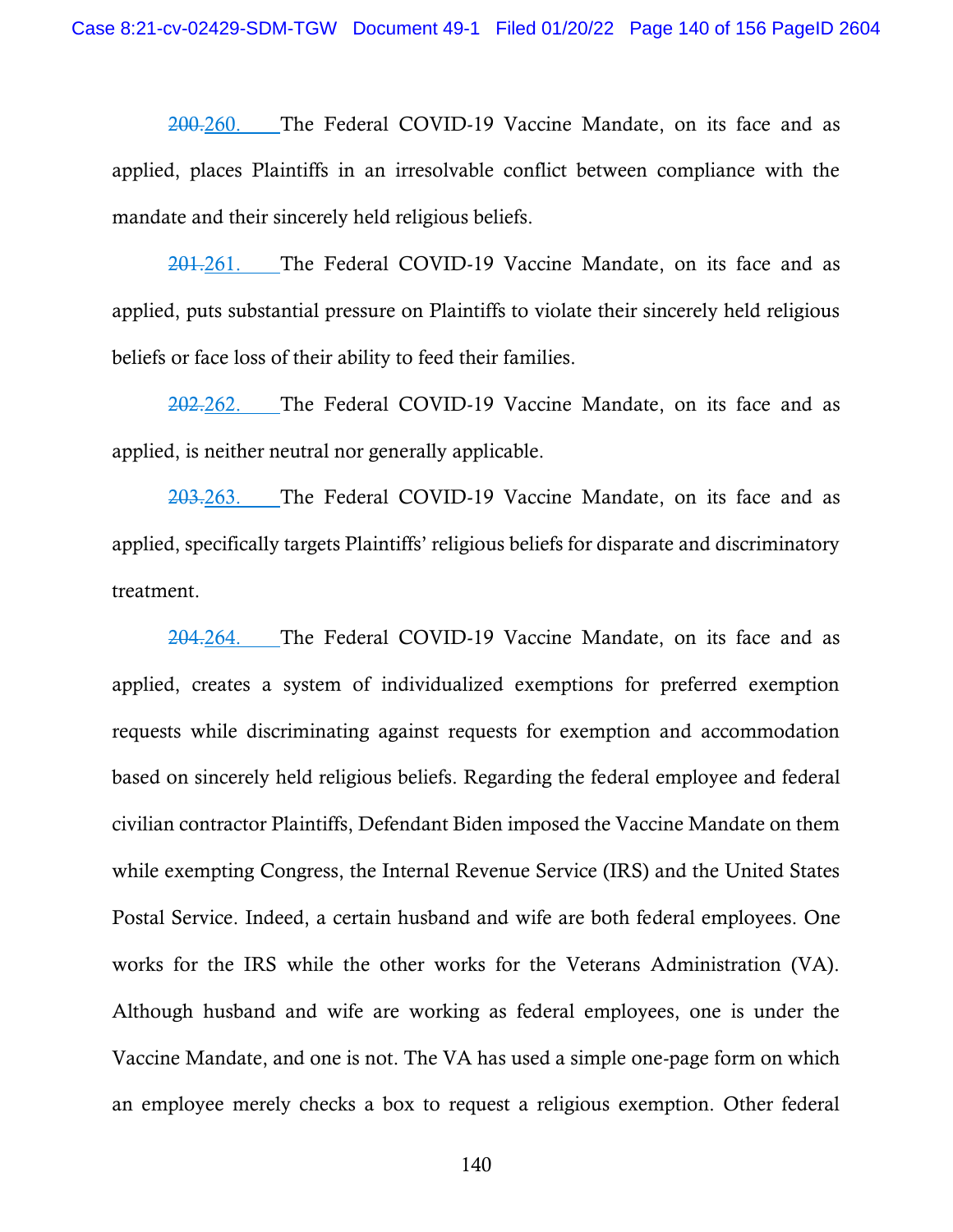employees are subject to a more burdensome process or have received no guidance on submitting religious exemption requests. The civilian federal contractors face a deadline of November 22, but none have received any guidance on whether or where they might file a request for religious exemption and accommodation.

205.265. The Federal COVID-19 Vaccine Mandate, on its face and as applied, constitutes a religious gerrymander by unconstitutionally orphaning exemption and accommodation requests based solely on sincerely held religious beliefs of Plaintiffs while permitting the more favored medical exemptions to be granted.

206.266. The Federal COVID-19 Vaccine Mandate, on its face and as applied, constitutes a substantial burden on Plaintiffs' exercise of their sincerely held religious beliefs.

207,267. The Federal COVID-19 Vaccine Mandate, on its face and as applied, fails to accommodate Plaintiffs' sincerely held religious beliefs.

208.268. There is no legitimate, rational, or compelling interest in the Federal COVID-19 Vaccine Mandate's exclusion of exemptions and accommodations for sincerely held religious beliefs.

209.269. The Federal COVID-19 Vaccine Mandate is not the least restrictive means of achieving an otherwise permissible government interest.

210.270. The Federal COVID-19 Vaccine Mandate, on its face and as applied, has caused, is causing, and will continue to cause irreparable harm and actual and undue hardship on Plaintiffs' sincerely held religious beliefs.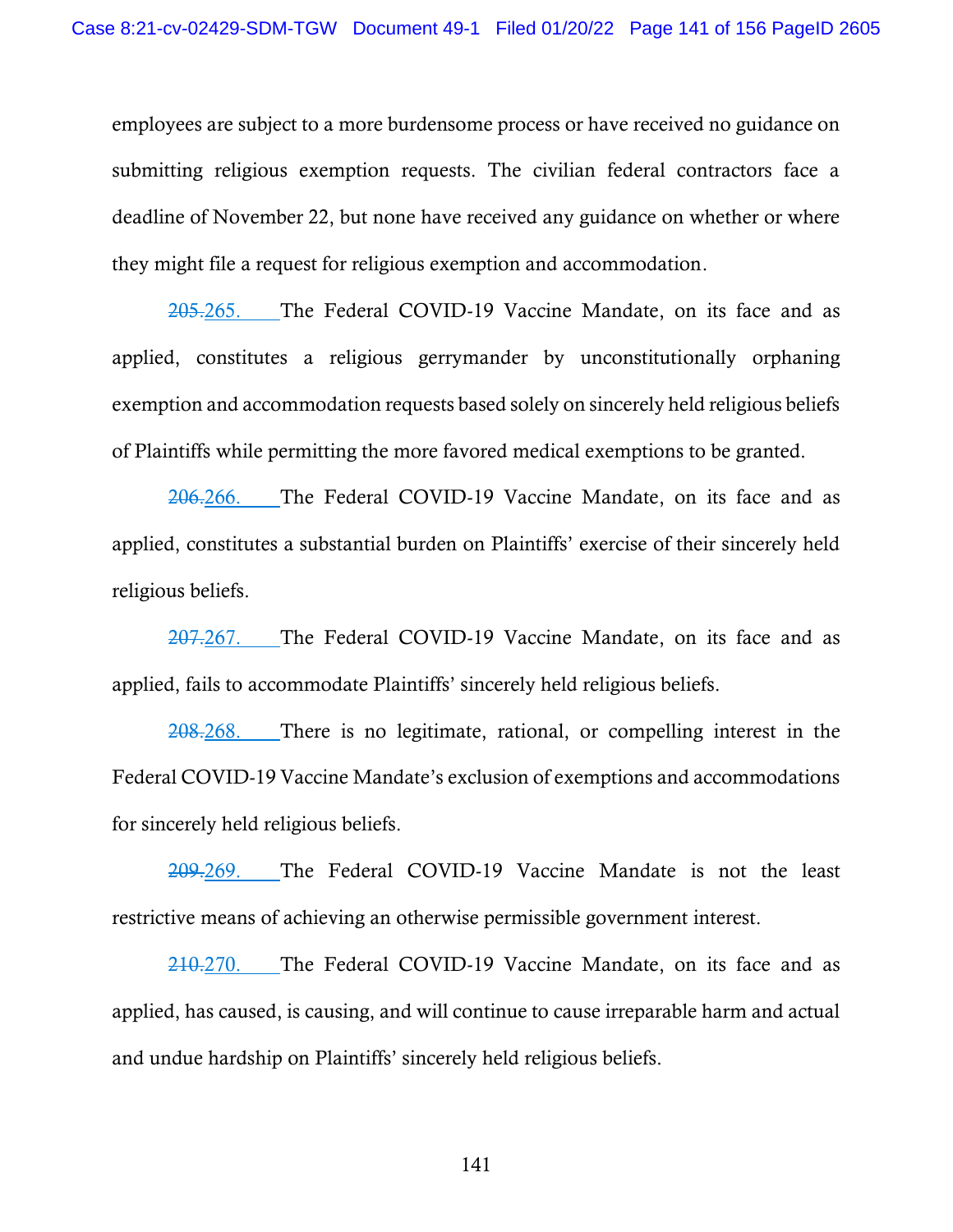211.271. Plaintiffs have no adequate remedy at law to protect the continuing deprivation of their most cherished constitutional liberties and sincerely held religious beliefs.

WHEREFORE, Plaintiffs respectfully pray for relief against Defendant as hereinafter set forth in their prayer for relief

#### COUNT III - VIOLATION OF THE RELIGIOUS FREEDOM RESTORATION ACT, 42 U.S.C. § 2000bb-1, *et seq.*

212.272. Plaintiffs hereby reallege and adopt each and every allegation in paragraphs 1–165225 above as if fully set forth herein.

213.273. The Religious Freedom Restoration Act (RFRA)), 42 U.S.C. §§ 2000bb to 2000bb-4, provides that "Government shall not substantially burden a person's exercise of religion even if the burden results from a rule of general applicability."  $42 \text{ U.S.C.}$  § 2000bb-1(a).

214.274. RFRA also demands that, should the government substantially burden a person's free exercise of religion, it bears the burden of demonstrating that its burden on religious exercise furthers a compelling government interest and is the least restrictive means of achieving that compelling government interest. 42 U.S.C. § 2000bb-1(b).

215.275. RFRA plainly applies to Defendants, as they constitute a "branch, department, agency, instrumentality, and official of the United States." 42 U.S.C. § 2000bb-2(1).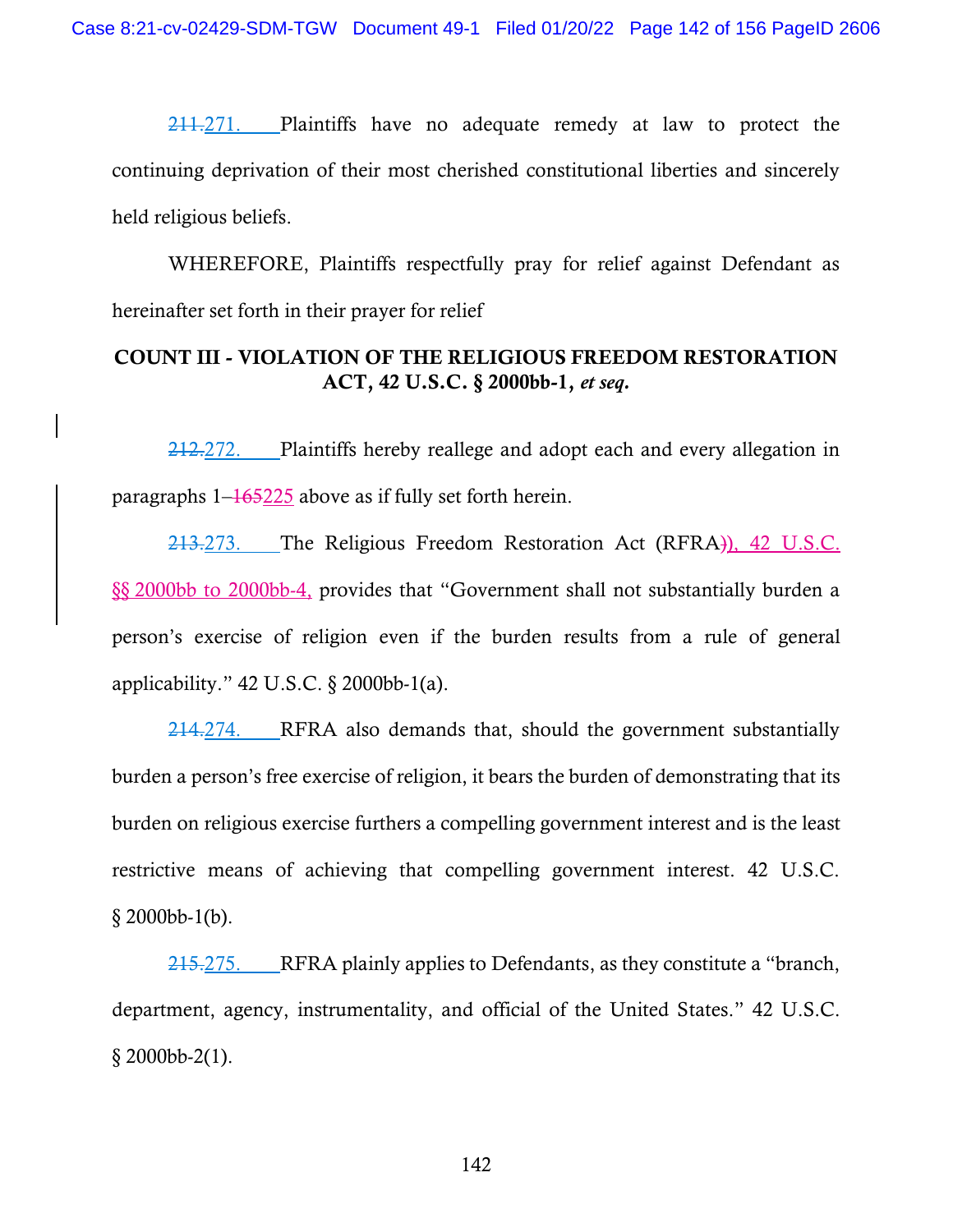216.276. Congress enacted RFRA "to provide very broad protection for religious liberty," going "far beyond what [the Supreme Court] has held is constitutionally required" under the First Amendment. *Burwell v. Hobby Lobby Stores, Inc.*, 573 U.S. 682, 693, 706 (2014) (emphasis added).

217.277. As such, RFRA encompasses a very broad definition of "exercise" of religion," which includes "'any exercise of religion, whether or not compelled by, or central to, a system of religious belief.'" *Hobby Lobby*, 573 U.S. at 696 (quoting 42 U.S.C.  $\S 2000bb - 5(7)(A)$ .

218.278. RFRA mandated that the law "'be construed in favor of a broad protection of religious exercise, to the maximum extent permitted by the terms of this chapter and the Constitution.'" *Hobby Lobby*, 573 U.S. at 696 (quoting 42 U.S.C. §  $2000cc - 3(g)$ ).

219.279. "RFRA operates as a kind of super statute, displacing the normal operation of other federal laws." *Bostock v. Clayton Cnty.*, 140 S. Ct. 1731, 1754 (2020).

220.280. Plaintiffs have sincerely held religious beliefs that Scripture is the infallible, inerrant word of the Lord Jesus Christ, and that they are to follow its teachings.

221,281. Plaintiffs have and exercise sincerely held religious beliefs (articulated *supra* Section B) which compel them to abstain from receiving or accepting any of the currently available COVID-19 vaccines.

222.282. The Federal COVID-19 Vaccine Mandate, on its face and as applied, targets Plaintiffs' sincerely held religious beliefs by prohibiting Plaintiffs from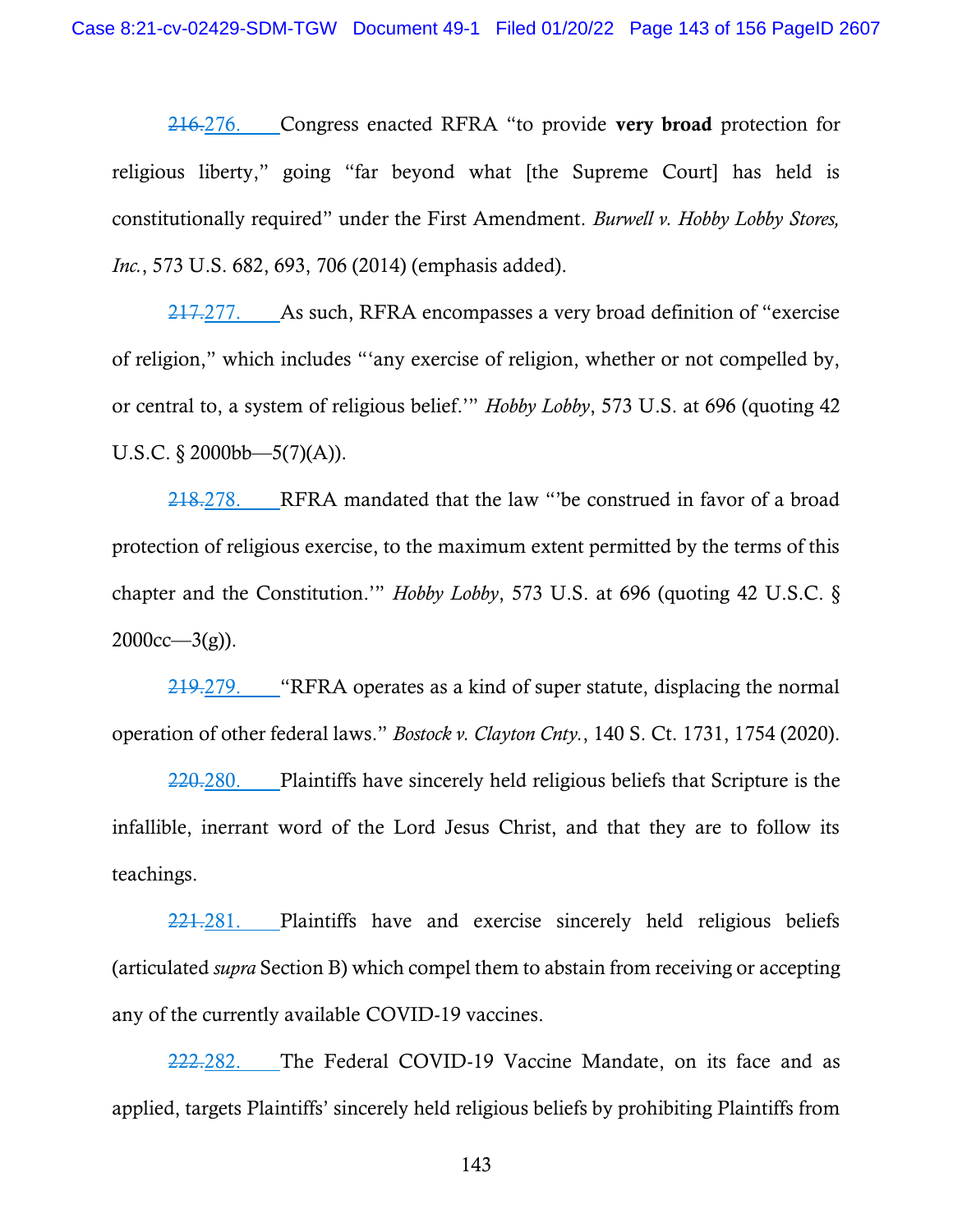seeking and receiving exemption and accommodation for their sincerely held religious beliefs against the COVID-19 vaccines.

223, 283. The Federal COVID-19 Vaccine Mandate, on its face and as applied, impermissibly burdens Plaintiffs' sincerely held religious beliefs, compels Plaintiffs to either change those beliefs or act in contradiction to them, and forces Plaintiffs to choose between the teachings and requirements of their sincerely held religious beliefs in the commands of Scripture and the government's imposed value system.

224,284. The Federal COVID-19 Vaccine Mandate, on its face and as applied, places Plaintiffs in an irresolvable conflict between compliance with the mandate and their sincerely held religious beliefs.

225.285. The Federal COVID-19 Vaccine Mandate, on its face and as applied, puts substantial pressure on Plaintiffs to violate their sincerely held religious beliefs or face loss of their ability to feed their families.

226,286. The Federal COVID-19 Vaccine Mandate, on its face and as applied, specifically targets Plaintiffs' religious beliefs for disparate and discriminatory treatment.

227.287. The Federal COVID-19 Vaccine Mandate, on its face and as applied, creates a system of individualized exemptions for preferred exemption requests while discriminating against requests for exemption and accommodation based on sincerely held religious beliefs.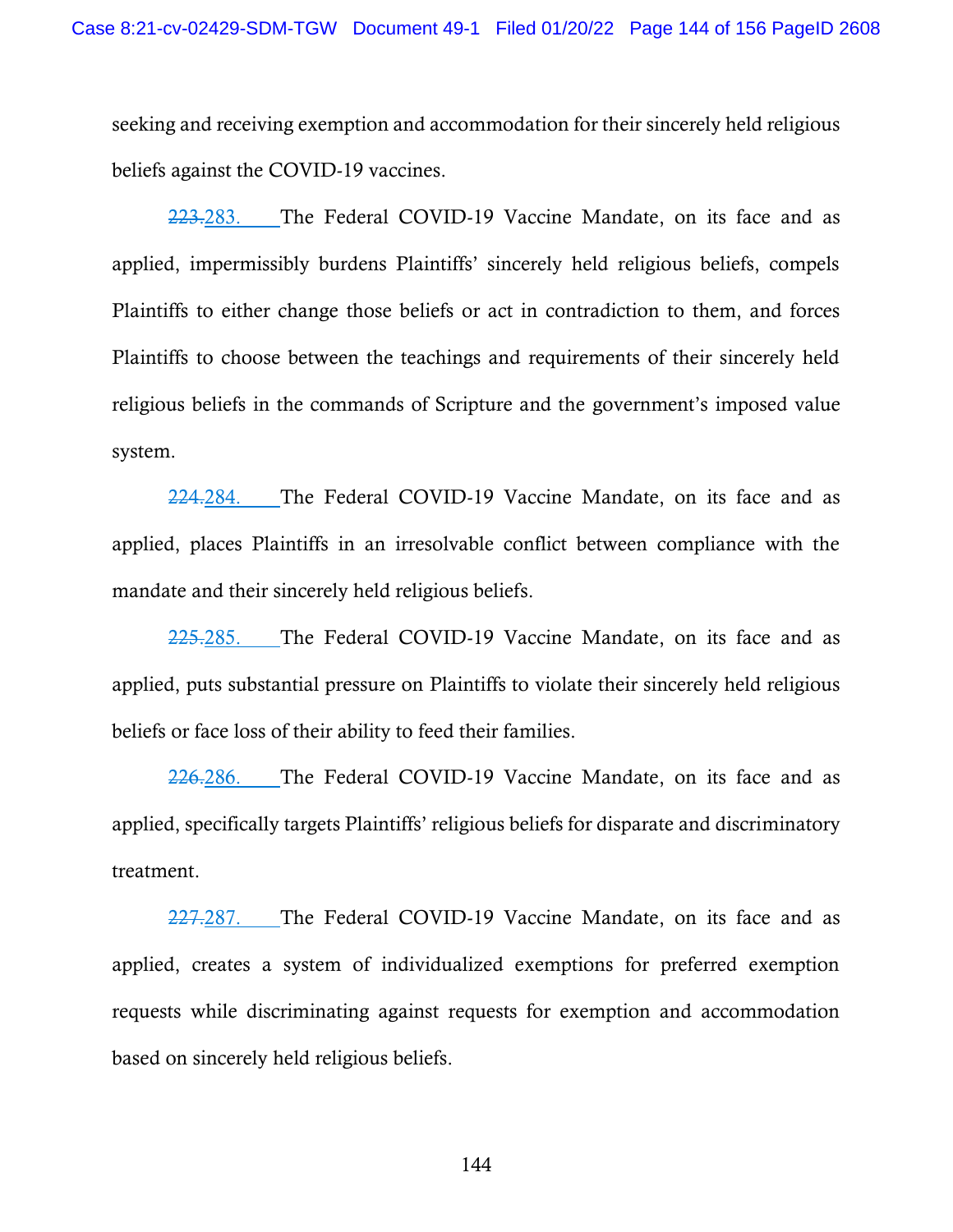228.288. The Federal COVID-19 Vaccine Mandate, on its face and as applied, constitutes a substantial burden on Plaintiffs' exercise of their sincerely held religious beliefs.

229,289. By forcing Plaintiffs into the unconscionable choice between violating their sincerely held religious convictions or facing dishonorable discharge, courts martial, termination, and other disciplinary measures, Defendants' mandate constitutes a substantial burden on Plaintiffs' exercise of religion.

230.290. The Federal COVID-19 Vaccine Mandate, on its face and as applied, fails to accommodate Plaintiffs' sincerely held religious beliefs.

231.291. There is no legitimate, rational, or compelling interest in the Federal COVID-19 Vaccine Mandate's exclusion of exemptions and accommodations for sincerely held religious beliefs.

232.292. The Federal COVID-19 Vaccine Mandate is not the least restrictive means of achieving an otherwise permissible government interest.

233, 293. The Federal COVID-19 Vaccine Mandate, on its face and as applied, has caused, is causing, and will continue to cause irreparable harm and actual and undue hardship on Plaintiffs' sincerely held religious beliefs.

234.294. Plaintiffs have no adequate remedy at law for the continuing deprivation of their most cherished constitutional liberties and sincerely held religious beliefs.

WHEREFORE, Plaintiffs respectfully pray for relief against Defendants as hereinafter set forth in their prayer for relief.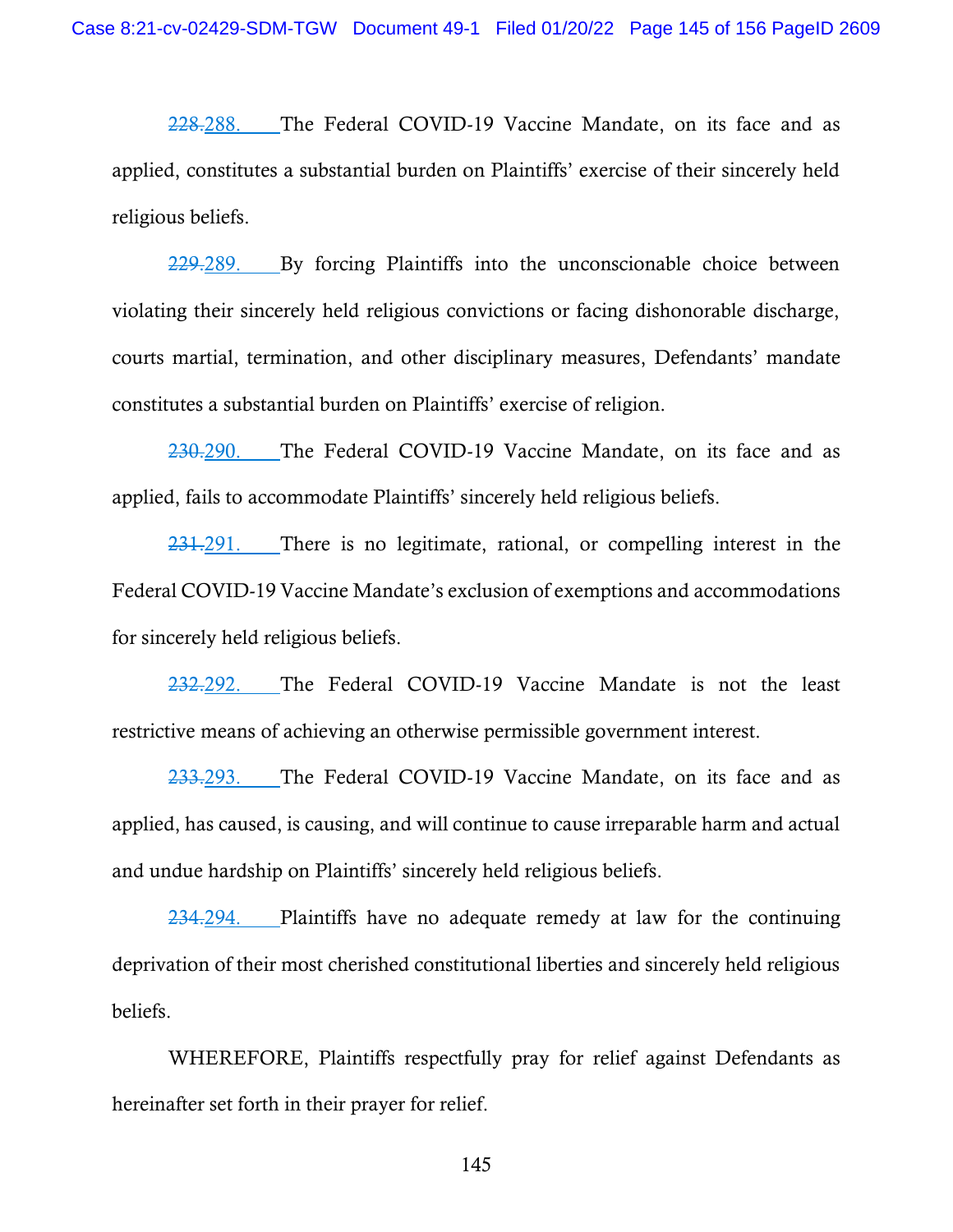## COUNT IV – VIOLATION OF THE ADMINISTRATIVE PROCEDURES ACT, 5 U.S.C. § 706(2)(C), BY ACTING IN EXCESS OF STATUTORY **JURISDICTION**

295. Plaintiffs hereby reallege and adopt each and every allegation in paragraphs 1–225 above as if fully set forth herein.

296. Under the Administrative Procedures Act, 5 U.S.C. § 706, "[t]he reviewing court shall . . . hold unlawful and set aside agency action, findings, and conclusions found to be . . . in excess of statutory jurisdiction, authority, or limitations." 5 U.S.C. § 706(2)(C).

297. As to Plaintiff civilian federal contractors, the Federal COVID-19 Vaccine Mandate is unlawful, not in accordance with law, and in excess of Defendants' authority because it was issued by the Office of Management and Budget, which has no authority to issue such a mandate.

298. As to Plaintiff civilian federal contractors, the Federal COVID-19 Vaccine Mandate is unlawful, not in accordance with law, and in excess of Defendants' authority because it represents an unlawful attempt by the President to delegate authority to issue regulations under 41 U.S.C. § 1303 when he possesses no authority to issue such regulations himself.

299. As to Plaintiff civilian federal contractors, the Federal COVID-19 Vaccine Mandate is unlawful, not in accordance with law, and in excess of Defendants' authority because it was issued at the direction of the President, not Congress, and "invokes the outer limits of Congress' power." *Solid Waste Agency of N. Cook Cnty. v. U.S. Army Corps of Eng'rs*, 531 U.S. 159, 172 (2001).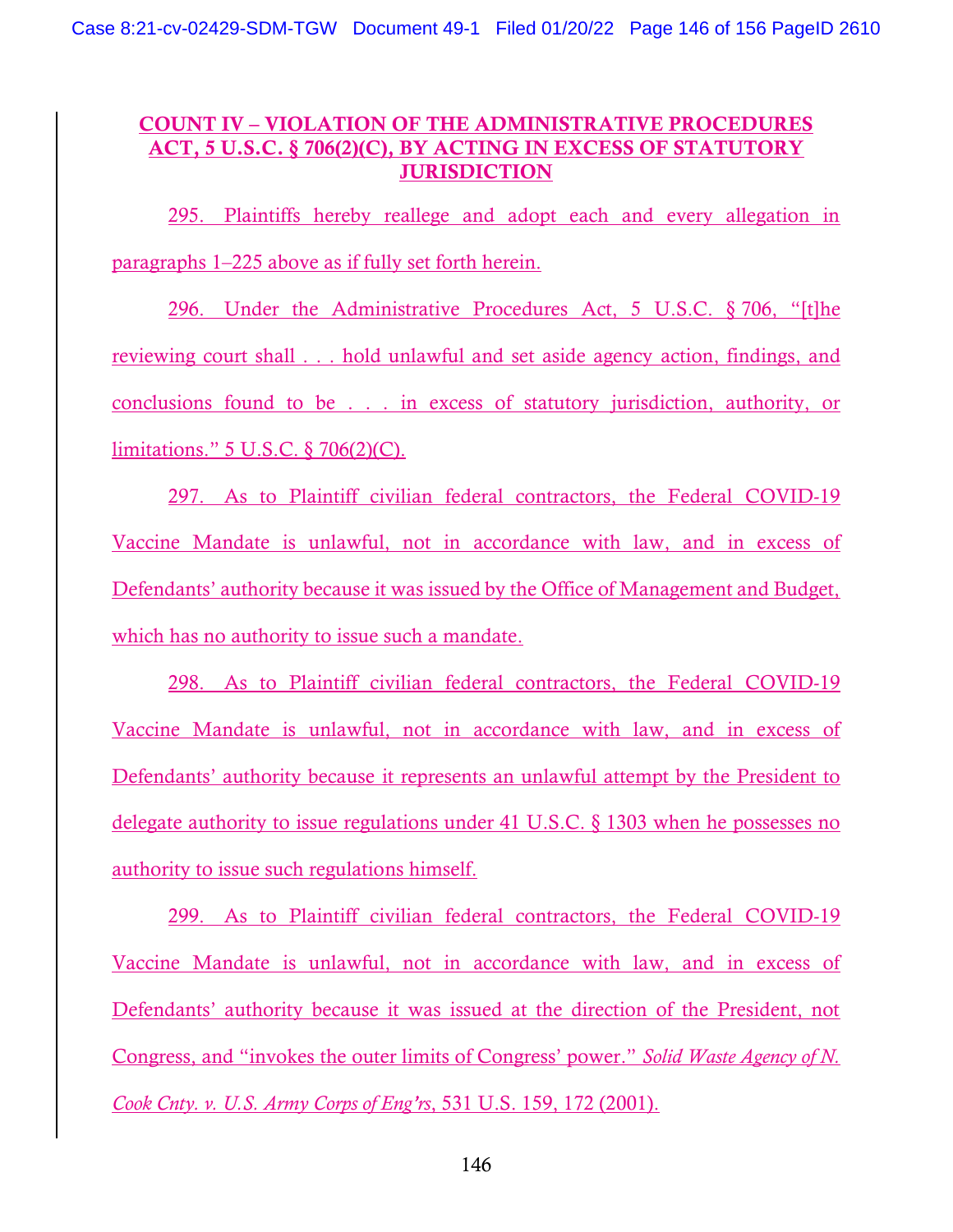300. The Court must "expect a clear indication that Congress intended" the OMB to possess such authority, *id.*, but no such clear indication of Congressional intent has been given, and no such indication could have been given because Congress lacks the authority to impose a mandate itself, much less delegate to an executive agency the authority to impose such a mandate.

301. Congress did not authorize executive agencies, by virtue of their authority to enter procurement contracts with private companies, to concomitantly possess the right to mandate, direct, or otherwise require contractors or their employees to submit to mandates imposed by the executive agency.

302. Congress did not give the OMB, and the President does not otherwise possess—by Constitution, statute, or otherwise—the right to impose a COVID-19 vaccine mandate on all entities contracting with the federal government.

303. Congress, itself, does not have the authority under the Constitution to issue a COVID-19 vaccine mandate on all federal employees.

304. At best, Congress would have to rely on the Commerce Clause to issue such a mandate itself, but Congress's authority to impose a COVID-19 vaccine mandate under the Commerce Clause is utterly lacking because "a person's choice to remain unvaccinated and forego regular testing is noneconomic activity," and "while the Commerce Clause power may be expansive . . . it does not grant Congress the power to regulate noneconomic inactivity traditionally within the States' police power." *BST Holdings, L.L.C. v. OSHA*, 17 F.4th 604, 617 (5th Cir. 2021).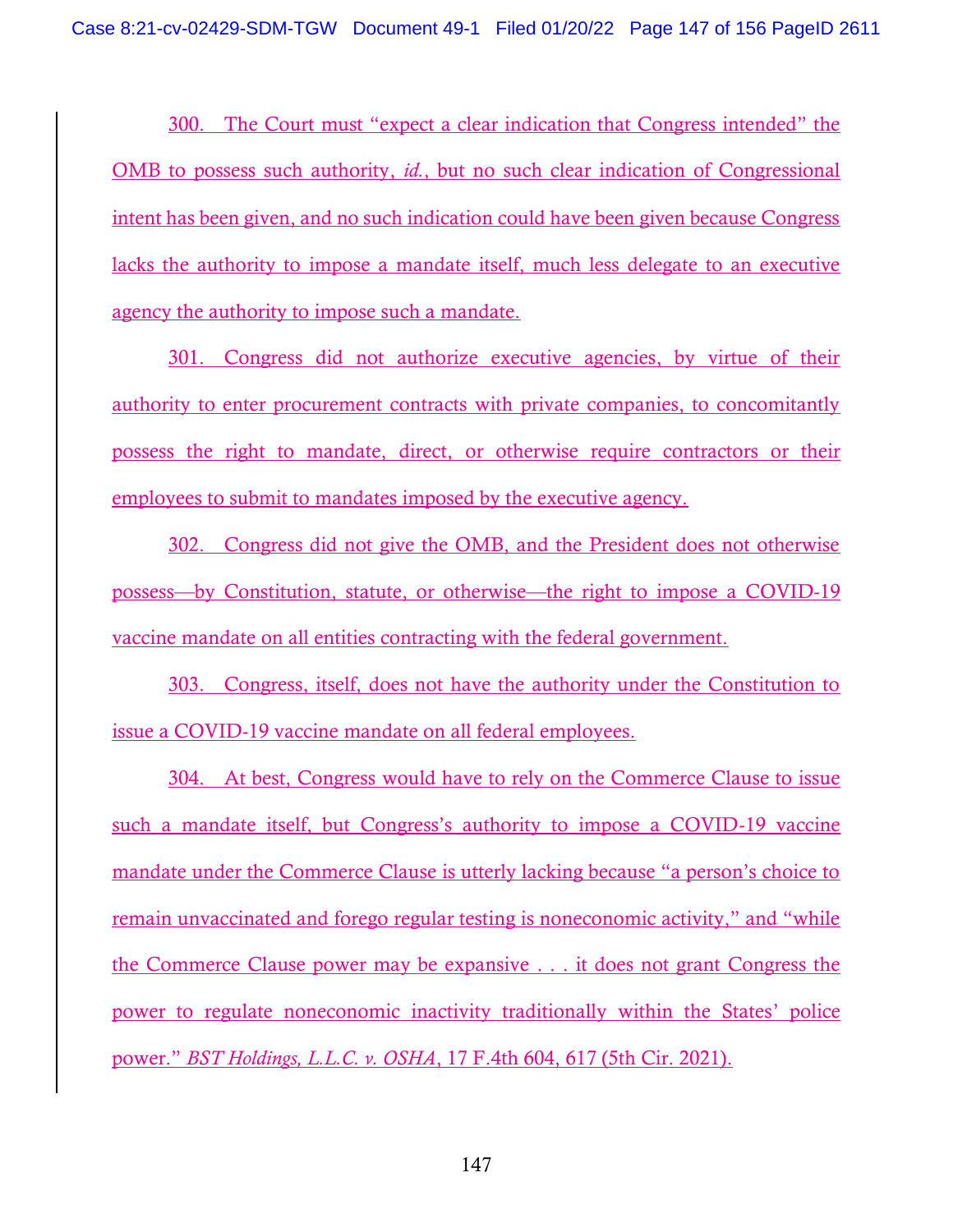305. Because Congress lacks the authority under the Constitution to do so, it could not have delegated to or otherwise given the OMB the authority to impose a COVID-19 vaccine mandate on all entities contracting with the federal government.

306. Plaintiffs have no adequate remedy at law for the ongoing and irreparable harm imposed by the Federal COVID-19 Vaccine Mandate issued in violation of the APA and in gross excess of any statutorily authorized jurisdiction.

WHEREFORE, Plaintiffs respectfully pray for relief against Defendants as hereinafter set forth in their prayer for relief

## COUNT V – VIOLATION OF THE ADMINISTRATIVE PROCEDURES ACT, 5 U.S.C. § 706(2)(B), BY ACTING CONTRARY TO CONSTITUTIONAL RIGHT

307. Plaintiffs hereby reallege and adopt each and every allegation in paragraphs 1–225 and 254-271 above as if fully set forth herein.

308. Under the Administrative Procedures Act, 5 U.S.C. § 706, "[t]he reviewing court shall . . . hold unlawful and set aside agency action, findings, and conclusions found to be . . . contrary to constitutional right, power, privilege, or immunity." 5 U.S.C. § 706(2)(B).

309. In addition to being in excess of the statutory jurisdiction afforded to the OMB, the Fedearal COVID-19 Vaccine Mandate is unlawful under the APA because it is contrary to a constitutional right, power, privilege, or immunity.

310. The Federal COVID-19 Vaccine Mandate and the corresponding refusals to review, consider, or grant religious exemptions and accommodations from the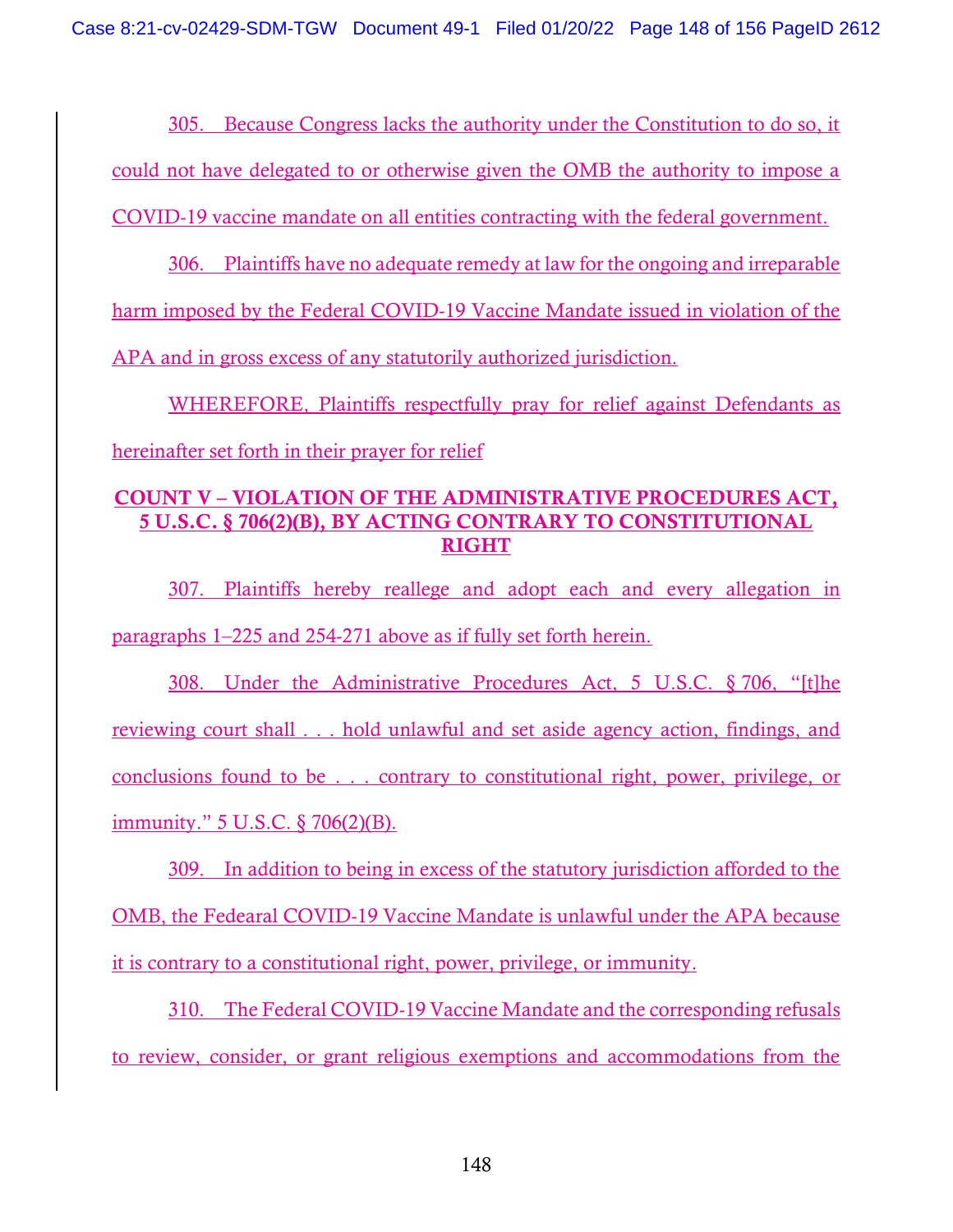mandate are neither neutral nor generally applicable, and are contrary to the First Amendment of the United States Constitution.

311. Plaintiffs have no adequate remedy at law for the ongoing and irreparable harm imposed by Defendants' COVID-19 Vaccine Mandate issued in violation of the APA and in violation of Plaintiffs' constitutional rights.

WHEREFORE, Plaintiffs respectfully pray for relief against Defendants as hereinafter set forth in their prayer for relief.

## COUNT VI – VIOLATION OF THE ADMINISTRATIVE PROCEDURES ACT, 5 U.S.C. §706(2)(A), BY IMPOSING ARBITRARY AND CAPRICIOUS RULE

312. Plaintiffs hereby reallege and adopt each and every allegation in paragraphs 1–225 above as if fully set forth herein.

313. Under the Administrative Procedures Act, 5 U.S.C. § 706, "[t]he reviewing court shall . . . hold unlawful and set aside agency action, findings, and conclusions found to be . . . arbitrary, capricious, an abuse of discretion, or otherwise not in accordance with law." 5 U.S.C. §706(2)(A).

314. An agency action is arbitrary and capricious where—as here—it fails to "examine the relevant data and articulate a satisfactory explanation for its action including a "rational connection between the facts found and the choice made." *Motor Vehicle Mfrs. Ass'n of U.S. v. State Farm Mutual Auto Ins. Co.*, 463 U.S. 29, 43 (1983) (cleaned up).

315. "If the administrative action is to be tested by the basis upon which it purports to rest, that basis must be set forth with such clarity as to be understandable."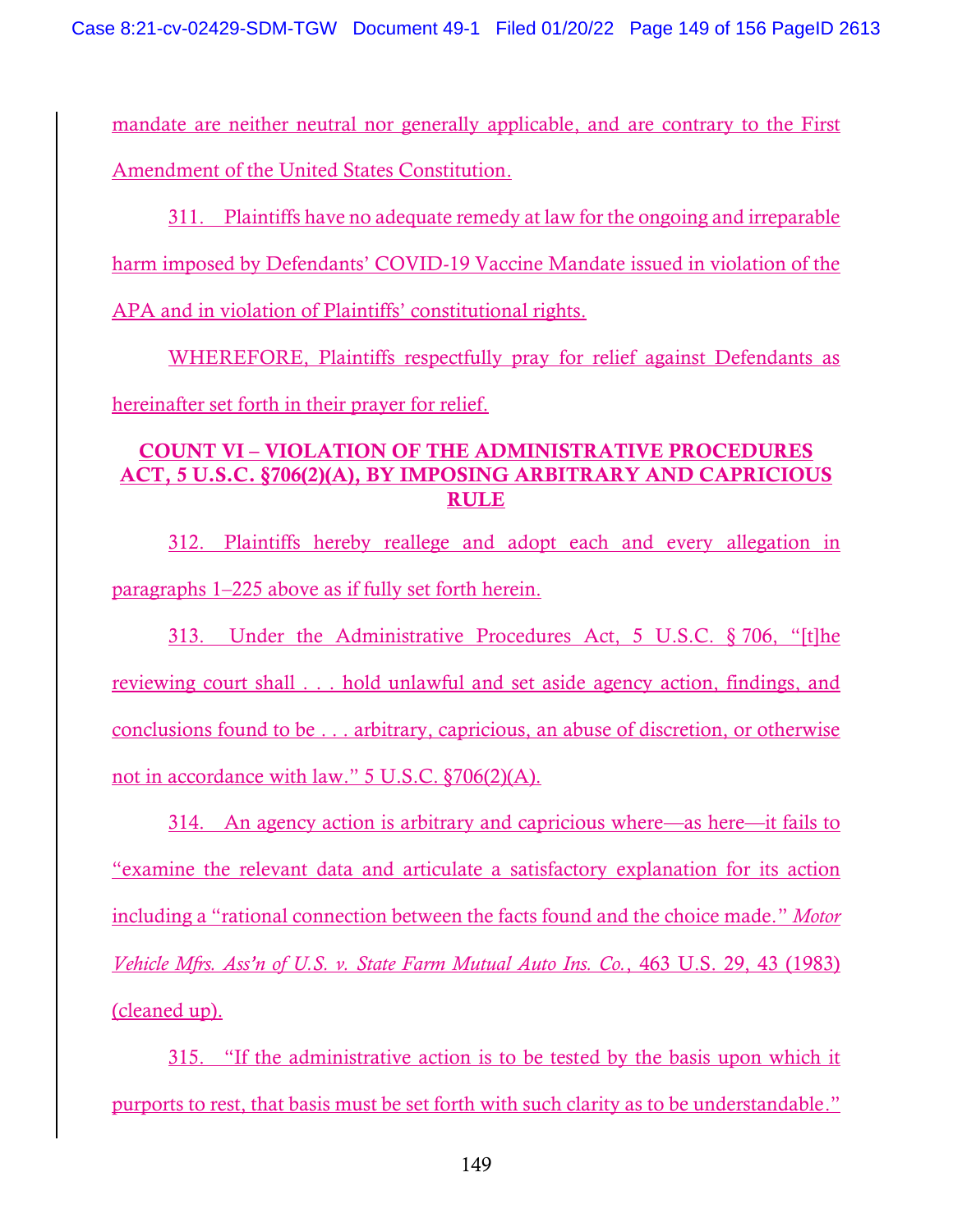*SEC v. Chenery Corp.*, 332 U.S. 194, 196 (1947), and "[i]t will not do for a court to be compelled to guess at the theory underlying the agency's action." *Id.* at 196–97.

316. The Court also cannot "be expected to chisel that which must be precise from what the agency has left vague and indecisive." *Id.* at 197.

317. "The agency must make findings that support its decision, and those findings must be supported by substantial evidence." *Burlington Truck Lines, Inc. v. United States*, 371 U.S. 156, 168 (1962).

318. "The reviewing court should not attempt itself to make up for such deficiencies: [It] may not supply a reasoned basis for the agency's action that the agency itself has not given." *Motor Vechicle Mfrs. Ass'n*, 463 U.S. at 43 (cleaned up).

319. The Federal COVID-19 Vaccine Mandate is also arbitrary and capricious under the APA because it fails to reflect the required reasoned decisionmaking.

320. The Federal COVID-19 Vaccine Mandate for civilian federal contractors—issued at the direction of the President—contains no reasons or rationale whatsoever.

321. The Federal COVID-19 Vaccine Mandate for civilian federal contractors contains no examination of the relevant data or any connection of that data to the stated rationale.

322. The Federal COVID-19 Vaccine Mandate for civilian federal contractors is not supported by compelling or substantial evidence.

323. The Federal COVID-19 Vaccine Mandate for civilian federal contractors states only that it will "improve economy and efficiency by reducing absenteeism and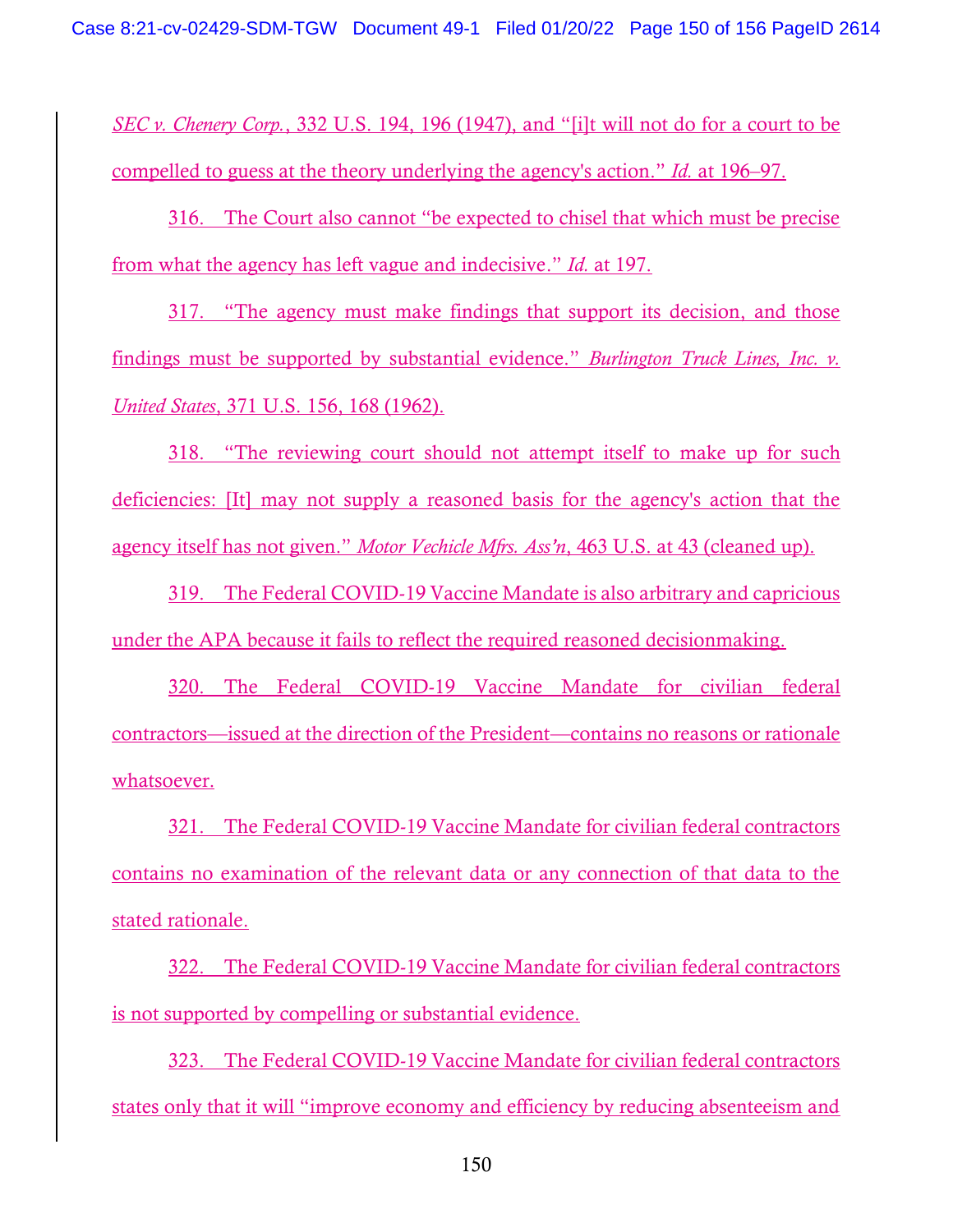decreasing labor costs for contractors and subcontractors working on or in connection with a Federal Government contract." 86 Fed. Reg. 53,691, 53,692 (Sept. 28, 2021).

324. The Federal COVID-19 Vaccine Mandate for civilian federal contractors makes no supported findings, fails to provide evidence for its findings, and impermissibly relies upon the Court to chisel precision out of its arbitrary and capricious—indeed, unstated—rationale.

325. Plaintiffs have no adequate remedy at law for the ongoing and irreparable harm imposed by The Federal COVID-19 Vaccine Mandate issued in violation of the APA and in an arbitrary and capricious manner.

WHEREFORE, Plaintiffs respectfully pray for relief against Defendants as hereinafter set forth in their prayer for relief

## PRAYER FOR RELIEF

WHEREFORE, Plaintiffs, on behalf of themselves and all others similarly situated, respectfully pray for relief as follows:

A. That the Court issue a temporary restraining order restraining and enjoining Defendants and their officers, agents, employees, and attorneys, and all other persons in active concert or participation with them, from enforcing, threatening to enforce, attempting to enforce, or otherwise requiring compliance with the Federal COVID-19 Vaccine Mandate such that:

> i. Defendants will immediately comply with the Emergency Use Authorization Statute so that each individual has the "option to accept or refuse" administration of the COVID-19 vaccines as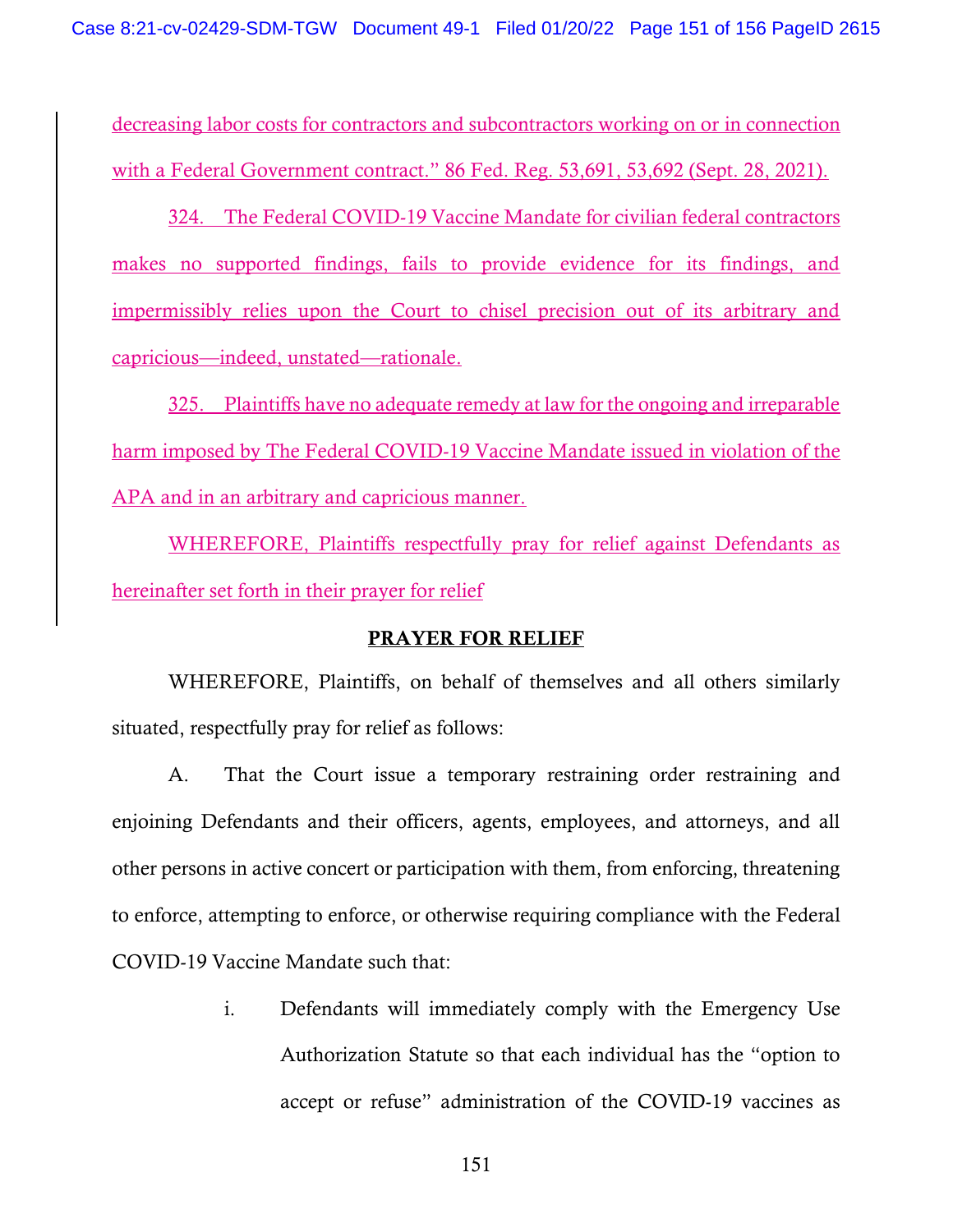there is currently no FDA approved COVID-19 vaccine available to the population;

- ii. Defendants will immediately cease in their refusal to consider, evaluate, or accept Plaintiffs' requests for exemption and accommodation for their sincerely held religious beliefs;
- iii. Defendants' will immediately grant Plaintiffs' requests for religious exemption and accommodation from the Federal COVID-19 Vaccine Mandate; and
- iv. Defendants will immediately cease any actions arising from or connected to the military servicemember Plaintiffs' religious exemption and accommodation requests, including current and ongoing punishment and threatening to dishonorably discharge, court martial, and impose other life-altering disciplinary actions on Plaintiffs for failure to accept a COVID-19 vaccine that violates their sincerely held religious beliefs;
- v. Defendants will immediately cease any actions arising from or connected to the federal civilian employee and contractor Plaintiffs' religious exemption and accommodation requests, including demotion, termination, or other disciplinary actions on Plaintiffs for failure to accept a COVID-19 vaccine that violates their sincerely held religious beliefs;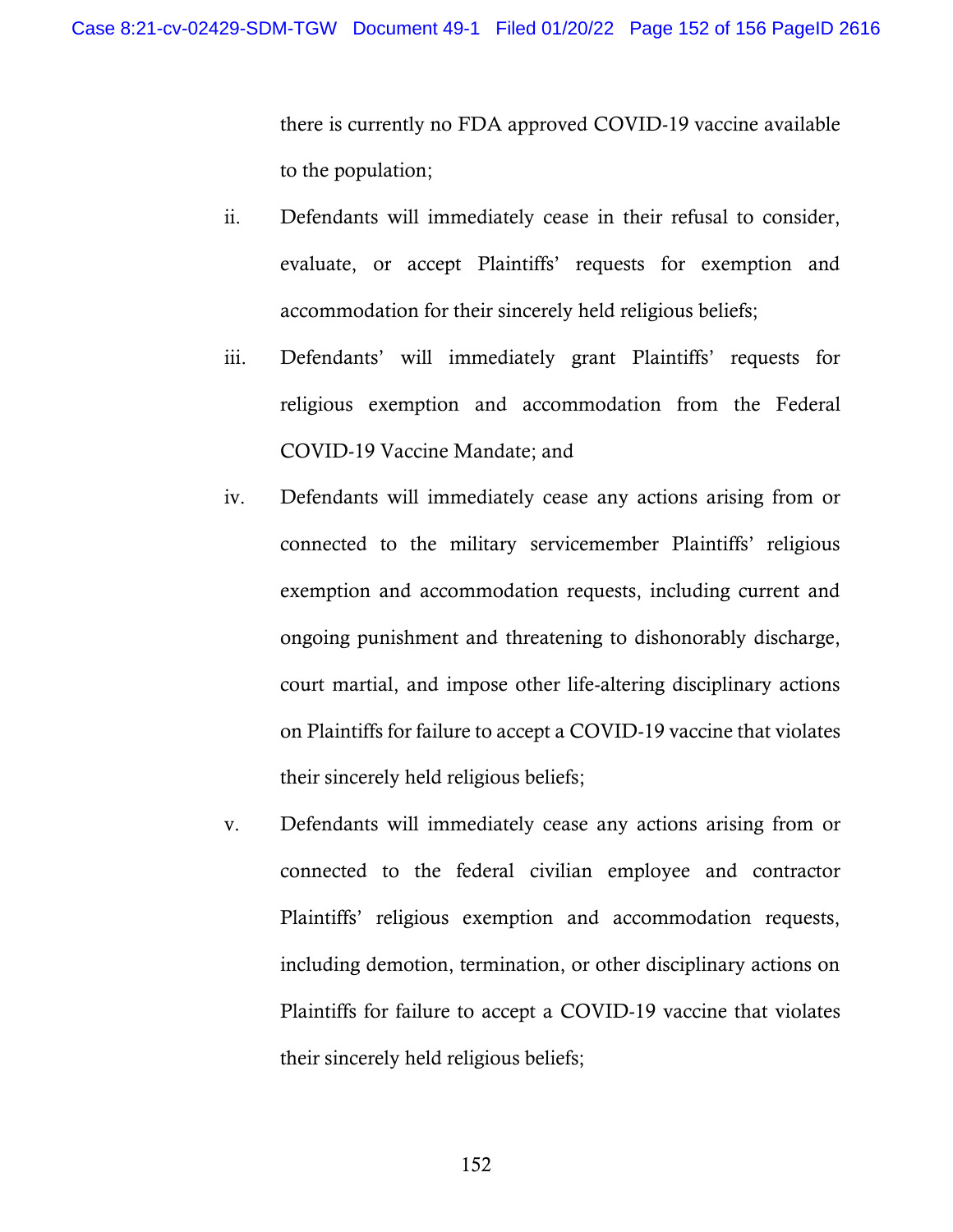B. That the Court issue a preliminary injunction pending trial, and a permanent injunction upon judgment, restraining and enjoining Defendants and their officers, agents, employees, and attorneys, and all other persons in active concert or participation with them, from enforcing, threatening to enforce, attempting to enforce, or otherwise requiring compliance with the Federal COVID-19 Vaccine Mandate such that:

- i. Defendants will immediately comply with the Emergency Use Authorization Statute so that each individual has the "option to accept or refuse" administration of the COVID-19 vaccines as there is currently no FDA approved COVID-19 vaccine available to the population;
- ii. Defendants will immediately cease in their refusal to consider, evaluate, or accept Plaintiffs' requests for exemption and accommodation for their sincerely held religious beliefs;
- iii. Defendants' will immediately grant Plaintiffs' requests for religious exemption and accommodation from the Federal COVID-19 Vaccine Mandate; and
- iv. Defendants will immediately cease any actions arising from or connected to the military servicemember Plaintiffs' religious exemption and accommodation requests, including current and ongoing punishment and threatening to dishonorably discharge, court martial, and impose other life-altering disciplinary actions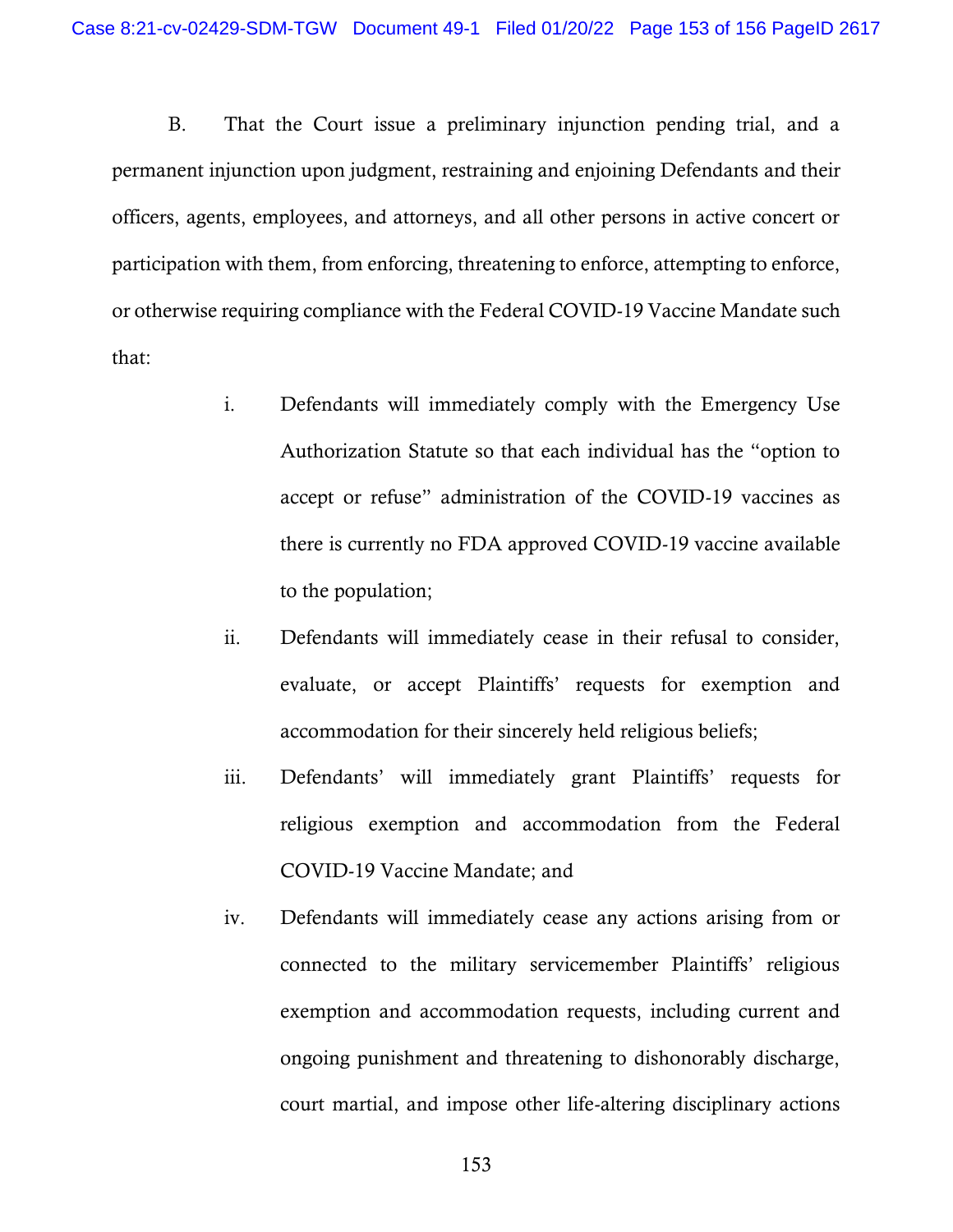on Plaintiffs for failure to accept a COVID-19 vaccine that violates their sincerely held religious beliefs;

v. Defendants will immediately cease any actions arising from or connected to the federal civilian employee and contractor Plaintiffs' religious exemption and accommodation requests, including demotion, termination, or other disciplinary actions on Plaintiffs for failure to accept a COVID-19 vaccine that violates their sincerely held religious beliefs;

C. That thisthe Court render a declaratory judgment declaring that the Federal COVID-19 Vaccine Mandate, both on its face and as applied by Defendants, is illegal and unlawful in that it purports to remove federal civil rights and constitutional protections from military servicemembers and civilian federal employees and contractors, and further declaring—

- i. the Federal COVID-19 Vaccine Mandate violates the federal Emergency Use Authorization provisions of the Federal Food, Drug, and Cosmetic Act by imposing a mandatory COVID-19 shot upon Plaintiffs without giving the "option to accept or refuse" the EUA product;
- ii. the Federal COVID-19 Vaccine Mandate, without sufficient provision for exemption or accommodation for sincerely held religious beliefs, violates the First Amendment to the United States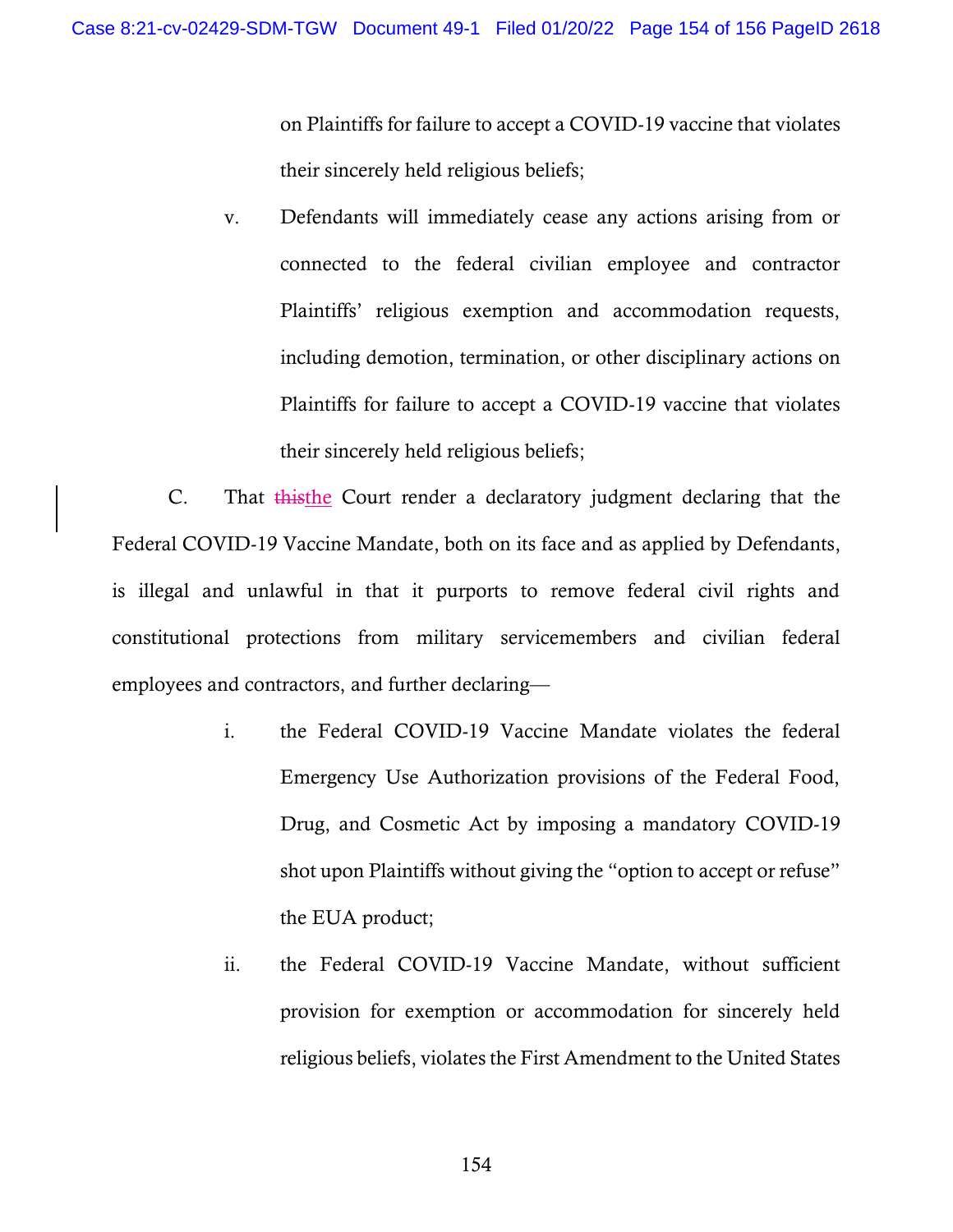Constitution by imposing a substantial burden on Plaintiffs' sincerely held religious beliefs;

- iii. the Federal COVID-19 Vaccine Mandate, without sufficient provision for exemption or accommodation for sincerely held religious beliefs, violates the federal Religious Freedom Restoration Act by imposing a substantial burden on Plaintiffs' sincerely held religious beliefs;
- iv. the Federal COVID-19 Vaccine Mandate as to civilian federal contractors is unlawful under the Administrative Procedures Act because it was issued in excess of statutory jurisdiction, is contrary to a constitutional right, privilege, or immunity, and is arbitrary and capricious.

D. That this the Court adjudge, decree, and declare the rights and other legal obligations and relations within the subject matter here in controversy so that such declaration shall have the full force and effect of final judgment;

E. That thisthe Court retain jurisdiction over the matter for the purposes of enforcing the Court's order;

F. That this the Court grant such other and further relief as the Court deems equitable and just under the circumstances.